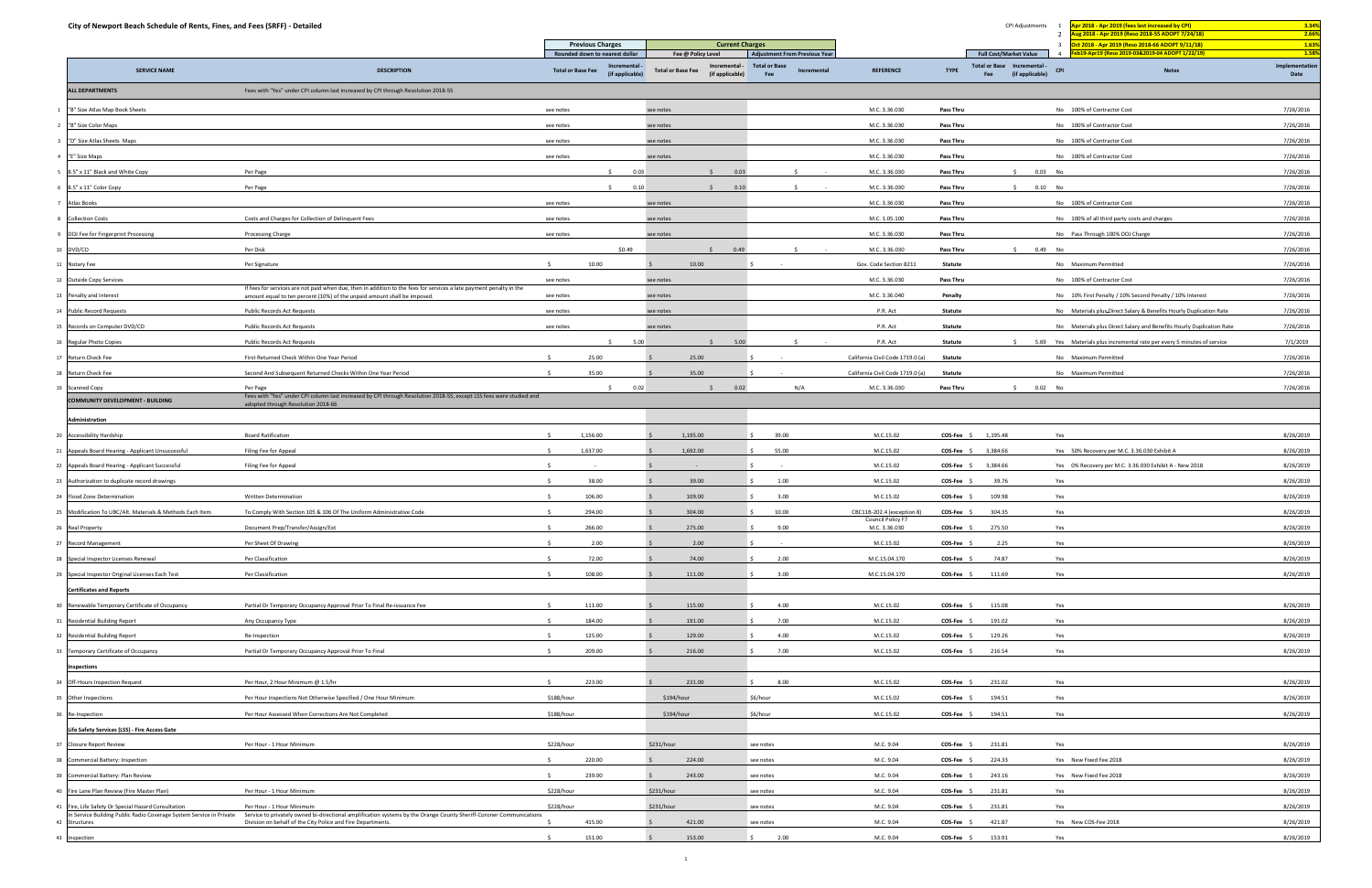| City of Newport Beach Schedule of Rents, Fines, and Fees (SRFF) - Detailed                                                                   |                                                                                                                           |                                                            |                                                              |                                            |                  | CPI Adjustments                                                      | pr 2018 - Apr 2019 (fees last increased by CPI)                                                                 | 3.34%                  |
|----------------------------------------------------------------------------------------------------------------------------------------------|---------------------------------------------------------------------------------------------------------------------------|------------------------------------------------------------|--------------------------------------------------------------|--------------------------------------------|------------------|----------------------------------------------------------------------|-----------------------------------------------------------------------------------------------------------------|------------------------|
|                                                                                                                                              |                                                                                                                           | <b>Previous Charges</b>                                    | <b>Current Charges</b>                                       |                                            |                  |                                                                      | ug 2018 - Apr 2019 (Reso 2018-55 ADOPT 7/24/18)<br>00 0011 066 0017 011/18 0015 0015 002019 002010 002010 00205 | 2.66%<br>1.63%         |
|                                                                                                                                              |                                                                                                                           | Rounded down to nearest dollar                             | Fee @ Policy Level                                           | <b>Adjustment From Previous Year</b>       |                  | <b>Full Cost/Market Value</b>                                        | eb19-Apr19 (Reso 2019-03&2019-04 ADOPT 1/22/19)                                                                 | 1.58%                  |
| <b>SERVICE NAME</b>                                                                                                                          | <b>DESCRIPTION</b>                                                                                                        | Incremental<br><b>Total or Base Fee</b><br>(if applicable) | Incremental -<br><b>Total or Base Fee</b><br>(if applicable) | <b>Total or Base</b><br>Incremental<br>Fee | <b>REFERENCE</b> | Total or Base Incremental -<br><b>TYPE</b><br>(if applicable)<br>Fee | <b>Notes</b><br><b>CPI</b>                                                                                      | Implementation<br>Date |
| Inspection Tank Installation Or Removal                                                                                                      | Above Or Below Ground, Per Tank                                                                                           | 407.00                                                     | 414.00                                                       | 7.00                                       | M.C. 9.04        | COS-Fee<br>414.38                                                    | Yes                                                                                                             | 8/26/2019              |
| 45 Plan Review                                                                                                                               |                                                                                                                           | 187.00                                                     | 190.00                                                       | 3.00                                       | M.C. 9.04        | COS-Fee<br>190.93                                                    | Yes                                                                                                             | 8/26/2019              |
| Plan Review Tank Installation Or Removal                                                                                                     | Above Or Below Ground, Per Tank                                                                                           | 342.00                                                     | 347.00                                                       | 5.00                                       | M.C. 9.04        | 347.61<br>COS-Fee                                                    | Yes                                                                                                             | 8/26/2019              |
| 47 Pre-submittal Review                                                                                                                      | Per Hour - 1 Hour Minimum; includes CEQA, EIR, and advanced planning requests                                             | \$228/hour                                                 | \$231/hour                                                   | see notes                                  | M.C. 9.04        | 231.81<br>$COS-Fee$                                                  | Yes                                                                                                             | 8/26/2019              |
| 48 Reinspection or Special Inspection                                                                                                        |                                                                                                                           | 220.00                                                     | 224.00                                                       | see notes                                  | M.C. 9.04        | 224.33<br>COS-Fee                                                    | Yes New Fixed Fee 2018                                                                                          | 8/26/2019              |
| 49 Technical Assistance of Complex Fire Protection Systems                                                                                   | Code Compliance Review - Plan Review and/or Inspection Services                                                           | \$228/hour                                                 | \$231/hour                                                   | see notes                                  | M.C. 9.04        | 231.81<br>$COS-Fee$ \$                                               | Yes                                                                                                             | 8/26/2019              |
| LSS - Fuel Modification New and/or Change to Existing Plan                                                                                   | Fees were reviewed in detail and adjustments were made based on study results and not CPI adjustments                     |                                                            |                                                              |                                            |                  |                                                                      |                                                                                                                 |                        |
| Inspection                                                                                                                                   |                                                                                                                           | 127.00                                                     | 129.00                                                       | 2.00                                       | M.C. 9.04        | 129.29<br>COS-Fee                                                    | Yes                                                                                                             | 8/26/2019              |
| Plan Review/Update                                                                                                                           |                                                                                                                           | 136.00                                                     | 138.00                                                       | 2.00                                       | M.C. 9.04        | 138.71<br>$COS-Fee$ \$                                               | Yes                                                                                                             | 8/26/2019              |
| <b>LSS</b> - Inspection                                                                                                                      | Fees were reviewed in detail and adjustments were made based on study results and not CPI adjustments                     |                                                            |                                                              |                                            |                  |                                                                      |                                                                                                                 |                        |
| All Assembly (A), Factory (F) < or equal to 3,000 square feet (also<br>used for Business (B), Mercantile (M), and Storage (S) occupancies    |                                                                                                                           | 314.00<br>$\zeta$                                          | 319.00                                                       | 5.00                                       | M.C. 9.04        | 319.35<br>COS-Fee \$                                                 | Yes                                                                                                             | 8/26/2019              |
| All Assembly (A), Factory (F) > 3,000 < or equal to 10,000 square feet                                                                       |                                                                                                                           |                                                            |                                                              |                                            |                  |                                                                      |                                                                                                                 |                        |
| aggregate (also used for Business (B), Mercantile (M), and Storage (S)<br>All Assembly (A), Factory (F)>10,000 s.f. aggregate (also used for |                                                                                                                           | 407.00                                                     | 414.00                                                       | 7.00                                       | M.C. 9.04        | COS-Fee \$<br>414.38                                                 | Yes                                                                                                             | 8/26/2019              |
| Business (B), Mercantile (M), and Storage (S) occupancies when                                                                               |                                                                                                                           | 594.00                                                     | 604.00                                                       | 10.00                                      | M.C. 9.04        | 604.45<br>COS-Fee                                                    | Yes                                                                                                             | 8/26/2019              |
| Day Care Educational (E) or Institutional Day Care (I-4)                                                                                     |                                                                                                                           | 430.00                                                     | 437.00                                                       | 7.00                                       | M.C. 9.04        | 437.29<br>$COS-Fee$                                                  | Yes                                                                                                             | 8/26/2019              |
| Educational other than day care<br>High-Hazard Groups H1, H2, H3, H4, H5, or Laboratory (L) (Chemical                                        |                                                                                                                           | 430.00                                                     | 437.00                                                       | 7.00                                       | M.C. 9.04        | 437.29<br><b>COS-Fee</b>                                             | Yes                                                                                                             | 8/26/2019              |
| Classification Technical Report Review fee also required)<br>Hi-Rise: Structures that are 75 ft. or higher measured from lowest              |                                                                                                                           | 501.00                                                     | 509.00                                                       | 8.00                                       | M.C. 9.04        | 509.42<br>COS-Fee                                                    | Yes                                                                                                             | 8/26/2019              |
| point of fire department access<br>Misc. Inspection including elevators, elevator lobbies, generators,                                       |                                                                                                                           | 1,549.00                                                   | 1,574.00                                                     | 25.00                                      | M.C. 9.04        | COS-Fee \$<br>1,574.25                                               | Yes                                                                                                             | 8/26/2019              |
| canopies, awnings<br>Residential R1 or R2: Hotels, motels, apartments, condominiums                                                          |                                                                                                                           | \$209/hour                                                 | \$212/hour                                                   |                                            | M.C. 9.04        | 212.96<br>COS-Fee \$                                                 | Yes                                                                                                             | 8/26/2019              |
| (Base Fee)<br>Residential R1 or R2: Hotels, motels, apartments, condominiums (Per                                                            |                                                                                                                           | 333.00                                                     | 338.00                                                       | see notes                                  | M.C. 9.04        | 338.82<br>COS-Fee \$                                                 | Yes New Fixed Fee 2018                                                                                          | 8/26/2019              |
| Unit, Per Building)<br>Residential R4: licensed residential care/assisted living facilities and                                              |                                                                                                                           | 9.00                                                       | 9.00                                                         | see notes                                  | M.C. 9.04        | 9.50<br>COS-Fee                                                      | Yes New Per Unit Fee 2018                                                                                       | 8/26/2019              |
| similar uses serving >19 clients<br>Residential R4: licensed residential care/assisted living facilities and                                 |                                                                                                                           | 733.00                                                     | 745.00                                                       | 12.00                                      | M.C. 9.04        | 745.29<br>$COS-Fee$                                                  | Yes                                                                                                             | 8/26/2019              |
| similar uses serving 7-19 clients                                                                                                            |                                                                                                                           | 501.00                                                     | 509.00                                                       | 8.00                                       | M.C. 9.04        | COS-Fee \$<br>509.42                                                 | Yes                                                                                                             | 8/26/2019              |
| <b>LSS - Inspection Fire Alarm Systems</b>                                                                                                   | Fees were reviewed in detail and adjustments were made based on study results and not CPI adjustments                     |                                                            |                                                              |                                            |                  |                                                                      |                                                                                                                 |                        |
| Fire alarm system: Base Fee                                                                                                                  |                                                                                                                           | 220.00                                                     | 224.00                                                       | see notes                                  | M.C. 9.04        | 224.33<br>COS-Fee \$                                                 | Yes New Fixed Fee 2018                                                                                          | 8/26/2019              |
| 65 Fire alarm system: Per Device                                                                                                             |                                                                                                                           | 3.00                                                       | 3.00                                                         | see notes                                  | M.C. 9.04        | $COS-Fee$<br>3.17                                                    | Yes New Per Device Fee 2018                                                                                     | 8/26/2019              |
| <b>LSS - Inspection Fixed Fire Extinguishing Systems</b>                                                                                     | Fees were reviewed in detail and adjustments were made based on study results and not CPI adjustments                     |                                                            |                                                              |                                            |                  |                                                                      |                                                                                                                 |                        |
| Commercial fire sprinkler system (NFPA 13): Base per head With 1                                                                             |                                                                                                                           | 220.00                                                     | 224.00                                                       | see notes                                  | M.C. 9.04        | COS-Fee \$<br>224.33                                                 | Yes New Fixed Fee 2018                                                                                          | 8/26/2019              |
| 67 Commercial fire sprinkler system (NFPA 13) : each add'l head                                                                              |                                                                                                                           | $\leq$<br>3.00                                             | 3.00                                                         | see notes                                  | M.C. 9.04        | COS-Fee \$<br>3.17                                                   | Yes New Per Head Fee 2018                                                                                       | 8/26/2019              |
| Each Additional Commercial Riser                                                                                                             |                                                                                                                           | 116.00                                                     | 117.00                                                       | see notes                                  | M.C. 9.04        | 117.93<br>COS-Fee \$                                                 | Yes New Per Riser Fee 2018                                                                                      | 8/26/2019              |
| Fire pump installation                                                                                                                       |                                                                                                                           | 407.00                                                     | 414.00                                                       | 7.00                                       | M.C. 9.04        | 414.38<br>COS-Fee                                                    | Yes                                                                                                             | 8/26/2019              |
| Fire sprinkler monitoring system, water flow & tamper switches                                                                               |                                                                                                                           | 267.00<br>$\sim$                                           | 271.00                                                       | 4.00<br>S.                                 | M.C. 9.04        | 271.84<br>COS-Fee \$                                                 | Yes                                                                                                             | 8/26/2019              |
| Multi-family dwelling residential fire sprinkler system (NFPA 13R)<br>(Base Fee)                                                             |                                                                                                                           | 220.00                                                     | 224.00                                                       | see notes                                  | M.C. 9.04        | COS-Fee \$<br>224.33                                                 | Yes New Fixed Fee 2018                                                                                          | 8/26/2019              |
| Multi-family dwelling residential fire sprinkler system (NFPA 13R)<br>(per unit)                                                             |                                                                                                                           | 3.00                                                       | 3.00                                                         | see notes                                  | M.C. 9.04        | COS-Fee \$<br>3.17                                                   | Yes New Per Unit Fee 2018                                                                                       | 8/26/2019              |
| Standpipes : NFPA 14 Class I, II or III and includes all standpipes<br>within a single building or boat dock                                 |                                                                                                                           | 501.00                                                     | 509.00                                                       | 8.00<br>S.                                 | M.C. 9.04        | 509.42<br>COS-Fee \$                                                 | Yes                                                                                                             | 8/26/2019              |
| Tenant Improvement (TI) NFPA 13 or 13R fire sprinkler system: base                                                                           |                                                                                                                           | 173.00                                                     | 176.00                                                       | see notes                                  | M.C. 9.04        | 176.80<br>COS-Fee \$                                                 | Yes New Fixed Fee 2018                                                                                          | 8/26/2019              |
| Tenant Improvement (TI) NFPA 13 or 13R fire sprinkler system: per<br>head                                                                    |                                                                                                                           | 3.00                                                       | 3.00                                                         | see notes                                  | M.C. 9.04        | 3.17<br>COS-Fee \$                                                   | Yes New Per Head Fee 2018                                                                                       | 8/26/2019              |
| Underground fire protection - New                                                                                                            |                                                                                                                           | 407.00                                                     | 414.00                                                       | 7.00                                       | M.C. 9.04        | 414.38<br>COS-Fee \$                                                 | Yes                                                                                                             | 8/26/2019              |
| Underground fire protection - Repair                                                                                                         |                                                                                                                           | 314.00<br>$\zeta$                                          | 319.00                                                       | 5.00                                       | M.C. 9.04        | 319.35<br>COS-Fee \$                                                 | Yes                                                                                                             | 8/26/2019              |
|                                                                                                                                              | Fees were reviewed in detail and adjustments were made based on study results and not CPI adjustments                     |                                                            |                                                              |                                            |                  |                                                                      |                                                                                                                 |                        |
| <b>LSS</b> - Inspection Special Fire Protection Equipment                                                                                    |                                                                                                                           |                                                            |                                                              |                                            |                  |                                                                      |                                                                                                                 |                        |
| Commercial Cooking Hood and Duct (per system)                                                                                                |                                                                                                                           | 220.00                                                     | 224.00                                                       | 4.00                                       | M.C. 9.04        | 224.33<br>COS-Fee \$                                                 | Yes                                                                                                             | 8/26/2019              |
| Pre-action fire sprinkler system, includes alarm system<br>Special extinguishing system: dry chemical, CO2, foam liquid system,              |                                                                                                                           | 267.00                                                     | 271.00                                                       | 4.00                                       | M.C. 9.04        | 271.84<br>COS-Fee \$                                                 | Yes                                                                                                             | 8/26/2019              |
| inert gas (Halon, Inergen, etc.)                                                                                                             |                                                                                                                           | 220.00                                                     | 224.00                                                       | 4.00                                       | M.C. 9.04        | COS-Fee \$<br>224.33                                                 | Yes                                                                                                             | 8/26/2019              |
| Spray Booth, Spraying area                                                                                                                   |                                                                                                                           | 407.00                                                     | 414.00                                                       | 7.00                                       | M.C. 9.04        | COS-Fee \$<br>414.38                                                 | Yes                                                                                                             | 8/26/2019              |
| <b>LSS - Operational and Special Event Permits</b>                                                                                           | Fees were reviewed in detail and adjustments were made based on study results and not CPI adjustments                     |                                                            |                                                              |                                            |                  |                                                                      |                                                                                                                 |                        |
| 82 Candle Permit Program                                                                                                                     | First time and special event                                                                                              | 51.00                                                      | 51.00                                                        |                                            | M.C. 9.04        | 68.33<br>$COS-Fee$ \$<br>Actual                                      | Yes 76% Recovery per M.C. 3.36.030 Exhibit A                                                                    | 8/26/2019              |
| Nuisance Abatement Service                                                                                                                   | Weeds, Rubbish And Other Nuisance.                                                                                        | \$209/hour                                                 | \$212/hour                                                   | see notes                                  | M.C. 10.48.060   | COS-Fee costs+staff time                                             | Yes Actual costs: pass through contract costs plus staff time.                                                  | 8/26/2019              |
| Operational Permits - New or Renewal                                                                                                         | Level 1 (new) - Cutting and welding carts, Dry cleaning plants - 1 to 2 machines, Liquefied petroleum gases, and Tents \$ | 159.00                                                     | 161.00                                                       | 2.00                                       | M.C. 9.04        | COS-Fee \$<br>404.88                                                 | Yes 40% Recovery per M.C. 3.36.030 Exhibit A                                                                    | 8/26/2019              |
| 85 Operational Permits - New or Renewal                                                                                                      | Level 2 (new) - all other operations pursuant to CFC Section 105.6                                                        | 294.00                                                     | 298.00                                                       | 4.00                                       | M.C. 9.04        | COS-Fee \$<br>784.60                                                 | Yes 38.1% Recovery per M.C. 3.36.030 Exhibit A                                                                  | 8/26/2019              |
| 86 Special Event Permits                                                                                                                     | Single Event Permit                                                                                                       | 159.00                                                     | 161.00                                                       | 2.00                                       | M.C. 9.04        | $COS-Fee$ \$<br>183.56                                               | Yes 88% Recovery per M.C. 3.36.030 Exhibit A                                                                    | 8/26/2019              |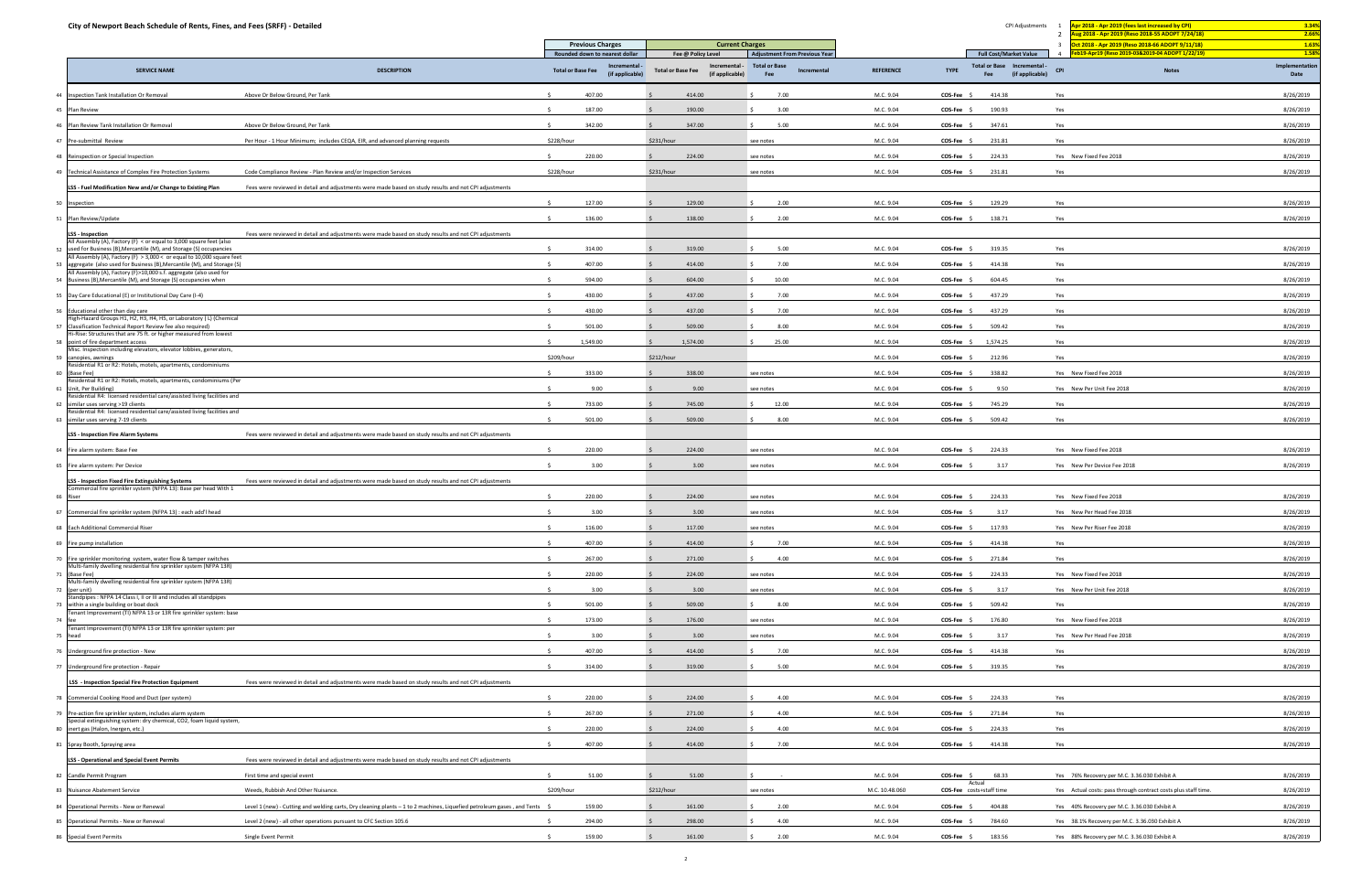| City of Newport Beach Schedule of Rents, Fines, and Fees (SRFF) - Detailed                                                                         |                                                                                                       |                                                            |                                                              |                                            |                  | CPI Adjustments                                                      | Apr 2018 - Apr 2019 (fees last increased by CPI)                                                                                                 | 3.34%                  |
|----------------------------------------------------------------------------------------------------------------------------------------------------|-------------------------------------------------------------------------------------------------------|------------------------------------------------------------|--------------------------------------------------------------|--------------------------------------------|------------------|----------------------------------------------------------------------|--------------------------------------------------------------------------------------------------------------------------------------------------|------------------------|
|                                                                                                                                                    |                                                                                                       | <b>Previous Charges</b>                                    | <b>Current Charges</b>                                       |                                            |                  |                                                                      | ug 2018 - Apr 2019 (Reso 2018-55 ADOPT 7/24/18)<br>$\overline{2}$<br>$\overline{\mathbf{3}}$<br>Oct 2018 - Apr 2019 (Reso 2018-66 ADOPT 9/11/18) | 2.66%<br>1.63%         |
|                                                                                                                                                    |                                                                                                       | Rounded down to nearest dollar                             | Fee @ Policy Level                                           | <b>Adjustment From Previous Year</b>       |                  | <b>Full Cost/Market Value</b>                                        | b19-Apr19 (Reso 2019-03&2019-04 ADOPT 1/22/19)<br>$\overline{4}$                                                                                 | 1.58%                  |
| <b>SERVICE NAME</b>                                                                                                                                | <b>DESCRIPTION</b>                                                                                    | Incremental<br><b>Total or Base Fee</b><br>(if applicable) | Incremental -<br><b>Total or Base Fee</b><br>(if applicable) | <b>Total or Base</b><br>Incremental<br>Fee | <b>REFERENCE</b> | Total or Base Incremental -<br><b>TYPE</b><br>(if applicable)<br>Fee | <b>CPI</b><br><b>Notes</b>                                                                                                                       | Implementation<br>Date |
| 87 Special Event Permits                                                                                                                           | Level III as defined by the Recreation Department                                                     | \$209/hour                                                 | \$212/hour                                                   | see notes                                  | M.C. 9.04        | COS-Fee \$<br>212.96                                                 | Yes                                                                                                                                              | 8/26/2019              |
| 88 Special Event Permits                                                                                                                           | Public Display - Fireworks - ground display only e.g. homecoming 5-10 minutes                         | 352.00                                                     | 357.00                                                       | 5.00                                       | M.C. 9.04        | COS-Fee \$<br>357.79                                                 | Yes                                                                                                                                              | 8/26/2019              |
| 89 Special Event Permits                                                                                                                           | Public Display - Fireworks - aerial display > 10 minutes                                              | 920.00                                                     | 935.00                                                       | 15.00                                      | M.C. 9.04        | COS-Fee \$<br>935.04                                                 | Yes                                                                                                                                              | 8/26/2019              |
| 90 Temporary Change Of Use                                                                                                                         | Use Of Retail Occupancy as a place of assembly - Special Use                                          | \$228/hour                                                 | \$231/hour                                                   | see notes                                  | M.C. 9.04        | 231.81<br>COS-Fee                                                    | Yes                                                                                                                                              | 8/26/2019              |
| Veekend, Holiday, or Non Contiguous & After Hours Inspection<br>91 Request                                                                         | 2 Hour Minimum; hourly if contiguous to normal business hours.                                        | \$209/hour                                                 | \$212/hour                                                   | see notes                                  | M.C. 9.04        | $COS-Fee$ \$<br>212.96                                               | Yes                                                                                                                                              | 8/26/2019              |
| <b>LSS - Plan Review</b>                                                                                                                           | Fees were reviewed in detail and adjustments were made based on study results and not CPI adjustments |                                                            |                                                              |                                            |                  |                                                                      |                                                                                                                                                  |                        |
| All Assembly (A), Factory (F) < or equal to 3000 square feet (also used<br>for Business (B), Mercantile (M), and Storage (S) occupancies when      |                                                                                                       |                                                            |                                                              |                                            |                  |                                                                      |                                                                                                                                                  |                        |
| required) 2016 CBC<br>92<br>All Assembly (A), Factory (F) > 3,000 < or equal to 10,000 square feet                                                 |                                                                                                       | 547.00                                                     | 556.00                                                       | 9.00                                       | M.C. 9.04        | 556.52<br>COS-Fee \$                                                 | Yes                                                                                                                                              | 8/26/2019              |
| aggregate (also used for Business (B), Mercantile (M), and Storage (S)<br>93<br>All Assembly (A), Factory (F)>10,000 s.f. aggregate (also used for |                                                                                                       | 718.00                                                     | 730.00                                                       | 12.00                                      | M.C. 9.04        | 730.61<br>COS-Fee \$                                                 | Yes                                                                                                                                              | 8/26/2019              |
| Business (B), Mercantile (M), and Storage (S) occupancies when                                                                                     |                                                                                                       | 901.00                                                     | 915.00                                                       | 14.00                                      | M.C. 9.04        | 915.68<br>COS-Fee                                                    | Yes                                                                                                                                              | 8/26/2019              |
| 94 required)                                                                                                                                       |                                                                                                       |                                                            |                                                              |                                            |                  |                                                                      |                                                                                                                                                  |                        |
| 95 Daycare Educational (E) or Institutional Daycare (I-4)                                                                                          |                                                                                                       | 444.00                                                     | 452.00                                                       | see notes                                  | M.C. 9.04        | 452.07<br>$COS-Fee$ \$                                               | Yes New Fixed Fee 2018                                                                                                                           | 8/26/2019              |
| 96 Educational other than day care                                                                                                                 |                                                                                                       | 547.00                                                     | 556.00                                                       | 9.00                                       | M.C. 9.04        | 556.52<br>$COS-Fee$ \$                                               | Yes                                                                                                                                              | 8/26/2019              |
| High-Hazard Groups H1, H2, H3, H4, or Laboratory (L) (Chemical<br>97 Classification Technical Report Review fee also required)                     |                                                                                                       | 1,514.00                                                   | 1,539.00                                                     | 25.00                                      | M.C. 9.04        | COS-Fee \$ 1,539.58                                                  | Yes                                                                                                                                              | 8/26/2019              |
| Ii-Rise: Structures that are 75 ft. or higher measured from lowest<br>point of fire department access<br>98                                        |                                                                                                       | 3,570.00                                                   | 3,628.00                                                     | 58.00                                      | M.C. 9.04        | 3,628.64<br>$COS-Fee$ \$                                             | Yes                                                                                                                                              | 8/26/2019              |
| lisc. Plan Review including elevators, elevator lobbies, generators,                                                                               |                                                                                                       | \$228/hour                                                 | \$231/hour                                                   |                                            | M.C. 9.04        | COS-Fee \$<br>231.81                                                 | Yes                                                                                                                                              | 8/26/2019              |
| 99 canopies, awnings<br>lesidential R1 or R2: Hotels, motels, apartments, condominiums                                                             |                                                                                                       |                                                            |                                                              |                                            |                  |                                                                      |                                                                                                                                                  |                        |
| 100 (Base Fee)<br>tesidential R1 or R2: Hotels, motels, apartments, condominiums (Per                                                              |                                                                                                       | 232.00<br>$\zeta$                                          | 236.00                                                       |                                            | M.C. 9.04        | 236.73<br>COS-Fee \$                                                 | Yes New Fixed Fee 2018                                                                                                                           | 8/26/2019              |
| 101 Unit, Per Building)<br>tesidential R4: licensed residential care/assisted living facilities and                                                |                                                                                                       | 8.00                                                       | 8.00                                                         |                                            | M.C. 9.04        | COS-Fee                                                              | 8.70 Yes New Per Unit Fee 2018                                                                                                                   | 8/26/2019              |
| 102 similar uses serving >19 clients<br>Residential R4: licensed residential care/assisted living facilities and                                   |                                                                                                       | 1,514.00                                                   | 1,539.00                                                     | 25.00                                      | M.C. 9.04        | COS-Fee \$ 1,539.58                                                  | Yes                                                                                                                                              | 8/26/2019              |
| 103 similar uses serving 7-19 clients                                                                                                              |                                                                                                       | 900.00                                                     | 914.00                                                       | 14.00                                      | M.C. 9.04        | 914.74<br>$COS-Fee$ \$                                               | Yes                                                                                                                                              | 8/26/2019              |
| LSS - Plan Review Fire Alarm Systems                                                                                                               | Fees were reviewed in detail and adjustments were made based on study results and not CPI adjustments |                                                            |                                                              |                                            |                  |                                                                      |                                                                                                                                                  |                        |
| 104 Fire alarm system: Base Fee                                                                                                                    |                                                                                                       | 187.00                                                     | 190.00                                                       | see notes                                  | M.C. 9.04        | COS-Fee \$<br>190.93                                                 | Yes New Fixed Fee 2018                                                                                                                           | 8/26/2019              |
| 105 Fire alarm system: Per Device                                                                                                                  |                                                                                                       | 2.00                                                       | 2.00                                                         | see notes                                  | M.C. 9.04        | 2.78<br>COS-Fee \$                                                   | Yes New Per Device Fee 2018                                                                                                                      | 8/26/2019              |
| LSS - Plan Review Fixed Fire Extinguishing Systems                                                                                                 | Fees were reviewed in detail and adjustments were made based on study results and not CPI adjustments |                                                            |                                                              |                                            |                  |                                                                      |                                                                                                                                                  |                        |
| 106 Commercial fire sprinkler system (NFPA 13): Base Fee                                                                                           |                                                                                                       | 187.00                                                     | 190.00                                                       | see notes                                  | M.C. 9.04        | 190.93<br>COS-Fee 9                                                  | Yes New Fixed Fee 2018                                                                                                                           | 8/26/2019              |
| 107 Commercial fire sprinkler system (NFPA 13) : each add'l head                                                                                   |                                                                                                       | 3.00                                                       | 3.00                                                         | see notes                                  | M.C. 9.04        | COS-Fee \$<br>3.49                                                   | Yes New Per Head Fee 2018                                                                                                                        | 8/26/2019              |
| 108 Fire pump installation                                                                                                                         |                                                                                                       | 444.00                                                     | 452.00                                                       | 8.00                                       | M.C. 9.04        | 452.07<br>COS-Fee \$                                                 | Yes                                                                                                                                              | 8/26/2019              |
| 109 Fire sprinkler monitoring system, water flow & tamper switches                                                                                 |                                                                                                       | 165.00                                                     | 168.00                                                       | 3.00                                       | M.C. 9.04        | COS-Fee \$<br>168.03                                                 | Yes                                                                                                                                              | 8/26/2019              |
| Multi-family dwelling residential fire sprinkler system (NFPA 13R)<br>110 (Base Fee)                                                               |                                                                                                       | 187.00                                                     | 190.00                                                       | see notes                                  | M.C. 9.04        | COS-Fee \$<br>190.93                                                 | Yes New Fixed Fee 2018                                                                                                                           | 8/26/2019              |
| Aulti-family dwelling residential fire sprinkler system (NFPA 13R)<br>111 (per unit)                                                               |                                                                                                       | 3.00                                                       | 3.00                                                         | see notes                                  | M.C. 9.04        | COS-Fee<br>3.49                                                      | Yes New Per Unit Fee 2018                                                                                                                        | 8/26/2019              |
| tandpipes: NFPA 14 Class I, II or III and includes all standpipes<br>112 within a single building or boat dock                                     |                                                                                                       | 444.00                                                     | 452.00                                                       | 8.00                                       | M.C. 9.04        | $COS-Fee$ \$<br>452.07                                               | Yes                                                                                                                                              | 8/26/2019              |
| enant Improvement (TI) NFPA 13 or 13R fire sprinkler system: base<br>$113$ f                                                                       |                                                                                                       | 136.00                                                     | 138.00                                                       | see notes                                  | M.C. 9.04        | COS-Fee \$<br>138.71                                                 | Yes New Fixed Fee 2018                                                                                                                           | 8/26/2019              |
| enant Improvement (TI) NFPA 13 or 13R fire sprinkler system: per<br>114 head                                                                       |                                                                                                       | 2.00                                                       | 2.00                                                         | see notes                                  | M.C. 9.04        | 2.61<br>COS-Fee \$                                                   | Yes New Per Head Fee 2018                                                                                                                        | 8/26/2019              |
| 115 Underground fire protection - New                                                                                                              |                                                                                                       | 376.00                                                     | 382.00                                                       | 6.00                                       | M.C. 9.04        | 382.43<br>COS-Fee \$                                                 | Yes                                                                                                                                              | 8/26/2019              |
| 116 Underground fire protection - Repair                                                                                                           |                                                                                                       | 187.00                                                     | 190.00                                                       | 3.00                                       | M.C. 9.04        | $COS-Fee$ \$<br>190.93                                               | Yes                                                                                                                                              | 8/26/2019              |
| LSS - Plan Review Special Fire Protection Equipment                                                                                                | Fees were reviewed in detail and adiustments were made based on study results and not CPI adiustments |                                                            |                                                              |                                            |                  |                                                                      |                                                                                                                                                  |                        |
|                                                                                                                                                    |                                                                                                       |                                                            |                                                              |                                            |                  |                                                                      |                                                                                                                                                  |                        |
| 117 Commercial Cooking Hood and Duct (per system)                                                                                                  |                                                                                                       | 136.00                                                     | 138.00                                                       | 2.00                                       | M.C. 9.04        | COS-Fee \$<br>138.71                                                 | Yes                                                                                                                                              | 8/26/2019              |
| 118 Pre-action fire sprinkler system, includes alarm system<br>becial extinguishing system: dry chemical, CO2, foam liquid system,                 |                                                                                                       | 547.00                                                     | 556.00                                                       | 9.00                                       | M.C. 9.04        | $COS-Fee$ \$<br>556.52                                               | Yes                                                                                                                                              | 8/26/2019              |
| 119 inert gas (Halon, Inergen, etc.)                                                                                                               |                                                                                                       | 290.00                                                     | 295.00                                                       | 5.00                                       | M.C. 9.04        | 295.39<br>COS-Fee \$                                                 | Yes                                                                                                                                              | 8/26/2019              |
| 120 Spray Booth, Spraying area                                                                                                                     |                                                                                                       | 547.00                                                     | 556.00                                                       | 9.00                                       | M.C. 9.04        | 556.52<br>COS-Fee \$                                                 | Yes                                                                                                                                              | 8/26/2019              |
| <b>LSS - State Mandated Inspections</b>                                                                                                            | Fees were reviewed in detail and adjustments were made based on study results and not CPI adjustments |                                                            |                                                              |                                            |                  |                                                                      |                                                                                                                                                  |                        |
| 121 Care Facilities                                                                                                                                | Annual Fee 7-99 clients as defined in the California Building Code                                    | 383.00                                                     | 388.00                                                       | 5.00                                       | M.C. 9.04        | COS-Fee \$ 1,079.92                                                  | Yes 36% Recovery per M.C. 3.36.030 Exhibit A                                                                                                     | 8/26/2019              |
| 122 Care Facilities                                                                                                                                | Annual Fee > 99 clients as defined in the California Building Code                                    | 488.00                                                     | 496.00                                                       | 8.00                                       | M.C. 9.04        | COS-Fee \$ 1,216.87                                                  | Yes 40.8% Recovery per M.C. 3.36.030 Exhibit A                                                                                                   | 8/26/2019              |
| 123 Commercial Day Care Facilities                                                                                                                 | Annual Fee                                                                                            | 218.00                                                     | 221.00                                                       | 3.00                                       | M.C. 9.04        | COS-Fee \$ 615.83                                                    | Yes 36% Recovery per M.C. 3.36.030 Exhibit A                                                                                                     | 8/26/2019              |
| 124 High Rise Buildings                                                                                                                            | Annual Fee                                                                                            | 1,249.00                                                   | 1,269.00                                                     | 20.00                                      | M.C. 9.04        | COS-Fee \$ 1,269.99                                                  | Yes                                                                                                                                              | 8/26/2019              |
| 125 Hospitals                                                                                                                                      | Annual Fee 200 Or More Beds                                                                           | 7,791.00<br>$\ddot{\phantom{1}}$                           | 7,918.00                                                     | 127.00                                     | M.C. 9.04        | COS-Fee \$ 7,918.22                                                  | Yes                                                                                                                                              | 8/26/2019              |
| 126 Hotels/Motels                                                                                                                                  | Annual Fee 50 - 299 Rooms                                                                             | 218.00                                                     | 221.00                                                       | 3.00                                       | M.C. 9.04        | 615.83<br>COS-Fee \$                                                 | Yes 36% Recovery per M.C. 3.36.030 Exhibit A                                                                                                     | 8/26/2019              |
| 127 Hotels/Motels                                                                                                                                  | Annual Fee 300 Or More Rooms                                                                          | 383.00                                                     | 389.00                                                       | 6.00                                       | M.C. 9.04        | COS-Fee \$<br>421.14                                                 | Yes 92.4% Recovery per M.C. 3.36.030 Exhibit A                                                                                                   | 8/26/2019              |
| 128 Residential Care Facility Pre-License Inspection                                                                                               | California Health and Safety Code Section 13235                                                       | 279.00                                                     | 284.00                                                       | 5.00                                       | CA H&S §13235    | $COS-Fee$ \$<br>296.45                                               | Yes 96% Recovery per M.C. 3.36.030 Exhibit A                                                                                                     | 8/26/2019              |
|                                                                                                                                                    |                                                                                                       |                                                            |                                                              |                                            |                  |                                                                      |                                                                                                                                                  |                        |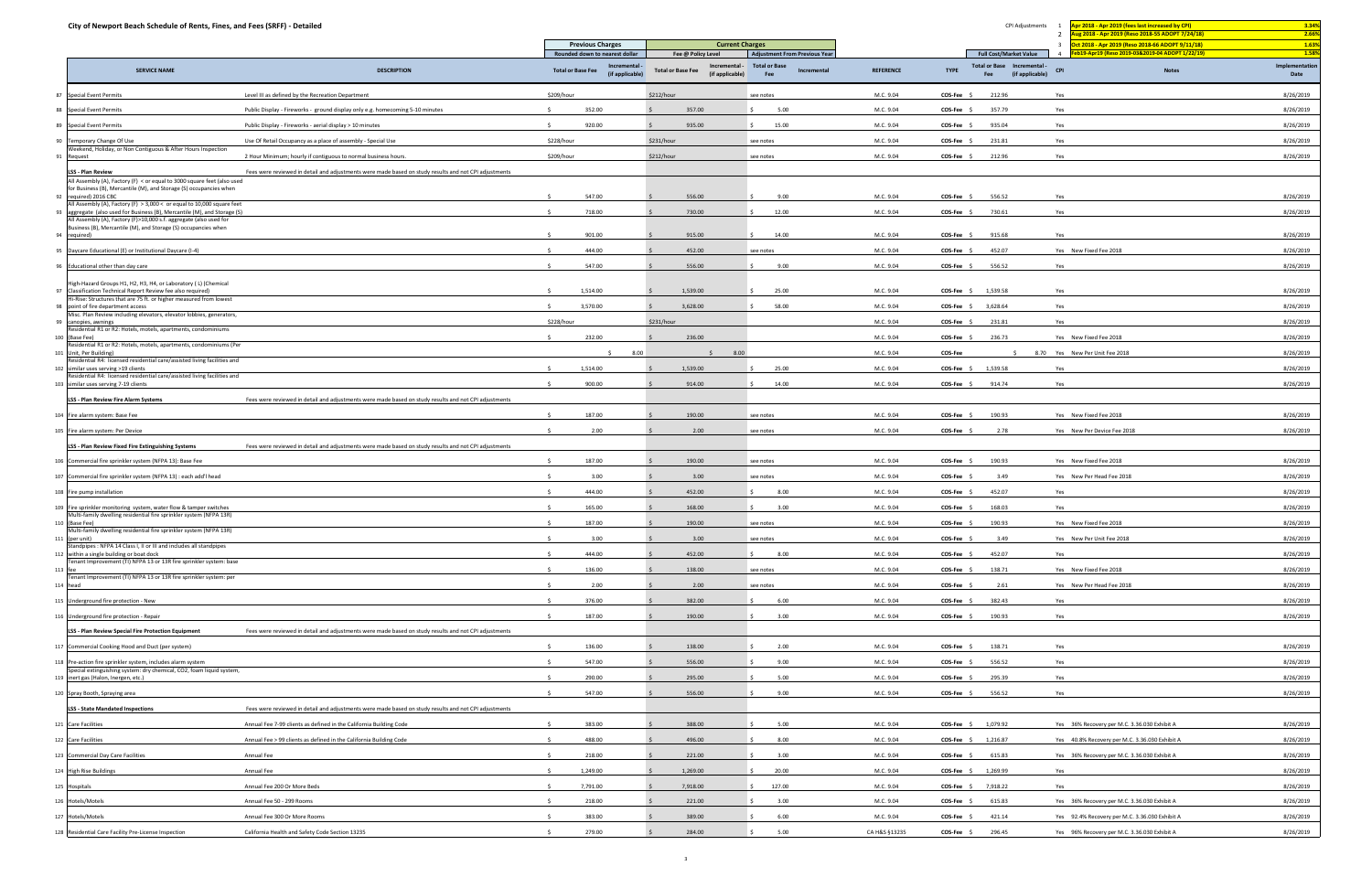| City of Newport Beach Schedule of Rents, Fines, and Fees (SRFF) - Detailed                                            |                                                                                                                                                                  |                                                              |                                                              |                                            |                  | CPI Adjustments                                                      | pr 2018 - Apr 2019 (fees last increased by CPI)                                                                                       | 3.34%                  |
|-----------------------------------------------------------------------------------------------------------------------|------------------------------------------------------------------------------------------------------------------------------------------------------------------|--------------------------------------------------------------|--------------------------------------------------------------|--------------------------------------------|------------------|----------------------------------------------------------------------|---------------------------------------------------------------------------------------------------------------------------------------|------------------------|
|                                                                                                                       |                                                                                                                                                                  | <b>Previous Charges</b>                                      | <b>Current Charges</b>                                       |                                            |                  |                                                                      | ug 2018 - Apr 2019 (Reso 2018-55 ADOPT 7/24/18)<br>Oct 2018 - Apr 2019 (Reso 2018-66 ADOPT 9/11/18)                                   | 2.66%<br>1.63%         |
|                                                                                                                       |                                                                                                                                                                  | Rounded down to nearest dollar                               | Fee @ Policy Level                                           | <b>Adjustment From Previous Year</b>       |                  | <b>Full Cost/Market Value</b>                                        | eb19-Apr19 (Reso 2019-03&2019-04 ADOPT 1/22/19)<br>$\overline{4}$                                                                     | 1.58%                  |
| <b>SERVICE NAME</b>                                                                                                   | <b>DESCRIPTION</b>                                                                                                                                               | Incremental -<br><b>Total or Base Fee</b><br>(if applicable) | Incremental -<br><b>Total or Base Fee</b><br>(if applicable) | <b>Total or Base</b><br>Incremental<br>Fee | <b>REFERENCE</b> | Total or Base Incremental -<br><b>TYPE</b><br>(if applicable)<br>Fee | <b>CPI</b><br><b>Notes</b>                                                                                                            | Implementation<br>Date |
| 129 State Fire Clearance                                                                                              | Requests for commercial occupancies, Clinics, Offices, and Treatment Facilities                                                                                  | 84.00                                                        | 85.00                                                        | 1.00                                       | M.C. 9.04        | COS-Fee \$<br>104.36                                                 | Yes 82% Recovery per M.C. 3.36.030 Exhibit A                                                                                          | 8/26/2019              |
| 130 Surgery Centers                                                                                                   | Annual Fee                                                                                                                                                       | 445.00                                                       | 452.00                                                       | 7.00                                       | M.C. 9.04        | COS-Fee \$<br>452.82                                                 | Yes                                                                                                                                   | 8/26/2019              |
| <b>Permit Fees</b>                                                                                                    |                                                                                                                                                                  |                                                              |                                                              |                                            |                  |                                                                      |                                                                                                                                       |                        |
| 131 Additions of Residential Garages/Carports (438)                                                                   | Permit & Inspection                                                                                                                                              | 621.00                                                       | 642.00                                                       | 21.00                                      | M.C.15.02        | 642.71<br>COS-Fee \$                                                 | Yes                                                                                                                                   | 8/26/2019              |
| 132 Building Permit (Non-Residential and Residential Alterations)                                                     | \$1.00 To \$2,000.00                                                                                                                                             | 104.00 \$                                                    | 107.00 \$                                                    | $3.00\frac{2}{3}$                          | M.C.15.02        | 107.59<br>COS-Fee                                                    | Yes                                                                                                                                   | 8/26/2019              |
| 133 Building Permit (Non-Residential and Residential Alterations)                                                     | \$2,001.00 To \$25,000.00                                                                                                                                        | 104.00 \$<br>16.00%                                          | $107.00$ \$<br>16.00%                                        | $3.00\frac{2}{3}$                          | M.C.15.02        | COS-Fee \$<br>$107.94 \div$                                          | Base fee for the first \$2,000 + incremental cost for each addtl \$1,000 or fraction<br>16.60 Yes of, to and including \$25,000       | 8/26/2019              |
| 134 Building Permit (Non-Residential and Residential Alterations)                                                     | \$25,001.00 To \$50,000.00                                                                                                                                       | 471.00 \$<br>11.00%                                          | 487.00 \$<br>11.00                                           | 16.00%<br>$\sim$                           | M.C.15.02        | COS-Fee \$<br>487.49 \$                                              | Base fee for the first \$25,000 + incremental cost for each addtl \$1,000 or<br>11.95 Yes fraction of, to and including \$50,000      | 8/26/2019              |
| 135 Building Permit (Non-Residential and Residential Alterations)                                                     | \$50,001.00 To \$100,000.00                                                                                                                                      | 763.00 \$<br>7.00                                            | 8.00%<br>789.00 \$                                           | 26.00%<br>1.00                             | M.C.15.02        | COS-Fee<br>789.26 \$                                                 | Base fee for the first \$50,000 + incremental cost for each addtl \$1,000 or<br>8.24 Yes fraction of, to and including \$100,000      | 8/26/2019              |
| 136 Building Permit (Non-Residential and Residential Alterations)                                                     | \$100,001.00 To \$500,000.00                                                                                                                                     | 1,168.00 \$<br>6.00%                                         | 1,207.00 \$<br>6.00%                                         | 39.00 \$<br>$\sim$ $-$                     | M.C.15.02        | COS-Fee \$<br>1,207.11 \$                                            | Base fee for the first \$100,000 + incremental cost for each addtl \$1,000 or<br>6.38 Yes fraction of, to and including \$500,000     | 8/26/2019              |
| 137 Building Permit (Non-Residential and Residential Alterations)                                                     | \$500,001.00 To \$1,000,000.00                                                                                                                                   | 3,577.00 \$<br>5.00                                          | $3,696.00$ \$<br>5.00%                                       | 119.00 \$<br>$\sim$ $-$                    | M.C.15.02        | COS-Fee \$<br>3,696.76 \$                                            | Base fee for the first \$500,000 + incremental cost for each addtl \$1,000 or<br>5.43 Yes fraction of, to and including \$1,000,000   | 8/26/2019              |
| 138 Building Permit (Non-Residential and Residential Alterations)                                                     | \$1,000,001.00 to \$5,000,000.00                                                                                                                                 | 6,278.00 \$<br>3.00                                          | 6,488.00 \$<br>$3.00$ \$                                     | $210.00$ \$                                | M.C.15.02        | COS-Fee \$<br>$6,488.19$ \$                                          | Base fee for the first \$1,000,000 + incremental cost for each addtl \$1,000 or<br>3.71 Yes fraction of, to and including \$5,000,000 | 8/26/2019              |
|                                                                                                                       |                                                                                                                                                                  |                                                              |                                                              |                                            |                  |                                                                      | Base fee for the first \$5,000,000 + incremental cost for each addtl \$5,000 or<br>3.71 Yes fraction of                               |                        |
| 139 Building Permit (Non-Residential and Residential Alterations)                                                     | Over \$5,000,000                                                                                                                                                 | 20,621.00 \$<br>$3.00\frac{1}{5}$                            | 21,310.00 \$<br>$3.00\frac{1}{2}$                            | 689.00 \$                                  | M.C.15.02        | <b>COS-Fee</b> $\frac{21}{310.06}$ \$                                |                                                                                                                                       | 8/26/2019              |
| 140 Combination Electrical Permit                                                                                     | <b>Residential Construction</b>                                                                                                                                  | 7% of Bldg Permit Fee                                        | 7% of Bldg Permit Fee                                        |                                            | M.C.15.02        | COS-Fee 7% of Bldg Permit Fee                                        | Yes CPI adjusted indirectly through referenced fee                                                                                    | 8/26/2019              |
| 141 Combination Electrical Permit                                                                                     | Non-Residential Construction, Hotels & Apartment Bldgs over 2 story                                                                                              | 14% of Bldg Permit Fee                                       | 14% of Bldg Permit Fee                                       |                                            | M.C.15.02        | COS-Fee 14% of Bldg Permit Fee                                       | Yes CPI adjusted indirectly through referenced fee                                                                                    | 8/26/2019              |
| 142 Combination Mechanical Permit                                                                                     | <b>Residential Construction</b>                                                                                                                                  | 4% of Bldg Permit Fee                                        | 4% of Bldg Permit Fee                                        |                                            | M.C.15.02        | COS-Fee 4% of Bldg Permit Fee                                        | Yes CPI adjusted indirectly through referenced fee                                                                                    | 8/26/2019              |
| 143 Combination Mechanical Permit                                                                                     | Non-Residential Construction, Hotels & Apartment Bldgs over 2 story                                                                                              | 11% of Bldg Permit Fee                                       | 11% of Bldg Permit Fee                                       |                                            | M.C.15.02        | COS-Fee 11% of Bldg Permit Fee                                       | Yes CPI adjusted indirectly through referenced fee                                                                                    | 8/26/2019              |
| 144 Combination Plumbing Permit                                                                                       | <b>Residential Construction</b>                                                                                                                                  | 9% of Bldg Permit Fee                                        | 9% of Bldg Permit Fee                                        |                                            | M.C.15.02        | COS-Fee 9% of Bldg Permit Fee                                        | Yes CPI adjusted indirectly through referenced fee                                                                                    | 8/26/2019              |
| 145 Combination Plumbing Permit                                                                                       | Non-Residential Construction, Hotels & Apartment Bldgs over 2 story                                                                                              | 9% of Bldg Permit Fee                                        | 9% of Bldg Permit Fee                                        |                                            | M.C.15.02        | COS-Fee 9% of Bldg Permit Fee                                        | Yes CPI adjusted indirectly through referenced fee                                                                                    | 8/26/2019              |
| 146 Demolitions: Multi-Family Structure (646/647)                                                                     | Permit & Inspection                                                                                                                                              | 103.00                                                       | 107.00                                                       | 4.00<br>S.                                 | M.C.15.02        | 107.38<br>COS-Fee \$                                                 | Yes                                                                                                                                   | 8/26/2019              |
| 147 Demolitions: One Family Structure (645)                                                                           | Permit & Inspection                                                                                                                                              | 122.00                                                       | 126.00                                                       | 4.00                                       | M.C.15.02        | COS-Fee \$<br>126.41                                                 | Yes                                                                                                                                   | 8/26/2019              |
| 148 Demolitions: Other Than Structure (648/649)                                                                       | Permit & Inspection                                                                                                                                              | 110.00                                                       | 114.00                                                       | 4.00                                       | M.C.15.02        | 114.21<br>COS-Fee \$                                                 | Yes                                                                                                                                   | 8/26/2019              |
| 149 Drainage Permits for Alteration to Drainage                                                                       | Inspection Of Drainage System                                                                                                                                    | 312.00                                                       | 322.00                                                       | 10.00                                      | M.C.15.10.070    | COS-Fee \$<br>322.99                                                 | Yes                                                                                                                                   | 8/26/2019              |
| 150 Electrical Permit Fees                                                                                            | Issuance of Permit (counter only)                                                                                                                                | 35.00                                                        | 35.00                                                        |                                            | M.C.15.02        | 39.69<br>COS-Fee                                                     | Yes \$35 per M.C. 3.36.030 Exhibit A                                                                                                  | 8/26/2019              |
| 151 Electrical Permit Fees                                                                                            | Supplemental Permits Issuance, Fee For Each Permit                                                                                                               | 10.00                                                        | 11.00                                                        | 1.00                                       | M.C.15.02        | COS-Fee \$<br>11.06                                                  | Yes                                                                                                                                   | 8/26/2019              |
| 152 Electrical Unit Permit Fee                                                                                        | Fee For Each Outlets, First 20                                                                                                                                   | 1.00                                                         | 1.00                                                         |                                            | M.C.15.02        | 1.87<br>COS-Fee :                                                    | Yes                                                                                                                                   | 8/26/2019              |
| 153 Electrical Unit Permit Fee                                                                                        | Fee For Each Outlets, After First 20                                                                                                                             | 1.00                                                         | 1.00                                                         |                                            | M.C.15.02        | 1.10<br>COS-Fee \$                                                   | Yes                                                                                                                                   | 8/26/2019              |
| 154 Electrical Unit Permit Fee                                                                                        | Fee For Each Lighting Fixtures, First 20                                                                                                                         | 1.00                                                         | 1.00                                                         |                                            | M.C.15.02        | 1.87<br>COS-Fee \$                                                   | Yes                                                                                                                                   | 8/26/2019              |
| 155 Electrical Unit Permit Fee                                                                                        | Fee For Each Lighting Fixture, After 20                                                                                                                          | 1.00                                                         | 1.00                                                         |                                            | M.C.15.02        | 1.10<br>COS-Fee \$                                                   | Yes                                                                                                                                   | 8/26/2019              |
| Fee For Each Power Apparatus, Rating in horsepower, kilowatts,<br>156 kilovolt-amperes, or kilovolt-amperes-reactive: | Up to and including 1                                                                                                                                            | 7.00                                                         | 7.00                                                         |                                            | M.C.15.02        | 7.31<br>COS-Fee \$                                                   | Yes                                                                                                                                   | 8/26/2019              |
| Fee For Each Power Apparatus, Rating in horsepower, kilowatts,<br>157 kilovolt-amperes, or kilovolt-amperes-reactive: | Over 1 and Not Over 10                                                                                                                                           | 18.00                                                        | 18.00                                                        |                                            | M.C.15.02        | 18.68<br>COS-Fee                                                     | Yes                                                                                                                                   | 8/26/2019              |
| Fee For Each Power Apparatus, Rating in horsepower, kilowatts,<br>158 kilovolt-amperes, or kilovolt-amperes-reactive: | Over 10 and Not Over 50                                                                                                                                          | 36.00                                                        | 37.00                                                        | 1.00                                       | M.C.15.02        | COS-Fee \$<br>37.52                                                  | Yes                                                                                                                                   | 8/26/2019              |
| Fee For Each Power Apparatus, Rating in horsepower, kilowatts,<br>159 kilovolt-amperes, or kilovolt-amperes-reactive: | Over 50 and Not Over 100                                                                                                                                         | 70.00                                                        | 72.00                                                        | 2.00                                       | M.C.15.02        | COS-Fee \$<br>72.85                                                  | Yes                                                                                                                                   | 8/26/2019              |
| Fee For Each Power Apparatus, Rating in horsepower, kilowatts,<br>160 kilovolt-amperes, or kilovolt-amperes-reactive: | Over 100                                                                                                                                                         | 106.00                                                       | 110.00                                                       | 4.00                                       | M.C.15.02        | COS-Fee \$<br>110.52                                                 | Yes                                                                                                                                   | 8/26/2019              |
| Fee For Each Power Apparatus, Rating in horsepower, kilowatts,<br>161 kilovolt-amperes, or kilovolt-amperes-reactive: | Fee For Each 100 Feet Or Fraction Thereof Of Bus ways, For Trolley & Plug-in Type Bus ways. Note: Additional Fees For<br>Other Fixtures Connected To The Trolley | 10.00                                                        | 11.00                                                        | 1.00                                       | M.C.15.02        | 11.06<br>COS-Fee \$                                                  | Yes                                                                                                                                   | 8/26/2019              |
| Fee For Each Power Apparatus, Rating in horsepower, kilowatts,<br>162 kilovolt-amperes, or kilovolt-amperes-reactive: |                                                                                                                                                                  | 38.00                                                        |                                                              | 1.00                                       |                  | 39.69                                                                |                                                                                                                                       |                        |
| Fee For Each Power Apparatus, Rating in horsepower, kilowatts,                                                        | Fee For Each Sign, Outline Lighting and Marquees supplied from one branch circuit                                                                                |                                                              | 39.00                                                        |                                            | M.C.15.02        | <b>COS-Fee</b>                                                       | Yes                                                                                                                                   | 8/26/2019              |
| 163 kilovolt-amperes, or kilovolt-amperes-reactive:<br>Fee For Each Power Apparatus, Rating in horsepower, kilowatts, | 600 Volts or Less and Not Over 200 Amperes in Rating                                                                                                             | 43.00                                                        | 45.00                                                        | 2.00                                       | M.C.15.02        | 45.30<br>COS-Fee \$                                                  | Yes                                                                                                                                   | 8/26/2019              |
| 164 kilovolt-amperes, or kilovolt-amperes-reactive:<br>Fee For Each Power Apparatus, Rating in horsepower, kilowatts, | 600 Volts or Less and Over 200 Amperes to 1,000 Amperes                                                                                                          | 88.00                                                        | 91.00                                                        | 3.00                                       | M.C.15.02        | 91.84<br>COS-Fee \$                                                  | Yes                                                                                                                                   | 8/26/2019              |
| 165 kilovolt-amperes, or kilovolt-amperes-reactive:<br>Fee For Each Power Apparatus, Rating in horsepower, kilowatts, | Over 600 Volts or Over 1,000 Amperes in Rating                                                                                                                   | 176.00                                                       | 182.00                                                       | 6.00                                       | M.C.15.02        | COS-Fee<br>182.12                                                    | Yes                                                                                                                                   | 8/26/2019              |
| 166 kilovolt-amperes, or kilovolt-amperes-reactive:<br>Fee For Each Power Apparatus, Rating in horsepower, kilowatts, | Miscellaneous Apparatus, Conduits and Conductors                                                                                                                 | 26.00                                                        | 27.00                                                        | 1.00                                       | M.C.15.02        | 27.55<br>COS-Fee \$                                                  | Yes                                                                                                                                   | 8/26/2019              |
| 167 kilovolt-amperes, or kilovolt-amperes-reactive:<br>Fee For Each Power Apparatus, Rating in horsepower, kilowatts, | Special Event, Each Generator, Electrical                                                                                                                        | 38.00                                                        | 39.00                                                        | 1.00                                       | M.C.15.02        | COS-Fee :<br>39.69                                                   | Yes                                                                                                                                   | 8/26/2019              |
| 168 kilovolt-amperes, or kilovolt-amperes-reactive:<br>Fee For Each Power Apparatus, Rating in horsepower, kilowatts, | <b>Special Event Lighting</b>                                                                                                                                    | 10.00                                                        | 11.00                                                        | 1.00                                       | M.C.15.02        | 11.06<br>COS-Fee \$                                                  | Yes                                                                                                                                   | 8/26/2019              |
| 169 kilovolt-amperes, or kilovolt-amperes-reactive:<br>Fee For Each Power Apparatus, Rating in horsepower, kilowatts, | <b>Temporary Power Service</b>                                                                                                                                   | 38.00                                                        | 39.00                                                        | 1.00                                       | M.C.15.02        | COS-Fee \$<br>39.69                                                  | Yes                                                                                                                                   | 8/26/2019              |
| 170 kilovolt-amperes, or kilovolt-amperes-reactive:<br>Fee For Each Power Apparatus, Rating in horsepower, kilowatts, | Fee For Each Temporary Service Pedestal<br>Fee For Each Temp. Distribution System, Lighting, Outlet, Decorative Site, Temp Receptacles, Switches And Lighting    | 38.00                                                        | 39.00                                                        | 1.00                                       | M.C.15.02        | COS-Fee<br>39.69                                                     | Yes                                                                                                                                   | 8/26/2019              |
| 171 kilovolt-amperes, or kilovolt-amperes-reactive:                                                                   | Outlets In Which Current Is Controlled (Except Services, Feeders, Meters)                                                                                        | 19.00                                                        | 19.00                                                        |                                            | M.C.15.02        | 19.93<br>COS-Fee \$                                                  | Yes                                                                                                                                   | 8/26/2019              |
| 172 Fire Sprinkler/Alarms/Misc.                                                                                       | Permit & Inspection                                                                                                                                              | 240.00                                                       | 248.00                                                       | 8.00                                       | M.C.15.02        | 248.62<br>COS-Fee :                                                  | Yes                                                                                                                                   | 8/26/2019              |
| 173 Grading Bond Fee                                                                                                  |                                                                                                                                                                  | 430.00                                                       | 444.00                                                       | 14.00                                      | M.C.15.02        | 444.79<br>COS-Fee \$                                                 | Yes                                                                                                                                   | 8/26/2019              |
| Grading Permit Fee - Calculated based on cut or fill which ever is<br>174 greater                                     | 0-200 Cubic Yards                                                                                                                                                | 875.00                                                       | 904.00                                                       | 29.00                                      | M.C.15.10.070    | 904.44<br>COS-Fee \$                                                 | Yes                                                                                                                                   | 8/26/2019              |
| Grading Permit Fee - Calculated based on cut or fill which ever is<br>175 greater                                     | 201-300 Cubic Yards                                                                                                                                              | 896.00                                                       | 926.00                                                       | 30.00                                      | M.C.15.10.070    | COS-Fee<br>926.59                                                    | Yes                                                                                                                                   | 8/26/2019              |
| Grading Permit Fee - Calculated based on cut or fill which ever is<br>176 greater                                     | 301-400 Cubic Yards                                                                                                                                              | 918.00                                                       | 948.00                                                       | 30.00                                      | M.C.15.10.070    | COS-Fee \$<br>948.74                                                 | Yes                                                                                                                                   | 8/26/2019              |
|                                                                                                                       |                                                                                                                                                                  |                                                              |                                                              |                                            |                  |                                                                      |                                                                                                                                       |                        |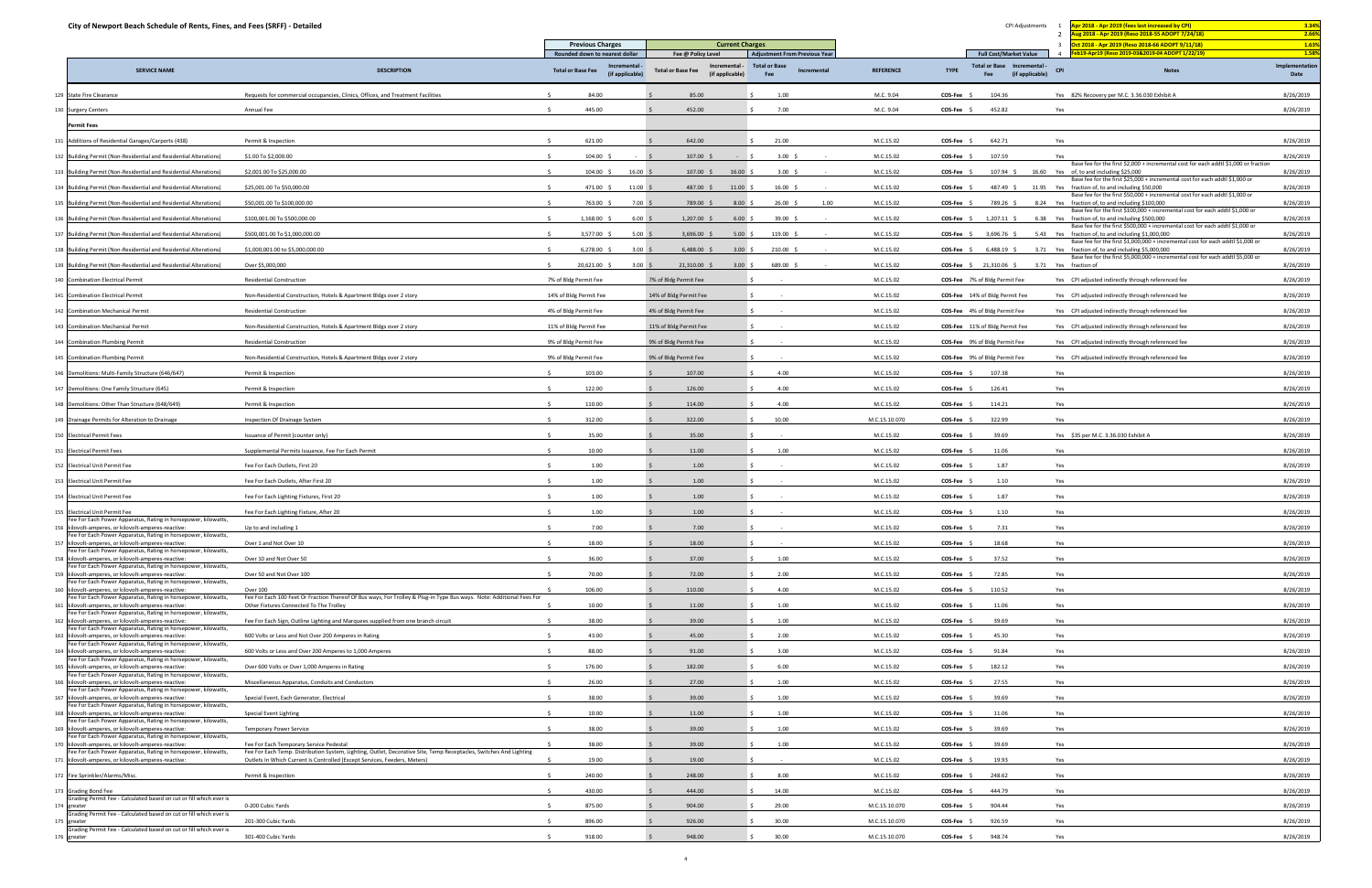| City of Newport Beach Schedule of Rents, Fines, and Fees (SRFF) - Detailed        |                                                                                                        |                                                            |                                                              |                                      |                  | CPI Adjustments                                                                | Apr 2018 - Apr 2019 (fees last increased by CPI)                                                                                                           | 3.34%                  |
|-----------------------------------------------------------------------------------|--------------------------------------------------------------------------------------------------------|------------------------------------------------------------|--------------------------------------------------------------|--------------------------------------|------------------|--------------------------------------------------------------------------------|------------------------------------------------------------------------------------------------------------------------------------------------------------|------------------------|
|                                                                                   |                                                                                                        | <b>Previous Charges</b>                                    | <b>Current Charges</b>                                       |                                      |                  |                                                                                | ug 2018 - Apr 2019 (Reso 2018-55 ADOPT 7/24/18)<br>ct 2018 - Apr 2019 (Reso 2018-66 ADOPT 9/11/18)                                                         | 2.66%<br>1.63%         |
|                                                                                   |                                                                                                        | Rounded down to nearest dollar                             | Fee @ Policy Level                                           | <b>Adjustment From Previous Year</b> |                  | <b>Full Cost/Market Value</b>                                                  | eb19-Apr19 (Reso 2019-03&2019-04 ADOPT 1/22/19)                                                                                                            | 1.58%                  |
| <b>SERVICE NAME</b>                                                               | <b>DESCRIPTION</b>                                                                                     | Incremental<br><b>Total or Base Fee</b><br>(if applicable) | Incremental -<br><b>Total or Base Fee</b><br>(if applicable) | <b>Total or Base</b><br>Incremental  | <b>REFERENCE</b> | <b>Total or Base</b><br>Incremental -<br><b>TYPE</b><br>(if applicable)<br>Fee | CP<br><b>Notes</b>                                                                                                                                         | Implementation<br>Date |
| Grading Permit Fee - Calculated based on cut or fill which ever is<br>177 greater | 401-500 Cubic Yards                                                                                    | 940.00                                                     | 972.00                                                       | 32.00                                | M.C.15.10.070    | COS-Fee \$<br>972.12                                                           | Yes                                                                                                                                                        | 8/26/2019              |
| Grading Permit Fee - Calculated based on cut or fill which ever is<br>178 greater | 501-600 Cubic Yards                                                                                    | 982.00                                                     | 1,015.00                                                     | 33.00                                | M.C.15.10.070    | 1,015.19<br><b>COS-Fee</b>                                                     | Yes                                                                                                                                                        | 8/26/2019              |
| Grading Permit Fee - Calculated based on cut or fill which ever is<br>179 greater | 601-700 Cubic Yards                                                                                    | 1,024.00                                                   | 1,058.00                                                     | 34.00                                | M.C.15.10.070    | $COS-Fee$ \$<br>1,058.25                                                       | Yes                                                                                                                                                        | 8/26/2019              |
| Grading Permit Fee - Calculated based on cut or fill which ever is<br>180 greater | 701-800 Cubic Yards                                                                                    | 1,068.00                                                   | 1,103.00                                                     | 35.00                                | M.C.15.10.070    | 1,103.78<br>$COS-Fee$ \$                                                       | Yes                                                                                                                                                        | 8/26/2019              |
| Grading Permit Fee - Calculated based on cut or fill which ever is<br>181 greater | 801-900 Cubic Yards                                                                                    | 1,109.00                                                   | 1,146.00                                                     | 37.00                                | M.C.15.10.070    | 1,146.85<br>$COS-Fee$ \$                                                       | Yes                                                                                                                                                        | 8/26/2019              |
| Grading Permit Fee - Calculated based on cut or fill which ever is<br>182 greater | 901-1000 Cubic Yards                                                                                   | 1,151.00                                                   | 1,189.00                                                     | 38.00                                | M.C.15.10.070    | $COS-Fee$ \$<br>1,189.92                                                       | Yes                                                                                                                                                        | 8/26/2019              |
| Grading Permit Fee - Calculated based on cut or fill which ever is<br>183 greater | 1,001-10,000 Cubic Yards                                                                               | 1,156.00 \$<br>404.00                                      | $1,194.00$ \$<br>418.00                                      | 38.00<br>\$14.00                     | M.C.15.10.070    | 1,194.69 \$<br>$COS-Fee$ \$                                                    | Base fee for the first 1,000 cubic yards + incremental cost for each addtl 1,000<br>418.14 Yes CY or fraction of, to and including 10,000 CY               | 8/26/2019              |
| Grading Permit Fee - Calculated based on cut or fill which ever is<br>184 greater | 10,001-100,000 Cubic Yards                                                                             | 4,776.00 \$<br>404.00 \$                                   | $4,936.00$ \$<br>417.00 \$                                   | 160.00<br>\$13.00                    | M.C.15.10.070    | $COS-Fee$ \$                                                                   | Base fee for the first 10,000 cubic yards + incremental cost for each addtl 10,000<br>4,936.45 \$417.56 Yes CY or fraction of, to and including 100,000 CY | 8/26/2019              |
| Grading Permit Fee - Calculated based on cut or fill which ever is<br>185 greater | 100,001 Cubic Yards or more                                                                            | 8,508.00 \$<br>393.00 \$                                   | 8,792.00 \$<br>406.00 \$                                     | 284.00<br>\$13.00                    | M.C.15.10.070    | $COS-Fee$ \$<br>8,792.90 \$                                                    | Base fee for the first 100,000 cubic yards + incremental cost for each addtl<br>406.19 Yes 10,000 CY or fraction of                                        | 8/26/2019              |
| 186 Grading Permit Fees (Based on Site Improvements)                              | Curb & Gutter, Paving, Erosion Control                                                                 | Same As Building<br>Permit Fee Table                       | Same As Building<br>Permit Fee Table                         | N/A                                  | M.C.15.10.070    | Same As<br><b>COS-Fee</b> Building Permit                                      | Yes CPI adjusted indirectly through referenced fee                                                                                                         | 8/26/2019              |
| 187 Harbor                                                                        | Permit & Inspection                                                                                    | 287.00                                                     | 297.00                                                       | 10.00                                | M.C.15.02        | COS-Fee \$<br>595.05                                                           | Yes 50% Recovery per M.C. 3.36.030 Exhibit A                                                                                                               | 8/26/2019              |
| 188 Low Voltage System                                                            | Fee For Each Low Voltage Outlet, First 20                                                              | 1.00                                                       | 1.00                                                         |                                      | M.C.15.02        | 1.87<br>COS-Fee \$                                                             | Yes                                                                                                                                                        | 8/26/2019              |
| 189 Low Voltage System                                                            | Fee For Each Low Voltage Outlet, After First 20                                                        | 1.06                                                       | 1.10                                                         | 0.04                                 | M.C.15.02        | 1.10<br>COS-Fee \$                                                             | Yes                                                                                                                                                        | 8/26/2019              |
| 190 Low Voltage System                                                            | Fee For Each Pole or Platform-Mounted Lighting Fixtures                                                | 1.00                                                       | 1.00                                                         |                                      | M.C.15.02        | 1.87<br><b>COS-Fee</b>                                                         | Yes                                                                                                                                                        | 8/26/2019              |
|                                                                                   |                                                                                                        | 1.00                                                       | 1.00                                                         |                                      | M.C.15.02        | 1.87<br>$COS-Fee$ \$                                                           | Yes                                                                                                                                                        | 8/26/2019              |
| 191 Low Voltage System                                                            | Fee For Each Theatrical-type Lighting Fixtures Or Assemblies                                           | 7.00                                                       | 7.00                                                         |                                      | M.C.15.02        | 7.31                                                                           | Yes                                                                                                                                                        | 8/26/2019              |
| 192 Low Voltage System                                                            | Fee For Each Residential Appliance or Receptacle Outlet (New Construction)                             |                                                            |                                                              |                                      |                  | <b>COS-Fee</b>                                                                 |                                                                                                                                                            |                        |
| 193 Low Voltage System                                                            | Fee For Each Non-Residential Appliances and Self-Contained Factory-Wired, Not exceeding one horsepower | 7.00                                                       | 7.00                                                         |                                      | M.C.15.02        | 7.31<br><b>COS-Fee</b>                                                         | Yes                                                                                                                                                        | 8/26/2019              |
| 194 Mechanical Permit Fees                                                        | Issuance of Permit (counter only)                                                                      | 35.00                                                      | 36.00                                                        | 1.00                                 | M.C.15.02        | 36.91<br>COS-Fee \$                                                            | Yes                                                                                                                                                        | 8/26/2019              |
| 195 Mechanical Unit Permit Fees                                                   | Fee For Each Forced Air or Gravity Type Furnace up to and including 100,000 Btu/h                      | 19.00                                                      | 20.00                                                        | 1.00                                 | M.C.15.02        | 20.55<br><b>COS-Fee</b>                                                        | Yes                                                                                                                                                        | 8/26/2019              |
| 196 Mechanical Unit Permit Fees                                                   | Fee For Each Forced Air or Gravity Type Furnace over 100,000 Btu/h                                     | 23.00                                                      | 24.00                                                        | 1.00                                 | M.C.15.02        | 24.60<br>$COS-Fee$ \$                                                          | Yes                                                                                                                                                        | 8/26/2019              |
| 197 Mechanical Unit Permit Fees                                                   | Fee For Each Floor Furnace, Including Vent                                                             | 19.00                                                      | 20.00                                                        | 1.00                                 | M.C.15.02        | 20.55<br><b>COS-Fee</b>                                                        | Yes                                                                                                                                                        | 8/26/2019              |
| 198 Mechanical Unit Permit Fees                                                   | Fee For Each Suspended Heater, Recessed Wall Heater or Floor-Mounted Unit Heater                       | 19.00                                                      | 20.00                                                        | 1.00                                 | M.C.15.02        | 20.55<br>COS-Fee \$                                                            | Yes                                                                                                                                                        | 8/26/2019              |
| 199 Mechanical Unit Permit Fees                                                   | Fee For Each Installation, Relocation, Replacement of Appliance Vent                                   | 9.00                                                       | 10.00                                                        | 1.00                                 | M.C.15.02        | COS-Fee \$<br>10.28                                                            | Yes                                                                                                                                                        | 8/26/2019              |
| 200 Mechanical Unit Permit Fees                                                   | Fee For Each Repair, Alteration of, Add'n to Heating / Cooling Appliances                              | 19.00                                                      | 20.00                                                        | 1.00                                 | M.C.15.02        | 20.55<br><b>COS-Fee</b>                                                        | Yes                                                                                                                                                        | 8/26/2019              |
| 201 Mechanical Unit Permit Fees                                                   | Fee For Each Boiler or Compressor to and Including 3 HP                                                | 19.00                                                      | 20.00                                                        | 1.00                                 | M.C.15.02        | <b>COS-Fee</b><br>20.55                                                        | Yes                                                                                                                                                        | 8/26/2019              |
| 202 Mechanical Unit Permit Fees                                                   | Fee For Each Absorption System to and Including 100,000 Btu/h                                          | 19.00                                                      | 20.00                                                        | 1.00                                 | M.C.15.02        | <b>COS-Fee</b><br>20.55                                                        | Yes                                                                                                                                                        | 8/26/2019              |
| 203 Mechanical Unit Permit Fees                                                   | Fee For Each Boiler or Compressor Over 3 HP to and including 15 HP                                     | 35.00                                                      | 36.00                                                        | 1.00                                 | M.C.15.02        | 36.91<br><b>COS-Fee</b>                                                        | Yes                                                                                                                                                        | 8/26/2019              |
| 204 Mechanical Unit Permit Fees                                                   | Fee For Each Absorption Sys. Over 100,000 Btu/h & including 500,00 Btu/h                               | 35.00                                                      | 36.00                                                        | 1.00                                 | M.C.15.02        | $COS-Fee$ \$<br>36.91                                                          | Yes                                                                                                                                                        | 8/26/2019              |
| 205 Mechanical Unit Permit Fees                                                   | Fee For Each Boiler or Compressor Over 15 HP to and including 30 HP                                    | 49.00<br>$\leq$                                            | 51.00                                                        | 2.00                                 | M.C.15.02        | 51.23<br>$COS-Fee$ \$                                                          | Yes                                                                                                                                                        | 8/26/2019              |
| 206 Mechanical Unit Permit Fees                                                   | Fee For Each Absorption Sys. Over 500,000 Btu/h & including 1,000,000 Btu/h                            | 49.00                                                      | 51.00                                                        | 2.00                                 | M.C.15.02        | 51.23<br>COS-Fee \$                                                            | Yes                                                                                                                                                        | 8/26/2019              |
| 207 Mechanical Unit Permit Fees                                                   | Fee For Each Boiler or Compressor Over 30 HP to and including 50 HP                                    | 72.00                                                      | 75.00                                                        | 3.00                                 | M.C.15.02        | COS-Fee \$<br>75.26                                                            | Yes                                                                                                                                                        | 8/26/2019              |
| 208 Mechanical Unit Permit Fees                                                   | Fee For Each Absorption Sys. Over 1,000,000 Btu/h including 1,750,000 Btu/h                            | 72.00<br>$\leq$                                            | 75.00                                                        | 3.00                                 | M.C.15.02        | 75.26<br>COS-Fee \$                                                            | Yes                                                                                                                                                        | 8/26/2019              |
| 209 Mechanical Unit Permit Fees                                                   | Fee For Each Boiler or Compressor over 50 HP                                                           | 123.00                                                     | 127.00                                                       | 4.00                                 | M.C.15.02        | 127.36<br>$COS-Fee$ \$                                                         | Yes                                                                                                                                                        | 8/26/2019              |
| 210 Mechanical Unit Permit Fees                                                   | Fee For Each Absorption System Over 1,750,000 Btu/h                                                    | $\sim$<br>123.00                                           | 127.00                                                       | 4.00                                 | M.C.15.02        | 127.36<br>COS-Fee \$                                                           | Yes                                                                                                                                                        | 8/26/2019              |
| 211 Mechanical Unit Permit Fees                                                   | Fee For Each Air handling Unit To & Including 10,000 Cu Ft/Min Including Attached Ducts                | 13.00<br>$\leq$                                            | 14.00                                                        | 1.00                                 | M.C.15.02        | 14.32<br>COS-Fee \$                                                            | Yes                                                                                                                                                        | 8/26/2019              |
| 212 Mechanical Unit Permit Fees                                                   | Fee For Each Air Handling Unit Over 10,000 cfm                                                         | 23.00                                                      | 24.00                                                        | 1.00                                 | M.C.15.02        | COS-Fee \$<br>24.60                                                            | Yes                                                                                                                                                        | 8/26/2019              |
| 213 Mechanical Unit Permit Fees                                                   | Fee For Each Evaporative Cooler Other Than Portable Type                                               | 13.00                                                      | 14.00                                                        | 1.00                                 | M.C.15.02        | COS-Fee \$<br>14.32                                                            | Yes                                                                                                                                                        | 8/26/2019              |
| 214 Mechanical Unit Permit Fees                                                   | Fee For Each Ventilation Fan Connected to a Single Duct                                                | 9.00                                                       | 10.00                                                        | 1.00                                 | M.C.15.02        | 10.28<br>$COS-Fee$ \$                                                          | Yes                                                                                                                                                        | 8/26/2019              |
| 215 Mechanical Unit Permit Fees                                                   | Fee For Each Ventilation System Not Connected to Any Other System                                      | 13.00                                                      | 14.00                                                        | 1.00                                 | M.C.15.02        | 14.32<br>COS-Fee \$                                                            | Yes                                                                                                                                                        | 8/26/2019              |
| 216 Mechanical Unit Permit Fees                                                   | Fee For Each Hood Served by Mech Exhaust, Including Ducts                                              | 13.00<br>$\sim$                                            | 14.00                                                        | 1.00                                 | M.C.15.02        | 14.32<br>COS-Fee \$                                                            | Yes                                                                                                                                                        | 8/26/2019              |
| 217 Mechanical Unit Permit Fees                                                   | Fee For Each Domestic Type Incinerator                                                                 | 23.00<br>$\sim$                                            | 24.00                                                        | 1.00                                 | M.C.15.02        | 24.60<br>COS-Fee \$                                                            | Yes                                                                                                                                                        | 8/26/2019              |
| 218 Mechanical Unit Permit Fees                                                   | Fee For Each Commercial or Industrial Type Incinerator                                                 | 99.00<br>$\leq$                                            | 102.00                                                       | 3.00                                 | M.C.15.02        | 102.76<br>COS-Fee \$                                                           | Yes                                                                                                                                                        | 8/26/2019              |
| 219 Mechanical Unit Permit Fees                                                   | Other Equipment or Appliances Not Listed in This Code, Fee For Each                                    | 13.00                                                      | 14.00                                                        | 1.00                                 | M.C.15.02        | 14.32<br>COS-Fee \$                                                            | Yes                                                                                                                                                        | 8/26/2019              |
| 220 Miscellaneous: Fences/Retaining Walls/Sign                                    | Permit & Inspection                                                                                    | 412.00                                                     | 426.00                                                       | 14.00                                | M.C.15.02        | 426.20<br>COS-Fee \$                                                           | Yes                                                                                                                                                        | 8/26/2019              |
| 221 Miscellaneous: Re-roofs                                                       | Permit & Inspection                                                                                    | 324.00<br>$\sim$                                           | 335.00                                                       | 11.00                                | M.C.15.02        | 335.01<br>$COS-Fee$ \$                                                         | Yes                                                                                                                                                        | 8/26/2019              |
| 222 One/Two Family Addition (434) (0-250 sq ft)                                   | Permit & Inspection                                                                                    | 784.00                                                     | 811.00                                                       | 27.00                                | M.C.15.02        | COS-Fee \$<br>811.08                                                           | Yes                                                                                                                                                        | 8/26/2019              |
| 223 One/Two Family Addition (434) (251-500 sq ft)                                 | Permit & Inspection                                                                                    | 1,255.00                                                   | 1,297.00                                                     | 42.00                                | M.C.15.02        | COS-Fee \$<br>1,297.73                                                         | Yes                                                                                                                                                        | 8/26/2019              |
| 224 One/Two Family Addition (434) (501-1,000 sq ft)                               | Permit & Inspection                                                                                    | 1,883.00                                                   | 1,946.00                                                     | 63.00                                | M.C.15.02        | 1,946.60<br>$COS-Fee$ \$                                                       | Yes                                                                                                                                                        | 8/26/2019              |
| 225 One/Two Family Addition (434) (1,001-2,000 sq ft)                             | Permit & Inspection                                                                                    | 2,825.00                                                   | 2,919.00                                                     | 94.00                                | M.C.15.02        | $COS-Fee$ \$ 2,919.90                                                          | Yes                                                                                                                                                        | 8/26/2019              |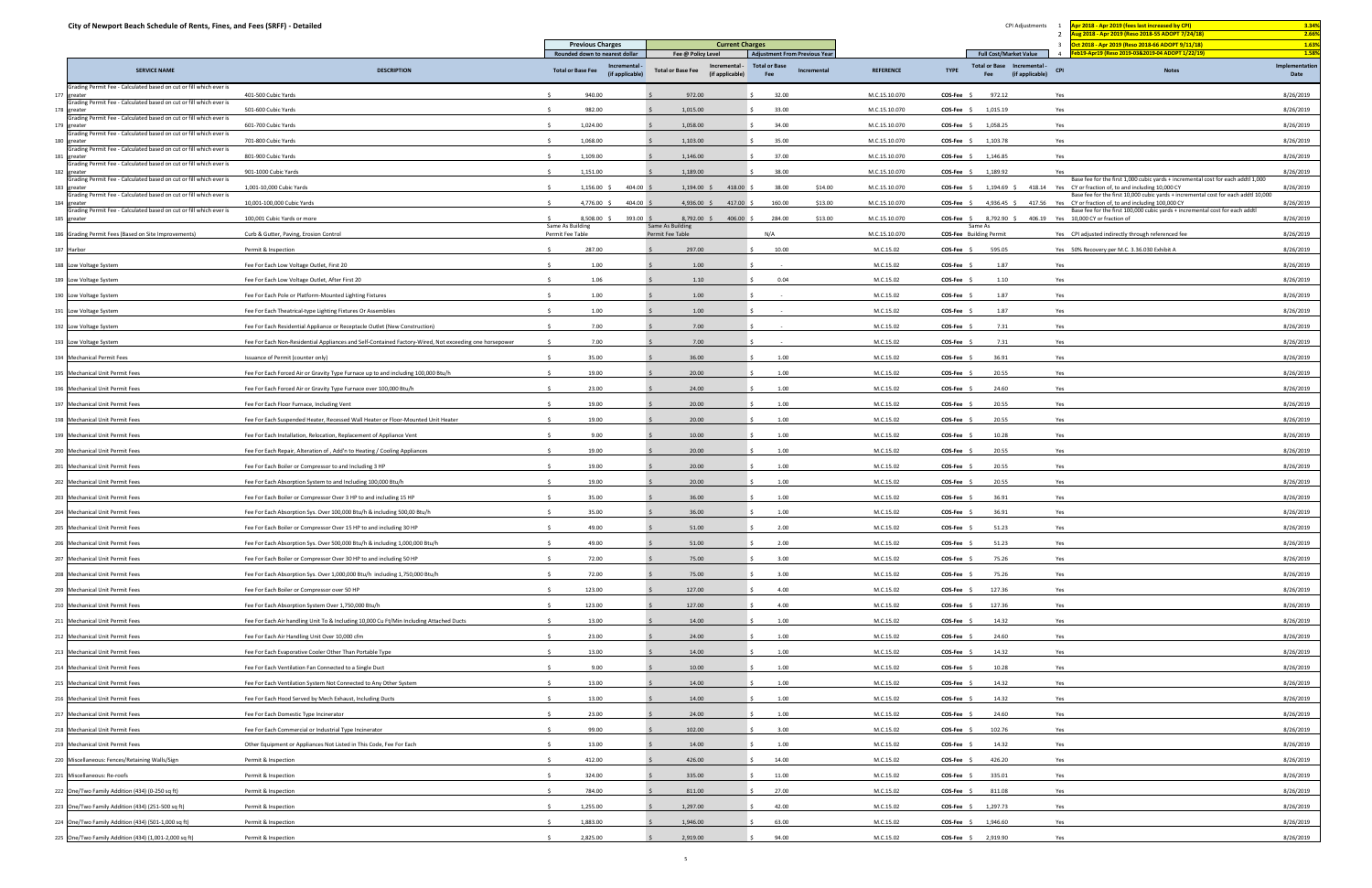|     | City of Newport Beach Schedule of Rents, Fines, and Fees (SRFF) - Detailed |                                                                                                                              |                                               |                                                   |                                                              |                                                      |                                  | CPI Adjustments                                              | Apr 2018 - Apr 2019 (fees last increased by CPI)<br>ug 2018 - Apr 2019 (Reso 2018-55 ADOPT 7/24/18)                                 | 3.34%<br>2.66%          |
|-----|----------------------------------------------------------------------------|------------------------------------------------------------------------------------------------------------------------------|-----------------------------------------------|---------------------------------------------------|--------------------------------------------------------------|------------------------------------------------------|----------------------------------|--------------------------------------------------------------|-------------------------------------------------------------------------------------------------------------------------------------|-------------------------|
|     |                                                                            |                                                                                                                              | <b>Previous Charges</b>                       | <b>Current Charges</b>                            |                                                              |                                                      |                                  |                                                              | <u>ct 2018 - Apr 2019 (Reso 2018-66 ADOPT 9/11/18) </u>                                                                             | 1.63%                   |
|     |                                                                            |                                                                                                                              | Rounded down to nearest dollar<br>Incremental | Fee @ Policy Level<br>Incremental                 | <b>Adjustment From Previous Year</b><br><b>Total or Base</b> |                                                      |                                  | <b>Full Cost/Market Value</b><br>Total or Base Incremental - | b19-Apr19 (Reso 2019-03&2019-04 ADOPT 1/22/19)                                                                                      | 1.58%<br>Implementation |
|     | <b>SERVICE NAME</b>                                                        | <b>DESCRIPTION</b>                                                                                                           | <b>Total or Base Fee</b><br>(if applicable)   | <b>Total or Base Fee</b><br>(if applicable)       | Incremental<br>Fee                                           | <b>REFERENCE</b>                                     | <b>TYPE</b>                      | (if applicable)<br>Fee                                       | <b>Notes</b><br>CPI                                                                                                                 | Date                    |
|     | One/Two Family Addition (434) (2,001-3,000 sq ft)                          | Permit & Inspection                                                                                                          | 4,081.00<br>S.                                | 4,217.00                                          | 136.00                                                       | M.C.15.02                                            | $COS-Fee$ \$                     | 4,217.62                                                     | Yes                                                                                                                                 | 8/26/2019               |
| 227 | One/Two Family Addition (434) (3,001+ sq ft)                               | Permit & Inspection                                                                                                          | 5,180.00                                      | 5,353.00                                          | 173.00                                                       | M.C.15.02                                            | COS-Fee                          | 5,353.13                                                     | Yes                                                                                                                                 | 8/26/2019               |
|     | 228 One/Two Family Shoring                                                 | Permit & Inspection                                                                                                          | 554.00                                        | 573.00                                            | 19.00                                                        | M.C.15.02                                            | COS-Fee \$                       | 573.14                                                       | Yes                                                                                                                                 | 8/26/2019               |
|     | 229 One/Two Family Structure (101/103) (0-2,500 sq ft)                     | Permit & Inspection                                                                                                          | 3,453.00                                      | 3,568.00                                          | 115.00                                                       | M.C.15.02                                            | COS-Fee \$                       | 3,568.76                                                     | Yes                                                                                                                                 | 8/26/2019               |
|     | 230 One/Two Family Structure (101/103) (2,501-3,500 sq ft)                 | Permit & Inspection                                                                                                          | 4,866.00                                      | 5,028.00                                          | 162.00                                                       | M.C.15.02                                            | COS-Fee \$                       | 5,028.70                                                     | Yes                                                                                                                                 | 8/26/2019               |
|     | 231 One/Two Family Structure (101/103) (3,501-4,500 sq ft)                 | Permit & Inspection                                                                                                          | 5,494.00                                      | 5,677.00                                          | 183.00                                                       | M.C.15.02                                            | COS-Fee \$                       | 5,677.57                                                     | Yes                                                                                                                                 | 8/26/2019               |
|     | 232 One/Two Family Structure (101/103) (4,501-5,500 sq ft)                 | Permit & Inspection                                                                                                          | 6,279.00                                      | 6,488.00                                          | 209.00                                                       | M.C.15.02                                            | COS-Fee \$                       | 6,488.65                                                     | Yes                                                                                                                                 | 8/26/2019               |
|     | 233 One/Two Family Structure (101/103) (5,501+ sq ft)                      | Permit & Inspection                                                                                                          | 8,633.00                                      | 8,921.00                                          | 288.00                                                       | M.C.15.02                                            | COS-Fee \$                       | 8,921.90                                                     | Yes                                                                                                                                 | 8/26/2019               |
|     | 234 Patios/Decks/Trellis (329)                                             | Permit & Inspection                                                                                                          | 359.00                                        | 371.00                                            | 12.00                                                        | M.C.15.02                                            | COS-Fee                          | 371.91                                                       | Yes                                                                                                                                 | 8/26/2019               |
|     | 235 Plumbing Permit Fees                                                   | Issuance of Permit (counter only)                                                                                            | 35.00                                         | 35.00                                             |                                                              | M.C.15.02                                            | COS-Fee \$                       | 38.82                                                        | Yes \$35 per M.C. 3.36.030 Exhibit A                                                                                                | 8/26/2019               |
|     | 236 Plumbing Permit Fees                                                   | Supplemental Permits Issuance, Fee For Each Permit                                                                           | 10.00                                         | 10.00                                             |                                                              | M.C.15.02                                            | COS-Fee \$                       | 10.81                                                        | Yes                                                                                                                                 | 8/26/2019               |
|     | 237 Plumbing Permit Unit Fees                                              | Fee For Each Plumbing Fixture, Trap, Set of Fixtures on One Trap                                                             | 14.00                                         | 15.00                                             | 1.00                                                         | M.C.15.02                                            | <b>COS-Fee</b>                   | 15.06                                                        | Yes                                                                                                                                 | 8/26/2019               |
|     | 238 Plumbing Permit Unit Fees                                              | Fee For Each Building Sewer, Trailer Park Sewer                                                                              | 35.00                                         | 36.00                                             | 1.00                                                         | M.C.15.02                                            | COS-Fee \$                       | 36.69                                                        | Yes                                                                                                                                 | 8/26/2019               |
|     | 239 Plumbing Permit Unit Fees                                              | Fee Per Drain In Rainwater Systems                                                                                           | 14.00                                         | 15.00                                             | 1.00                                                         | M.C.15.02                                            | COS-Fee \$                       | 15.06                                                        | Yes                                                                                                                                 | 8/26/2019               |
|     | 240 Plumbing Permit Unit Fees                                              | Fee For Each Cesspool                                                                                                        | 52.00                                         | 53.00                                             | 1.00                                                         | M.C.15.02                                            | <b>COS-Fee</b>                   | 53.88                                                        | Yes                                                                                                                                 | 8/26/2019               |
|     | 241 Plumbing Permit Unit Fees                                              | Fee For Each Private Sewage Disposal System                                                                                  | 104.00                                        | 108.00                                            | 4.00                                                         | M.C.15.02                                            | COS-Fee \$                       | 108.07                                                       | Yes                                                                                                                                 | 8/26/2019               |
| 242 | <b>Plumbing Permit Unit Fees</b>                                           | Fee For Each Water Heater and/or Vent                                                                                        | 16.00                                         | 17.00                                             | 1.00                                                         | M.C.15.02                                            | <b>COS-Fee</b>                   | 17.20                                                        | Yes                                                                                                                                 | 8/26/2019               |
|     | 243 Plumbing Permit Unit Fees                                              | Fee For Each Industrial Waste Pretreatment Interceptor, Excepting Kitchen Type Grease Inter. Functioning As Fixture<br>Traps | 28.00                                         | 29.00                                             | 1.00                                                         | M.C.15.02                                            | COS-Fee \$                       | 29.08                                                        | Yes                                                                                                                                 | 8/26/2019               |
|     | 244 Plumbing Permit Unit Fees                                              | Fee For Each Water Piping, Water Treating Equipment                                                                          | 7.00                                          | 7.00                                              |                                                              | M.C.15.02                                            | COS-Fee \$                       | 7.61                                                         | Yes                                                                                                                                 | 8/26/2019               |
|     | 245 Plumbing Permit Unit Fees                                              | Fee For Each Drainage or Vent Piping Fixture                                                                                 | 7.00                                          | 7.00                                              |                                                              | M.C.15.02                                            | COS-Fee                          | 7.61                                                         | Yes                                                                                                                                 | 8/26/2019               |
|     | 246 Plumbing Permit Unit Fees                                              | Fee For Each Lawn Sprinkler System on One Meter, Backflow Protection Dev.                                                    | 20.00                                         | 21.00                                             | 1.00                                                         | M.C.15.02                                            | COS-Fee \$                       | 21.61                                                        | Yes                                                                                                                                 | 8/26/2019               |
|     | 247 Plumbing Permit Unit Fees                                              | 1 To 5 Atmospheric Type Vacuum Breakers                                                                                      | 16.00                                         | 17.00                                             | 1.00                                                         | M.C.15.02                                            | <b>COS-Fee</b>                   | 17.20                                                        | Yes                                                                                                                                 | 8/26/2019               |
|     | 248 Plumbing Permit Unit Fees                                              | Fee For Each When More than 5 Atmospheric Type Vacuum Breakers,                                                              | 3.00                                          | 3.00                                              |                                                              | M.C.15.02                                            | COS-Fee                          | 3.65                                                         | Yes                                                                                                                                 | 8/26/2019               |
|     | 249 Plumbing Permit Unit Fees                                              | Fee For Each Other Backflow Protective Device 2 Inches & Smaller                                                             | 16.00                                         | 17.00                                             | 1.00                                                         | M.C.15.02                                            | COS-Fee \$                       | 17.20                                                        | Yes                                                                                                                                 | 8/26/2019               |
|     | 250 Plumbing Permit Unit Fees                                              | Fee For Each Other Backflow Protective Device Over 2 Inches                                                                  | 35.00                                         | 36.00                                             | 1.00                                                         | M.C.15.02                                            | <b>COS-Fee</b>                   | 36.69                                                        | Yes                                                                                                                                 | 8/26/2019               |
|     | 251 Plumbing Permit Unit Fees                                              | Fee For Each Gas Piping System of One to Four Outlets                                                                        | 7.00                                          | 7.00                                              |                                                              | M.C.15.02                                            | COS-Fee \$                       | 7.61                                                         | Yes                                                                                                                                 | 8/26/2019               |
|     | 252 Plumbing Permit Unit Fees                                              | Fee For Each Outlet Gas Piping System of Five or More Outlets                                                                | 1.00                                          | 1.00                                              |                                                              | M.C.15.02                                            | <b>COS-Fee</b>                   | 1.68                                                         | Yes                                                                                                                                 | 8/26/2019               |
|     | 253 Pools/Spas                                                             | Permit & Inspection                                                                                                          | 405.00<br>$\leq$                              | 418.00                                            | 13.00                                                        | M.C.15.02                                            | COS-Fee \$                       | 418.76                                                       | Yes                                                                                                                                 | 8/26/2019               |
|     | 254 Solar (434)                                                            | Permit & Inspection                                                                                                          | 451.00                                        | 466.00                                            | 15.00                                                        | M.C.15.02                                            | COS-Fee \$                       | 466.77                                                       | Yes                                                                                                                                 | 8/26/2019               |
| 255 | Strong Motion Instrumentation (CA State Fee)                               | Residential Structures Less Than Three Stories High                                                                          | see notes                                     | see notes                                         | N/A                                                          | Section 2705 Public Resources Code Statute see notes |                                  |                                                              | No 100% of State Fee                                                                                                                | 10/24/2016              |
|     | 256 Supplemental Permits Issuance, Fee For Each Permit                     |                                                                                                                              | 9.00<br>S.                                    | 10.00                                             | 1.00                                                         | M.C.15.02                                            | $COS-Fee$ \$                     | 10.28                                                        | Yes                                                                                                                                 | 8/26/2019               |
|     | <b>Plan Reviews</b>                                                        |                                                                                                                              |                                               |                                                   |                                                              |                                                      |                                  |                                                              |                                                                                                                                     |                         |
|     | 257 Additions of Residential Garages/Carports (438)                        | Plan Review                                                                                                                  | 656.00                                        | 678.00                                            | 22.00                                                        | M.C.15.02                                            | $COS-Fee$ \$                     | 678.43                                                       | Yes                                                                                                                                 | 8/26/2019               |
|     | 258 Demolitions: Multi-Family Structure (646/647)                          | Plan Review                                                                                                                  | 298.00                                        | 307.00                                            | 9.00                                                         | M.C.15.02                                            | $COS-Fee$ \$                     | 307.98                                                       | Yes                                                                                                                                 | 8/26/2019               |
|     | 259 Demolitions: One Family Structure (645)                                | Plan Review                                                                                                                  | 302.00                                        | 312.00                                            | 10.00                                                        | M.C.15.02                                            | COS-Fee                          | 312.85                                                       | Yes                                                                                                                                 | 8/26/2019               |
|     | 260 Demolitions: Other Than Structure (648/649)                            | Plan Review                                                                                                                  | 298.00                                        | 307.00                                            | 9.00                                                         | M.C.15.02                                            | $COS-Fee$ \$                     | 307.98                                                       | Yes                                                                                                                                 | 8/26/2019               |
|     | 261 Determination of Unreasonable Hardship                                 | To comply with Disabled Access Requirements                                                                                  | 324.00                                        | 335.00                                            | 11.00                                                        | M.C.15.02                                            | $COS-Fee$ \$                     | 335.44                                                       | Yes                                                                                                                                 | 8/26/2019               |
|     | 262 Disabled Access Compliance Review                                      | Title 24 compliance review of documents                                                                                      | 0.1% of Construction Cost                     | 0.1% of Construction Cost                         |                                                              | M.C.15.02                                            |                                  | COS-Fee 0.1% of Construction Cost                            | Yes Minimum \$89. Maximum \$914. CPI adjusted indirectly through referenced fee                                                     | 8/26/2019               |
|     | 263 Drainage Plan Review for Alteration to Drainage                        | Drainage compliance review of documents                                                                                      | 312.00                                        | 322.00                                            | 10.00                                                        | M.C.15.10.070                                        | COS-Fee \$ 322.99                |                                                              | Yes                                                                                                                                 | 8/26/2019               |
|     | 264 Electrical Plan Review                                                 | Code compliance review of electrical plans                                                                                   | 87% of Total Electrical Permit Fee            | 87% of Total Electrical Permit Fee                |                                                              | M.C.15.02                                            | <b>COS-Fee</b> Electrical Permit | 87% of Total                                                 | Yes CPI adjusted indirectly through referenced fee                                                                                  | 8/26/2019               |
|     | 265 Energy Compliance Review                                               | Title 24 compliance review of documents                                                                                      | 0.07% of Construction Cost                    | 0.07% of Construction Cost                        | <b>Contract</b>                                              | M.C.15.02                                            |                                  | COS-Fee 0.07% of Construction Cost                           | Minimum \$60. Maximum for 1 & 2 dwelling \$294. \$533 maximum for all others.<br>Yes CPI adjusted indirectly through referenced fee | 8/26/2019               |
|     | 266 Expedite Plan Review                                                   | Request To Expedite Plan Check and Work Overtime                                                                             | 1.75 X Regular Plan<br>Review Fees, \$425     | 1.75 X Regular Plan Review Fees, \$439<br>minimum | N/A                                                          | M.C.15.02                                            |                                  | 1.75 X Regular Plan Review<br>COS-Fee Fees, \$425 minimum    | Yes                                                                                                                                 | 8/26/2019               |
|     | 267 Fire Sprinkler/Alarms/Misc.                                            | Plan Review                                                                                                                  | $\zeta$<br>202.00                             | 209.00                                            | 19.00                                                        | M.C.15.02                                            | $COS-Fee$ \$                     | 209.76                                                       | Yes                                                                                                                                 | 8/26/2019               |
|     | 268 Grading Plan Review by City Staff                                      | Code Compliance Review of Grading Plans                                                                                      | 87% of Grading Permit Fee                     | 87% of Grading Permit Fee                         |                                                              | M.C.15.02                                            |                                  | COS-Fee 87% of Grading Permit Fee                            | Yes CPI adjusted indirectly through referenced fee                                                                                  | 8/26/2019               |
|     | 269 Grading Plan Review of Complex Projects by Consultant                  | Code Compliance Review of Grading Plans                                                                                      | 118% of Consultant Fee                        | 118% of Consultant Fee                            |                                                              | M.C.15.02                                            |                                  | COS-Fee 118% of Consultant Fee                               | CPI adjusted indirectly through referenced fee (Consultant 100% Pass Thru, City<br>Yes Staff COS-Fee 18% of Consultant fee)         | 8/26/2019               |
|     | 270 Harbor Construction Plan Review                                        | Code Compliance Review                                                                                                       | 302.00                                        | 312.00                                            | 10.00                                                        | M.C.15.02                                            | $COS-Fee$ \$                     | 625.06                                                       | Yes 50% Recovery per M.C. 3.36.030                                                                                                  | 8/26/2019               |
|     | 271 Mechanical Plan Review                                                 | Code compliance review of HVAC plans                                                                                         | 87% of Total<br><b>Mechanical Permit Fee</b>  | 87% of Total<br><b>Mechanical Permit Fee</b>      |                                                              | M.C.15.02                                            | COS-Fee Mechanical               | 87% of Total                                                 | Yes CPI adjusted indirectly through referenced fee                                                                                  | 8/26/2019               |
|     | 272 Miscellaneous: Fences/Retaining Walls/Sign                             | Plan Review                                                                                                                  | 405.00                                        | 419.00                                            | 14.00                                                        | M.C.15.02                                            | COS-Fee \$                       | 419.51                                                       | Yes                                                                                                                                 | 8/26/2019               |
|     | 273 Miscellaneous: Re-roofs                                                | Plan Review                                                                                                                  | 155.00                                        | 160.00                                            | 5.00                                                         | M.C.15.02                                            | $COS-Fee$ \$                     | 160.98                                                       | Yes                                                                                                                                 | 8/26/2019               |
|     |                                                                            |                                                                                                                              |                                               |                                                   |                                                              |                                                      |                                  |                                                              |                                                                                                                                     |                         |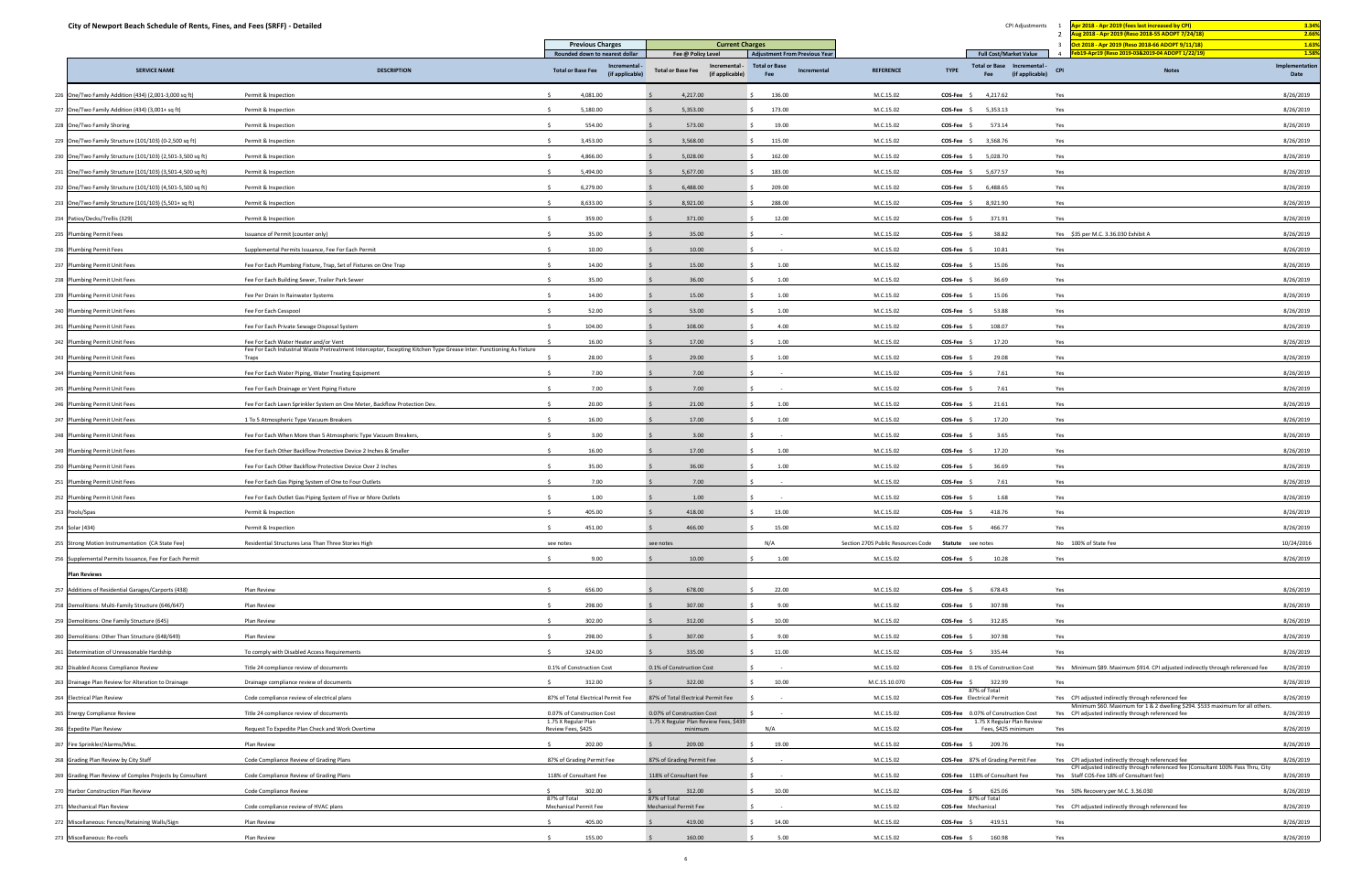| City of Newport Beach Schedule of Rents, Fines, and Fees (SRFF) - Detailed                                                                                                                                                                                                                                                                                                                                                                                                                                                                                                                                                                                                                                   |                                                                                                  |                                                            |                                                              |                                            |                                |                                                                      | ug 2018 - Apr 2019 (Reso 2018-55 ADOPT 7/24/18)                                                                  | 2.66%                  |
|--------------------------------------------------------------------------------------------------------------------------------------------------------------------------------------------------------------------------------------------------------------------------------------------------------------------------------------------------------------------------------------------------------------------------------------------------------------------------------------------------------------------------------------------------------------------------------------------------------------------------------------------------------------------------------------------------------------|--------------------------------------------------------------------------------------------------|------------------------------------------------------------|--------------------------------------------------------------|--------------------------------------------|--------------------------------|----------------------------------------------------------------------|------------------------------------------------------------------------------------------------------------------|------------------------|
|                                                                                                                                                                                                                                                                                                                                                                                                                                                                                                                                                                                                                                                                                                              |                                                                                                  | <b>Previous Charges</b><br>Rounded down to nearest dollar  | <b>Current Charges</b><br>Fee @ Policy Level                 | <b>Adjustment From Previous Year</b>       |                                | <b>Full Cost/Market Value</b>                                        | 00 0011 066 0017 011/18 0015 0015 002019 002010 002010 00205<br>Feb19-Apr19 (Reso 2019-03&2019-04 ADOPT 1/22/19) | 1.63%<br>1.58%         |
| <b>SERVICE NAME</b>                                                                                                                                                                                                                                                                                                                                                                                                                                                                                                                                                                                                                                                                                          | <b>DESCRIPTION</b>                                                                               | Incremental<br><b>Total or Base Fee</b><br>(if applicable) | Incremental -<br><b>Total or Base Fee</b><br>(if applicable) | <b>Total or Base</b><br>Incremental<br>Fee | <b>REFERENCE</b>               | Total or Base Incremental -<br><b>TYPE</b><br>(if applicable)<br>Fee | <b>CPI</b><br><b>Notes</b>                                                                                       | Implementation<br>Date |
| 274 One/Two Family Addition (434) (0-250 sq ft)                                                                                                                                                                                                                                                                                                                                                                                                                                                                                                                                                                                                                                                              | Plan Review                                                                                      | 767.00                                                     | 793.00                                                       | 26.00                                      | M.C.15.02                      | COS-Fee \$<br>793.24                                                 | Yes                                                                                                              | 8/26/2019              |
| 275 One/Two Family Addition (434) (251-500 sq ft)                                                                                                                                                                                                                                                                                                                                                                                                                                                                                                                                                                                                                                                            | Plan Review                                                                                      | 1,071.00                                                   | 1,106.00                                                     | 35.00                                      | M.C.15.02                      | 1,106.84<br>COS-Fee \$                                               | Yes                                                                                                              | 8/26/2019              |
| 276 One/Two Family Addition (434) (501-1,000 sq ft)                                                                                                                                                                                                                                                                                                                                                                                                                                                                                                                                                                                                                                                          | Plan Review                                                                                      | 1,475.00                                                   | 1,524.00                                                     | 49.00                                      | M.C.15.02                      | 1,524.98<br>COS-Fee \$                                               | Yes                                                                                                              | 8/26/2019              |
| 277 One/Two Family Addition (434) (1,001-2,000 sq ft)                                                                                                                                                                                                                                                                                                                                                                                                                                                                                                                                                                                                                                                        | Plan Review                                                                                      | 2,183.00                                                   | 2,256.00                                                     | 73.00                                      | M.C.15.02                      | 2,256.71<br>COS-Fee \$                                               | Yes                                                                                                              | 8/26/2019              |
| 278 One/Two Family Addition (434) (2,001-3,000 sq ft)                                                                                                                                                                                                                                                                                                                                                                                                                                                                                                                                                                                                                                                        | Plan Review                                                                                      | 3,296.00                                                   | 3,406.00                                                     | 110.00                                     | M.C.15.02                      | 3,406.60<br>$COS-Fee$ \$                                             | Yes                                                                                                              | 8/26/2019              |
| 279 One/Two Family Addition (434) (3,001+ sq ft)                                                                                                                                                                                                                                                                                                                                                                                                                                                                                                                                                                                                                                                             | Plan Review                                                                                      | 4,105.00                                                   | 4,242.00                                                     | 137.00                                     | M.C.15.02                      | COS-Fee \$<br>4,242.87                                               | Yes                                                                                                              | 8/26/2019              |
| 280 One/Two Family Shoring                                                                                                                                                                                                                                                                                                                                                                                                                                                                                                                                                                                                                                                                                   | Plan Review                                                                                      | 917.00                                                     | 948.00                                                       | 31.00                                      | M.C.15.02                      | 948.31<br>COS-Fee \$                                                 | Yes                                                                                                              | 8/26/2019              |
| 281 One/Two Family Structure (101/103) (0-2,500 sq ft)                                                                                                                                                                                                                                                                                                                                                                                                                                                                                                                                                                                                                                                       | Plan Review                                                                                      | 3,047.00<br>$\leq$                                         | 3,149.00                                                     | 102.00                                     | M.C.15.02                      | 3,149.56<br>$COS-Fee$ \$                                             | Yes                                                                                                              | 8/26/2019              |
| 282 One/Two Family Structure (101/103) (2,501-3,500 sq ft)                                                                                                                                                                                                                                                                                                                                                                                                                                                                                                                                                                                                                                                   | Plan Review                                                                                      | 3,452.00                                                   | 3,567.00                                                     | 115.00                                     | M.C.15.02                      | 3,567.71<br>$COS-Fee$ \$                                             | Yes                                                                                                              | 8/26/2019              |
| 283 One/Two Family Structure (101/103) (3,501-4,500 sq ft)                                                                                                                                                                                                                                                                                                                                                                                                                                                                                                                                                                                                                                                   | Plan Review                                                                                      | 4,464.00                                                   | 4,613.00                                                     | 149.00                                     | M.C.15.02                      | $COS-Fee$ \$<br>4,613.05                                             | Yes                                                                                                              | 8/26/2019              |
| 284 One/Two Family Structure (101/103) (4,501-5,500 sq ft)                                                                                                                                                                                                                                                                                                                                                                                                                                                                                                                                                                                                                                                   | Plan Review                                                                                      | 5,475.00                                                   | 5,658.00                                                     | 183.00                                     | M.C.15.02                      | COS-Fee \$<br>5,658.39                                               | Yes                                                                                                              | 8/26/2019              |
| 285 One/Two Family Structure (101/103) (5,501+ sq ft)                                                                                                                                                                                                                                                                                                                                                                                                                                                                                                                                                                                                                                                        | Plan Review                                                                                      | 6,487.00                                                   | 6,703.00                                                     | 216.00                                     | M.C.15.02                      | 6,703.73<br>COS-Fee \$                                               | Yes                                                                                                              | 8/26/2019              |
| 286 Patios/Decks/Trellis (329)                                                                                                                                                                                                                                                                                                                                                                                                                                                                                                                                                                                                                                                                               | Plan Review                                                                                      | 301.00                                                     | 311.00                                                       | 10.00                                      | M.C.15.02                      | 311.69<br>COS-Fee \$                                                 | Yes                                                                                                              | 8/26/2019              |
| 287 Plan Check Extension                                                                                                                                                                                                                                                                                                                                                                                                                                                                                                                                                                                                                                                                                     | Request To Extend Plan Check                                                                     | 61.00                                                      | 63.00                                                        | 2.00                                       | M.C.15.02                      | 63.24<br>COS-Fee                                                     | Yes                                                                                                              | 8/26/2019              |
| 288 Plan Check Hourly Rate                                                                                                                                                                                                                                                                                                                                                                                                                                                                                                                                                                                                                                                                                   | Fee per Hour                                                                                     | \$248/hour                                                 | \$256/hour                                                   | \$15/hour                                  | M.C.15.02                      | COS-Fee \$<br>256.79                                                 | Yes                                                                                                              | 8/26/2019              |
| 289 Plan Review (Non-Residential and Residential Alterations)                                                                                                                                                                                                                                                                                                                                                                                                                                                                                                                                                                                                                                                | <b>Buildings Or Structures</b>                                                                   | 87% of Building Permit Fee                                 | 87% of Building Permit Fee                                   |                                            | M.C.15.02                      | COS-Fee 87% of Building Permit Fee                                   | Yes CPI adjusted indirectly through referenced fee                                                               | 8/26/2019              |
| 290 Plumbing Plan Review                                                                                                                                                                                                                                                                                                                                                                                                                                                                                                                                                                                                                                                                                     | Code compliance review of Plumbing plans                                                         | 87% of Total Plumbing<br>Permit Fee                        | 87% of Total Plumbing<br>Permit Fee                          |                                            | M.C.15.02                      | 87% of Total<br><b>COS-Fee</b> Plumbing Permit                       | Yes CPI adjusted indirectly through referenced fee                                                               | 8/26/2019              |
| 291 Pools/Spas                                                                                                                                                                                                                                                                                                                                                                                                                                                                                                                                                                                                                                                                                               | Plan Review                                                                                      | 361.00<br>S.                                               | 373.00                                                       | 12.00                                      | M.C.15.02                      | 373.15<br>$COS-Fee$ \$                                               | Yes                                                                                                              | 8/26/2019              |
| 292 Repetitive Plan Review                                                                                                                                                                                                                                                                                                                                                                                                                                                                                                                                                                                                                                                                                   | Similar Units In Tracts Containing More Than 5 Units After Model When Full Fee Is Paid For Model | 25% of Plan Review Fee                                     | 25% of Plan Review Fee                                       |                                            | M.C.15.02                      | COS-Fee 25% of Plan Review Fee                                       | Yes CPI adjusted indirectly through referenced fee                                                               | 8/26/2019              |
| 293 Solar (434)                                                                                                                                                                                                                                                                                                                                                                                                                                                                                                                                                                                                                                                                                              | Plan Review                                                                                      | 366.00                                                     | 378.00                                                       | 12.00                                      | M.C.15.02                      | $COS-Fee$ \$<br>378.58                                               | Yes                                                                                                              | 8/26/2019              |
| 294 Waste Management Administration Fee                                                                                                                                                                                                                                                                                                                                                                                                                                                                                                                                                                                                                                                                      | Administration Fee Demolition                                                                    | 26.00                                                      | 26.00                                                        |                                            | M.C.15.02                      | COS-Fee \$<br>26.92                                                  | Yes                                                                                                              | 8/26/2019              |
| 295 Water Quality Management Inspections (Commercial Projects)                                                                                                                                                                                                                                                                                                                                                                                                                                                                                                                                                                                                                                               | Code Compliance Review/Inspections                                                               | 316.00                                                     | 327.00                                                       | 11.00                                      | M.C.15.10.071                  | 327.16<br>COS-Fee \$                                                 | Yes                                                                                                              | 8/26/2019              |
| 296 Water Quality Management Inspections (Residential Projects)                                                                                                                                                                                                                                                                                                                                                                                                                                                                                                                                                                                                                                              | Code Compliance Review/Inspections                                                               | 269.00<br>$\sim$                                           | 278.00                                                       | 9.00                                       | M.C.15.10.070                  | 278.53<br>$COS-Fee$ \$                                               | Yes                                                                                                              | 8/26/2019              |
| 297 Water Quality Management Plan Review (Commercial Projects)                                                                                                                                                                                                                                                                                                                                                                                                                                                                                                                                                                                                                                               | Code Compliance Review-Building Fee                                                              | see notes                                                  | see notes                                                    | N/A                                        | M.C.15.10.070                  | Pass Thru see notes                                                  | Yes Actual costs of licensed contractor                                                                          | 8/26/2019              |
| 298 Water Quality Management Plan Review (Residential Projects)                                                                                                                                                                                                                                                                                                                                                                                                                                                                                                                                                                                                                                              | Code Compliance Review-Building Fee                                                              | see notes                                                  | see notes                                                    | N/A                                        | M.C.15.10.070                  | Pass Thru see notes                                                  | Yes Actual costs of licensed contractor                                                                          | 8/26/2019              |
| <b>COMMUNITY DEVELOPMENT - PLANNING</b>                                                                                                                                                                                                                                                                                                                                                                                                                                                                                                                                                                                                                                                                      | Fees with "Yes" under CPI column last increased by CPI through Resolution 2018-55                |                                                            |                                                              |                                            |                                |                                                                      |                                                                                                                  |                        |
| Amendments - General Plan                                                                                                                                                                                                                                                                                                                                                                                                                                                                                                                                                                                                                                                                                    | Application - per hour (Deposit Account)                                                         | \$212/hour                                                 | \$219/hour                                                   | \$14/hour                                  | CC Policy K-1                  | 219.26<br>COS-Fee \$                                                 | Yes                                                                                                              | 8/26/2019              |
| 300 Amendments - Local Coastal Program                                                                                                                                                                                                                                                                                                                                                                                                                                                                                                                                                                                                                                                                       | Application - per hour (Deposit Account)                                                         | \$212/hour                                                 | \$219/hour                                                   | \$14/hour                                  | M.C 20.50.050                  | COS-Fee \$<br>219.26                                                 | Yes                                                                                                              | 8/26/2019              |
| 301 Amendments - Planned Community                                                                                                                                                                                                                                                                                                                                                                                                                                                                                                                                                                                                                                                                           | Application - per hour (Deposit Account)                                                         | \$212/hour                                                 | \$219/hour                                                   | \$14/hour                                  | M.C 20.50.050                  | COS-Fee \$<br>219.26                                                 | Yes                                                                                                              | 8/26/2019              |
|                                                                                                                                                                                                                                                                                                                                                                                                                                                                                                                                                                                                                                                                                                              |                                                                                                  |                                                            |                                                              |                                            |                                |                                                                      |                                                                                                                  |                        |
|                                                                                                                                                                                                                                                                                                                                                                                                                                                                                                                                                                                                                                                                                                              | Application - per hour (Deposit Account)                                                         | \$212/hour                                                 | \$219/hour                                                   | \$14/hour                                  | CC Policy K-1                  | 219.26<br>COS-Fee \$                                                 | Yes                                                                                                              | 8/26/2019              |
| 302 Amendments - Zoning Code/Specific Plan<br>303 Appeals                                                                                                                                                                                                                                                                                                                                                                                                                                                                                                                                                                                                                                                    | City Council                                                                                     | 1,637.00<br>S.                                             | 1,692.00                                                     | 55.00                                      | M.C. 20.64.030, M.C. 21.64.030 | COS-Fee \$ 3,386.07                                                  | Yes 50% Recovery per M.C. 3.36.030 Exhibit A                                                                     | 8/26/2019              |
|                                                                                                                                                                                                                                                                                                                                                                                                                                                                                                                                                                                                                                                                                                              | <b>Planning Commission</b>                                                                       | $\sim$<br>1,637.00                                         | 1,692.00                                                     | 55.00                                      | M.C. 20.64.030, M.C. 21.64.030 | 3,386.07<br>$COS-Fee$ \$                                             | Yes 50% Recovery per M.C. 3.36.030 Exhibit A                                                                     | 8/26/2019              |
|                                                                                                                                                                                                                                                                                                                                                                                                                                                                                                                                                                                                                                                                                                              | Application                                                                                      | 757.00<br>$\leq$                                           | 782.00                                                       | 25.00                                      | M.C. 15.37.020, M.C. 21.52.015 | COS-Fee \$<br>782.91                                                 | Yes                                                                                                              | 8/26/2019              |
|                                                                                                                                                                                                                                                                                                                                                                                                                                                                                                                                                                                                                                                                                                              | Application                                                                                      | 44.00<br>S.                                                | 45.00                                                        | 1.00                                       | M.C. 20.50.050                 | 45.68<br>$COS-Fee$ \$                                                | Yes                                                                                                              | 8/26/2019              |
|                                                                                                                                                                                                                                                                                                                                                                                                                                                                                                                                                                                                                                                                                                              | Application                                                                                      | 318.00<br>$\leq$                                           | 329.00                                                       | 11.00                                      | M.C. 20.50.050                 | 329.45<br>COS-Fee \$                                                 | Yes                                                                                                              | 8/26/2019              |
|                                                                                                                                                                                                                                                                                                                                                                                                                                                                                                                                                                                                                                                                                                              | Application - per hour (Deposit Account)                                                         | \$212/hour                                                 | \$219/hour                                                   | N/A                                        | M.C. 21.50.040                 | 219.25<br>$COS-Fee$ \$                                               | Yes Used when multiple permits are needed for a project                                                          | 8/26/2019              |
|                                                                                                                                                                                                                                                                                                                                                                                                                                                                                                                                                                                                                                                                                                              |                                                                                                  | 2,129.00                                                   | 2,200.00                                                     | N/A                                        | M.C. 21.50.040                 | $\text{COS-Fee} \quad \text{S} \quad 2,200.90$                       | Yes New flat fee 2018, Used when only a CDP is needed for a project                                              | 8/26/2019              |
|                                                                                                                                                                                                                                                                                                                                                                                                                                                                                                                                                                                                                                                                                                              | Application                                                                                      | 970.00<br>$\sim$                                           | 1,002.00                                                     | 32.00<br>$\sim$                            | M.C. 21.50.040                 | $COS-Fee$ \$<br>1,002.76                                             | Yes Waiver for De Minimis Development                                                                            | 8/26/2019              |
|                                                                                                                                                                                                                                                                                                                                                                                                                                                                                                                                                                                                                                                                                                              | Application                                                                                      | 372.00                                                     | 384.00                                                       | 12.00<br>$\sim$                            | M.C. 20.50.050                 | 384.86<br>COS-Fee \$                                                 | Yes                                                                                                              | 8/26/2019              |
|                                                                                                                                                                                                                                                                                                                                                                                                                                                                                                                                                                                                                                                                                                              | Application                                                                                      | 1,698.00<br>S.                                             | 1,754.00                                                     | 56.00                                      | M.C. 20.42.120/130             | COS-Fee \$<br>1,754.70                                               | Yes                                                                                                              | 8/26/2019              |
|                                                                                                                                                                                                                                                                                                                                                                                                                                                                                                                                                                                                                                                                                                              | Application                                                                                      | 1,277.00<br>S.                                             | 1,320.00                                                     | 43.00<br>s.                                | M.C. 20.50.050                 | 1,320.34<br>$COS-Fee$ \$                                             | Yes                                                                                                              | 8/26/2019              |
|                                                                                                                                                                                                                                                                                                                                                                                                                                                                                                                                                                                                                                                                                                              | Application - per hour (Deposit Account)                                                         | \$212/hour                                                 | \$219/hour                                                   |                                            | M.C. 15.45.030                 | COS-Fee \$<br>219.26                                                 | Yes                                                                                                              | 8/26/2019              |
|                                                                                                                                                                                                                                                                                                                                                                                                                                                                                                                                                                                                                                                                                                              | Application                                                                                      | $\mathsf{S}$<br>1,255.00                                   | 1,297.00                                                     | 42.00                                      | M.C. 15.45.030                 | 1,297.12<br>$COS-Fee$ \$                                             | Yes                                                                                                              | 8/26/2019              |
|                                                                                                                                                                                                                                                                                                                                                                                                                                                                                                                                                                                                                                                                                                              | Application - per hour (Deposit Account)                                                         | \$212/hour                                                 | \$219/hour                                                   | \$14/hour                                  | M.C. 20.50.050                 | $COS-Fee$ \$<br>219.26                                               | Yes                                                                                                              | 8/26/2019              |
|                                                                                                                                                                                                                                                                                                                                                                                                                                                                                                                                                                                                                                                                                                              | Application                                                                                      | S.<br>970.00                                               | 1,002.00                                                     | 32.00                                      | M.C. 20.50.050                 | 1,002.76<br>$COS-Fee$ \$                                             | Yes                                                                                                              | 8/26/2019              |
|                                                                                                                                                                                                                                                                                                                                                                                                                                                                                                                                                                                                                                                                                                              | Application                                                                                      | 110% of Consultant Cost                                    | 110% of Consultant Cost                                      | see notes                                  | M.C. 20.50.050                 | COS-Fee 110% of Consultant Cost                                      | Yes Studied 2016                                                                                                 | 8/26/2019              |
|                                                                                                                                                                                                                                                                                                                                                                                                                                                                                                                                                                                                                                                                                                              | Application                                                                                      | 149.00                                                     | 154.00                                                       | 5.00                                       | M.C. 20.50.050                 | COS-Fee \$<br>154.54                                                 | Yes                                                                                                              | 8/26/2019              |
| 304 Appeals<br>305 Approval in Concept<br>306 Banner Permit<br>307 Certificate of Compliance - Subdivision Code<br>308 Coastal Development Permit (CDP)<br>309 Coastal Development Permit (CDP) - Stand Alone<br>310 Coastal Development Permit (CDP) Waiver<br>311 Compliance Letters / Minor Records Research<br>312 Comprehensive Sign/Heritage / Innovative Permit<br>313 Condominium Conversion Permit<br>314 Development Agreement Adoption<br>315 Development Agreement Annual Review<br>316 Development Plan - Planned Community<br>317 Director / Staff Approval<br>318 Environmental Documents<br>319 Extension of Time - Subdivision Code<br>320 Extension of Time - ZC (except Abatement Period) | Application                                                                                      | 149.00<br>$\leq$                                           | 154.00                                                       | 5.00                                       | M.C. 20.50.050                 | COS-Fee \$<br>154.54<br>Impact                                       | Yes                                                                                                              | 8/26/2019              |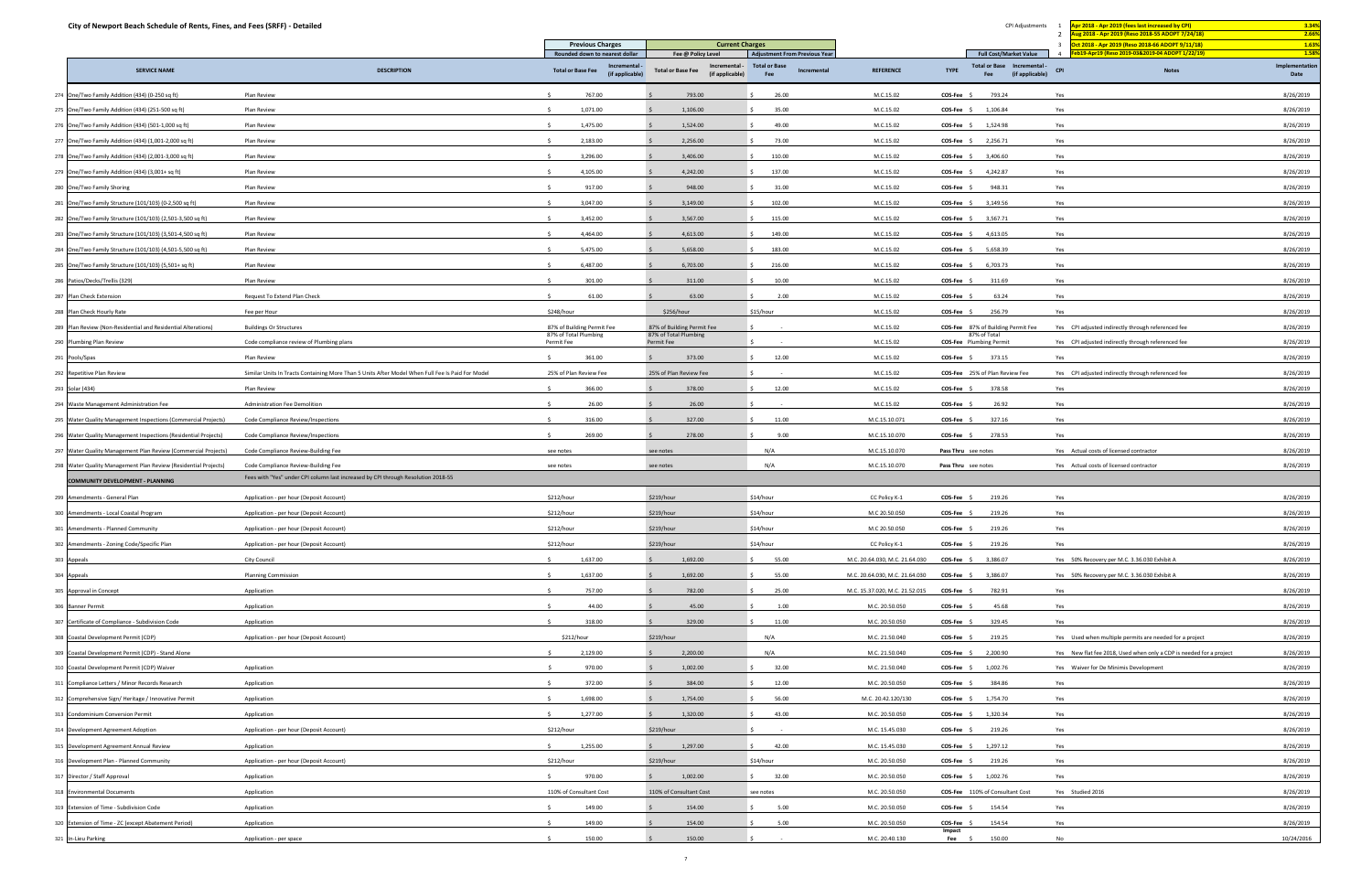| City of Newport Beach Schedule of Rents, Fines, and Fees (SRFF) - Detailed |                                |                                                           |                                                            |                                            |                                      |                       | CPI Adjustments                                       | Apr 2018 - Apr 2019 (fees last increased by CPI)<br>- 1                                                                                                                | 3.34%                  |
|----------------------------------------------------------------------------|--------------------------------|-----------------------------------------------------------|------------------------------------------------------------|--------------------------------------------|--------------------------------------|-----------------------|-------------------------------------------------------|------------------------------------------------------------------------------------------------------------------------------------------------------------------------|------------------------|
|                                                                            |                                | <b>Previous Charges</b>                                   | <b>Current Charges</b>                                     |                                            |                                      |                       |                                                       | ug 2018 - Apr 2019 (Reso 2018-55 ADOPT 7/24/18)<br>$\overline{\mathbf{3}}$<br>Oct 2018 - Apr 2019 (Reso 2018-66 ADOPT 9/11/18)                                         | 2.66%<br>1.63%         |
|                                                                            |                                | Rounded down to nearest dollar                            | Fee @ Policy Level                                         | <b>Adjustment From Previous Year</b>       |                                      |                       | <b>Full Cost/Market Value</b>                         | Feb19-Apr19 (Reso 2019-03&2019-04 ADOPT 1/22/19)<br>$\overline{4}$                                                                                                     | 1.58%                  |
| <b>SERVICE NAME</b>                                                        | <b>DESCRIPTION</b>             | Incrementa<br><b>Total or Base Fee</b><br>(if applicable) | Incremental<br><b>Total or Base Fee</b><br>(if applicable) | <b>Total or Base</b><br>Incremental<br>Fee | <b>REFERENCE</b>                     | <b>TYPE</b>           | Total or Base Incremental -<br>(if applicable)<br>Fee | <b>CPI</b><br><b>Notes</b>                                                                                                                                             | Implementation<br>Date |
| 322 Limited Term Permits - less than 90 days                               | Application                    | 531.00                                                    | 548.00                                                     | 17.00                                      | M.C. 20.50.050                       | COS-Fee               | 548.86                                                | Yes                                                                                                                                                                    | 8/26/2019              |
| 323 Limited Term Permits - more than 90 days                               | Application                    | 1,743.00                                                  | 1,801.00                                                   | 58.00                                      | M.C. 20.50.050                       | $COS-Fee$ \$          | 1,801.47                                              | Yes                                                                                                                                                                    | 8/26/2019              |
| 324 Limited Term Permits - seasonal sales                                  | Application                    | 239.00                                                    | 247.00                                                     | 8.00                                       | M.C. 20.50.050                       | $COS-Fee$             | 247.34                                                | Yes                                                                                                                                                                    | 8/26/2019              |
| 325 Lot Line Adjustment                                                    | Application                    | 1,805.00                                                  | 1,865.00                                                   | 60.00                                      | M.C. 20.50.050                       | COS-Fee \$            | 1,865.45                                              | Yes                                                                                                                                                                    | 8/26/2019              |
| 326 Lot Merger                                                             | Application                    | 1,805.00                                                  | 1,865.00                                                   | 60.00<br>S.                                | M.C. 20.50.050                       | $COS-Fee$ \$          | 1,865.45                                              | Yes                                                                                                                                                                    | 8/26/2019              |
| 327 Modification Permit                                                    | Application                    | 2,631.00                                                  | 2,718.00                                                   | 87.00                                      | M.C. 20.50.050                       | $COS-Fee$ \$          | 2,718.97                                              | Yes                                                                                                                                                                    | 8/26/2019              |
| 328 Non-Conforming Abatement Period Extension                              | Application                    | 523.00                                                    | 540.00                                                     | 17.00                                      | M.C. 20.50.050                       | $COS-Fee$ \$          | 540.47                                                | Yes                                                                                                                                                                    | 8/26/2019              |
| 329 Operators License Appeal                                               | Application                    | 757.00                                                    | 782.00                                                     | 25.00                                      | M.C. 5.25                            | $COS-Fee$ \$          | 782.44                                                | Yes                                                                                                                                                                    | 8/26/2019              |
| 330 Operators License Application                                          | Application                    | 815.00                                                    | 842.00                                                     | 27.00                                      | M.C. 5.25                            | COS-Fee \$            | 842.72                                                | Yes                                                                                                                                                                    | 8/26/2019              |
| 331 Planned Development Permit                                             | Application                    | 4,632.00                                                  | 4,787.00                                                   | 155.00                                     | M.C. 20.50.050                       | COS-Fee \$ 4,787.49   |                                                       | Yes                                                                                                                                                                    | 8/26/2019              |
| 332 Reasonable Accommodation                                               | Application                    |                                                           |                                                            |                                            | M.C. 20.52.070 Section C 2b          | $COS-Fee$ \$          | 2,718.58                                              | Yes 0% Recovery per M.C. 3.36.030 Exhibit A and M.C. 20.52.070 Section C 2b                                                                                            | 8/26/2019              |
| 333 Site Development Review - Planning Commission                          | Application                    | 4,632.00                                                  | 4,787.00                                                   | 155.00                                     | M.C. 20.50.050                       | $COS-Fee$ \$          | 4,787.49                                              | Yes                                                                                                                                                                    | 8/26/2019              |
| 334 Site Development Review - Zoning Administrator                         | Application                    | 2,630.00                                                  | 2,718.00                                                   | 88.00                                      | M.C. 20.50.050                       | $COS-Fee$ \$          | 2,718.59                                              | Yes                                                                                                                                                                    | 8/26/2019              |
| 335 Subdivisions - Parcel Map                                              | Application                    | 1,826.00                                                  | 1,887.00                                                   | 61.00                                      | M.C. 19.08.040                       | $COS-Fee$ \$          | 1,887.08                                              | Yes                                                                                                                                                                    | 8/26/2019              |
| 336 Subdivisions - Tentative Tract Map                                     | Application                    | 4,564.00                                                  | 4,716.00                                                   | 152.00                                     | M.C. 19.08.040                       | $COS-Fee$ \$ 4,716.74 |                                                       | Yes                                                                                                                                                                    | 8/26/2019              |
| 337 Subdivisions - Vesting Tentative Map                                   | Application                    | 4,564.00                                                  | 4,716.00                                                   | 152.00                                     | M.C. 19.08.040                       | $COS-Fee$ \$          | 4,716.74                                              | Yes                                                                                                                                                                    | 8/26/2019              |
| 338 Transfer of Development Rights                                         | Application                    | 3,214.00                                                  | 3,321.00                                                   | 107.00                                     | M.C. 20.50.050                       | $COS-Fee$ \$          | 3,321.32                                              | Yes                                                                                                                                                                    | 8/26/2019              |
| 339 Use Permit (Conditional) - Planning Commission                         | Application                    | 4,674.00                                                  | 4,830.00                                                   | 156.00                                     | M.C. 20.50.050                       | $COS-Fee$ \$          | 4,830.93                                              | Yes                                                                                                                                                                    | 8/26/2019              |
| 340 Use Permit (Minor) - Zoning Administrator                              | Application                    | 2,631.00                                                  | 2,719.00                                                   | 88.00                                      | M.C. 20.50.050                       | $COS-Fee$ \$          | 2,719.48                                              | Yes                                                                                                                                                                    | 8/26/2019              |
| 341 Variance                                                               | Application                    | 3,879.00                                                  | 4,009.00                                                   | 130.00                                     | M.C. 20.50.050                       | $COS-Fee$ \$          | 4,009.22                                              | Yes                                                                                                                                                                    | 8/26/2019              |
| 342 Zoning Plan Check (Non-Residential and Residential Alterations)        | Application - per hour         | \$160/hour                                                | \$166/hour                                                 |                                            | M.C. 20.50.050                       | COS-Fee \$            | 166.03                                                | Yes                                                                                                                                                                    | 8/26/2019              |
| 343 Zoning Plan Check Residential (except Residential Alterations)         |                                | see notes                                                 | see notes                                                  | see notes                                  | M.C. 20.50.050                       | COS-Fee               |                                                       | Yes No longer a separate fee; incorporated into Building plan review flat fee                                                                                          | 8/26/2019              |
| <b>COMMUNITY DEVELOPMENT - REAL PROPERTY</b>                               |                                |                                                           |                                                            |                                            |                                      |                       |                                                       |                                                                                                                                                                        |                        |
| Balboa Yacht Basin Slip/Garage/Apartment Rentals                           |                                |                                                           |                                                            |                                            |                                      |                       |                                                       | See                                                                                                                                                                    |                        |
| 344 Apartments                                                             | Per month (Apartments #5 & #7) | 2,786.96                                                  | 2,862.49                                                   | 75.53                                      | Resolution 2010-134                  | Rental \$             | 2,862.49                                              | Note CPI adjustments occur separately<br>See                                                                                                                           | 7/1/2019               |
| 345 Garage Rentals                                                         | Per month                      | 369.63                                                    | 379.65                                                     | 10.02                                      | Resolution 2010-134                  | Rental \$             | 379.65                                                | Note CPI adjustments occur separately<br>Rate charged shall be the greater of the slip or the boat. If the boat is longer                                              | 7/1/2019               |
| 346 Slip Rentals                                                           | 20' Slip - per foot, per month | 24.81                                                     | 24.64                                                      | (0.17)                                     | Resolution 2010-134                  | Rental                | 24.64                                                 | than the slip it is in, the charge shall be based on the slip price plus the extra<br>No lineal feet of the boat, at that same slip rate.                              | 7/1/2019               |
|                                                                            |                                |                                                           |                                                            |                                            |                                      |                       |                                                       | Rate charged shall be the greater of the slip or the boat. If the boat is longer<br>than the slip it is in, the charge shall be based on the slip price plus the extra |                        |
| 347 Slip Rentals                                                           | 25' Slip - per foot, per month | 26.26                                                     | 25.39                                                      | (0.87)                                     | Resolution 2010-134                  | Rental \$             | 25.39                                                 | No lineal feet of the boat, at that same slip rate.<br>Rate charged shall be the greater of the slip or the boat. If the boat is longer                                | 7/1/2019               |
|                                                                            |                                | 27.31                                                     | 28.19                                                      | 0.88<br>$\sim$                             | Resolution 2010-134                  |                       | 28.19                                                 | than the slip it is in, the charge shall be based on the slip price plus the extra<br>No lineal feet of the boat, at that same slip rate.                              |                        |
| 348 Slip Rentals                                                           | 31' Slip - per foot, per month |                                                           |                                                            |                                            |                                      | Rental                |                                                       | Rate charged shall be the greater of the slip or the boat. If the boat is longer<br>than the slip it is in, the charge shall be based on the slip price plus the extra | 7/1/2019               |
| 349 Slip Rentals                                                           | 32' Slip - per foot, per month | 27.80                                                     | 28.68                                                      | 0.88                                       | Resolution 2010-134                  | Rental                | 28.68                                                 | No lineal feet of the boat, at that same slip rate.                                                                                                                    | 7/1/2019               |
|                                                                            |                                | 31.45                                                     | 33.24                                                      | $\zeta$                                    |                                      | Rental \$             |                                                       | Rate charged shall be the greater of the slip or the boat. If the boat is longer<br>than the slip it is in, the charge shall be based on the slip price plus the extra |                        |
| 350 Slip Rentals                                                           | 34' Slip - per foot, per month |                                                           |                                                            | 1.79                                       | Resolution 2010-134                  |                       | 33.24                                                 | No lineal feet of the boat, at that same slip rate.<br>Rate charged shall be the greater of the slip or the boat. If the boat is longer                                | 7/1/2019               |
| 351 Slip Rentals                                                           | 35' Slip - per foot, per month | 31.45                                                     | 33.24                                                      | 1.79                                       | Resolution 2010-134                  | Rental                | 33.24                                                 | than the slip it is in, the charge shall be based on the slip price plus the extra<br>No lineal feet of the boat, at that same slip rate.                              | 7/1/2019               |
|                                                                            |                                |                                                           |                                                            | $\zeta$                                    |                                      |                       |                                                       | Rate charged shall be the greater of the slip or the boat. If the boat is longer<br>than the slip it is in, the charge shall be based on the slip price plus the extra |                        |
| 352 Slip Rentals                                                           | 37' Slip - per foot, per month | 30.86                                                     | 33.09                                                      | 2.23                                       | Resolution 2010-134                  | Rental                | 33.09                                                 | No lineal feet of the boat, at that same slip rate.<br>Rate charged shall be the greater of the slip or the boat. If the boat is longer                                | 7/1/2019               |
| 353 Slip Rentals                                                           | 40' Slip - per foot, per month | 36.66                                                     | 36.50                                                      | (0.16)<br>$\leq$                           | Resolution 2010-134                  | Rental \$             | 36.50                                                 | than the slip it is in, the charge shall be based on the slip price plus the extra<br>No lineal feet of the boat, at that same slip rate.                              | 7/1/2019               |
|                                                                            |                                |                                                           |                                                            |                                            |                                      |                       |                                                       | Rate charged shall be the greater of the slip or the boat. If the boat is longer                                                                                       |                        |
| 354 Slip Rentals                                                           | 45' Slip - per foot, per month | 39.68                                                     | 40.76                                                      | 1.08                                       | Resolution 2010-134                  | Rental \$             | 40.76                                                 | than the slip it is in, the charge shall be based on the slip price plus the extra<br>No lineal feet of the boat, at that same slip rate.                              | 7/1/2019               |
|                                                                            |                                |                                                           |                                                            |                                            |                                      |                       |                                                       | Rate charged shall be the greater of the slip or the boat. If the boat is longer                                                                                       |                        |
| 355 Slip Rentals                                                           | 50' Slip - per foot, per month | 44.39                                                     | 46.94                                                      | 2.55<br>$\sim$                             | Resolution 2010-134                  | Rental \$             | 46.94                                                 | than the slip it is in, the charge shall be based on the slip price plus the extra<br>No lineal feet of the boat, at that same slip rate.                              | 7/1/2019               |
|                                                                            |                                |                                                           |                                                            |                                            |                                      |                       |                                                       | Rate charged shall be the greater of the slip or the boat. If the boat is longer                                                                                       |                        |
| 356 Slip Rentals                                                           | 60' Slip - per foot, per month | 48.83                                                     | 48.78                                                      | (0.05)<br>$\sim$                           | Resolution 2010-134                  | Rental                | 48.78                                                 | than the slip it is in, the charge shall be based on the slip price plus the extra<br>No lineal feet of the boat, at that same slip rate.                              | 7/1/2019               |
|                                                                            |                                |                                                           |                                                            |                                            |                                      |                       |                                                       | Rate charged shall be the greater of the slip or the boat. If the boat is longer                                                                                       |                        |
|                                                                            |                                |                                                           |                                                            |                                            |                                      |                       |                                                       |                                                                                                                                                                        |                        |
| 357 Slip Rentals                                                           | 75' Slip - per foot, per month | 50.95                                                     | 56.87                                                      | 5.92<br>Š.                                 | Resolution 2010-134                  | Rental \$             | 56.87                                                 | than the slip it is in, the charge shall be based on the slip price plus the extra<br>No lineal feet of the boat, at that same slip rate.                              | 7/1/2019               |
| Piers                                                                      |                                |                                                           |                                                            |                                            | Res 2012-91, 2012-92, 2012-96, 2012- |                       |                                                       |                                                                                                                                                                        |                        |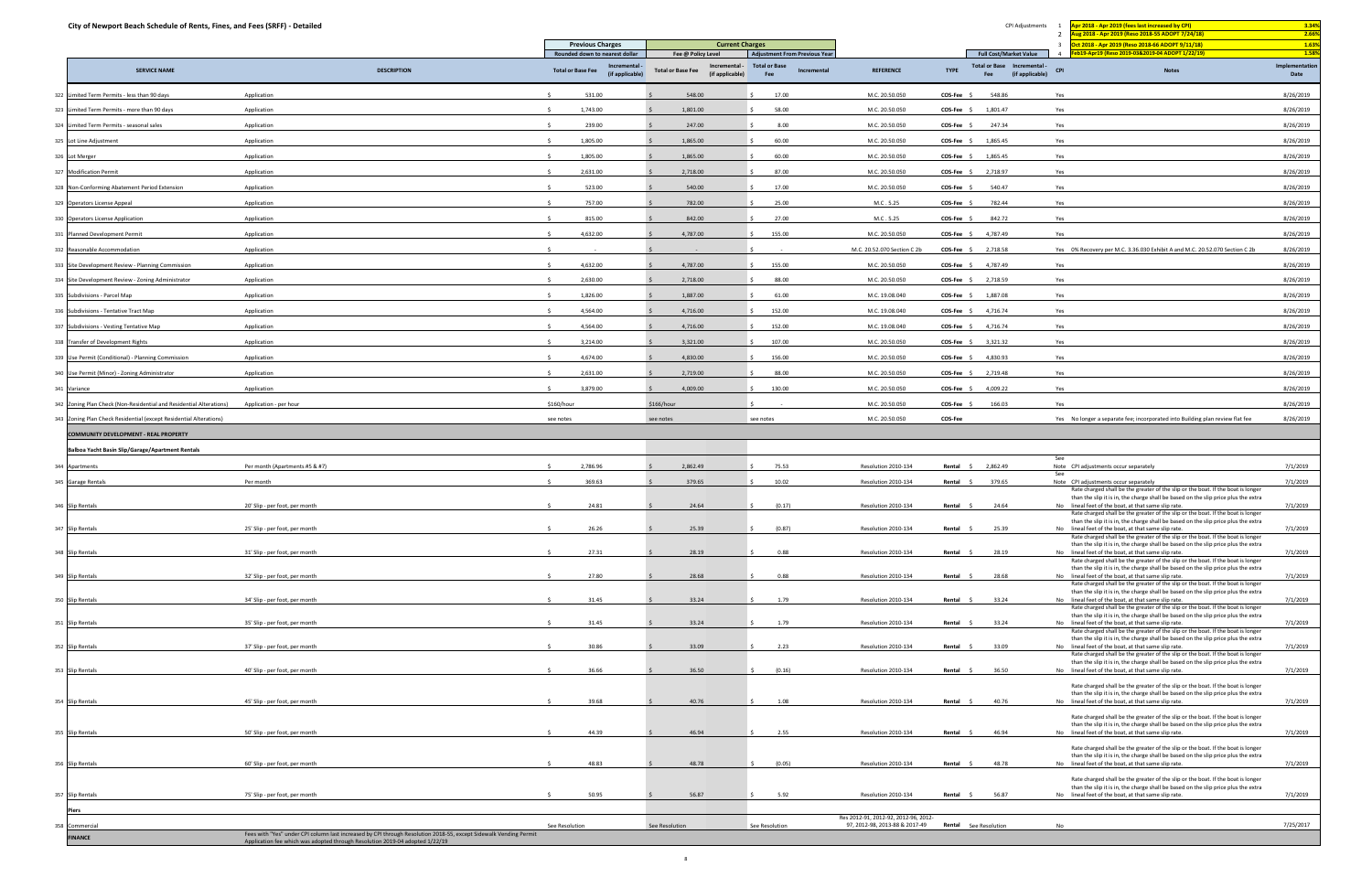| City of Newport Beach Schedule of Rents, Fines, and Fees (SRFF) - Detailed                                                      |                                                                |                                                                                                |                                                                                                                   |                                                     |                                                     | CPI Adjustments                                                                                       | Apr 2018 - Apr 2019 (fees last increased by CPI)<br>ug 2018 - Apr 2019 (Reso 2018-55 ADOPT 7/24/18)<br>$\overline{2}$ | 3.34%<br>2.66%                  |
|---------------------------------------------------------------------------------------------------------------------------------|----------------------------------------------------------------|------------------------------------------------------------------------------------------------|-------------------------------------------------------------------------------------------------------------------|-----------------------------------------------------|-----------------------------------------------------|-------------------------------------------------------------------------------------------------------|-----------------------------------------------------------------------------------------------------------------------|---------------------------------|
|                                                                                                                                 |                                                                | <b>Previous Charges</b>                                                                        | <b>Current Charges</b>                                                                                            |                                                     |                                                     |                                                                                                       | - 3<br>Oct 2018 - Apr 2019 (Reso 2018-66 ADOPT 9/11/18)                                                               | 1.63%                           |
| <b>SERVICE NAME</b>                                                                                                             | <b>DESCRIPTION</b>                                             | Rounded down to nearest dollar<br>Incremental -<br><b>Total or Base Fee</b><br>(if applicable) | Fee @ Policy Level<br>Incremental -<br><b>Total or Base</b><br><b>Total or Base Fee</b><br>(if applicable)<br>Fee | <b>Adjustment From Previous Year</b><br>Incremental | <b>REFERENCE</b>                                    | <b>Full Cost/Market Value</b><br>Total or Base Incremental -<br><b>TYPE</b><br>(if applicable)<br>Fee | b19-Apr19 (Reso 2019-03&2019-04 ADOPT 1/22/19)<br><b>CPI</b><br><b>Notes</b>                                          | 1.58%<br>Implementation<br>Date |
| Revenue                                                                                                                         |                                                                |                                                                                                |                                                                                                                   |                                                     |                                                     |                                                                                                       |                                                                                                                       |                                 |
| 359 Adult Oriented Business Permits                                                                                             | Permit                                                         | 1,091.00                                                                                       | 1,127.00<br>36.00                                                                                                 |                                                     | M.C. 5.96.020(B)                                    | COS-Fee \$<br>1,127.97                                                                                | Yes                                                                                                                   | 7/1/2019                        |
| 360 Business License - change in information                                                                                    |                                                                | 23.00                                                                                          | 24.00<br>1.00                                                                                                     |                                                     | M.C. 5.04.210                                       | COS-Fee \$<br>24.68                                                                                   | Yes                                                                                                                   | 7/1/2019                        |
| 361 Business License - duplicate                                                                                                | Reprint Certificate                                            | 11.00                                                                                          | 11.00                                                                                                             |                                                     | M.C. 5.04.200                                       | 11.74<br>COS-Fee \$                                                                                   | Yes                                                                                                                   | 7/1/2019                        |
| 362 Business License Initial Application                                                                                        | <b>Application Processing Fee</b>                              | 59.00                                                                                          | 61.00<br>2.00                                                                                                     |                                                     | M.C. 3.36.030                                       | 61.79<br>COS-Fee                                                                                      | Yes                                                                                                                   | 7/1/2019                        |
| 363 Dance Permit                                                                                                                | Permit                                                         | 165.00                                                                                         | 170.00<br>5.00                                                                                                    |                                                     | M.C. 5.32.040                                       | COS-Fee \$<br>170.77                                                                                  | Yes                                                                                                                   | 7/1/2019                        |
| 364 Delinquent TOT payment                                                                                                      |                                                                | 52.00                                                                                          | 54.00<br>2.00                                                                                                     |                                                     | M.C. 3.36.030                                       | 54.18<br>COS-Fee \$                                                                                   | Yes                                                                                                                   | 7/1/2019                        |
| 365 Dog License Late Charge                                                                                                     | Late Charge                                                    | 2.50                                                                                           | 2.50                                                                                                              |                                                     | M.C. 7.04.060                                       | 2.50<br>Pass Thru                                                                                     | No Service is provided by a vendor.                                                                                   | 7/26/2016                       |
| 366 Dog License Tag Replacement                                                                                                 | Tag Replacement                                                | 6.00                                                                                           | 7.00<br>1.00                                                                                                      |                                                     | M.C. 7.04.060                                       | 7.06<br>COS-Fee \$                                                                                    | Yes Service is provided by a vendor.                                                                                  | 7/1/2019                        |
| 367 Dog License Unaltered                                                                                                       | Per-Year                                                       | 43.00                                                                                          | 44.00<br>1.00                                                                                                     |                                                     | M.C. 7.04.060                                       | COS-Fee \$<br>44.45                                                                                   | Yes Service is provided by a vendor.                                                                                  | 7/1/2019                        |
| 368 Dog License-Sterilized                                                                                                      | Per-Year                                                       | 21.50                                                                                          | 22.00<br>0.50                                                                                                     |                                                     | Food and Agricultural Code 30804.5<br>M.C. 7.04.060 | COS-Fee \$<br>44.45                                                                                   | Service is provided by a vendor. 50% Recovery per Food and Agricultural Code<br>Yes 30804.5                           | 7/1/2019                        |
| 369 Escort Service Per Employee                                                                                                 | Escort Employee                                                | 486.00                                                                                         | 502.00<br>16.00                                                                                                   |                                                     | M.C. 5.90.035                                       | COS-Fee \$<br>502.73                                                                                  | Yes                                                                                                                   | 7/1/2019                        |
| 370 Escort Service Permit                                                                                                       | Permit To Conduct Escort Services                              | 946.00                                                                                         | 978.00<br>32.00                                                                                                   |                                                     | M.C. 5.90.020                                       | COS-Fee \$<br>978.26                                                                                  | Yes                                                                                                                   | 7/1/2019                        |
| 371 EV Chargers                                                                                                                 | Per kWh                                                        | 0.20                                                                                           | 0.20                                                                                                              |                                                     | Resolution 2015-27                                  | Pass Thru \$<br>0.20                                                                                  | No                                                                                                                    | 4/28/2015                       |
| 372 Film Permit Fee                                                                                                             |                                                                |                                                                                                | $\sim$                                                                                                            |                                                     | M.C. 5.46.030                                       | COS-Fee                                                                                               | Yes 2012 Fee \$276 suspended per Council Resolution 2014-100                                                          | 11/25/2014                      |
| 373 Film Production Application - With Film Liaison                                                                             |                                                                |                                                                                                |                                                                                                                   |                                                     | M.C. 5.46.030                                       | COS-Fee \$                                                                                            | Yes 2012 Fee \$49 suspended per Council Resolution 2014-100                                                           | 11/25/2014                      |
| 374 Film Production Application - Without Film Liaison                                                                          |                                                                | 277.00                                                                                         | 287.00<br>10.00                                                                                                   |                                                     | M.C. 5.46.030                                       | COS-Fee \$<br>287.04                                                                                  | Yes                                                                                                                   | 7/1/2019                        |
| 375 FilmLA Application Fee                                                                                                      | Maximum                                                        | 660.00                                                                                         | 660.00                                                                                                            |                                                     | M.C. 5.46.030                                       | 660.00<br>Pass Thru \$                                                                                | No Council Resolution 2014-100                                                                                        | 8/1/2016                        |
| 376 FilmLA Film Permit Rider Fee                                                                                                | Maximum                                                        | 105.00                                                                                         | 105.00                                                                                                            |                                                     | M.C. 5.46.030                                       | 105.00<br>Pass Thru \$                                                                                | No Council Resolution 2014-100                                                                                        | 8/1/2016                        |
| 377 FilmLA Monitor Fees - Double time (12 hours+)                                                                               | Maximum                                                        | 62.00                                                                                          | 62.00                                                                                                             |                                                     | M.C. 5.46.030                                       | 62.00<br>Pass Thru \$                                                                                 | No Council Resolution 2014-100                                                                                        | 8/1/2016                        |
|                                                                                                                                 |                                                                | 31.00                                                                                          | 31.00                                                                                                             |                                                     | M.C. 5.46.030                                       | 31.00                                                                                                 | No Council Resolution 2014-100                                                                                        | 8/1/2016                        |
| 378 FilmLA Monitor Fees (Minimum 4 hours to 8 hours)                                                                            | Maximum<br>Maximum                                             | 47.00                                                                                          | 47.00                                                                                                             |                                                     |                                                     | Pass Thru<br>Pass Thru                                                                                |                                                                                                                       |                                 |
| 379 FilmLA Monitor Fees Overtime (8 hours to 12 hours)<br>380 FilmLA Notification Charges - Automatic Gunfire 1/2 load Exterior | 2300' 2400' (11 to 12 FSR)                                     | 1,915.00                                                                                       | 1,915.00                                                                                                          |                                                     | M.C. 5.46.030<br>M.C. 5.46.030                      | 47.00<br>Pass Thru \$<br>1,915.00                                                                     | No Council Resolution 2014-100<br>No Council Resolution 2014-100                                                      | 8/1/2016<br>11/25/2014          |
| 381 FilmLA Notification Charges - Automatic Gunfire Exterior full load                                                          |                                                                | 1,950.00                                                                                       | 1,950.00                                                                                                          |                                                     | M.C. 5.46.030                                       |                                                                                                       | No Council Resolution 2014-100                                                                                        | 11/25/2014                      |
|                                                                                                                                 | 1/2 Mile 2400' 2550' (11 to 13 FSR)                            |                                                                                                |                                                                                                                   |                                                     |                                                     | Pass Thru \$ 1,950.00                                                                                 | No Council Resolution 2014-100                                                                                        |                                 |
| 382 FilmLA Notification Charges - Automatic Gunfire Exterior full load                                                          | 2640' (11 to 13 FSR)                                           | 2,260.00                                                                                       | 2,260.00                                                                                                          |                                                     | M.C. 5.46.030                                       | 2,260.00<br>Pass Thru \$                                                                              |                                                                                                                       | 11/25/2014                      |
| 383 FilmLA Notification Charges - Delivery                                                                                      | <b>Standard Radius</b>                                         | 90.00                                                                                          | 90.00                                                                                                             |                                                     | M.C. 5.46.030                                       | 90.00<br>Pass Thru \$                                                                                 | No Council Resolution 2014-100                                                                                        | 11/25/2014                      |
| 384 FilmLA Notification Charges - E-Note only No Hand Notification                                                              |                                                                | 40.00                                                                                          | 40.00                                                                                                             |                                                     | M.C. 5.46.030                                       | Pass Thru \$<br>40.00                                                                                 | No Council Resolution 2014-100                                                                                        | 11/25/2014                      |
| 385 FilmLA Notification Charges - E-Note only No Hand Notification                                                              | Student                                                        | 25.00<br>$\mathsf{S}$                                                                          | 25.00                                                                                                             |                                                     | M.C. 5.46.030                                       | 25.00<br>Pass Thru \$                                                                                 | No Council Resolution 2014-100                                                                                        | 11/25/2014                      |
| 386 FilmLA Notification Charges - For Posting Only                                                                              | Notifies only where posted parking is present no radius - 200' | 110.00                                                                                         | 110.00                                                                                                            |                                                     | M.C. 5.46.030                                       | Pass Thru \$<br>110.00                                                                                | No Council Resolution 2014-100                                                                                        | 11/25/2014                      |
| 387 FilmLA Notification Charges - Helicopter                                                                                    | 1/4 Mile 1200' 1320' (4 to 5 FSR)                              | \$690 - \$880                                                                                  | \$690 - \$880                                                                                                     |                                                     | M.C. 5.46.030                                       | Pass Thru \$690 - \$880                                                                               | No Council Resolution 2014-100                                                                                        | 11/25/2014                      |
| 388 FilmLA Notification Charges - Reprint                                                                                       | Each section                                                   | 30.00<br>-S.                                                                                   | 30.00                                                                                                             |                                                     | M.C. 5.46.030                                       | 30.00<br>Pass Thru \$                                                                                 | No Council Resolution 2014-100                                                                                        | 11/25/2014                      |
| 389 FilmLA Notification Charges - Semi Exterior Gunfire 1/2 load                                                                | 2150' 2200' (9 to 10 FSR)                                      | 1,535.00                                                                                       | 1,535.00                                                                                                          |                                                     | M.C. 5.46.030                                       | Pass Thru \$ 1,535.00                                                                                 | No Council Resolution 2014-100                                                                                        | 11/25/2014                      |
| 390 FilmLA Notification Charges - Semi Exterior Gunfire full load                                                               | 2200' (10 FSR)                                                 | 1,725.00<br>$\leq$                                                                             | 1,725.00                                                                                                          |                                                     | M.C. 5.46.030                                       | Pass Thru \$ 1,725.00                                                                                 | No Council Resolution 2014-100                                                                                        | 11/25/2014                      |
| 391 FilmLA Notification Charges - Single Exterior Gunfire 1/2 load                                                              | 1/4 Mile 1200' 1320' (4 to 5 FSR)                              | \$690 - \$880                                                                                  | \$690 - \$880                                                                                                     |                                                     | M.C. 5.46.030                                       | Pass Thru \$690 - \$880                                                                               | No Council Resolution 2014-100                                                                                        | 11/25/2014                      |
| 392 FilmLA Notification Charges - Single Exterior Gunfire 1/4 load                                                              | 800' - 1100' (3 FSR)                                           | 535.00                                                                                         | 535.00                                                                                                            |                                                     | M.C. 5.46.030                                       | Pass Thru \$ 535.00                                                                                   | No Council Resolution 2014-100                                                                                        | 11/25/2014                      |
| 393 FilmLA Notification Charges - Single Exterior Gunfire full load                                                             | 1400' (4 to 5 FSR)                                             | 1,035.00<br>$\sim$                                                                             | 1,035.00<br>$\sim$                                                                                                |                                                     | M.C. 5.46.030                                       | Pass Thru \$ 1,035.00                                                                                 | No Council Resolution 2014-100                                                                                        | 11/25/2014                      |
| 394 FilmLA Notification Charges - Single Exterior Gunfire full load                                                             | 1650' (4 to 5 FSR)                                             | 1,225.00                                                                                       | 1,225.00                                                                                                          |                                                     | M.C. 5.46.030                                       | Pass Thru \$ 1,225.00                                                                                 | No Council Resolution 2014-100                                                                                        | 11/25/2014                      |
| 395 FilmLA Notification Charges - Single Exterior Gunfire full load                                                             | 1900' (4 to 5 FSR)                                             | 1,380.00<br>S.                                                                                 | 1,380.00                                                                                                          |                                                     | M.C. 5.46.030                                       | Pass Thru \$ 1,380.00                                                                                 | No Council Resolution 2014-100                                                                                        | 11/25/2014                      |
| 396 FilmLA Notification Charges - Standard                                                                                      | (1 FSR) 500'                                                   | 180.00                                                                                         | 180.00<br>$\sim 100$                                                                                              |                                                     | M.C. 5.46.030                                       | 180.00<br>Pass Thru \$                                                                                | No Council Resolution 2014-100                                                                                        | 11/25/2014                      |
| 397 FilmLA Notification Charges - Standard                                                                                      | PSA (1 FSR) 500'                                               | 105.00<br>$\leq$                                                                               | 105.00                                                                                                            |                                                     | M.C. 5.46.030                                       | Pass Thru \$<br>105.00                                                                                | No Council Resolution 2014-100                                                                                        | 11/25/2014                      |
| 398 FilmLA Notification Charges - Standard                                                                                      | Students (1 FSR) 500'                                          | 70.00<br>-S.                                                                                   | 70.00                                                                                                             |                                                     | M.C. 5.46.030                                       | 70.00<br>Pass Thru \$                                                                                 | No Council Resolution 2014-100                                                                                        | 11/25/2014                      |
| 399 FilmLA Notification Charges - Still Photo                                                                                   | 200'                                                           | 140.00                                                                                         | 140.00                                                                                                            |                                                     | M.C. 5.46.030                                       | 140.00<br>Pass Thru \$                                                                                | No Council Resolution 2014-100                                                                                        | 11/25/2014                      |
| 400 FilmLA Permit Delivery Fee                                                                                                  | Maximum                                                        | 58.00                                                                                          | 58.00                                                                                                             |                                                     | M.C. 5.46.030                                       | 58.00<br>Pass Thru \$                                                                                 | No Council Resolution 2014-100                                                                                        | 8/1/2016                        |
| 401 FilmLA Qualified NonProfit Permit Application Fee                                                                           | Maximum                                                        | 52.00<br>-S.                                                                                   | 52.00                                                                                                             |                                                     | M.C. 5.46.030                                       | 52.00<br>Pass Thru \$                                                                                 | No Council Resolution 2014-100                                                                                        | 8/1/2016                        |
| 402 FilmLA Qualified NonProfit Permit Rider Fee                                                                                 | Maximum                                                        | 26.00<br>$\sim$                                                                                | 26.00<br>$\sim$ 100 $\pm$                                                                                         |                                                     | M.C. 5.46.030                                       | 26.00<br>Pass Thru \$                                                                                 | No Council Resolution 2014-100                                                                                        | 8/1/2016                        |
| 403 FilmLA Still Application Fee                                                                                                | Maximum                                                        | 63.00<br>$\mathsf{S}$                                                                          | 63.00<br>$\sim$                                                                                                   |                                                     | M.C. 5.46.030                                       | 63.00<br>Pass Thru \$                                                                                 | No Council Resolution 2014-100                                                                                        | 8/1/2016                        |
| 404 FilmLA Still Photo Rider Fee                                                                                                | Maximum                                                        | 21.00                                                                                          | 21.00                                                                                                             |                                                     | M.C. 5.46.030                                       | 21.00<br>Pass Thru \$                                                                                 | No Council Resolution 2014-100                                                                                        | 8/1/2016                        |
| 405 FilmLA Student Permit Fee Complex                                                                                           | Maximum                                                        |                                                                                                | $\sim$ $-$                                                                                                        |                                                     | M.C. 5.46.030                                       | Pass Thru \$                                                                                          | No Council Resolution 2014-100; MC 5.46.030 exempts students from paying a fee 11/25/2014                             |                                 |
| 406 FilmLA Student Permit Fee Simple                                                                                            | Maximum                                                        |                                                                                                |                                                                                                                   |                                                     | M.C. 5.46.030                                       | Pass Thru \$                                                                                          | No Council Resolution 2014-100; MC 5.46.030 exempts students from paying a fee 11/25/2014                             |                                 |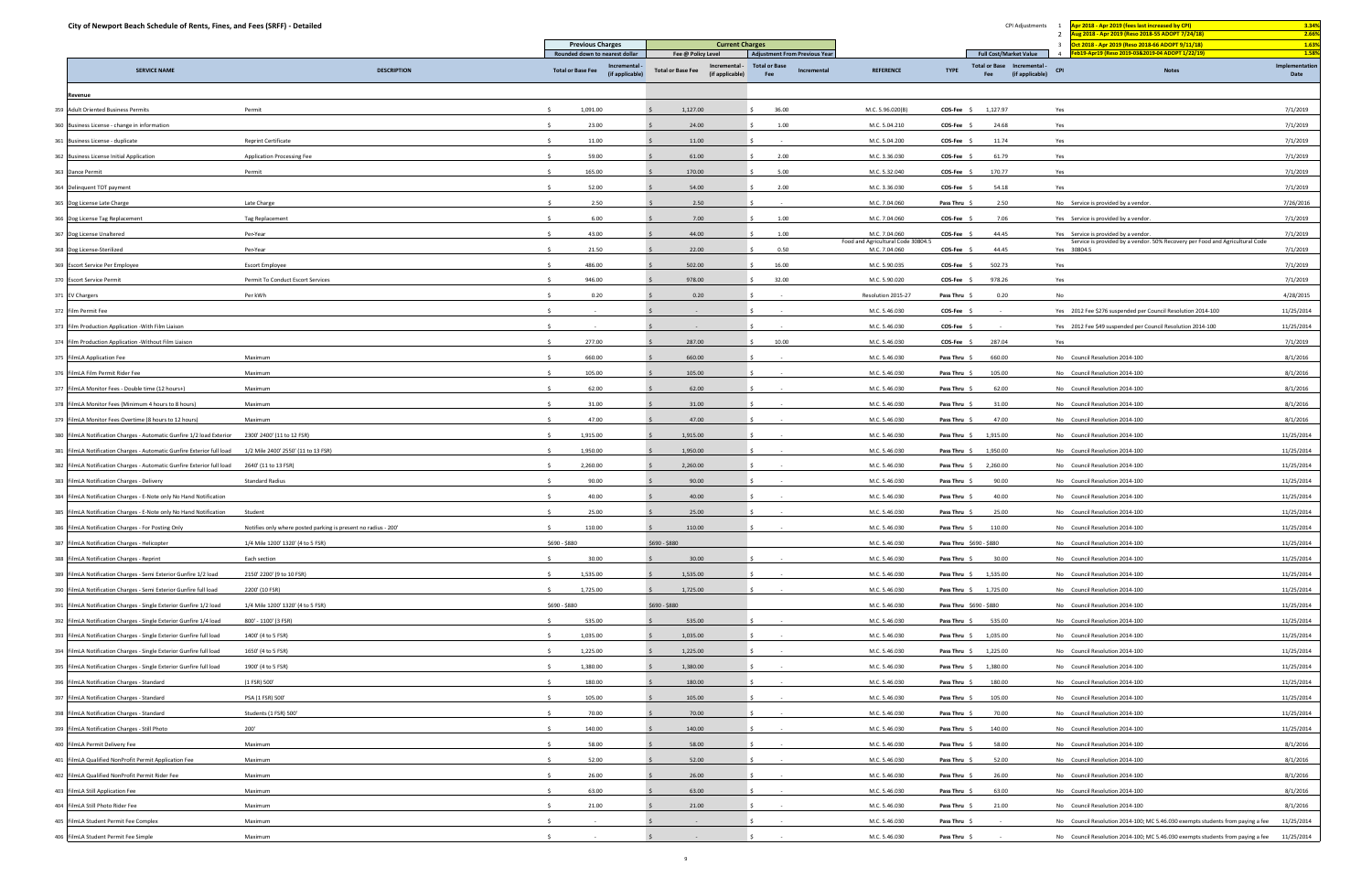| City of Newport Beach Schedule of Rents, Fines, and Fees (SRFF) - Detailed      |                                                     |                                                            |                                                              |                                            |                           | CPI Adjustments                                                      | Apr 2018 - Apr 2019 (fees last increased by CPI)                                                          | 3.34%                  |
|---------------------------------------------------------------------------------|-----------------------------------------------------|------------------------------------------------------------|--------------------------------------------------------------|--------------------------------------------|---------------------------|----------------------------------------------------------------------|-----------------------------------------------------------------------------------------------------------|------------------------|
|                                                                                 |                                                     | <b>Previous Charges</b>                                    | <b>Current Charges</b>                                       |                                            |                           |                                                                      | Aug 2018 - Apr 2019 (Reso 2018-55 ADOPT 7/24/18)<br>Oct 2018 - Apr 2019 (Reso 2018-66 ADOPT 9/11/18)      | 2.66%<br>1.63%         |
|                                                                                 |                                                     | Rounded down to nearest dollar                             | Fee @ Policy Level                                           | <b>Adjustment From Previous Year</b>       |                           | <b>Full Cost/Market Value</b>                                        | Feb19-Apr19 (Reso 2019-03&2019-04 ADOPT 1/22/19)                                                          | 1.58%                  |
| <b>SERVICE NAME</b>                                                             | <b>DESCRIPTION</b>                                  | Incremental<br><b>Total or Base Fee</b><br>(if applicable) | Incremental -<br><b>Total or Base Fee</b><br>(if applicable) | <b>Total or Base</b><br>Incremental<br>Fee | <b>REFERENCE</b>          | Total or Base Incremental -<br><b>TYPE</b><br>(if applicable)<br>Fee | <b>Notes</b><br><b>CPI</b>                                                                                | Implementation<br>Date |
| Permit For Retail Sales<br>407 Fire Arms Sales Permit                           |                                                     | 111.00                                                     | 114.00                                                       | 3.00                                       | M.C. 5.80.040             | COS-Fee \$<br>114.86                                                 | Yes                                                                                                       | 7/1/2019               |
| Permit<br>408 Live Entertainment Permit                                         |                                                     | 165.00                                                     | 170.00                                                       | 5.00                                       | M.C. 5.28.030             | 170.77<br>$COS-Fee$ \$                                               | Yes                                                                                                       | 7/1/2019               |
| 409 Parking Permit Replacement Fee                                              |                                                     | 10.00                                                      | 11.00                                                        | 1.00                                       | MC. 3.36.030              | 11.02<br>COS-Fee \$                                                  | Was not on previous Schedule, but this is not a new fee. To be studied after<br>Yes new contract in place | 7/1/2019               |
| 410 Payment Plan (except Parking)                                               |                                                     | 25.00                                                      | 25.00                                                        | 25.00                                      | MC. 3.36.030              | 82.67<br>$COS-Fee$ \$                                                | Yes New Fee 2018 \$25 Recovery per M.C. 3.36.030 Exhibit A                                                | 7/1/2019               |
| 411 Payment Plan (Parking)                                                      |                                                     | \$5 Indigent / \$25 All Other                              | \$5 Indigent / \$25 All Other                                | \$5 Indigent / \$25 All Other              | CVC 40220 (a)(1)(A)(i)(II | COS-Fee<br>93.00                                                     | Yes \$5 Indigent / \$25 All Other Recovery per CVC 40220(a)(1)(A)(i)(III)                                 | 7/1/2019               |
| 412 Preferential Parking Permit                                                 |                                                     | 17.00                                                      | 18.00                                                        | 1.00                                       | MC. 12.68.040             | 18.40<br>COS-Fee \$                                                  | Yes To be studied after new contract in place                                                             | 7/1/2019               |
| 413 Review of Hotel Special Package Application<br>Hotels Special Package Deals |                                                     | 191.00                                                     | 197.00                                                       | 6.00                                       | M.C.3.16.050 (C)          | 197.81<br>COS-Fee \$                                                 | Yes                                                                                                       | 7/1/2019               |
| 414 Sidewalk Vending Permit Application                                         |                                                     | 155.00                                                     | 157.00                                                       | 2.00                                       | M.C.5.97.030 (C)          | COS-Fee \$<br>157.64                                                 | Yes New 2019; adopted 1/22/19 Resolution 2019-4                                                           | 7/1/2019               |
| Permit<br>415 Short Term Lodging Permits - initial                              |                                                     | 100.00                                                     | 103.00                                                       | 3.00                                       | M.C. 5.95.040             | 103.48<br>$COS-Fee$ \$                                               | Yes                                                                                                       | 7/1/2019               |
| <b>Reprint Certificate</b><br>416 Short Term Lodging Permits - reprint          |                                                     | 12.00                                                      | 12.00                                                        |                                            | M.C. 3.36.030             | COS-Fee \$<br>12.89                                                  | Yes                                                                                                       | 7/1/2019               |
| 417 Sound Amp Permit<br>Permit                                                  |                                                     | 69.00                                                      | 71.00                                                        | 2.00                                       | M.C. 10.32.020            | 71.83<br><b>COS-Fee</b>                                              | Yes                                                                                                       | 7/1/2019               |
| 418 TOT reprint                                                                 |                                                     | 13.00                                                      | 13.00                                                        |                                            | M.C. 3.36.030             | 13.88<br>$COS-Fee$ \$                                                | Yes                                                                                                       | 7/1/2019               |
| Annual Per Vehicle<br>419 Vehicles For Hire - Annual Per Vehicle Fee            |                                                     | 194.00                                                     | 200.00                                                       | 6.00                                       | M.C. 5.12.110             | 200.64<br>$COS-Fee$ \$                                               | Yes                                                                                                       | 7/1/2019               |
| 420 Vehicles For Hire - Certificate                                             | Certificate (Plus Fee For Each Vehicle Shown Below) | 1,917.00                                                   | 1,981.00                                                     | 64.00                                      | M.C. 5.12.030             | 1,981.29<br>$COS-Fee$ \$                                             | Yes                                                                                                       | 7/1/2019               |
| 421 Vehicles For Hire - Driver's Permit<br>Driver's Permit                      |                                                     | 364.00                                                     | 376.00                                                       | 12.00                                      | M.C. 5.12.230             | COS-Fee \$<br>376.17                                                 | Yes                                                                                                       | 7/1/2019               |
| 422 Vehicles For Hire - Driver's Permit Renewal<br>Driver's Permit Renewal      |                                                     | 353.00                                                     | 365.00                                                       | 12.00                                      | M.C. 5.12.230             | 365.76<br>$COS-Fee$ \$                                               | Yes                                                                                                       | 7/1/2019               |
| Fee For Each Vehicle<br>423 Vehicles For Hire - Fee per Vehicle                 |                                                     | 194.00                                                     | 200.00                                                       | 6.00                                       | M.C. 5.12.030             | 200.64<br>$COS-Fee$ \$                                               | Yes                                                                                                       | 7/1/2019               |
| <b>Parking Penalties</b>                                                        |                                                     |                                                            |                                                              |                                            |                           |                                                                      |                                                                                                           |                        |
| 424 11.04.070 (F) MC PARKED IN PARK                                             |                                                     | 46.00                                                      | 46.00                                                        |                                            | Resolution 2016-94        | Penalty                                                              | See<br>Note Updated by CPI every July, per Resolution                                                     | 7/1/2019               |
| 425 11.08.030 (D) MC PROHIBITED PARKING                                         |                                                     | 46.00                                                      | 46.00                                                        |                                            | Resolution 2016-94        | Penalty                                                              | See<br>Note Updated by CPI every July, per Resolution                                                     | 7/1/2019               |
| 426 11.08.090 (A) MC PARKING ON PUBLIC PIER                                     |                                                     | 46.00                                                      | 46.00                                                        |                                            | Resolution 2016-94        | Penalty                                                              | See<br>Note Updated by CPI every July, per Resolution                                                     | 7/1/2019               |
| 427 12.08.010 MC EMERGING FROM ALLEY/PRIVATE DR                                 |                                                     | 46.00                                                      | 46.00                                                        |                                            | Resolution 2016-94        | Penalty                                                              | See                                                                                                       | 7/1/2019               |
| 428 12.08.100 MC PROHIB PARK/STOP: PIER                                         |                                                     | 46.00                                                      | 46.00                                                        |                                            | Resolution 2016-94        | Penalty                                                              | Note Updated by CPI every July, per Resolution<br>See                                                     | 7/1/2019               |
| 429 12.08.120 MC PARKING ON BEACH                                               |                                                     | 46.00                                                      | 46.00                                                        |                                            |                           |                                                                      | Note Updated by CPI every July, per Resolution<br>See                                                     | 7/1/2019               |
|                                                                                 |                                                     |                                                            |                                                              |                                            | Resolution 2016-94        | Penalty                                                              | Note Updated by CPI every July, per Resolution<br>See                                                     |                        |
| 430 12.12.010(D) MC COMPLIANCE WITH SIGNS                                       |                                                     | 46.00                                                      | 46.00                                                        |                                            | Resolution 2016-94        | Penalty                                                              | Note Updated by CPI every July, per Resolution<br>See                                                     | 7/1/2019               |
| 431 12.12.030 MC TRAFFIC CONTROL DEVICES                                        |                                                     | 46.00                                                      | 46.00                                                        |                                            | Resolution 2016-94        | Penalty                                                              | Note Updated by CPI every July, per Resolution<br>See                                                     | 7/1/2019               |
| 432 12.12.050 MC FEE NOT PAID IN LOT                                            |                                                     | 46.00                                                      | 46.00                                                        |                                            | Resolution 2016-94        | Penalty                                                              | Note Updated by CPI every July, per Resolution<br>See                                                     | 7/1/2019               |
| 433 12.12.060 MC PACIFIC COAST HIGHWAY LOT                                      |                                                     | 46.00                                                      | 46.00                                                        |                                            | Resolution 2016-94        | Penalty                                                              | Note Updated by CPI every July, per Resolution<br>See                                                     | 7/1/2019               |
| 434 12.12.080 MC MOTORCYCLES IN WOF LOT                                         |                                                     | 46.00                                                      | 46.00                                                        |                                            | Resolution 2016-94        | Penalty                                                              | Note Updated by CPI every July, per Resolution<br>See                                                     | 7/1/2019               |
| 435 12.20.030 MC OBED TO CONTROL DEVICES REQ                                    |                                                     | 46.00                                                      | 46.00                                                        |                                            | Resolution 2016-94        | Penalty                                                              | Note Updated by CPI every July, per Resolution<br>See                                                     | 7/1/2019               |
| 436 12.32.050(D) MC BALBOA ISLAND: BLOCKING EGRESS                              |                                                     | 46.00                                                      | 46.00                                                        |                                            | Resolution 2016-94        | Penalty                                                              | Note Updated by CPI every July, per Resolution<br>See                                                     | 7/1/2019               |
| 437 12.40.020 MC PARKWAYS                                                       |                                                     | 46.00                                                      | 46.00                                                        |                                            | Resolution 2016-94        | Penalty                                                              | Note Updated by CPI every July, per Resolution<br>See                                                     | 7/1/2019               |
| 438 12.40.030 MC PARKING ON PRIVATE PROPERTY                                    |                                                     | 46.00                                                      | 46.00                                                        |                                            | Resolution 2016-94        | Penalty                                                              | Note Updated by CPI every July, per Resolution<br>See                                                     | 7/1/2019               |
| 439 12.40.030 MC PRIVATE PROPERTY PARKING                                       |                                                     | 46.00                                                      | 46.00                                                        |                                            | Resolution 2016-94        | Penalty                                                              | Note Updated by CPI every July, per Resolution<br>See                                                     | 7/1/2019               |
| 440 12.40.035 MC PKG ON PRIVATE STREETS/DRIVES                                  |                                                     | 46.00                                                      | 46.00                                                        | $\sim 100$                                 | Resolution 2016-94        | Penalty                                                              | Note Updated by CPI every July, per Resolution<br>See                                                     | 7/1/2019               |
| 441 12.40.040 MC PARKING IN EXCESS 72 HOURS                                     |                                                     | 84.00                                                      | 84.00                                                        |                                            | Resolution 2016-94        | Penalty                                                              | Note Updated by CPI every July, per Resolution<br>See                                                     | 7/1/2019               |
| 442 12.40.050(A) MC TRLR UNHITCH ON BALBOA ISLAND                               |                                                     | 46.00                                                      | 46.00                                                        |                                            | Resolution 2016-94        | Penalty                                                              | Note Updated by CPI every July, per Resolution<br>See                                                     | 7/1/2019               |
| 443 12.40.050(B) MC TRAILER ON BALBOA ISLAND                                    |                                                     | 46.00                                                      | 46.00                                                        |                                            | Resolution 2016-94        | Penalty                                                              | Note Updated by CPI every July, per Resolution<br>See                                                     | 7/1/2019               |
| 444 12.40.055 (C) MC HEAVY DUTY COMM VEH>84 IN WIDE                             |                                                     | 46.00                                                      | 46.00                                                        | $\sim$ $-$                                 | Resolution 2016-94        | Penalty                                                              | Note Updated by CPI every July, per Resolution<br>See                                                     | 7/1/2019               |
| 445 12.40.055 (D) MC DETACHED TRAILER, RES AREA                                 |                                                     | 46.00                                                      | 46.00                                                        |                                            | Resolution 2016-94        | Penalty                                                              | Note Updated by CPI every July, per Resolution<br>See                                                     | 7/1/2019               |
| 446 12.40.055(A) MC TRAILER/RV/OVERSIZED VEHICLE                                |                                                     | 46.00                                                      | 46.00                                                        |                                            | Resolution 2016-94        | Penalty                                                              | Note Updated by CPI every July, per Resolution<br>See                                                     | 7/1/2019               |
| 447 12.40.055(B) MC OVERSIZE 95IN WIDE RES AREA                                 |                                                     | 46.00                                                      | 46.00                                                        |                                            | Resolution 2016-94        | Penalty                                                              | Note Updated by CPI every July, per Resolution<br>See                                                     | 7/1/2019               |
| 448 12.40.060 (B) MC PKG PRHIB: VEH 4 SALE-OWN PROP                             |                                                     | 84.00                                                      | 84.00                                                        |                                            | Resolution 2016-94        | Penalty                                                              | Note Updated by CPI every July, per Resolution<br>See                                                     | 7/1/2019               |
| 449 12.40.060(A) MC PKG PROHIB: VEH FOR SALE                                    |                                                     | 84.00                                                      | 84.00                                                        |                                            | Resolution 2016-94        | Penalty                                                              | Note Updated by CPI every July, per Resolution<br>See                                                     | 7/1/2019               |
| 450 12.40.060(C) MC PKG PROHIB: NON-EMRGNCY REPAIR                              |                                                     | 84.00                                                      | 84.00                                                        |                                            | Resolution 2016-94        | Penalty                                                              | Note Updated by CPI every July, per Resolution<br>See                                                     | 7/1/2019               |
| 451 12.40.070 MC PKG ON GRADE, WHEELS NOT TURND                                 |                                                     | 46.00                                                      | 46.00                                                        |                                            | Resolution 2016-94        | Penalty                                                              | Note Updated by CPI every July, per Resolution<br>See                                                     | 7/1/2019               |
| 452 12.40.080 MC 18INCHES FROM LEFT CURB                                        |                                                     | 46.00                                                      | 46.00                                                        |                                            | Resolution 2016-94        | Penalty                                                              | Note Updated by CPI every July, per Resolution                                                            | 7/1/2019               |
| 453 12.40.090 MC ANGLE PARKING, OUTSIDE LINES                                   |                                                     | 46.00                                                      | 46.00                                                        |                                            | Resolution 2016-94        | Penalty                                                              | Note Updated by CPI every July, per Resolution                                                            | 7/1/2019               |
| 454 12.40.110 MC ACROSS/OUTSIDE SPACE MARKERS                                   |                                                     | 46.00                                                      | 46.00                                                        |                                            | Resolution 2016-94        | Penalty                                                              | Note Updated by CPI every July, per Resolution                                                            | 7/1/2019               |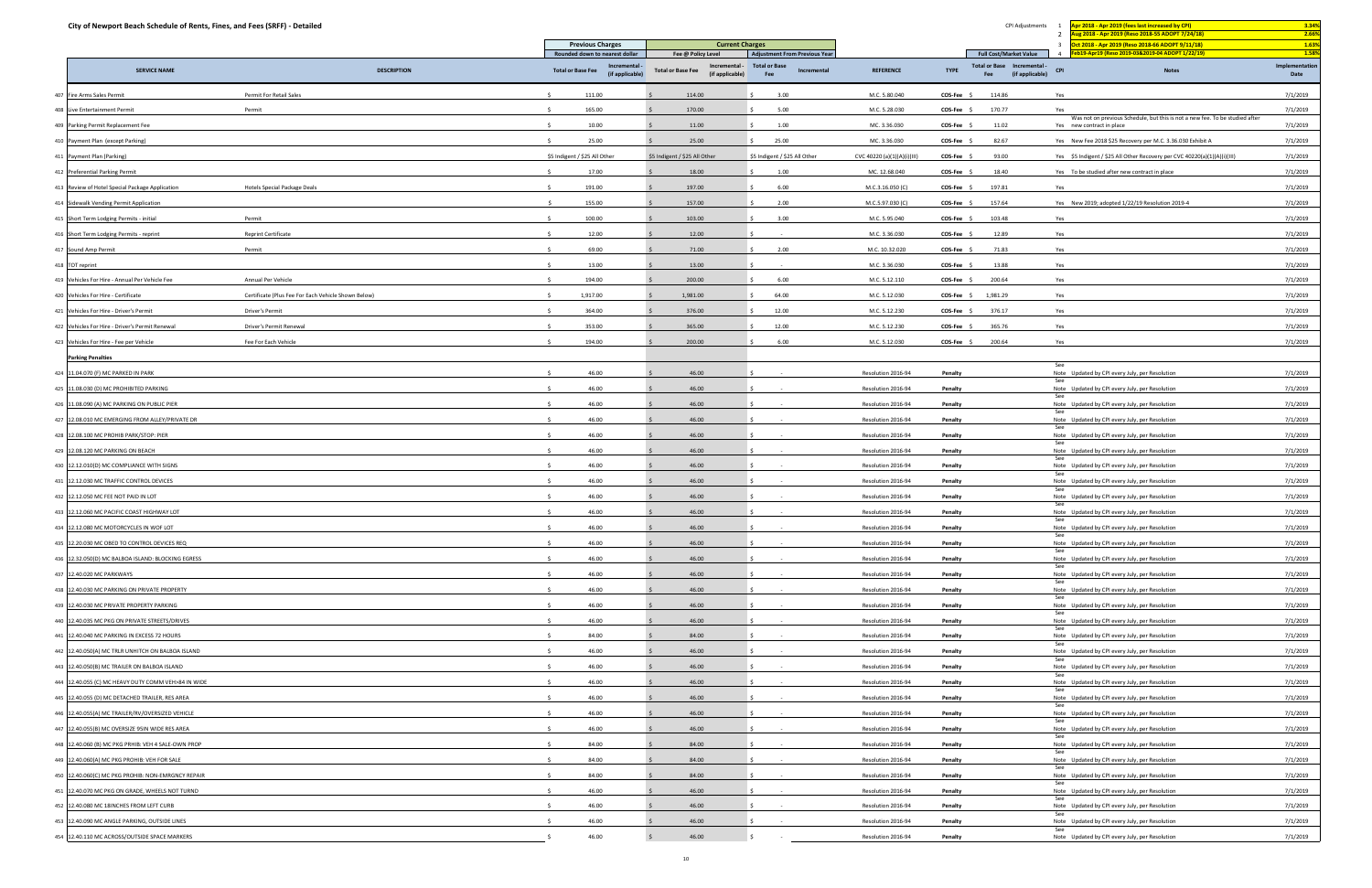| City of Newport Beach Schedule of Rents, Fines, and Fees (SRFF) - Detailed                           |                    |                                                            |                                                                                                                                   |                                                                                    |                                          | CPI Adjustments                                                                                       |                                                                                                  | Apr 2018 - Apr 2019 (fees last increased by CPI)<br><mark>\ug 2018 - Apr 2019 (Reso 2018-55 ADOPT 7/24/18)</mark> | 3.34%<br>2.66%                  |
|------------------------------------------------------------------------------------------------------|--------------------|------------------------------------------------------------|-----------------------------------------------------------------------------------------------------------------------------------|------------------------------------------------------------------------------------|------------------------------------------|-------------------------------------------------------------------------------------------------------|--------------------------------------------------------------------------------------------------|-------------------------------------------------------------------------------------------------------------------|---------------------------------|
|                                                                                                      |                    | <b>Previous Charges</b>                                    |                                                                                                                                   | <b>Current Charges</b>                                                             |                                          |                                                                                                       |                                                                                                  | Oct 2018 - Apr 2019 (Reso 2018-66 ADOPT 9/11/18)                                                                  | 1.63%                           |
| <b>SERVICE NAME</b>                                                                                  | <b>DESCRIPTION</b> | Rounded down to nearest dollar<br><b>Total or Base Fee</b> | Fee @ Policy Level<br>Incremental <sub>:</sub><br>Incremental -<br><b>Total or Base Fee</b><br>(if applicable)<br>(if applicable) | <b>Adjustment From Previous Year</b><br><b>Total or Base</b><br>Incremental<br>Fee | <b>REFERENCE</b>                         | <b>Full Cost/Market Value</b><br>Total or Base Incremental -<br><b>TYPE</b><br>Fee<br>(if applicable) | 4 Feb19-Apr19 (Reso 2019-03&2019-04 ADOPT 1/22/19)<br><b>CPI</b>                                 | <b>Notes</b>                                                                                                      | 1.58%<br>Implementation<br>Date |
|                                                                                                      |                    |                                                            |                                                                                                                                   |                                                                                    |                                          |                                                                                                       | See                                                                                              |                                                                                                                   |                                 |
| 12.40.120 MC OBSTRUCTING PARKING SPACE<br>455                                                        |                    | 46.00                                                      | 46.00                                                                                                                             |                                                                                    | Resolution 2016-94                       | Penalty                                                                                               | Note Updated by CPI every July, per Resolution<br>See                                            |                                                                                                                   | 7/1/2019                        |
| 12.40.130 MC PERMIT REQD-ANGLE LOAD/UNLOAD<br>457                                                    |                    | 46.00                                                      | 46.00                                                                                                                             |                                                                                    | Resolution 2016-94                       | Penalty                                                                                               | Note Updated by CPI every July, per Resolution                                                   |                                                                                                                   | 7/1/2019                        |
| 12.40.140 MC PARKING ADJACENT TO SCHOOLS                                                             |                    | 46.00                                                      | 46.00                                                                                                                             |                                                                                    | Resolution 2016-94                       | Penalty                                                                                               | Note Updated by CPI every July, per Resolution<br>See                                            |                                                                                                                   | 7/1/2019                        |
| 458 12.40.150 MC PROHIB PKG: NARROW STREETS                                                          |                    | 46.00                                                      | 46.00                                                                                                                             |                                                                                    | Resolution 2016-94                       | Penalty                                                                                               | Note Updated by CPI every July, per Resolution<br>See                                            |                                                                                                                   | 7/1/2019                        |
| 459 12.40.160 (D) MC NO PARKING AREA                                                                 |                    | 84.00                                                      | 84.00                                                                                                                             |                                                                                    | Resolution 2016-94                       | Penalty                                                                                               | Note Updated by CPI every July, per Resolution                                                   |                                                                                                                   | 7/1/2019                        |
| 12.40.160 (E) MC TRAFFIC HAZARD<br>460                                                               |                    | 84.00                                                      | 84.00                                                                                                                             |                                                                                    | Resolution 2016-94                       | Penalty                                                                                               | Note Updated by CPI every July, per Resolution<br>See                                            |                                                                                                                   | 7/1/2019                        |
| 461 12.40.160 MC POSTED NO PARKING/STOPPING<br>12.40.160(A) MC PROHIB PKG: MID-BLK SAFETY ZNE<br>462 |                    | 84.00<br>46.00                                             | 84.00<br>46.00                                                                                                                    |                                                                                    | Resolution 2016-94<br>Resolution 2016-94 | Penalty<br>Penalty                                                                                    | Note Updated by CPI every July, per Resolution<br>See                                            |                                                                                                                   | 7/1/2019<br>7/1/2019            |
| 12.40.160(B) MC PROHIB PKG: 25FT OF INTERSECTN<br>463                                                |                    | 46.00                                                      | 46.00                                                                                                                             |                                                                                    | Resolution 2016-94                       | Penalty                                                                                               | Note Updated by CPI every July, per Resolution                                                   |                                                                                                                   | 7/1/2019                        |
| 12.40.160(C) MC PROHIB PKG: 25FT OF TRAFF SGNL<br>464                                                |                    | 46.00                                                      | 46.00                                                                                                                             |                                                                                    | Resolution 2016-94                       | Penalty                                                                                               | Note Updated by CPI every July, per Resolution                                                   |                                                                                                                   | 7/1/2019                        |
| 12.40.170(A) MC RESTRICT PKG: VENDORS/PRODUCTS<br>465                                                |                    | 64.00                                                      | 64.00                                                                                                                             |                                                                                    | Resolution 2016-94                       | Penalty                                                                                               | Note Updated by CPI every July, per Resolution<br>See                                            |                                                                                                                   | 7/1/2019                        |
| 12.40.170(B) MC RESTRICTED PKG: VEH FOR HIRE<br>466                                                  |                    | 64.00                                                      | 64.00                                                                                                                             |                                                                                    |                                          |                                                                                                       | Note Updated by CPI every July, per Resolution<br>See                                            |                                                                                                                   | 7/1/2019                        |
| 12.40.170(C) MC RESTRICTED PKG: PERMIT REQ.                                                          |                    | 64.00                                                      | 64.00                                                                                                                             |                                                                                    | Resolution 2016-94<br>Resolution 2016-94 | Penalty<br>Penalty                                                                                    | Note Updated by CPI every July, per Resolution<br>Note Updated by CPI every July, per Resolution |                                                                                                                   | 7/1/2019                        |
| 12.40.180 MC EMERGENCY PKG RESTRICTIONS<br>468                                                       |                    | 46.00                                                      | 46.00                                                                                                                             |                                                                                    |                                          |                                                                                                       | See<br>Note Updated by CPI every July, per Resolution                                            |                                                                                                                   |                                 |
| 12.40.190 MC CAUSE FOR REMOVAL/STORAGE                                                               |                    | 46.00                                                      | 46.00                                                                                                                             |                                                                                    | Resolution 2016-94<br>Resolution 2016-94 | Penalty<br>Penalty                                                                                    | See<br>Note Updated by CPI every July, per Resolution                                            |                                                                                                                   | 7/1/2019<br>7/1/2019            |
| 470 12.44.010 (A) MC OVERTIME 1 HOUR ZONE                                                            |                    | 52.00                                                      | 52.00                                                                                                                             |                                                                                    |                                          |                                                                                                       |                                                                                                  |                                                                                                                   | 7/1/2019                        |
|                                                                                                      |                    |                                                            |                                                                                                                                   |                                                                                    | Resolution 2016-94                       | Penalty                                                                                               | Note Updated by CPI every July, per Resolution<br>See                                            |                                                                                                                   |                                 |
|                                                                                                      |                    | 52.00<br>52.00                                             | 52.00<br>52.00                                                                                                                    |                                                                                    | Resolution 2016-94                       | Penalty                                                                                               | Note Updated by CPI every July, per Resolution                                                   |                                                                                                                   | 7/1/2019<br>7/1/2019            |
| 472 12.44.010(C) MC OVERTIME 3 HOUR ZONE<br>473 12.44.070 (C) MC ACROSS MARKING, METER AREA          |                    | 46.00                                                      | 46.00                                                                                                                             |                                                                                    | Resolution 2016-94                       | Penalty                                                                                               | Note Updated by CPI every July, per Resolution                                                   |                                                                                                                   |                                 |
|                                                                                                      |                    | 46.00                                                      |                                                                                                                                   |                                                                                    | Resolution 2016-94                       | Penalty                                                                                               | Note Updated by CPI every July, per Resolution<br>See                                            |                                                                                                                   | 7/1/2019                        |
| 474 12.44.070(A) MC OUTSIDE PAID SPACE MARKING                                                       |                    |                                                            | 46.00                                                                                                                             |                                                                                    | Resolution 2016-94                       | Penalty                                                                                               | Note Updated by CPI every July, per Resolution<br>See                                            |                                                                                                                   | 7/1/2019                        |
| 475 12.44.070(B) MC BACKING INTO METER SPACE                                                         |                    | 46.00                                                      | 46.00                                                                                                                             |                                                                                    | Resolution 2016-94                       | Penalty                                                                                               | Note Updated by CPI every July, per Resolution                                                   |                                                                                                                   | 7/1/2019                        |
| 12.44.084 MC PARKING AT AN INOPERABLE METER<br>476                                                   |                    | 61.00<br>$\zeta$                                           | 61.00                                                                                                                             |                                                                                    | Resolution 2016-94                       | Penalty                                                                                               | Note Updated by CPI every July, per Resolution                                                   |                                                                                                                   | 7/1/2019                        |
| 477 12.44.100 MC ACTIVATION OF METER                                                                 |                    | 46.00                                                      | 46.00                                                                                                                             |                                                                                    | Resolution 2016-94                       | Penalty                                                                                               | Note Updated by CPI every July, per Resolution                                                   |                                                                                                                   | 7/1/2019                        |
| 478 12.44.110 MC PAYMENT TIME EXPIRED                                                                |                    | 64.00<br>60.00                                             | 64.00                                                                                                                             |                                                                                    | Resolution 2016-94                       | Penalty                                                                                               | Note Updated by CPI every July, per Resolution<br>See                                            |                                                                                                                   | 7/1/2019                        |
| 479 12.44.150 (C) MC STREET SWEEPING                                                                 |                    |                                                            | 60.00<br>60.00                                                                                                                    |                                                                                    | Resolution 2016-94                       | Penalty                                                                                               | Note Updated by CPI every July, per Resolution                                                   |                                                                                                                   | 7/1/2019                        |
| 12.44.150(D) MC PARKING PROHIBITED<br>480                                                            |                    | 60.00                                                      |                                                                                                                                   |                                                                                    | Resolution 2016-94                       | Penalty                                                                                               | Note Updated by CPI every July, per Resolution<br>See                                            |                                                                                                                   | 7/1/2019                        |
| 481 12.44.160(C) MC PROHIBITED NIGHT PARKING                                                         |                    | 46.00                                                      | 46.00                                                                                                                             |                                                                                    | Resolution 2016-94<br>Resolution 2016-94 | Penalty                                                                                               | Note Updated by CPI every July, per Resolution<br>See                                            |                                                                                                                   | 7/1/2019                        |
| 12.46.040 MC NON-DISPLAY OF PLACARD/LIC PLT<br>483 12.48.040 (A) MC PARKING IN RED ZONE              |                    | 52.00                                                      | 52.00<br>84.00                                                                                                                    |                                                                                    |                                          | Penalty                                                                                               | Note Updated by CPI every July, per Resolution<br>Note Updated by CPI every July, per Resolution |                                                                                                                   | 7/1/2019                        |
|                                                                                                      |                    | 84.00<br>$\sim$                                            |                                                                                                                                   |                                                                                    | Resolution 2016-94                       | Penalty                                                                                               |                                                                                                  |                                                                                                                   | 7/1/2019                        |
| 484 12.48.040 (B) MC PKG IN LOADING ZONE (YLW)                                                       |                    | 84.00<br>$\leq$                                            | 84.00                                                                                                                             | $\sim 100$                                                                         | Resolution 2016-94                       | Penalty                                                                                               | Note Updated by CPI every July, per Resolution<br>See                                            |                                                                                                                   | 7/1/2019                        |
| 485 12.48.040(C) MC WHITE ZONE (3 MINUTE LOADING)<br>12.48.040(D) MC OVERTIME GREEN ZONE PAID AREA   |                    | 84.00                                                      | 84.00                                                                                                                             | <b>Contract</b>                                                                    | Resolution 2016-94                       | Penalty                                                                                               | Note Updated by CPI every July, per Resolution<br>See                                            |                                                                                                                   | 7/1/2019                        |
| 487 12.48.050(A) MC OVERTIME GREEN ZONE                                                              |                    | 84.00<br>66.00<br>$\leq$                                   | 84.00<br>66.00                                                                                                                    | $\sim 100$                                                                         | Resolution 2016-94<br>Resolution 2016-94 | Penalty<br>Penalty                                                                                    | Note Updated by CPI every July, per Resolution                                                   |                                                                                                                   | 7/1/2019<br>7/1/2019            |
|                                                                                                      |                    | 66.00<br>$\sim$                                            |                                                                                                                                   | $\sim 100$                                                                         |                                          |                                                                                                       | Note Updated by CPI every July, per Resolution<br>See                                            |                                                                                                                   |                                 |
| 488 12.48.050(B) MC 5 MINUTE ZONE (GREEN)<br>489 12.48.070(A) MC RESTRICTED USE: LOADING ZONE        |                    | $\leq$<br>66.00                                            | 66.00<br>66.00                                                                                                                    | $\sim$                                                                             | Resolution 2016-94                       | Penalty                                                                                               | Note Updated by CPI every July, per Resolution<br>See                                            |                                                                                                                   | 7/1/2019                        |
|                                                                                                      |                    | 66.00<br>$\sim$                                            | 66.00                                                                                                                             | <b>Contract</b>                                                                    | Resolution 2016-94<br>Resolution 2016-94 | Penalty                                                                                               | Note Updated by CPI every July, per Resolution<br>Note Updated by CPI every July, per Resolution |                                                                                                                   | 7/1/2019                        |
| 490 12.48.070(B) MC RESTRICT USE: LDG ZONE-PSNGRS<br>491 12.48.080 MC EXCESS 3 MIN PASS LOADING ZONE |                    | 66.00                                                      | 66.00                                                                                                                             |                                                                                    | Resolution 2016-94                       | Penalty                                                                                               | See<br>Note Updated by CPI every July, per Resolution                                            |                                                                                                                   | 7/1/2019                        |
| 492 12.48.090 MC PARKING IN ALLEY                                                                    |                    | 84.00                                                      |                                                                                                                                   | $\sim 100$                                                                         |                                          | Penalty                                                                                               |                                                                                                  |                                                                                                                   | 7/1/2019                        |
|                                                                                                      |                    |                                                            | 84.00                                                                                                                             | $\sim 100$                                                                         | Resolution 2016-94                       | Penalty                                                                                               | Note Updated by CPI every July, per Resolution                                                   |                                                                                                                   | 7/1/2019                        |
| 493 12.48.100(G) MC PARKED IN BUS ZONE                                                               |                    | 46.00                                                      | 46.00                                                                                                                             |                                                                                    | Resolution 2016-94                       | Penalty                                                                                               | Note Updated by CPI every July, per Resolution                                                   |                                                                                                                   | 7/1/2019                        |
| 494 12.52.020 MC WRONG WAY ONE WAY STREET                                                            |                    | 46.00<br>S.<br>$\leq$                                      | 46.00                                                                                                                             |                                                                                    | Resolution 2016-94                       | Penalty                                                                                               | Note Updated by CPI every July, per Resolution                                                   |                                                                                                                   | 7/1/2019                        |
| 495 12.64.030(A) MC RESTRICTED USE: PUBLIC PROP                                                      |                    | 46.00                                                      | 46.00                                                                                                                             | $\sim 100$                                                                         | Resolution 2016-94                       | Penalty                                                                                               | Note Updated by CPI every July, per Resolution<br>See                                            |                                                                                                                   | 7/1/2019                        |
| 12.64.030(B) MC RESTRICTED USE: VACANT LOT                                                           |                    | 46.00                                                      | 46.00                                                                                                                             |                                                                                    | Resolution 2016-94                       | Penalty                                                                                               | Note Updated by CPI every July, per Resolution                                                   |                                                                                                                   | 7/1/2019                        |
| 497 12.68.050 (A) MC NEWPORT ISLAND - NO PERMIT                                                      |                    | 46.00<br>-S                                                | 46.00                                                                                                                             | $\sim$ 100 $\pm$                                                                   | Resolution 2016-94                       | Penalty                                                                                               | Note Updated by CPI every July, per Resolution<br>See                                            |                                                                                                                   | 7/1/2019                        |
| 498 12.68.050 A MC RESIDENT PREFERENTIAL PKG ZONE                                                    |                    | 46.00                                                      | 46.00                                                                                                                             | $\sim 100$                                                                         | Resolution 2016-94                       | Penalty                                                                                               | Note Updated by CPI every July, per Resolution<br>See                                            |                                                                                                                   | 7/1/2019                        |
| 12.68.050 MC PARKING PERMIT REQUIRED                                                                 |                    | 46.00                                                      | 46.00                                                                                                                             |                                                                                    | Resolution 2016-94                       | Penalty                                                                                               | Note Updated by CPI every July, per Resolution                                                   |                                                                                                                   | 7/1/2019                        |
| 500 17.16.020 MC BOAT LAUNCHING/HAULING                                                              |                    | 46.00<br>-S                                                | 46.00                                                                                                                             | $\sim 100$                                                                         | Resolution 2016-94                       | Penalty                                                                                               | Note Updated by CPI every July, per Resolution<br>See                                            |                                                                                                                   | 7/1/2019                        |
| 501 17.16.021 MC NO BOAT/TRLR STORAGE ON BEACH                                                       |                    | 46.00                                                      | 46.00                                                                                                                             |                                                                                    | Resolution 2016-94                       | Penalty                                                                                               | Note Updated by CPI every July, per Resolution                                                   |                                                                                                                   | 7/1/2019                        |
| 502 17.25.030 MC BOAT ON BEACH                                                                       |                    | 46.00<br>$\sim$                                            | 46.00                                                                                                                             |                                                                                    | Resolution 2016-94                       | Penalty                                                                                               | Note Updated by CPI every July, per Resolution                                                   |                                                                                                                   | 7/1/2019                        |
| 503 17.28.010 MC PIERS: 20 MINUTE TIME LIMIT                                                         |                    | 46.00                                                      | 46.00                                                                                                                             |                                                                                    | Resolution 2016-94                       | Penalty                                                                                               | Note Updated by CPI every July, per Resolution                                                   |                                                                                                                   | 7/1/2019                        |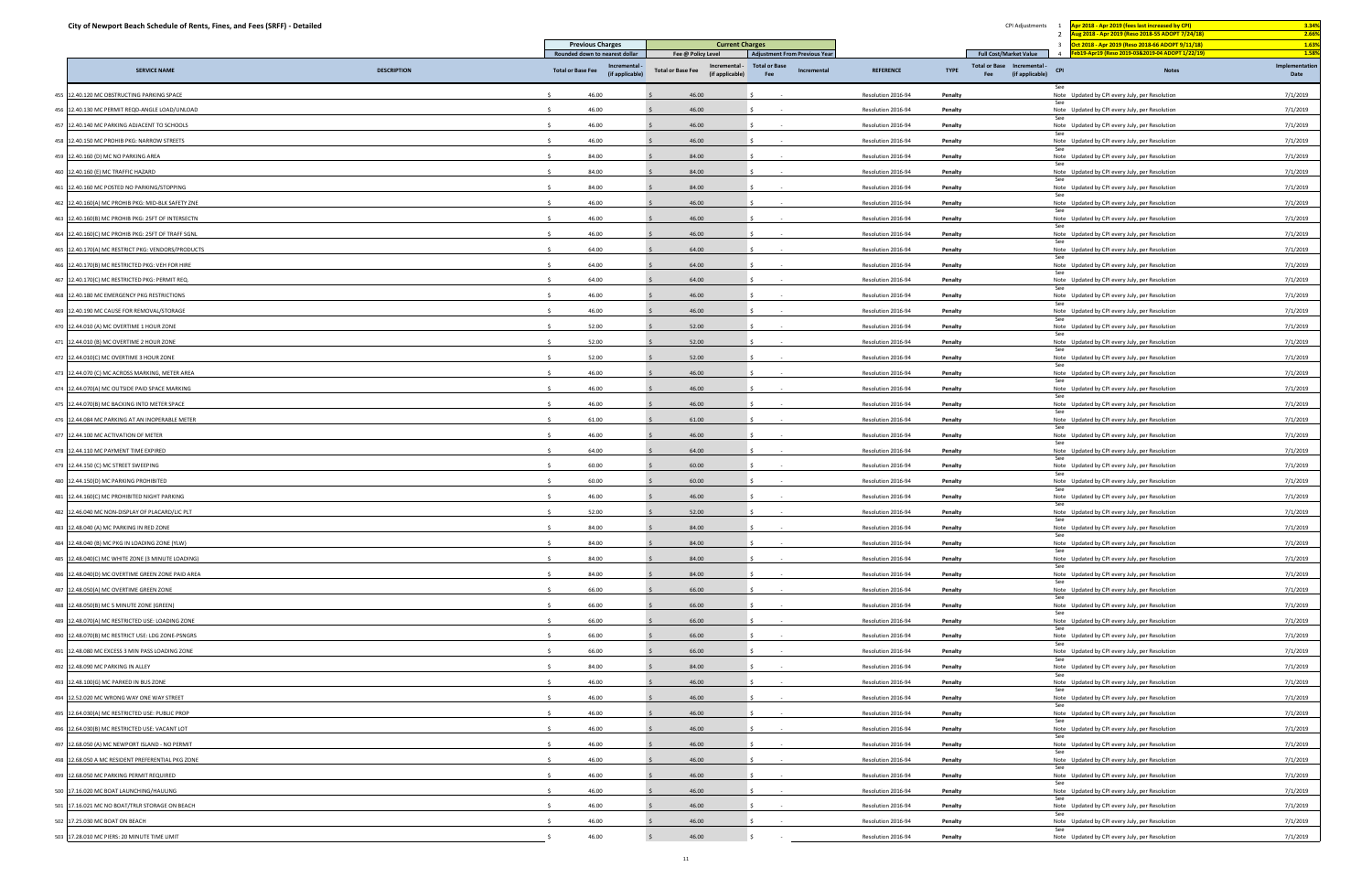| City of Newport Beach Schedule of Rents, Fines, and Fees (SRFF) - Detailed |                    |                                                 |                                             |                                                              |                    | CPI Adjustments                                              | pr 2018 - Apr 2019 (fees last increased by CPI)<br>ug 2018 - Apr 2019 (Reso 2018-55 ADOPT 7/24/18) |              | 3.34%<br>2.66%          |
|----------------------------------------------------------------------------|--------------------|-------------------------------------------------|---------------------------------------------|--------------------------------------------------------------|--------------------|--------------------------------------------------------------|----------------------------------------------------------------------------------------------------|--------------|-------------------------|
|                                                                            |                    | <b>Previous Charges</b>                         | <b>Current Charges</b>                      |                                                              |                    |                                                              | Oct 2018 - Apr 2019 (Reso 2018-66 ADOPT 9/11/18)<br>$\mathbf{R}$                                   |              | 1.63%                   |
|                                                                            |                    | Rounded down to nearest dollar<br>Incremental - | Fee @ Policy Level<br>Incremental -         | <b>Adjustment From Previous Year</b><br><b>Total or Base</b> |                    | <b>Full Cost/Market Value</b><br>Total or Base Incremental - | eb19-Apr19 (Reso 2019-03&2019-04 ADOPT 1/22/19)<br>$\sim$                                          |              | 1.589<br>Implementation |
| <b>SERVICE NAME</b>                                                        | <b>DESCRIPTION</b> | <b>Total or Base Fee</b><br>(if applicable)     | <b>Total or Base Fee</b><br>(if applicable) | Incremental<br>Fee                                           | <b>REFERENCE</b>   | <b>TYPE</b><br>(if applicable)<br>Fee                        | <b>CPI</b>                                                                                         | <b>Notes</b> | Date                    |
| 17.28.040 MC BLOCKING PUBLIC PIER                                          |                    | 46.00                                           | 46.00                                       |                                                              | Resolution 2016-94 | Penalty                                                      | See<br>Note Updated by CPI every July, per Resolution                                              |              | 7/1/2019                |
| 17.32.030 MC BOAT ON BEACH                                                 |                    | 61.00                                           | 61.00                                       |                                                              | Resolution 2016-94 | Penalty                                                      | See<br>Note Updated by CPI every July, per Resolution                                              |              | 7/1/2019                |
| 21113 (A) CVC PARKING ON PUBLIC GROUNDS                                    |                    | 61.00                                           | 61.00                                       |                                                              | Resolution 2016-94 | Penalty                                                      | Note Updated by CPI every July, per Resolution                                                     |              | 7/1/2019                |
| 507 21211 (B) CVC PARKING IN BIKE LANE                                     |                    | 61.00                                           | 61.00                                       |                                                              | Resolution 2016-94 | Penalty                                                      | See<br>Note Updated by CPI every July, per Resolution                                              |              | 7/1/2019                |
| 608 22400 (A) CVC PROHIB PARK/STOP: PUBLIC HIWAY                           |                    | 81.00                                           | 81.00                                       |                                                              | Resolution 2016-94 | Penalty                                                      | See<br>Note Updated by CPI every July, per Resolution                                              |              | 7/1/2019                |
| 609 22401 CVC PARKED WITH HIGH BEAMS                                       |                    | 57.00                                           | 57.00                                       |                                                              | Resolution 2016-94 | Penalty                                                      | Note Updated by CPI every July, per Resolution                                                     |              | 7/1/2019                |
| 10 22500 (A) CVC PARKING WITHIN INTERSECTION                               |                    | 61.00                                           | 61.00                                       |                                                              | Resolution 2016-94 | Penalty                                                      | See<br>Note Updated by CPI every July, per Resolution<br>See                                       |              | 7/1/2019                |
| 511 22500 (B) CVC PARKED IN CROSSWALK                                      |                    | 61.00                                           | 61.00                                       |                                                              | Resolution 2016-94 | Penalty                                                      | Note Updated by CPI every July, per Resolution<br>See                                              |              | 7/1/2019                |
| 512 22500 (C) CVC PROHIB PARK/STOP: SAFETY ZONE                            |                    | 61.00                                           | 61.00                                       |                                                              | Resolution 2016-94 | Penalty                                                      | Note Updated by CPI every July, per Resolution<br>See                                              |              | 7/1/2019                |
| 513 22500 (D) CVC PKD W/IN 15FT OF FIRE STATION                            |                    | 61.00                                           | 61.00                                       |                                                              | Resolution 2016-94 | Penalty                                                      | Note Updated by CPI every July, per Resolution                                                     |              | 7/1/2019                |
| 514 22500 (E) CVC BLOCKING DRIVEWAY                                        |                    | 61.00                                           | 61.00                                       |                                                              | Resolution 2016-94 | Penalty                                                      | See<br>Note Updated by CPI every July, per Resolution                                              |              | 7/1/2019                |
| 515 22500 (F) CVC PARKING ON SIDEWALK                                      |                    | 61.00                                           | 61.00                                       |                                                              | Resolution 2016-94 | Penalty                                                      | See<br>Note Updated by CPI every July, per Resolution                                              |              | 7/1/2019                |
| 16 22500 (G) CVC PROHIB PRK/STOP: OBSTRUCT TRAF                            |                    | 61.00                                           | 61.00                                       |                                                              | Resolution 2016-94 | Penalty                                                      | Note Updated by CPI every July, per Resolution                                                     |              | 7/1/2019                |
| 517 22500 (H) CVC DOUBLE PARKED                                            |                    | 61.00                                           | 61.00                                       |                                                              | Resolution 2016-94 | Penalty                                                      | See<br>Note Updated by CPI every July, per Resolution<br>See                                       |              | 7/1/2019                |
| 518 22500 (I) CVC PARKED IN BUS ZONE                                       |                    | 466.00                                          | 480.00                                      | 14.00                                                        | Resolution 2016-94 | Penalty                                                      | Note Updated by CPI every July, per Resolution                                                     |              | 7/1/2019                |
| 19 22500 (K) CVC PARKED ON BRIDGE                                          |                    | 61.00                                           | 61.00                                       |                                                              | Resolution 2016-94 | Penalty                                                      | Note Updated by CPI every July, per Resolution                                                     |              | 7/1/2019                |
| 520 22500 (L) CVC ON/IN FRONT OF HC ACCESS RAMP                            |                    | 466.00                                          | 480.00                                      | 14.00                                                        | Resolution 2016-94 | Penalty                                                      | See<br>Note Updated by CPI every July, per Resolution                                              |              | 7/1/2019                |
| 221 22500.1 CVC PARKING FIRE LANE                                          |                    | 61.00                                           | 61.00                                       |                                                              | Resolution 2016-94 | Penalty                                                      | See<br>Note Updated by CPI every July, per Resolution                                              |              | 7/1/2019                |
| 522 22502 (A) CVC WRONG WY 2WY/18IN FROM RT CURB                           |                    | 61.00                                           | 61.00                                       |                                                              | Resolution 2016-94 | Penalty                                                      | See<br>Note Updated by CPI every July, per Resolution                                              |              | 7/1/2019                |
| 523 22502 (E) CVC WRONG WY 1WY/18IN FROM LT CURB                           |                    | 61.00                                           | 61.00                                       |                                                              | Resolution 2016-94 | Penalty                                                      | See<br>Note Updated by CPI every July, per Resolution                                              |              | 7/1/2019                |
| 22505 (B) CVC PKG ON STATE HIGHWAY-PROHIB                                  |                    | 61.00                                           | 61.00                                       |                                                              | Resolution 2016-94 | Penalty                                                      | See<br>Note Updated by CPI every July, per Resolution                                              |              | 7/1/2019                |
| 525 22507.8 (A) CVC DISABLED PARKING                                       |                    | 511.00                                          | 526.00                                      | 15.00                                                        | Resolution 2016-94 | Penalty                                                      | See<br>Note Updated by CPI every July, per Resolution                                              |              | 7/1/2019                |
| 526 22507.8 (B) CVC BLOCKING DISABLED SPACE                                |                    | 511.00                                          | 526.00                                      | 15.00                                                        | Resolution 2016-94 | Penalty                                                      | Note Updated by CPI every July, per Resolution                                                     |              | 7/1/2019                |
| 527 22507.8 (C) CVC DISABLED CROSSHATCH VIOLATION                          |                    | 511.00                                          | 526.00                                      | 15.00                                                        | Resolution 2016-94 | Penalty                                                      | See<br>Note Updated by CPI every July, per Resolution                                              |              | 7/1/2019                |
| 28 22511.5 CVC HANDICAPPED ACCESS                                          |                    | 511.00                                          | 526.00                                      | 15.00                                                        | Resolution 2016-94 | Penalty                                                      | See<br>Note Updated by CPI every July, per Resolution                                              |              | 7/1/2019                |
| 22514 CVC PARKING WITHIN 15FT OF HYDRANT                                   |                    | 61.00                                           | 61.00                                       |                                                              | Resolution 2016-94 | Penalty                                                      | See<br>Note Updated by CPI every July, per Resolution                                              |              | 7/1/2019                |
| 30 22515 CVC UNATTENDED VEHICLE                                            |                    | 61.00                                           | 61.00                                       |                                                              | Resolution 2016-94 | Penalty                                                      | See<br>Note Updated by CPI every July, per Resolution                                              |              | 7/1/2019                |
| 31 22516 CVC LOCKED VEHICLE                                                |                    | 81.00                                           | 81.00                                       |                                                              | Resolution 2016-94 | Penalty                                                      | See<br>Note Updated by CPI every July, per Resolution                                              |              | 7/1/2019                |
| 32 22520 CVC NO STOPPING ON FREEWAY                                        |                    | S.<br>61.00                                     | 61.00                                       |                                                              | Resolution 2016-94 | Penalty                                                      | See<br>Note Updated by CPI every July, per Resolution                                              |              | 7/1/2019                |
| 533 22522 CVC 3FT FROM HC ACCESS RAMP (RED)                                |                    | $\sim$<br>511.00                                | 526.00                                      | 15.00                                                        | Resolution 2016-94 | Penalty                                                      | See<br>Note Updated by CPI every July, per Resolution                                              |              | 7/1/2019                |
| 534 22523 (A) CVC ABANDONED VEHICLE                                        |                    | 196.00                                          | 201.00                                      | 5.00                                                         | Resolution 2016-94 | Penalty                                                      | See<br>Note Updated by CPI every July, per Resolution                                              |              | 7/1/2019                |
| 35 22651.5A CVC EXCESSIVE ALARM                                            |                    | 74.00                                           | 74.00                                       |                                                              | Resolution 2016-94 | Penalty                                                      | See<br>Note Updated by CPI every July, per Resolution                                              |              | 7/1/2019                |
| 36 24003 CVC UNLAWFUL LAMPS                                                |                    | 61.00<br>$\leq$                                 | 61.00                                       | $\sim 100$                                                   | Resolution 2016-94 | Penalty                                                      | Note Updated by CPI every July, per Resolution                                                     |              | 7/1/2019                |
| 537 26101(b) MODIFIED LIGHTING                                             |                    | $\sim$<br>61.00                                 | 61.00                                       | $\sim 100$                                                   |                    | Penalty                                                      | See<br>Note Updated by CPI every July, per Resolution                                              |              | 7/1/2019                |
| 38 26708 (A) CVC MATERIAL ON WINDSHIELD/WNDWS                              |                    | $\mathsf{S}$<br>61.00                           | 61.00                                       |                                                              | Resolution 2016-94 | Penalty                                                      | See<br>Note Updated by CPI every July, per Resolution                                              |              | 7/1/2019                |
| 39 26709 (A) CVC REAR VIEW MIRROR                                          |                    | 61.00<br>$\sim$                                 | 61.00                                       | <b>Contract</b>                                              | Resolution 2016-94 | Penalty                                                      | Note Updated by CPI every July, per Resolution                                                     |              | 7/1/2019                |
| 540 26710 CVC WINDSHIELD-DEFECTIVE                                         |                    | 61.00                                           | 61.00                                       |                                                              | Resolution 2016-94 | Penalty                                                      | See<br>Note Updated by CPI every July, per Resolution                                              |              | 7/1/2019                |
| 541 27155 CVC FUEL TANK CAP REQUIRED                                       |                    | 61.00                                           | 61.00                                       |                                                              | Resolution 2016-94 | Penalty                                                      | Note Updated by CPI every July, per Resolution                                                     |              | 7/1/2019                |
| 642 27465 (B) CVC TIRE TREAD DEPTH                                         |                    | 61.00                                           | 61.00                                       | $\sim$ 100 $\mu$                                             | Resolution 2016-94 | Penalty                                                      | See<br>Note Updated by CPI every July, per Resolution                                              |              | 7/1/2019                |
| 543 27600 CVC FENDERS/MUDGUARDS                                            |                    | 61.00<br>S.                                     | 61.00                                       |                                                              | Resolution 2016-94 | Penalty                                                      | Note Updated by CPI every July, per Resolution                                                     |              | 7/1/2019                |
| 644 4000 (A)(1) CVC EXPIRED REGISTRATION                                   |                    | 106.00<br>$\leq$                                | 108.00                                      | 2.00                                                         | Resolution 2016-94 | Penalty                                                      | Note Updated by CPI every July, per Resolution                                                     |              | 7/1/2019                |
| 45 4152.5 CVC FOREIGN VEHICLE REGISTRATION                                 |                    | 61.00                                           | 61.00                                       |                                                              | Resolution 2016-94 | Penalty                                                      | See<br>Note Updated by CPI every July, per Resolution                                              |              | 7/1/2019                |
| 46 4457 CVC STOLEN/LOST/DAMAGED CARDS/PLTS                                 |                    | 61.00<br>S.                                     | 61.00                                       | $\sim$                                                       | Resolution 2016-94 | Penalty                                                      | Note Updated by CPI every July, per Resolution                                                     |              | 7/1/2019                |
| 547 4461 (C) CVC MISUSING A DISABLED PLAC/PLATE                            |                    | 312.00                                          | 320.00                                      | 8.00                                                         | Resolution 2016-94 | Penalty                                                      | See<br>Note Updated by CPI every July, per Resolution                                              |              | 7/1/2019                |
| 48 4461 (D) CVC MISUSING A DISABLED PLAC/PLATE                             |                    | 312.00<br>$\zeta$                               | 320.00                                      | 8.00                                                         | Resolution 2016-94 | Penalty                                                      | See<br>Note Updated by CPI every July, per Resolution                                              |              | 7/1/2019                |
| 4462 (A) CVC PRESENT VALID REG ON DEMAND                                   |                    | 61.00<br>S.                                     | 61.00                                       | $\sim$                                                       | Resolution 2016-94 | Penalty                                                      | Note Updated by CPI every July, per Resolution                                                     |              | 7/1/2019                |
| 550 4462 (B) CVC FAUDULENT USE/DISPLAY OF TABS                             |                    | 61.00                                           | 61.00                                       |                                                              | Resolution 2016-94 | Penalty                                                      | See<br>Note Updated by CPI every July, per Resolution                                              |              | 7/1/2019                |
| 51 4464 CVC ALTERED LICENSE PLATES                                         |                    | 61.00                                           | 61.00                                       |                                                              | Resolution 2016-94 | Penalty                                                      | Note Updated by CPI every July, per Resolution                                                     |              | 7/1/2019                |
|                                                                            |                    |                                                 |                                             |                                                              |                    |                                                              | See                                                                                                |              |                         |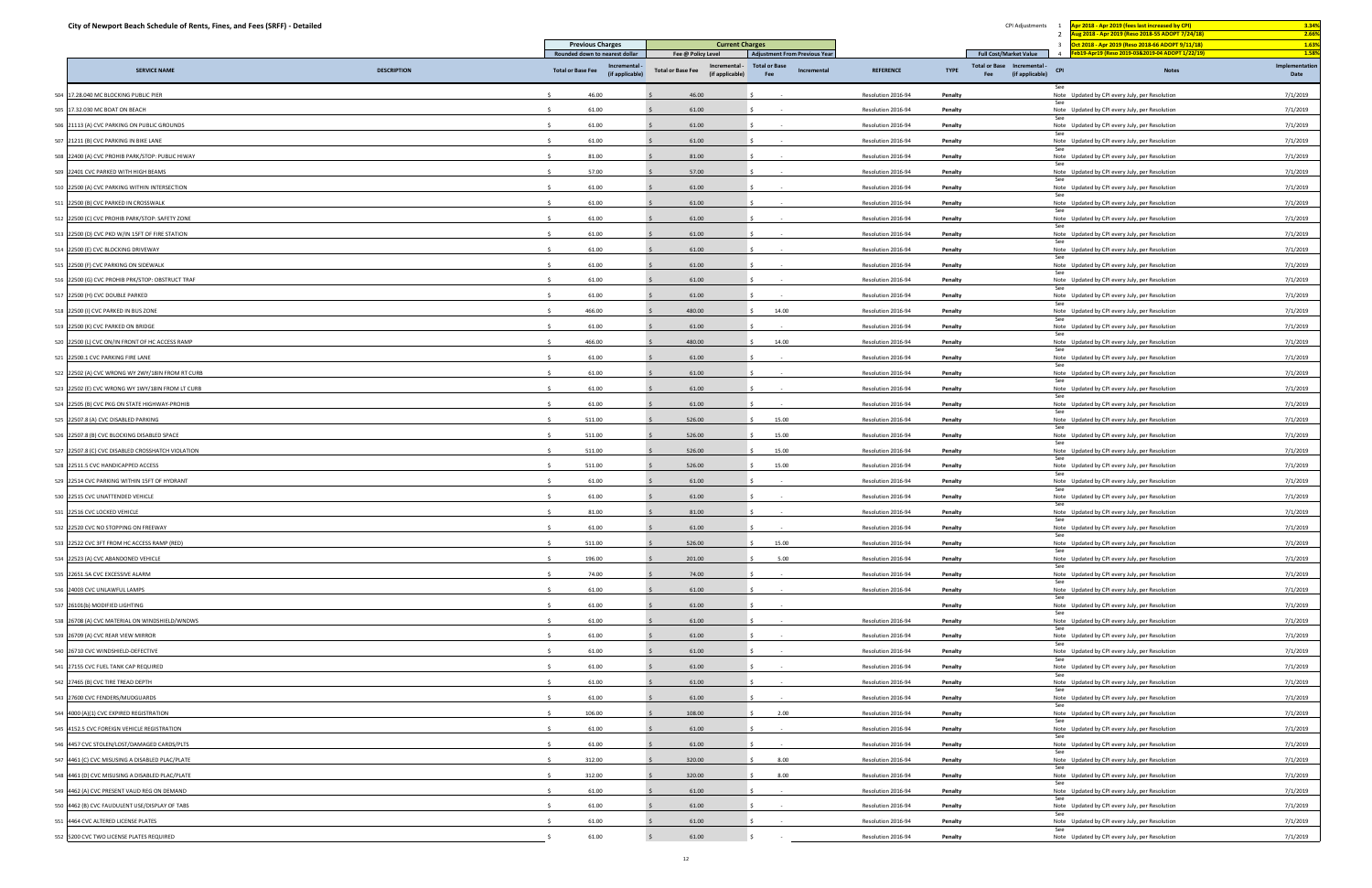| City of Newport Beach Schedule of Rents, Fines, and Fees (SRFF) - Detailed |                                                                                                                                                                                                                                |                                               |                                             |                                                              |                    |                                                              | CPI Adjustments               | or 2018 - Apr 2019 (fees last increased by CPI)<br>ug 2018 - Apr 2019 (Reso 2018-55 ADOPT 7/24/18) | 3.34%<br>2.66%          |
|----------------------------------------------------------------------------|--------------------------------------------------------------------------------------------------------------------------------------------------------------------------------------------------------------------------------|-----------------------------------------------|---------------------------------------------|--------------------------------------------------------------|--------------------|--------------------------------------------------------------|-------------------------------|----------------------------------------------------------------------------------------------------|-------------------------|
|                                                                            |                                                                                                                                                                                                                                | <b>Previous Charges</b>                       | <b>Current Charges</b>                      |                                                              |                    |                                                              |                               | ct 2018 - Apr 2019 (Reso 2018-66 ADOPT 9/11/18)                                                    | 1.63%                   |
|                                                                            |                                                                                                                                                                                                                                | Rounded down to nearest dollar<br>Incremental | Fee @ Policy Level<br>Incremental -         | <b>Adjustment From Previous Year</b><br><b>Total or Base</b> |                    | <b>Full Cost/Market Value</b><br>Total or Base Incremental - |                               | eb19-Apr19 (Reso 2019-03&2019-04 ADOPT 1/22/19)<br>$\overline{4}$                                  | 1.58%<br>Implementation |
| <b>SERVICE NAME</b>                                                        | <b>DESCRIPTION</b>                                                                                                                                                                                                             | <b>Total or Base Fee</b><br>(if applicable)   | <b>Total or Base Fee</b><br>(if applicable) | Incremental<br>Fee                                           | <b>REFERENCE</b>   | <b>TYPE</b><br>Fee                                           | <b>CPI</b><br>(if applicable) | <b>Notes</b>                                                                                       | Date                    |
| 553 5201 CVC POSITIONING OF PLATES                                         |                                                                                                                                                                                                                                | 61.00                                         | 61.00                                       |                                                              | Resolution 2016-94 | Penalty                                                      |                               | See<br>Note Updated by CPI every July, per Resolution                                              | 7/1/2019                |
| 554 5202 CVC LICENSE PLATE NOT ATTACHED                                    |                                                                                                                                                                                                                                | 61.00                                         | 61.00                                       |                                                              | Resolution 2016-94 | Penalty                                                      |                               | See<br>Note Updated by CPI every July, per Resolution                                              | 7/1/2019                |
| 5203 CVC LICENSE PLATES SURRENDERED                                        |                                                                                                                                                                                                                                | 61.00                                         | 61.00                                       |                                                              | Resolution 2016-94 | Penalty                                                      |                               | Note Updated by CPI every July, per Resolution                                                     | 7/1/2019                |
| 5204 (A) CVC REG TABS EXPIRED/ABSENT                                       |                                                                                                                                                                                                                                | 61.00                                         | 61.00                                       |                                                              | Resolution 2016-94 | Penalty                                                      |                               | See<br>Note Updated by CPI every July, per Resolution                                              | 7/1/2019                |
| FIRE DEPARTMENT & LIFEGUARDS                                               | Fees were reviewed in detail and adjustments made based on study results and not CPI adjustments via Resolution<br>2018-55 adopted 7/24/18                                                                                     |                                               |                                             |                                                              |                    |                                                              |                               |                                                                                                    |                         |
| <b>Emergency Medical Services</b>                                          |                                                                                                                                                                                                                                |                                               |                                             |                                                              |                    |                                                              |                               |                                                                                                    |                         |
| 557 Advanced Life Support (ALS)                                            |                                                                                                                                                                                                                                | 1,144.00                                      | 1,174.00                                    | 30.00                                                        | M.C. 5.60.020      | COS-Fee \$<br>1,174.55                                       |                               | Yes                                                                                                | 7/1/2019                |
| 558 Basic Life Support (BLS)                                               |                                                                                                                                                                                                                                | 1,115.00                                      | 1,145.00                                    | 30.00                                                        | M.C. 5.60.020      | COS-Fee \$<br>1,145.42                                       |                               | Yes                                                                                                | 7/1/2019                |
| 559 Emergency Ambulance Transportation                                     | <b>Transportation Charge</b>                                                                                                                                                                                                   | 401.00<br>$\zeta$                             | 411.00                                      | 10.00                                                        | M.C. 5.60.020      | 411.69<br>COS-Fee \$                                         |                               | Yes                                                                                                | 7/1/2019                |
| 560 Advanced Life Support Non-Transport                                    |                                                                                                                                                                                                                                | 400.00                                        | 400.00                                      |                                                              | M.C. 5.60.020      | COS-Fee \$<br>1,174.55                                       |                               | Yes \$400 Recovery per M.C. 3.36.030 Exhibit A                                                     | 7/1/2019                |
| 561 Basic Life Support Non-Transport                                       |                                                                                                                                                                                                                                | 400.00                                        | 400.00                                      |                                                              | M.C. 5.60.020      | 1,145.42<br>COS-Fee \$                                       |                               | Yes \$400 Recovery per M.C. 3.36.030 Exhibit A                                                     | 7/1/2019                |
| 562 Emergency Ambulance Transportation Mileage Charge                      | Per Mile                                                                                                                                                                                                                       | 10.09<br>$\sim$                               | 10.36<br>$\zeta$                            | 0.27<br>S.                                                   | M.C. 5.60.020      | COS-Fee                                                      | \$ 10.36 Yes                  |                                                                                                    | 7/1/2019                |
| 563 ALS First Responder Fee                                                |                                                                                                                                                                                                                                | 400.00                                        | 400.00                                      |                                                              | M.C. 5.60.020      | COS-Fee<br>689.18                                            |                               | Yes New fee 2018 \$400 Recovery per M.C. 3.36.030 Exhibit A                                        | 7/1/2019                |
| 564 BLS First Responder Fee                                                |                                                                                                                                                                                                                                | 400.00                                        | 400.00                                      |                                                              | M.C. 5.60.020      | 669.71<br><b>COS-Fee</b>                                     |                               | Yes New fee 2018 \$400 Recovery per M.C. 3.36.030 Exhibit A                                        | 7/1/2019                |
| 565 Paramedic Subscription Service                                         | Annual Fee - Resident                                                                                                                                                                                                          | 60.00                                         | 60.00                                       |                                                              | M.C. 5.60.020      | Program                                                      |                               | No                                                                                                 | 9/22/2015               |
| 566 Paramedic Subscription Service                                         | Annual Fee - Business + 10 employees                                                                                                                                                                                           | 60.00                                         | 60.00                                       |                                                              | M.C. 5.60.020      | Program                                                      |                               | <b>No</b>                                                                                          | 9/22/2015               |
| 567 Paramedic Subscription Service                                         | Annual Fee - Business, each additional 10 employees                                                                                                                                                                            | 25.00                                         | 25.00                                       |                                                              | M.C. 5.60.020      | Program                                                      |                               | No Maximum \$410 (includes Annual Fee)                                                             | 9/22/2015               |
|                                                                            |                                                                                                                                                                                                                                |                                               |                                             |                                                              |                    |                                                              |                               |                                                                                                    |                         |
| <b>Fire Safety Services</b>                                                |                                                                                                                                                                                                                                |                                               |                                             |                                                              |                    |                                                              |                               |                                                                                                    |                         |
| 568 Battalion Chief Unit (one person)                                      | 1 Hr. Minimum To The Nearest 15 Min. Increment Over 1 Hr., Fee Per Hour                                                                                                                                                        | 408.00                                        | 419.00                                      | 11.00                                                        | M.C. 9.04.030      | COS-Fee \$<br>419.60                                         |                               | Yes                                                                                                | 7/1/2019                |
| 569 Paramedic Unit (two persons)                                           | 1 Hr. Minimum To The Nearest 15 Min. Increment Over 1 Hr., Fee Per Hour                                                                                                                                                        | 567.00                                        | 582.00                                      | 15.00                                                        | M.C. 9.04.030      | 582.50<br>COS-Fee                                            |                               | Yes                                                                                                | 7/1/2019                |
| 570 Fire Engine (three persons)                                            | 1 Hr. Minimum To The Nearest 15 Min. Increment Over 1 Hr., Fee Per Hour                                                                                                                                                        | 809.00                                        | 830.00                                      | 21.00                                                        | M.C. 9.04.030      | 830.82<br>COS-Fee \$                                         |                               | Yes                                                                                                | 7/1/2019                |
| 571 Fire Truck (four persons)                                              | 1 Hr. Minimum To The Nearest 15 Min. Increment Over 1 Hr., Fee Per Hour                                                                                                                                                        | 1,026.00<br>-S                                | 1,053.00                                    | 27.00                                                        | M.C. 9.04.030      | 1,053.96<br>COS-Fee \$                                       |                               | Yes                                                                                                | 7/1/2019                |
| 572 Firefighter (per person)                                               | 1 Hr. Minimum To The Nearest 15 Min. Increment Over 1 Hr., Fee Per Hour                                                                                                                                                        | 149.00                                        | 153.00                                      | 4.00                                                         | M.C. 9.04.030      | 153.67<br>COS-Fee                                            |                               | Yes                                                                                                | 7/1/2019                |
| 573 Paramedic Assessment Unit (PAU) Engine                                 | 1 Hr. Minimum To The Nearest 15 Min. Increment Over 1 Hr., Fee Per Hour                                                                                                                                                        | 875.00                                        | 898.00                                      |                                                              | M.C. 9.04.030      | COS-Fee<br>898.93                                            |                               | Yes New fee 2018                                                                                   | 7/1/2019                |
| 574 Life Safety Specialist II                                              | 1 Hr. Minimum To The Nearest 15 Min. Increment Over 1 Hr., Fee Per Hour                                                                                                                                                        | 187.00                                        | 191.00                                      | 4.00                                                         | M.C. 3.36.030      | COS-Fee<br>191.99                                            |                               | Yes                                                                                                | 7/1/2019                |
| 575 Life Safety Specialist III                                             | 1 Hr. Minimum To The Nearest 15 Min. Increment Over 1 Hr., Fee Per Hour                                                                                                                                                        | 205.00                                        | 211.00                                      | 6.00                                                         | M.C. 3.36.030      | COS-Fee<br>211.02                                            |                               | Yes New to SRFF 2018                                                                               | 7/1/2019                |
| 576 Lifeguard Officer                                                      | 1 Hr. Minimum To The Nearest 15 Min. Increment Over 1 Hr., Fee Per Hour                                                                                                                                                        | 77.00                                         | 79.00                                       | 2.00                                                         | M.C. 3.36.030      | COS-Fee \$<br>79.84                                          |                               | Yes                                                                                                | 7/1/2019                |
| 577 Lifeguard Captain                                                      | 1 Hr. Minimum To The Nearest 15 Min. Increment Over 1 Hr., Fee Per Hour                                                                                                                                                        | 183.00                                        | 188.00                                      | 5.00                                                         | M.C. 3.36.030      | COS-Fee<br>188.73                                            |                               | Yes                                                                                                | 7/1/2019                |
| 578 Lifeguard Battalion Chief                                              | 1 Hr. Minimum To The Nearest 15 Min. Increment Over 1 Hr., Fee Per Hour                                                                                                                                                        | 249.00<br>S.                                  | 255.00                                      | 6.00                                                         | M.C. 3.36.030      | COS-Fee \$<br>255.63                                         |                               | Yes                                                                                                | 7/1/2019                |
| 579 Lifeguard I                                                            | 1 Hr. Minimum To The Nearest 15 Min. Increment Over 1 Hr., Fee Per Hour                                                                                                                                                        | 60.00                                         | 62.00                                       | 2.00                                                         | M.C. 3.36.030      | COS-Fee<br>62.44                                             |                               | Yes                                                                                                | 7/1/2019                |
| 580 Lifeguard II / III                                                     | 1 Hr. Minimum To The Nearest 15 Min. Increment Over 1 Hr., Fee Per Hour                                                                                                                                                        | 67.00                                         | 68.00                                       | 1.00                                                         | M.C. 3.36.030      | 68.98<br>COS-Fee \$                                          |                               | Yes                                                                                                | 7/1/2019                |
| 581 Rescue Boat (two persons)                                              | 1 Hr. Minimum To The Nearest 15 Min. Increment Over 1 Hr., Fee Per Hour                                                                                                                                                        | 239.00<br>-S                                  | 245.00                                      | 6.00                                                         | M.C. 3.36.030      | 245.61<br>COS-Fee \$                                         |                               | Yes                                                                                                | 7/1/2019                |
| <b>Junior Guards Program</b>                                               |                                                                                                                                                                                                                                |                                               |                                             |                                                              |                    |                                                              |                               |                                                                                                    |                         |
| 582 Junior Guard                                                           | Per Participant                                                                                                                                                                                                                | 727.00                                        | 727.00                                      |                                                              | M.C. 3.36.030      | 928.07<br>COS-Fee \$                                         |                               | Yes \$727 Recovery per M.C. 3.36.030 Exhibit A                                                     | 7/1/2019                |
| 583 Junior Guard - Administrative Fee                                      | Cancellation prior to established deadline, Per Participant<br>Appeal fees with "Yes" under CPI column last increased by CPI through Resolution 2018-55, remaining fees were reviewed in detail and                            | 109.00                                        | 112.00                                      | 3.00                                                         | M.C. 3.36.030      | $COS-Fee$ \$<br>112.71                                       |                               | Yes                                                                                                | 7/1/2019                |
| <b>HARBOR DEPARTMENT</b>                                                   | adjustments made based on study results and not CPI adjustments via Resolution 2019-03 adopted 1/22/19<br>Filling Fee for Appeal of a Harbor Commission action to the City Council or a Harbor Resources Manager action to the | 100% Loaded Hourly                            | 100% Loaded Hourly                          |                                                              |                    |                                                              |                               |                                                                                                    |                         |
| 584 Appeal Hearing                                                         | Harbor Commission - charged hourly.                                                                                                                                                                                            | Rate                                          | Rate                                        |                                                              | M.C.17.65.030      | COS-Fee Hourly                                               |                               | Yes                                                                                                | 7/1/2019                |
| 585 Appeal of Lease/Permit under Section 17.60.080                         | Appeal of a Harbor Resources Manager action on a Lease/Permit to the Harbor Commission                                                                                                                                         | 100.00                                        | 100.00                                      |                                                              | M.C.17.60.080      | COS-Fee Hourly                                               |                               | Yes \$100 Recovery per M.C. 3.36.030 Exhibit A                                                     | 7/1/2019                |
| 586 Dinghy Rack Rental Application Fee                                     | Application fee to process monthly rental agreement                                                                                                                                                                            | \$17.00                                       | 17.00                                       |                                                              | M.C. 3.36.030      | \$17.68<br><b>COS-Fee</b>                                    |                               | Yes                                                                                                | 7/1/2019                |
| 587 Impound Fee - Initial                                                  | Cost to impound a vessel on the first day.                                                                                                                                                                                     | \$68.00                                       | \$69.00                                     | 1.00                                                         | M.C. 3.36.030      | \$69.15<br>COS-Fee                                           |                               | Yes                                                                                                | 7/1/2019                |
| 588 Impound Fee - Loose or Lost and Found Boats/Vessels                    | Cost to impound a vessel on the first day. Typically vessels under 20 feet.                                                                                                                                                    | 46.00                                         | 47.00                                       | 1.00                                                         | M.C. 3.36.030      | COS-Fee<br>\$47.45                                           |                               | Yes Free first 5 days then charged per day                                                         | 7/1/2019                |
| 589 Key Card Replacement                                                   | The cost to replace the key to the Marina Park facilities                                                                                                                                                                      | \$23.00                                       | 23.00                                       |                                                              | M.C. 3.36.030      | \$23.49<br>COS-Fee                                           |                               | Yes                                                                                                | 7/1/2019                |
| 590 Large Boat Permit (80+ Lineal Feet)                                    | Fee to review application and assist large boats in Harbor at anchorage or mooring                                                                                                                                             | \$64.00                                       | 65.00                                       | 1.00                                                         | M.C. 3.36.030      | COS-Fee<br>\$65.11                                           |                               | Yes                                                                                                | 7/1/2019                |
| 591 Live Aboard Permit                                                     | per year                                                                                                                                                                                                                       | \$275.00                                      | 279.00                                      | 4.00                                                         | M.C. 3.36.030      | COS-Fee<br>\$279.73                                          |                               | Yes                                                                                                | 7/1/2019                |
| 592 Lost/Broken Line                                                       | Cost to replace a line provided to a renter that is either returned broken or not returned at all                                                                                                                              | \$102.00                                      | 103.00                                      | 1.00                                                         | M.C. 3.36.030      | COS-Fee<br>\$103.71                                          |                               | Yes                                                                                                | 7/1/2019                |
| 593 Marina Park Cancellation Fee                                           | Fee charged if reservation is cancelled                                                                                                                                                                                        | \$11.00                                       | 11.00                                       | $\sim$ $-$                                                   | M.C. 3.36.030      | COS-Fee<br>\$11.78                                           |                               | Cancel 72 hours or more charged the Cancellation Fee, less than 72 hours forfeit<br>Yes deposit    | 7/1/2019                |
| 594 Marina Park Deposit                                                    | Fee to reserve a slip at Marina park - deposit charged against stay                                                                                                                                                            | \$50                                          | 50.00                                       |                                                              | Resolution         | <b>Deposit</b>                                               |                               | Yes Charged against stay, forfeited if canceled with less than 72 hours notice                     | 7/1/2019                |
|                                                                            | Actual cost                                                                                                                                                                                                                    | ? plus actual per kWh usage                   | \$12 plus actual per<br>kWh usage           |                                                              | M.C. 3.36.030      | COS-Fee<br>\$12.22<br>Pass Thru                              | \$0.13 Yes                    |                                                                                                    | 7/1/2019                |
| 595 Marina Park - Flat Rate for Electricity                                |                                                                                                                                                                                                                                |                                               |                                             |                                                              |                    |                                                              |                               |                                                                                                    |                         |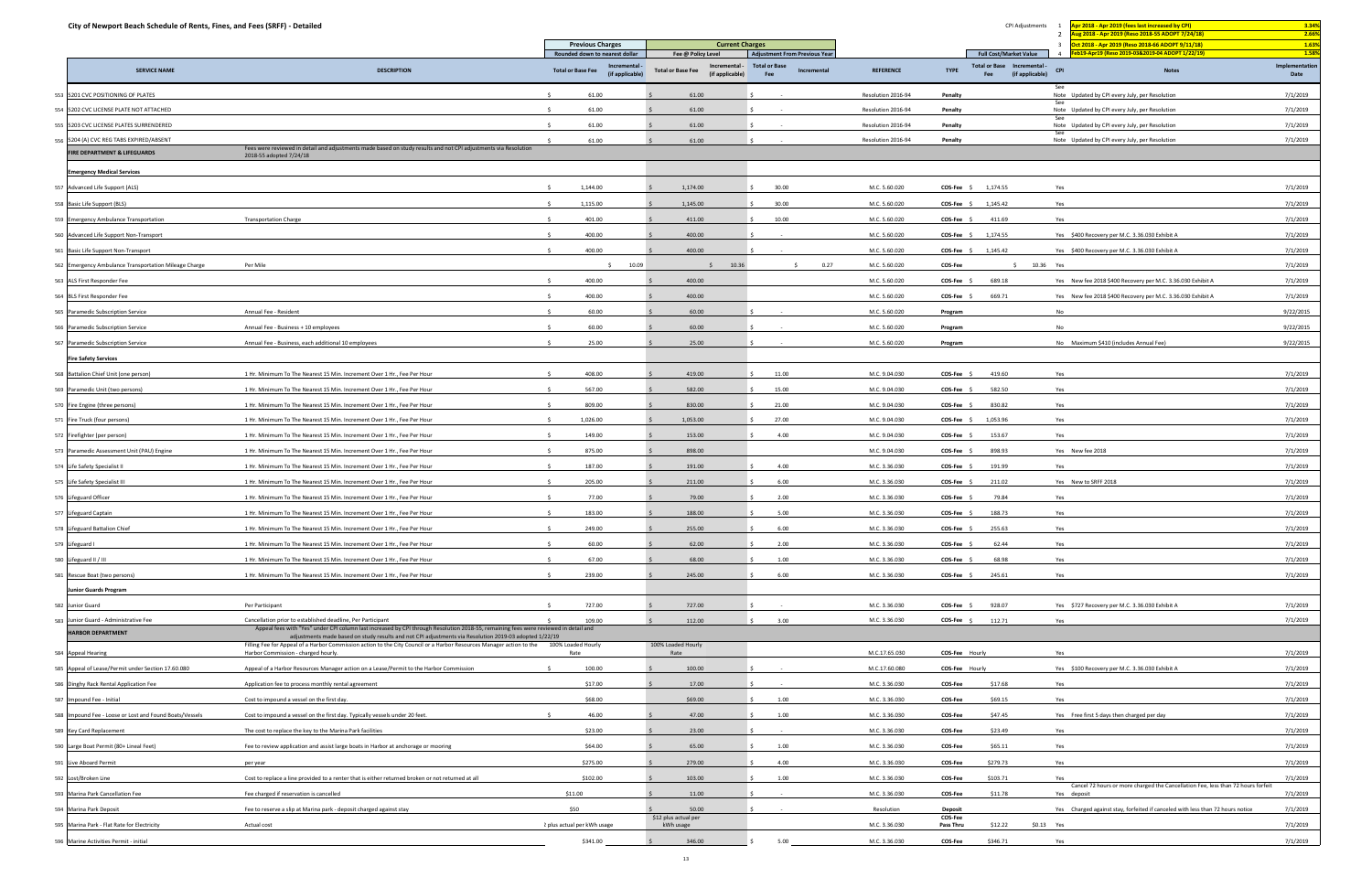| City of Newport Beach Schedule of Rents, Fines, and Fees (SRFF) - Detailed |                                                                                                                |                                                            |                                                              |                                            |                          |                      | CPI Adjustments                                     | Apr 2018 - Apr 2019 (fees last increased by CPI)<br>ug 2018 - Apr 2019 (Reso 2018-55 ADOPT 7/24/18) | 3.34%<br>2.66%         |
|----------------------------------------------------------------------------|----------------------------------------------------------------------------------------------------------------|------------------------------------------------------------|--------------------------------------------------------------|--------------------------------------------|--------------------------|----------------------|-----------------------------------------------------|-----------------------------------------------------------------------------------------------------|------------------------|
|                                                                            |                                                                                                                | <b>Previous Charges</b><br>Rounded down to nearest dollar  | <b>Current Charges</b><br>Fee @ Policy Level                 | <b>Adjustment From Previous Year</b>       |                          |                      | <b>Full Cost/Market Value</b>                       | ct 2018 - Apr 2019 (Reso 2018-66 ADOPT 9/11/18)<br>b19-Apr19 (Reso 2019-03&2019-04 ADOPT 1/22/19)   | 1.63%<br>1.58%         |
| <b>SERVICE NAME</b>                                                        | <b>DESCRIPTION</b>                                                                                             | Incremental<br><b>Total or Base Fee</b><br>(if applicable) | Incremental -<br><b>Total or Base Fee</b><br>(if applicable) | <b>Total or Base</b><br>Incremental<br>Fee | <b>REFERENCE</b>         | <b>TYPE</b>          | Total or Base Incremental<br>(if applicable)<br>Fee | <b>CPI</b><br><b>Notes</b>                                                                          | Implementation<br>Date |
| 597 Marine Activities Permit - renewal                                     | annual                                                                                                         | \$275.00                                                   | 279.00                                                       | 4.00                                       | M.C. 3.36.030            | COS-Fee              | \$279.73                                            | Yes                                                                                                 | 7/1/2019               |
| 598 Mooring Extension Permit                                               | Cost to evaluate the possibility of extending a mooring length                                                 | \$326.00                                                   | 331.00                                                       | 5.00                                       | M.C. 3.36.030            | COS-Fee              | \$331.92                                            | Yes                                                                                                 | 7/1/2019               |
| 599 Raft Up Permits - East Anchorage                                       | Cost to process permit for raft-up events                                                                      | \$62.00                                                    | 63.00                                                        | 1.00                                       | M.C. 3.36.030            | COS-Fee              | \$63.26                                             | Yes                                                                                                 | 7/1/2019               |
| 600 Temporary Sea Lion Deterrent                                           | Cost of staff to put in place appropraite sea lion deterrent and remove when owner complies                    | \$136.00                                                   | 138.00                                                       | 2.00                                       | M.C. 3.36.030            | COS-Fee              | \$138.31                                            | Yes                                                                                                 | 7/1/2019               |
| 601 Towing Fee (Boats over 14')                                            | Contract pass through                                                                                          | \$23 plus 100%<br><b>Contractor Cost</b>                   | \$23 plus 100%<br><b>Contractor Cost</b>                     |                                            | M.C. 3.36.030            | COS-Fee<br>Pass Thru | \$23.57                                             | Yes                                                                                                 | 7/1/2019               |
| 602 Towing Fee (Boats under 14')                                           | City staff                                                                                                     | \$68.00                                                    | 69.00                                                        |                                            | M.C. 3.36.030            | <b>COS-Fee</b>       | \$69.15                                             | Yes                                                                                                 | 7/1/2019               |
| 603 Wait List for Balboa Yacht Basin Slips and Garages                     |                                                                                                                | 27.00<br>$\ddot{\phantom{1}}$                              | 28.00                                                        | 1.00                                       | M.C. 3.36.030            | COS-Fee              | 28.22                                               | Yes                                                                                                 | 7/1/2019               |
| 604 Wait List for Balboa Yacht Basin/Marina Park Dinghy Racks              |                                                                                                                | 23.00                                                      | 23.00                                                        |                                            | M.C. 3.36.030            | COS-Fee              | 23.57                                               | Yes                                                                                                 | 7/1/2019               |
| 605 Wait List for Live Aboard                                              |                                                                                                                | 5.00                                                       | 5.00                                                         |                                            | M.C. 17.40.110 (b)       | COS-Fee              | 5.89                                                | Yes                                                                                                 | 7/1/2019               |
| 606 Dinghy Rack Rental - Marina Park/Balboa Yacht Basin                    | Rental rate for rack space at Marina Park and BYB                                                              | \$35 per Month                                             | \$35.55 per Month                                            |                                            | Resolution               | Rental               | 35.55                                               | Yes                                                                                                 | 7/1/2019               |
| 607 Dinghy Storage                                                         | Based on Onshore Guest Mooring                                                                                 | \$0.625 per Lineal Foot<br>(LF)/night                      | \$0.635 per Lineal Foot<br>(LF)/night                        |                                            | Resolution               | Rental               | 0.635                                               | Yes                                                                                                 | 7/1/2019               |
| 608 Guest Moorings - Offshore (Year-Round)                                 | Rental rate to spend the night on an offshore guest mooring                                                    | \$1.25 per Lineal Foot<br>(LF)/night                       | \$1.27 per Lineal Foot<br>(LF)/night                         |                                            | Resolution               | Rental               | 1.27                                                | Yes                                                                                                 | 7/1/2019               |
| 609 Guest Moorings - Onshore (Year-Round)                                  | Based on fair market rate analysis                                                                             | \$0.625 per Lineal Foot<br>(LF)/night                      | \$0.635 per Lineal Foot<br>(LF)/night                        |                                            | Resolution               | Rental               | 0.635                                               | Yes                                                                                                 | 7/1/2019               |
|                                                                            |                                                                                                                | Same charge as Guest                                       | Same charge as Guest                                         |                                            |                          |                      |                                                     |                                                                                                     |                        |
| 610 Impound Fee - Nightly Storage Fee                                      | Nightly fee to hold an impounded boat. The City cannot rent this space to a paying customer.                   | <b>Mooring Rental Rates</b>                                | Mooring Rental Rates                                         |                                            | Resolution               | Rental               | see notes                                           | Yes                                                                                                 | 7/1/2019               |
| 611 Large Vessel (80+ LF) Offshore Guest Mooring                           | Cost of renting a large vessel. There is additional time involved in finding the proper location.              | \$1.55 per Lineal Foot<br>(LF)/night                       | \$1.57 per Lineal Foot<br>(LF)/night                         |                                            | Resolution               | Rental               | \$1.57                                              | Yes                                                                                                 | 7/1/2019               |
| 612 Large Vessel Guest Anchorage Rate - Non City Tackle - no boat          | Cost of keeping the tackle in the water if a vessel is not tied up.                                            | \$0.47 per Lineal Foot<br>(LF)/night                       | \$0.48 per Lineal Foot<br>(LF)/night                         |                                            | Resolution               | Rental               | \$0.48                                              | Yes                                                                                                 | 7/1/2019               |
| 613 Marina Park Boat Slips (40' Slip)                                      | Based on fair market rate analysis                                                                             | \$80 per Night                                             | \$81.27 per Night                                            |                                            | Resolution               | Rental               | \$81.27                                             | Yes                                                                                                 | 7/1/2019               |
| 614 Marina Park Boat Slips (55' Slip)                                      | Based on fair market rate analysis                                                                             | \$110 per Night                                            | \$111.74 per Night                                           |                                            | Resolution               | Rental               | \$111.74                                            | Yes                                                                                                 | 7/1/2019               |
| 615 Marina Park Boat Slips (Overhang Charge)                               | Based on fair market rate analysis                                                                             | \$2 per Foot/night                                         | \$2.03 per Foot/night                                        |                                            | Resolution               | Rental               | 2.03                                                | Yes                                                                                                 | 7/1/2019               |
| 616 Moorings - Offshore                                                    | per linear foot, per year                                                                                      | 36.86                                                      | 36.86                                                        | See Resolution                             | Resolutions 2016-17      |                      | Rental See Resolution                               | See<br>Note CPI adjustments occur separately                                                        | 1/1/2019               |
| 617 Moorings - Onshore                                                     | per linear foot, per year                                                                                      | $\leq$<br>18.42                                            | 18.42                                                        | See Resolution                             | Resolution 2016-17       | Rental               | See Resolution                                      | -See<br>Note CPI adjustments occur separately                                                       | 1/1/2019               |
| 618 Multi-hull Vessel - 2 hulls                                            | Based on fair market rate analysis                                                                             | \$1.50 per Lineal Foot<br>(LF)/night                       | \$1.52 per Lineal Foot<br>(LF)/night                         |                                            | Resolution               | Rental               | \$1.52                                              | Yes                                                                                                 | 7/1/2019               |
| 619 Multi-hull Vessel - 3 hulls                                            | Based on fair market rate analysis                                                                             | \$1.75 per Lineal Foot<br>(LF)/night                       | \$1.78 per Lineal Foot<br>(LF)/night                         |                                            | Resolution               | Rental               | \$1.78                                              | Yes                                                                                                 | 7/1/2019               |
| <b>LIBRARY SERVICES</b>                                                    | Fees with "Yes" under CPI column last increased by CPI through Resolution 2018-55                              |                                                            |                                                              |                                            |                          |                      |                                                     |                                                                                                     |                        |
| <b>Facility Use</b>                                                        | Insurance, Deposits And Set-up Fees May Be Required, Availability May Be Limited, Other Restrictions May Apply |                                                            |                                                              |                                            |                          |                      |                                                     |                                                                                                     |                        |
| <b>Cancellation Charge</b>                                                 |                                                                                                                |                                                            |                                                              |                                            |                          |                      |                                                     |                                                                                                     |                        |
| 620 Library Cancellation Charge                                            | All Programs and Facilities                                                                                    | 63.00                                                      | 65.00                                                        | 2.00                                       | Council Policy I-7       | COS-Fee \$           | 65.52                                               | Yes                                                                                                 | 7/1/2019               |
| <b>Deposits</b>                                                            |                                                                                                                |                                                            |                                                              |                                            |                          |                      |                                                     |                                                                                                     |                        |
| 621 Central Library Community Room                                         | Refundable, Use Of Public Address System                                                                       | 100.00                                                     | 100.00                                                       |                                            | Council Policy I-7       | <b>Deposit</b>       | 100.00                                              | No                                                                                                  | 7/26/2016              |
| 622 Refundable Cleaning Deposit                                            | Refundable Cleaning Deposit                                                                                    | 96.00                                                      | 96.00                                                        |                                            | M.C. 3.36.030            | Pass Thru \$         | 96.00                                               | No                                                                                                  | 7/26/2016              |
| <b>Meeting Rooms</b>                                                       |                                                                                                                |                                                            |                                                              |                                            |                          |                      |                                                     |                                                                                                     |                        |
| 623 Central Library Community Room                                         | Non-Profit Resident Rate, Fee Per Hour 2 Hour Minimum                                                          | 50.00<br>$\leq$                                            | 50.00                                                        |                                            | Council Policy I-7       | Rental \$            | 50.00                                               | <b>No</b>                                                                                           | 7/26/2016              |
| 624 Central Library Community Room                                         | Non-Profit Nonresident Rate, Fee Per Hour 2 Hour Minimum                                                       | 95.00<br>$\leq$                                            | 95.00                                                        |                                            | Council Policy I-7       | Rental               | 95.00                                               | No                                                                                                  | 7/26/2016              |
| 625 Central Library Community Room                                         | Private Resident Rate, Fee Per Hour 2 Hour Minimum                                                             | $\mathsf{S}$<br>80.00                                      | 80.00                                                        |                                            | Council Policy I-7       | Rental               | 80.00                                               | No                                                                                                  | 7/26/2016              |
| 626 Central Library Community Room                                         | Private Nonresident Rate, Fee Per Hour 2 Hour Minimum                                                          | 160.00                                                     | 160.00                                                       |                                            | Council Policy I-7       | Rental \$            | 160.00                                              | <b>No</b>                                                                                           | 7/26/2016              |
| <b>Setup And Cleanup Fees</b>                                              |                                                                                                                |                                                            |                                                              |                                            |                          |                      |                                                     |                                                                                                     |                        |
| 627 Central Library Community Room                                         | Setup and Cleanup                                                                                              | 122.00<br>$\leq$                                           | 126.00                                                       | 4.00                                       | M.C. 3.36.030            | $COS-Fee$ \$         | 126.21                                              | Yes                                                                                                 | 7/1/2019               |
| <b>Fines for Overdue Materials</b>                                         |                                                                                                                |                                                            |                                                              |                                            |                          |                      |                                                     |                                                                                                     |                        |
| 628 Book Group in a Bag                                                    | Fine for Overdue Material                                                                                      | \$0.25/day to Max \$100                                    | \$0.25/day to Max \$100                                      |                                            | Section 708 City Charter | Fine                 |                                                     | <b>No</b>                                                                                           | 7/26/2016              |
| 629 DVDs (non-rental)                                                      | Fine for Overdue Material                                                                                      | \$0.25/day to Max \$20                                     | \$0.25/day to Max \$20                                       |                                            | Section 708 City Charter | Fine                 |                                                     | No                                                                                                  | 7/26/2016              |
| 630 General Materials, New Books, Rental Books, CDs                        | Fine for Overdue Material                                                                                      | \$0.25/day to Max \$10                                     | \$0.25/day to Max \$10                                       |                                            | Section 708 City Charter | Fine                 |                                                     | No                                                                                                  | 7/26/2016              |
| 631 iPad                                                                   | Fine for Overdue Material                                                                                      | \$5/day to Max \$400                                       | \$5/day to Max \$400                                         | $\sim 100$                                 | Section 708 City Charter | Fine                 |                                                     | <b>No</b>                                                                                           | 7/26/2016              |
| 632 Laptop                                                                 | Fine for Overdue Material                                                                                      | \$5/day to Max \$1,200                                     | \$5/day to Max \$1,200                                       |                                            | Section 708 City Charter | Fine                 |                                                     | No                                                                                                  | 7/26/2016              |
| 633 Paperbacks, Periodicals                                                | Fine for Overdue Material                                                                                      | \$0.25/day to Max \$5                                      | \$0.25/day to Max \$5                                        |                                            | Section 708 City Charter | Fine                 |                                                     | No                                                                                                  | 7/26/2016              |
| 634 Video Games and eReader                                                | Fine for Overdue Material                                                                                      | \$1/day to Max \$20                                        | \$1/day to Max \$20                                          |                                            | Section 708 City Charter | Fine                 |                                                     | <b>No</b>                                                                                           | 7/26/2016              |
| <b>Library Services</b>                                                    |                                                                                                                |                                                            |                                                              |                                            |                          |                      |                                                     |                                                                                                     |                        |
| 635 Inter Library Loan                                                     | Per Unit                                                                                                       | 5.00                                                       | 5.00                                                         |                                            | M.C. 3.36.030            | COS-Fee \$           | 66.83                                               | Yes \$5 Recovery per M.C. 3.36.030 Exhibit A                                                        | 7/1/2019               |
|                                                                            |                                                                                                                |                                                            |                                                              |                                            |                          |                      |                                                     |                                                                                                     |                        |
| 636 Materials Use                                                          | Video/Book Per Unit                                                                                            | 1.00                                                       | 1.00                                                         |                                            | M.C. 3.36.030            | COS-Fee \$           | 6.02                                                | Yes \$1 Recovery per M.C. 3.36.030 Exhibit A                                                        | 7/1/2019               |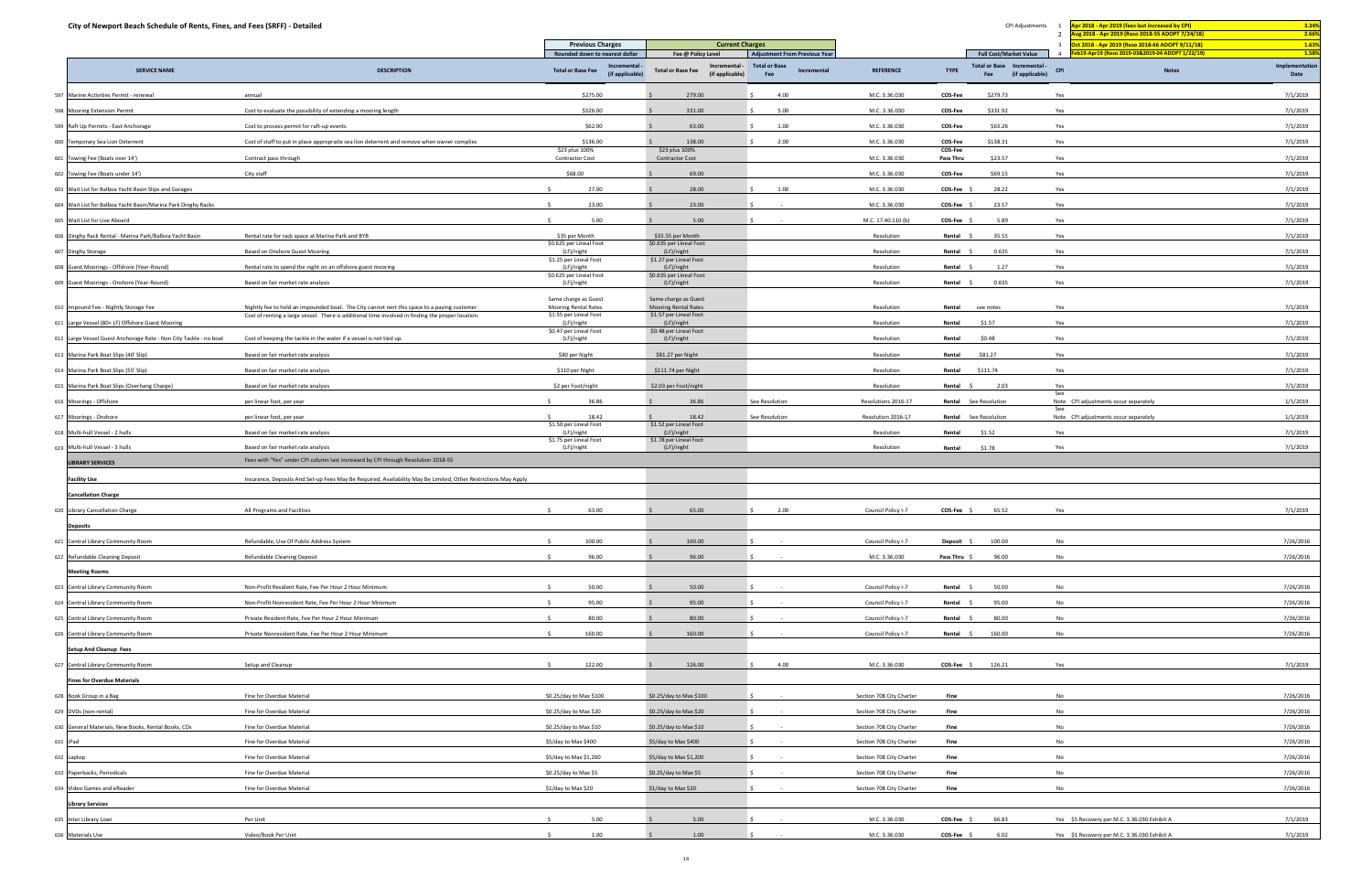| City of Newport Beach Schedule of Rents, Fines, and Fees (SRFF) - Detailed |                                                                                                                                |                                                              |                                                              |                                            |                                         |                  | CPI Adjustments                                            | pr 2018 - Apr 2019 (fees last increased by CPI)<br>ug 2018 - Apr 2019 (Reso 2018-55 ADOPT 7/24/18)<br>$\overline{2}$                 | 3.34%<br>2.66%         |
|----------------------------------------------------------------------------|--------------------------------------------------------------------------------------------------------------------------------|--------------------------------------------------------------|--------------------------------------------------------------|--------------------------------------------|-----------------------------------------|------------------|------------------------------------------------------------|--------------------------------------------------------------------------------------------------------------------------------------|------------------------|
|                                                                            |                                                                                                                                | <b>Previous Charges</b><br>Rounded down to nearest dollar    | <b>Current Charges</b><br>Fee @ Policy Level                 | <b>Adjustment From Previous Year</b>       |                                         |                  | <b>Full Cost/Market Value</b>                              | $\overline{3}$<br>rt 2018 - Apr 2019 (Reso 2018-66 ADOPT 9/11/18)<br>b19-Apr19 (Reso 2019-03&2019-04 ADOPT 1/22/19)                  | 1.63%<br>1.58%         |
| <b>SERVICE NAME</b>                                                        | <b>DESCRIPTION</b>                                                                                                             | Incremental -<br><b>Total or Base Fee</b><br>(if applicable) | Incremental -<br><b>Total or Base Fee</b><br>(if applicable) | <b>Total or Base</b><br>Incremental<br>Fee | <b>REFERENCE</b>                        | <b>TYPE</b>      | <b>Total or Base Incremental</b><br>(if applicable)<br>Fee | <b>CPI</b><br><b>Notes</b>                                                                                                           | Implementation<br>Date |
| 637 Materials Use - Best Sellers                                           | Video/Book Per Unit                                                                                                            | 1.00                                                         | 1.00                                                         |                                            | M.C. 3.36.030                           | <b>COS-Fee</b>   | 6.02                                                       | Yes \$1 Recovery per M.C. 3.36.030 Exhibit A                                                                                         | 7/1/2019               |
| <b>Passport Services</b>                                                   |                                                                                                                                |                                                              |                                                              |                                            |                                         |                  |                                                            |                                                                                                                                      |                        |
| 638 Passport Execution Fee                                                 | Authorized by the U.S. Department of State, Bureau of Consular Affairs, Passport Services. Maximum permitted by<br>Gov't Code. | 25.00                                                        | 25.00                                                        |                                            | 22 US Code 214                          | Statute          | \$68.21                                                    | Refer to City of Newport Beach website - Passport Services. \$25 Recovery per<br>Yes 22 US Code 214                                  | 7/1/2019               |
| 639 Passport Photo Fee                                                     |                                                                                                                                | 10.00                                                        | 10.00                                                        |                                            | M.C. 3.36.030                           | COS-Fee          | \$31.91                                                    | Yes \$10 Recovery per M.C. 3.36.030 Exhibit A                                                                                        | 7/1/2019               |
| <b>Processing Charges for Replacement Items</b>                            |                                                                                                                                |                                                              |                                                              |                                            |                                         |                  |                                                            |                                                                                                                                      |                        |
| 640 General Materials, DVDs, Video Games and eReaders                      | Processing charge for replacement                                                                                              | 10.00                                                        | 10.00                                                        |                                            | Section 708 City Charter                | Fine             |                                                            | No                                                                                                                                   | 9/8/2016               |
| 641 Paperbacks (mass market)/Periodicals                                   | Processing charge for replacement                                                                                              | 3.00                                                         | 3.00                                                         |                                            | Section 708 City Charter                | Fine             |                                                            | No                                                                                                                                   | 9/8/2016               |
| <b>Replacement Cost of Materials</b>                                       |                                                                                                                                | see notes                                                    | see notes                                                    |                                            | Section 708 City Charter                | Pass Thru        |                                                            | Actual replacement cost of the item. When materials are replaced, fines paid<br>No are applied to replacement and processing charge. | 9/8/2016               |
| 642 Book Group in a Bag                                                    | <b>Replacement Cost of Materials</b>                                                                                           | 100.00                                                       | 100.00                                                       |                                            | Section 708 City Charter                | Pass Thru        |                                                            | No                                                                                                                                   | 9/8/2016               |
| 643 CDs                                                                    | Replacement Cost of Materials                                                                                                  | 20.00                                                        | 20.00                                                        |                                            | Section 708 City Charter                | <b>Pass Thru</b> |                                                            | No                                                                                                                                   | 9/8/2016               |
| 644 Compact Disc Cases                                                     | Replacement, per case                                                                                                          | 1.00                                                         | 1.00                                                         |                                            | Section 708 City Charter                | Pass Thru        |                                                            | No                                                                                                                                   | 9/8/2016               |
| 645 Damage to Barcode or RFID tag on Library Materials                     |                                                                                                                                | 1.00                                                         | 1.00                                                         |                                            | Section 708 City Charter                | Pass Thru        |                                                            | No                                                                                                                                   | 9/8/2016               |
| 646 DVD/BOCD Cases                                                         | Replacement, per case                                                                                                          | 4.00                                                         | 4.00                                                         |                                            | Section 708 City Charter                | Pass Thru        |                                                            | No                                                                                                                                   | 9/8/2016               |
|                                                                            |                                                                                                                                |                                                              |                                                              |                                            |                                         |                  |                                                            |                                                                                                                                      |                        |
| 647 DVDs (non-rental)                                                      | <b>Replacement Cost of Materials</b>                                                                                           | 25.00                                                        | 25.00                                                        |                                            | Section 708 City Charter                | Pass Thru        |                                                            | <b>No</b>                                                                                                                            | 9/8/2016               |
| 648 eReader and/or peripherals                                             | Replacement Cost of Materials                                                                                                  | 120.00                                                       | 120.00                                                       |                                            | Section 708 City Charter                | Pass Thru        |                                                            | No                                                                                                                                   | 9/8/2016               |
| 649 General Materials                                                      | <b>Replacement Cost of Materials</b>                                                                                           | 20.00                                                        | 20.00                                                        |                                            | Section 708 City Charter                | Pass Thru        |                                                            | No                                                                                                                                   | 9/8/2016               |
| 650 iPad and/or peripherals                                                | Replacement Cost of Materials                                                                                                  | 400.00                                                       | 400.00                                                       |                                            | Section 708 City Charter                | Pass Thru        |                                                            | No                                                                                                                                   | 9/8/2016               |
| 651 Laptops and/or peripherals                                             | Replacement Cost of Materials                                                                                                  | 1,200.00                                                     | 1,200.00                                                     |                                            | Section 708 City Charter                | Pass Thru        |                                                            | No                                                                                                                                   | 9/8/2016               |
| 652 Paperbacks, Periodicals                                                | Replacement Cost of Materials                                                                                                  | 5.00                                                         | 5.00                                                         |                                            | Section 708 City Charter                | Pass Thru        |                                                            | No                                                                                                                                   | 9/8/2016               |
| 653 Video Games                                                            | <b>Replacement Cost of Materials</b>                                                                                           | 50.00<br>$\sim$                                              | 50.00                                                        |                                            | Section 708 City Charter                | Pass Thru        |                                                            | <b>No</b>                                                                                                                            | 9/8/2016               |
| <b>MOD</b>                                                                 | Fees with "Yes" under CPI column last increased by CPI through Resolution 2018-55                                              |                                                              |                                                              |                                            |                                         |                  |                                                            |                                                                                                                                      |                        |
| <b>Miscellaneous</b>                                                       |                                                                                                                                |                                                              |                                                              |                                            |                                         |                  |                                                            |                                                                                                                                      |                        |
| 654 Lifting Eye For Trench Plates                                          | Deposit Only No Rental Fee                                                                                                     | 121.00                                                       | 121.00                                                       |                                            | M.C. 3.36.030                           | Deposit \$       | 121.00                                                     | No                                                                                                                                   | 7/26/2016              |
| 655 Trench Plate Delivery Fee                                              |                                                                                                                                | 433.00                                                       | 447.00                                                       | 14.00                                      | M.C. 3.36.030                           | COS-Fee \$       | 447.96                                                     | Yes                                                                                                                                  | 7/1/2019               |
| 656 Utilities Field Inspection                                             | Sewer Connection/Water Service-Hourly                                                                                          | 129.00                                                       | 133.00                                                       | 4.00                                       | M.C. 3.36.030                           | $COS-Fee$ \$     | 133.71                                                     | Yes Relocated to MOD with 2016 study                                                                                                 | 7/1/2019               |
| <b>Recycled Water Related Fees</b>                                         |                                                                                                                                |                                                              |                                                              |                                            | M.C. 14.13.010<br>Resolution            |                  |                                                            |                                                                                                                                      |                        |
| 657 Commodity Charge - Recycled Water                                      | Water Use Per Hundred Cubic Feet Of Water                                                                                      | 1.690                                                        | 1.92                                                         | 0.23                                       | 2018-82                                 | $COS-Fee$ \$     | 1.920                                                      | No                                                                                                                                   | 2/1/2019               |
| 658 Pump Station Charge - Recycled Water                                   | Monthly Service Charge per Hundred Cubic Feet of Water                                                                         | 0.383                                                        | 0.39                                                         | 0.01                                       | M.C. 14.13.010<br>Resolution<br>2018-82 | $COS-Fee$ \$     | 0.390                                                      | No                                                                                                                                   | 2/1/2019               |
| 659 Recycled Water Service - Recycled Water Meter - 1 1/2 inch             | Monthly Recycled Water Service Charge                                                                                          | 66.91                                                        | 68.25                                                        | 1.34                                       | M.C. 14.13.010<br>Resolutio<br>2018-82  | COS-Fee \$       | 68.25                                                      | No                                                                                                                                   | 2/1/2019               |
| 660 Recycled Water Service - Recycled Water Meter - 1 inch                 | Monthly Recycled Water Service Charge                                                                                          | 33.46                                                        | 34.13                                                        | 0.67                                       | M.C. 14.13.010<br>Resolution<br>2018-82 | $COS-Fee$ \$     | 34.13                                                      | No                                                                                                                                   | 2/1/2019               |
| 661 Recycled Water Service - Recycled Water Meter - 2 inch                 | Monthly Recycled Water Service Charge                                                                                          | 107.05                                                       | 109.19                                                       | 2.14                                       | M.C. 14.13.010<br>Resolution<br>2018-82 | $COS-Fee$ \$     | 109.19                                                     | No                                                                                                                                   | 2/1/2019               |
| 662 Recycled Water Service - Recycled Water Meter - 3 inch                 | Monthly Recycled Water Service Charge                                                                                          | 200.73                                                       | 204.75                                                       | 4.02                                       | M.C. 14.13.010<br>Resolution<br>2018-82 | $COS-Fee$ \$     | 204.75                                                     | No                                                                                                                                   | 2/1/2019               |
| 663 Recycled Water Service - Recycled Water Meter - 4 inch                 | Monthly Recycled Water Service Charge                                                                                          | 334.55                                                       | 341.24                                                       | 6.69                                       | M.C. 14.13.010<br>Resolution<br>2018-82 | $COS-Fee$ \$     | 341.24                                                     | No                                                                                                                                   | 2/1/2019               |
| 664 Recycled Water Service - Recycled Water Meter - 6 inch                 | Monthly Recycled Water Service Charge                                                                                          | 669.10                                                       | 682.48                                                       | 13.38                                      | M.C. 14.13.010<br>Resolution<br>2018-82 | $COS-Fee$ \$     | 682.48                                                     | No                                                                                                                                   | 2/1/2019               |
| 665 Recycled Water Service - Recycled Water Meter - 8 inch                 | Monthly Recycled Water Service Charge                                                                                          | 1,070.56                                                     | 1,091.97                                                     | 21.41                                      | M.C. 14.13.010<br>Resolution<br>2018-82 |                  | COS-Fee \$ 1,091.97                                        | No                                                                                                                                   | 2/1/2019               |
| 666 Recycled Water Service - Recycled Water Meter - Under 1 inch           | Monthly Recycled Water Service Charge                                                                                          | 20.07                                                        | 20.47                                                        | 0.40                                       | M.C. 14.13.010<br>Resolution<br>2018-82 | $COS-Fee$ \$     | 20.47                                                      | No                                                                                                                                   | 2/1/2019               |
| <b>Sewer Related Fees</b>                                                  |                                                                                                                                |                                                              |                                                              |                                            |                                         |                  |                                                            |                                                                                                                                      |                        |
| 667 New Sewer Connection Fee-City                                          | Per New Connection                                                                                                             | 250.00                                                       | 250.00                                                       |                                            | M.C. 14.24.050                          | $COS-Fee$ \$     | 250.00                                                     | No Rates are established by Municipal Code                                                                                           | 7/26/2016              |
| 668 Sewer 4TT Box (Main Line)                                              |                                                                                                                                | 34.00                                                        |                                                              |                                            |                                         |                  |                                                            |                                                                                                                                      |                        |
|                                                                            |                                                                                                                                |                                                              | 34.00                                                        |                                            | M.C. 3.36.030                           | Pass Thru \$     | 34.00                                                      | No Actual costs                                                                                                                      | 7/26/2016              |
| 669 Sewer 4TT Box Lid (Main Line)                                          |                                                                                                                                | 30.00                                                        | 30.00                                                        |                                            | M.C. 3.36.030                           | Pass Thru \$     | 30.00                                                      | No Actual costs                                                                                                                      | 7/26/2016              |
| 670 Sewer Service - Additional Living Units On Connection                  | Monthly connection fee / unit in excess of one - all customers                                                                 | $\sim$                                                       | $\sim$ $\sim$                                                |                                            | M.C. 14.24.065                          | COS-Fee \$       | $\sim$ $-$                                                 | No Rates adjusted every January, per Resolution 2017-61                                                                              | 1/1/2019               |
| 671 Sewer Service Fee - 1 inch                                             | Monthly fee for connection to sewer system                                                                                     | 7.07                                                         | 7.07                                                         |                                            | M.C. 14.24.065                          | COS-Fee \$       | 6.46                                                       | No Rates adjusted every January, per Resolution 2017-61                                                                              | 1/1/2019               |
| 672 Sewer Service Fee - 1.5 inch                                           | Monthly fee for connection to sewer system                                                                                     | 7.78                                                         | 7.78                                                         |                                            | M.C. 14.24.065                          | COS-Fee \$       | 7.11                                                       | No Rates adjusted every January, per Resolution 2017-61                                                                              | 1/1/2019               |
| 673 Sewer Service Fee - 10 inch                                            | Monthly fee for connection to sewer system                                                                                     | 22.63<br>$\sim$                                              | 22.63                                                        |                                            | M.C. 14.24.065                          | COS-Fee \$       | 20.69                                                      | No Rates adjusted every January, per Resolution 2017-61                                                                              | 1/1/2019               |
| 674 Sewer Service Fee - 12 inch                                            | Monthly fee for connection to sewer system                                                                                     | 28.29                                                        | 28.29                                                        |                                            | M.C. 14.24.065                          | COS-Fee \$       | 25.86                                                      | No Rates adjusted every January, per Resolution 2017-61                                                                              | 1/1/2019               |
| 675 Sewer Service Fee - 2 inch                                             | Monthly fee for connection to sewer system                                                                                     | 10.61                                                        | 10.61                                                        |                                            | M.C. 14.24.065                          | COS-Fee \$       | 9.70                                                       | No Rates adjusted every January, per Resolution 2017-61                                                                              | 1/1/2019               |
| 676 Sewer Service Fee - 3 inch                                             | Monthly fee for connection to sewer system                                                                                     | 12.02                                                        | 12.02                                                        |                                            | M.C. 14.24.065                          | COS-Fee \$       | 10.99                                                      | No Rates adjusted every January, per Resolution 2017-61                                                                              | 1/1/2019               |
| 677 Sewer Service Fee - 3/4 inch                                           | Monthly fee for connection to sewer system                                                                                     | 7.07                                                         | 7.07                                                         |                                            | M.C. 14.24.065                          | COS-Fee \$       | 6.46                                                       | No Rates adjusted every January, per Resolution 2017-61                                                                              | 1/1/2019               |
| 678 Sewer Service Fee - 4 inch                                             | Monthly fee for connection to sewer system                                                                                     | 14.14                                                        | 14.14                                                        |                                            | M.C. 14.24.065                          | COS-Fee \$       | 12.93                                                      | No Rates adjusted every January, per Resolution 2017-61                                                                              | 1/1/2019               |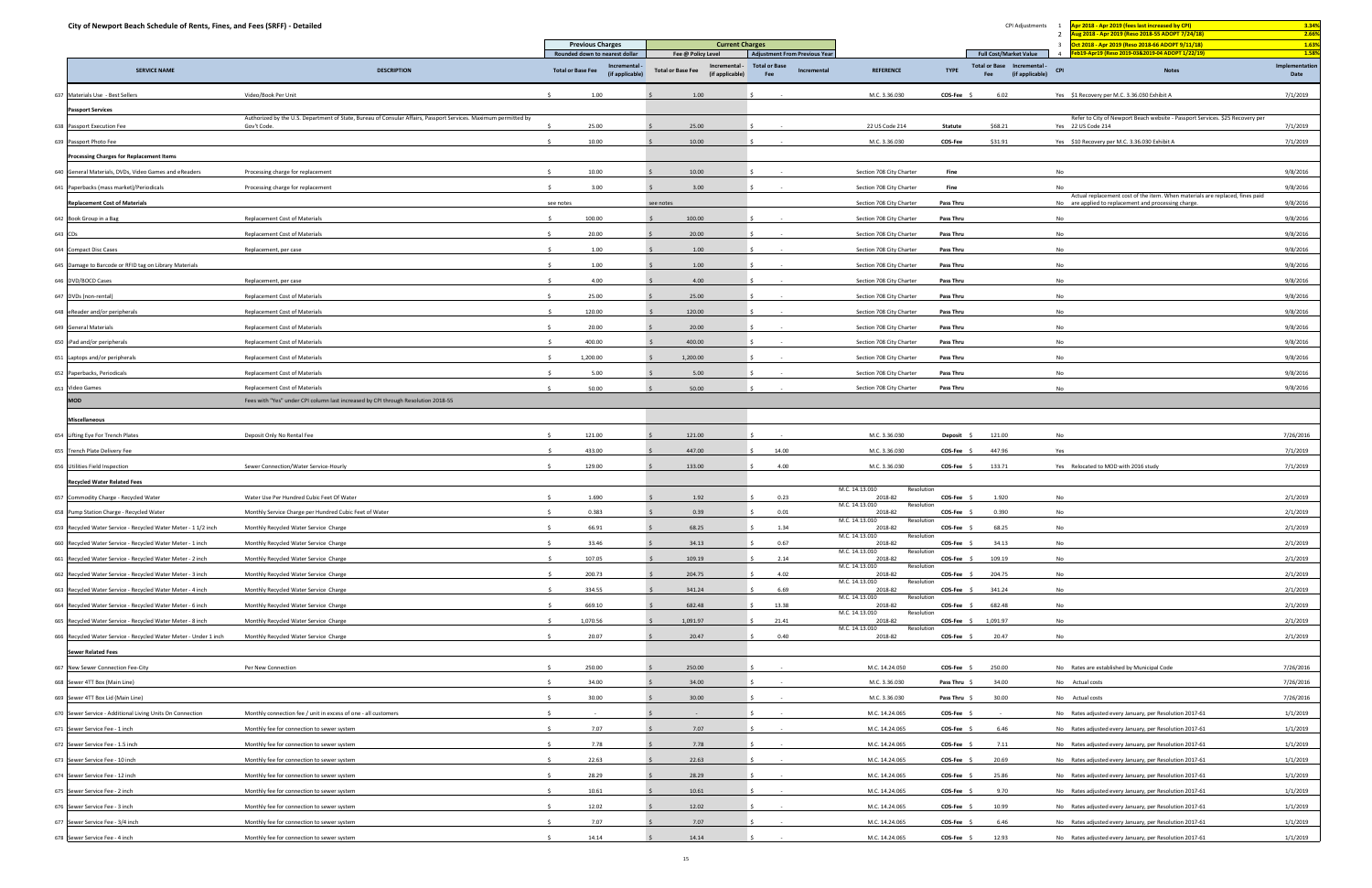| City of Newport Beach Schedule of Rents, Fines, and Fees (SRFF) - Detailed |                                                                |              |                                                            |                                                              |                                            |                  |                        |                                    | CPI Adjustments | Apr 2018 - Apr 2019 (fees last increased by CPI)                                                    | 3.34%                  |
|----------------------------------------------------------------------------|----------------------------------------------------------------|--------------|------------------------------------------------------------|--------------------------------------------------------------|--------------------------------------------|------------------|------------------------|------------------------------------|-----------------|-----------------------------------------------------------------------------------------------------|------------------------|
|                                                                            |                                                                |              | <b>Previous Charges</b>                                    |                                                              | <b>Current Charges</b>                     |                  |                        |                                    |                 | ug 2018 - Apr 2019 (Reso 2018-55 ADOPT 7/24/18)<br>Oct 2018 - Apr 2019 (Reso 2018-66 ADOPT 9/11/18) | 2.66%<br>1.63%         |
|                                                                            |                                                                |              | Rounded down to nearest dollar                             | Fee @ Policy Level                                           | <b>Adjustment From Previous Year</b>       |                  |                        | <b>Full Cost/Market Value</b>      |                 | eb19-Apr19 (Reso 2019-03&2019-04 ADOPT 1/22/19)                                                     | 1.58%                  |
| <b>SERVICE NAME</b>                                                        | <b>DESCRIPTION</b>                                             |              | Incremental<br><b>Total or Base Fee</b><br>(if applicable) | Incremental -<br><b>Total or Base Fee</b><br>(if applicable) | <b>Total or Base</b><br>Incremental<br>Fee | <b>REFERENCE</b> | <b>TYPE</b>            | Total or Base Incremental -<br>Fee | (if applicable) | <b>Notes</b><br><b>CPI</b>                                                                          | Implementation<br>Date |
| 679 Sewer Service Fee - 5/8 inch                                           | Monthly fee for connection to sewer system                     |              | 7.07                                                       | 7.07                                                         |                                            | M.C. 14.24.065   | COS-Fee \$             | 6.46                               |                 | No Rates adjusted every January, per Resolution 2017-61                                             | 1/1/2019               |
| 680 Sewer Service Fee - 6 inch                                             | Monthly fee for connection to sewer system                     |              | 15.91                                                      | 15.91                                                        |                                            | M.C. 14.24.065   | COS-Fee                | 14.55                              |                 | No Rates adjusted every January, per Resolution 2017-61                                             | 1/1/2019               |
| 681 Sewer Service Fee - 8 inch                                             | Monthly fee for connection to sewer system                     |              | 17.68                                                      | 17.68                                                        |                                            | M.C. 14.24.065   | $COS-Fee$ \$           | 16.16                              |                 | No Rates adjusted every January, per Resolution 2017-61                                             | 1/1/2019               |
| 682 Sewer Service Fee - No Water Use - 1 inch                              | Monthly connection to sewer system - water from another agency |              | 12.68                                                      | 12.68                                                        |                                            | M.C. 14.24.065   | <b>COS-Fee</b>         | 11.59                              |                 | No Rates adjusted every January, per Resolution 2017-61                                             | 1/1/2019               |
| 683 Sewer Service Fee - No Water Use - 1.5 inch                            | Monthly connection to sewer system - water from another agency | $\leq$       | 38.15                                                      | 38.15                                                        |                                            | M.C. 14.24.065   | COS-Fee                | 34.87                              |                 | No Rates adjusted every January, per Resolution 2017-61                                             | 1/1/2019               |
| 684 Sewer Service Fee - No Water Use - 10 inch                             | Monthly connection to sewer system - water from another agency | $\leq$       | 321.75                                                     | 321.75                                                       |                                            | M.C. 14.24.065   | COS-Fee \$             | 294.11                             |                 | No Rates adjusted every January, per Resolution 2017-61                                             | 1/1/2019               |
| 685 Sewer Service Fee - No Water Use - 2 inch                              | Monthly connection to sewer system - water from another agency |              | 39.30                                                      | 39.30                                                        |                                            | M.C. 14.24.065   | <b>COS-Fee</b>         | 35.92                              |                 | No Rates adjusted every January, per Resolution 2017-61                                             | 1/1/2019               |
| 686 Sewer Service Fee - No Water Use - 3 inch                              | Monthly connection to sewer system - water from another agency | - Ś          | 100.94                                                     | 100.94                                                       |                                            | M.C. 14.24.065   | $COS-Fee$ \$           | 92.27                              |                 | No Rates adjusted every January, per Resolution 2017-61                                             | 1/1/2019               |
| 687 Sewer Service Fee - No Water Use - 3/4 inch                            | Monthly connection to sewer system - water from another agency |              | 10.83                                                      | 10.83                                                        |                                            | M.C. 14.24.065   | <b>COS-Fee</b>         | 9.90                               |                 | No Rates adjusted every January, per Resolution 2017-61                                             | 1/1/2019               |
| 688 Sewer Service Fee - No Water Use - 4 inch                              | Monthly connection to sewer system - water from another agency | $\leq$       | 178.78                                                     | 178.78                                                       |                                            | M.C. 14.24.065   | COS-Fee                | 163.41                             |                 | No Rates adjusted every January, per Resolution 2017-61                                             | 1/1/2019               |
| 689 Sewer Service Fee - No Water Use - 5/8 inch                            | Monthly connection to sewer system - water from another agency | - S          | 10.83                                                      | 10.83                                                        |                                            | M.C. 14.24.065   | COS-Fee \$             | 9.90                               |                 | No Rates adjusted every January, per Resolution 2017-61                                             | 1/1/2019               |
| 690 Sewer Service Fee - No Water Use - 6 inch                              | Monthly connection to sewer system - water from another agency |              | 315.04                                                     | 315.04                                                       |                                            | M.C. 14.24.065   | <b>COS-Fee</b>         | 287.97                             |                 | No Rates adjusted every January, per Resolution 2017-61                                             | 1/1/2019               |
| 691 Sewer Service Fee - No Water Use - 8 inch                              |                                                                |              | 316.80                                                     | 316.80                                                       |                                            | M.C. 14.24.065   | $COS-Fee$ \$           | 289.58                             |                 | No Rates adjusted every January, per Resolution 2017-61                                             | 1/1/2019               |
|                                                                            | Monthly connection to sewer system - water from another agency |              |                                                            |                                                              |                                            |                  |                        |                                    |                 |                                                                                                     |                        |
| 692 Sewer Use Fee                                                          | Per Hundred Cubic Feet Of Water Used                           |              | 0.42                                                       | 0.42                                                         |                                            | M.C. 14.24.065   | <b>COS-Fee</b>         | 0.38                               |                 | No Rates adjusted every January, per Resolution 2017-61                                             | 1/1/2019               |
| 693 Wastewater Surcharge All Non-irrigation Connections                    | Monthly Fee Per Connection For Meters 2 Inches Or Larger       |              |                                                            |                                                              |                                            | M.C. 14.24.065   | COS-Fee \$             |                                    |                 | No Rates adjusted every January, per Resolution 2017-61                                             | 1/1/2019               |
| <b>Water Related Fees</b>                                                  |                                                                |              |                                                            |                                                              |                                            |                  |                        |                                    |                 |                                                                                                     |                        |
| 694 1 Inch DFW Meter Box                                                   | Multi Purpose                                                  |              | 61.18                                                      | 61.18                                                        | N/A                                        | M.C. 3.36.030    | Pass Thru              | 61.18                              |                 | No Actual costs                                                                                     | 7/26/2016              |
| 695 1 Inch DFW Meter Box Lid                                               | Multi Purpose                                                  |              | 35.48                                                      | 35.48                                                        | N/A                                        | M.C. 3.36.030    | Pass Thru \$           | 35.48                              |                 | No Actual costs                                                                                     | 7/26/2016              |
| 696 1 Inch Meter Box                                                       | For Parkway & Sidewalk                                         |              | 13.00                                                      | 13.00                                                        |                                            | M.C. 3.36.030    | Pass Thru :            | 13.00                              |                 | No Actual costs                                                                                     | 7/26/2016              |
| 697 1 Inch Meter Box                                                       | For Traffic & Alley                                            | $\zeta$      | 13.00                                                      | 13.00                                                        |                                            | M.C. 3.36.030    | Pass Thru \$           | 13.00                              |                 | No Actual costs                                                                                     | 7/26/2016              |
| 698 1 Inch Meter Box Lid                                                   | For Parkway & Sidewalk                                         | $\sim$       | 37.00                                                      | 37.00                                                        |                                            | M.C. 3.36.030    | Pass Thru \$           | 37.00                              |                 | No Actual costs                                                                                     | 7/26/2016              |
| 699 1 Inch Meter Box Lid                                                   | For Traffic & Alley                                            |              | 38.00                                                      | 38.00                                                        |                                            | M.C. 3.36.030    | Pass Thru              | 38.00                              |                 | No Actual costs                                                                                     | 7/26/2016              |
| 700 1 Inch Water Meter                                                     |                                                                | ₹,           | 121.50                                                     | 121.50                                                       |                                            | M.C. 3.36.030    | Pass Thru              | 121.50                             |                 | No Actual costs                                                                                     | 7/26/2016              |
| 701 1.5 Inch Turbine Water Meter                                           |                                                                |              | 700.00                                                     | 700.00                                                       |                                            | M.C. 3.36.030    | Pass Thru              | 700.00                             |                 | No Actual costs                                                                                     | 7/26/2016              |
| 702 1.5 Inch Water Meter                                                   |                                                                |              | 285.00                                                     | 285.00                                                       |                                            | M.C. 3.36.030    | Pass Thru \$           | 285.00                             |                 | No Actual costs                                                                                     | 7/26/2016              |
| 703 2 Inch DFW Meter Box                                                   | Multi Purpose                                                  |              | 125.53                                                     | 125.53                                                       | N/A                                        | M.C. 3.36.030    | Pass Thru \$           | 125.53                             |                 | No Actual costs                                                                                     | 7/26/2016              |
| 704 2 Inch DFW Meter Box Lid                                               | Multi Purpose                                                  |              | 77.71                                                      | 77.71                                                        | N/A                                        | M.C. 3.36.030    | Pass Thru              | 77.71                              |                 | No Actual costs                                                                                     | 7/26/2016              |
| 705 2 Inch Meter Box                                                       | For Parkway & Sidewalk                                         | $\leq$       | 27.00                                                      | 27.00                                                        |                                            | M.C. 3.36.030    | Pass Thru \$           | 27.00                              |                 | No Actual costs                                                                                     | 7/26/2016              |
| 706 2 Inch Meter Box                                                       | For Traffic & Alley                                            | $\mathsf{S}$ | 27.00                                                      | 27.00                                                        |                                            | M.C. 3.36.030    | Pass Thru \$           | 27.00                              |                 | No Actual costs                                                                                     | 7/26/2016              |
| 707 2 Inch Meter Box Lid                                                   | For Parkway & Sidewalk                                         | S.           | 61.25                                                      | 61.25                                                        |                                            | M.C. 3.36.030    | Pass Thru \$           | 61.25                              |                 | No Actual costs                                                                                     | 7/26/2016              |
| 708 2 Inch Meter Box Lid                                                   | For Traffic & Alley                                            | - \$         | 162.00                                                     | 162.00                                                       | -S.                                        | M.C. 3.36.030    | Pass Thru \$           | 162.00                             |                 | No Actual costs                                                                                     | 7/26/2016              |
| 709 2 Inch Turbine Water Meter                                             |                                                                |              | 845.00                                                     | 845.00                                                       |                                            | M.C. 3.36.030    | Pass Thru \$           | 845.00                             |                 | No Actual costs                                                                                     | 7/26/2016              |
| 710 2 Inch Water Meter                                                     |                                                                | ₹,           | 425.00                                                     | 425.00                                                       |                                            | M.C. 3.36.030    | Pass Thru \$           | 425.00                             |                 | No Actual costs                                                                                     | 7/26/2016              |
| 711 3 Inch Water Meter                                                     |                                                                | $\mathsf{S}$ | 3,310.00                                                   | 3,310.00                                                     |                                            | M.C. 3.36.030    |                        | Pass Thru \$ 3,310.00              |                 | No Actual costs                                                                                     | 7/26/2016              |
| 712 3/4 Inch Meter Box                                                     | For Parkway & Sidewalk                                         | $\sim$       | 9.25                                                       | 9.25                                                         | N/A                                        | M.C. 3.36.030    | Pass Thru \$           | 9.25                               |                 | No Actual costs                                                                                     | 7/26/2016              |
| 713 3/4 Inch Meter Box                                                     | For Traffic & Alley                                            | $\leq$       | 9.25                                                       | 9.25                                                         | N/A                                        | M.C. 3.36.030    | Pass Thru \$           | 9.25                               |                 | No Actual costs                                                                                     | 7/26/2016              |
| 714 3/4 Inch Meter Box Lid                                                 | For Parkway & Sidewalk                                         |              | 18.25                                                      | 18.25                                                        | N/A                                        | M.C. 3.36.030    | Pass Thru \$           | 18.25                              |                 | No Actual costs                                                                                     | 7/26/2016              |
| 715 3/4 Inch Meter Box Lid                                                 | For Traffic & Alley                                            | - S          | 20.50                                                      | 20.50                                                        | N/A                                        | M.C. 3.36.030    | Pass Thru \$           | 20.50                              |                 | No Actual costs                                                                                     | 7/26/2016              |
| 716 3/4 Inch Water Meter                                                   |                                                                | $\zeta$      | 50.25                                                      | 50.25                                                        |                                            | M.C. 3.36.030    | Pass Thru \$           | 50.25                              |                 | No Actual costs                                                                                     | 7/26/2016              |
| 717 4 Inch Water Meter                                                     |                                                                | $\sim$       | 4,730.00                                                   | 4,730.00                                                     |                                            | M.C. 3.36.030    |                        | Pass Thru \$ 4,730.00              |                 | No Actual costs                                                                                     | 7/26/2016              |
| 718 6 Inch Water Meter                                                     |                                                                | $\sim$       | 7,190.00                                                   | 7,190.00                                                     |                                            | M.C. 3.36.030    |                        | Pass Thru \$ 7,190.00              |                 | No Actual costs                                                                                     | 7/26/2016              |
|                                                                            |                                                                |              | 8,345.00                                                   | 8,345.00                                                     |                                            | M.C. 3.36.030    |                        |                                    |                 |                                                                                                     |                        |
| 719 8 Inch Water Meter                                                     | Water Use Per Hundred Cubic Feet Of Water                      |              | 3.08                                                       |                                                              |                                            |                  | Pass Thru \$           | 8,345.00                           |                 | No Actual costs                                                                                     | 7/26/2016              |
| 720 Commodity Charge - Potable Water                                       |                                                                |              |                                                            | 3.08                                                         |                                            | M.C. 14.12.020   | COS-Fee \$             | 3.08                               |                 | No Rates are established by Municipal Code                                                          | 7/26/2016              |
| 721 Construction Water Meter                                               | <b>Establishment Charge</b>                                    | Ŝ.           | 110.00                                                     | 113.00                                                       | 3.00                                       | M.C.14.20.070    | COS-Fee \$             | 227.71                             |                 | Yes 50% Recovery per M.C. 3.36.030 Exhibit A                                                        | 7/1/2019               |
| 722 Construction Water Meter                                               | Meter Deposit                                                  | $\sim$       | 973.00                                                     | 973.00                                                       |                                            | M.C.14.20.070    | Deposit \$             | 973.00                             |                 | No                                                                                                  | 7/26/2016              |
| 723 Construction Water Meter                                               | Monthly Charge                                                 | - Ś          | 92.00                                                      | 92.00                                                        |                                            | M.C.14.20.070    | COS-Fee \$             | 92.12                              |                 | No Same cost as 2" meter                                                                            | 7/26/2016              |
| 724 Delinquent Water Service Discontinuance                                |                                                                |              | 99.00                                                      | 102.00                                                       | 3.00                                       | M.C. 14.12.090   | COS-Fee<br>COS-Fee     | 102.42                             |                 | Yes                                                                                                 | 7/1/2019               |
| 725 Delinquent Water Service Restoration                                   | <b>Business Hours</b>                                          | - S          | 184.00                                                     | 187.00                                                       | 3.00<br>S.                                 | M.C. 14.12.125   | Punitive \$<br>COS-Fee | 87.80                              |                 | Yes A fine of \$100 is included in the total amount.                                                | 7/1/2019               |
| 726 Delinquent Water Service Restoration                                   | Non Business Hours                                             |              | 306.00                                                     | 312.00                                                       | 6.00                                       | M.C. 14.12.125   |                        | <b>Punitive \$ 212.92</b>          |                 | Yes A fine of \$100 is included in the total amount.                                                | 7/1/2019               |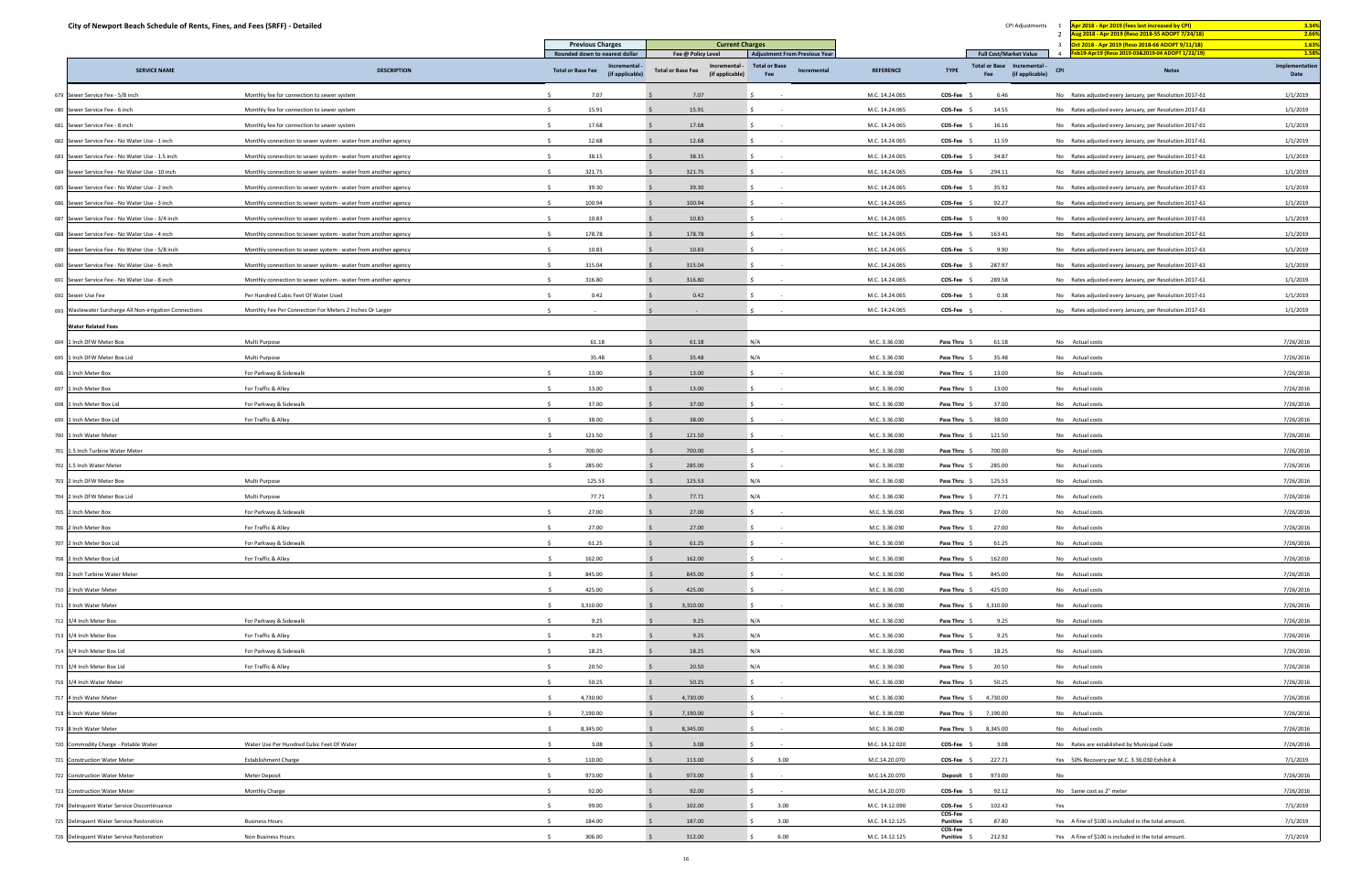| City of Newport Beach Schedule of Rents, Fines, and Fees (SRFF) - Detailed |                                                                                   |                                                                             |                                                                 |                                                                             |                               |                     | CPI Adjustments                                              | or 2018 - Apr 2019 (fees last increased by CPI)<br>ug 2018 - Apr 2019 (Reso 2018-55 ADOPT 7/24/18) | 3.34%<br>2.66%         |
|----------------------------------------------------------------------------|-----------------------------------------------------------------------------------|-----------------------------------------------------------------------------|-----------------------------------------------------------------|-----------------------------------------------------------------------------|-------------------------------|---------------------|--------------------------------------------------------------|----------------------------------------------------------------------------------------------------|------------------------|
|                                                                            |                                                                                   | <b>Previous Charges</b>                                                     | <b>Current Charges</b>                                          |                                                                             |                               |                     |                                                              | ct 2018 - Apr 2019 (Reso 2018-66 ADOPT 9/11/18)                                                    | 1.63%                  |
| <b>SERVICE NAME</b>                                                        | <b>DESCRIPTION</b>                                                                | Rounded down to nearest dollar<br>Incremental -<br><b>Total or Base Fee</b> | Fee @ Policy Level<br>Incremental -<br><b>Total or Base Fee</b> | <b>Adjustment From Previous Year</b><br><b>Total or Base</b><br>Incremental | <b>REFERENCE</b>              | <b>TYPE</b>         | <b>Full Cost/Market Value</b><br>Total or Base Incremental - | eb19-Apr19 (Reso 2019-03&2019-04 ADOPT 1/22/19)<br><b>CPI</b><br><b>Notes</b>                      | 1.589<br>Implementatio |
|                                                                            |                                                                                   | (if applicable)                                                             | (if applicable)                                                 | Fee                                                                         |                               |                     | (if applicable)<br>Fee                                       |                                                                                                    | Date                   |
| 727 Hydrant Flow Test - Nighttime/Highway Test                             |                                                                                   | 534.00                                                                      | 552.00                                                          | 18.00                                                                       | M.C. 3.36.030                 | COS-Fee             | 552.67                                                       | Yes                                                                                                | 7/1/2019               |
| 728 Hydrant Flow Test - Regular hours                                      |                                                                                   | 360.00                                                                      | 373.00                                                          | 13.00                                                                       | M.C. 3.36.030                 | COS-Fee             | 373.01                                                       | Yes                                                                                                | 7/1/2019               |
| 729 Main Line Valve Box                                                    | For Traffic & Alley                                                               | 34                                                                          | 34.00                                                           | N/A                                                                         | M.C. 3.36.030                 | Pass Thru           | 34.00                                                        | No Actual costs                                                                                    | 7/26/2016              |
| 730 Main Line Valve Box Lid                                                | For Traffic & Alley                                                               | 30                                                                          | 30.00                                                           | N/A                                                                         | M.C. 3.36.030                 | Pass Thru           | 30.00                                                        | No Actual costs                                                                                    | 7/26/2016              |
| 731 Private Fire Line Service - .625 inch                                  | Monthly Water Service Charge                                                      | 3.13                                                                        | 3.13                                                            |                                                                             | M.C. 14.12.080                | COS-Fee             | 3.13                                                         | No Rates are established by Municipal Code                                                         | 7/26/2016              |
| 732 Private Fire Line Service - .75 inch                                   | Monthly Water Service Charge                                                      | 3.75                                                                        | 3.75                                                            |                                                                             | M.C. 14.12.080                | COS-Fee             | 3.75                                                         | No Rates are established by Municipal Code                                                         | 7/26/2016              |
| 733 Private Fire Line Service - 1 inch                                     | Monthly Water Service Charge                                                      | 5.00                                                                        | 5.00                                                            |                                                                             | M.C. 14.12.080                | COS-Fee \$          | 5.00                                                         | No Rates are established by Municipal Code                                                         | 7/26/2016              |
| 734 Private Fire Line Service - 1.5 inch                                   | Monthly Water Service Charge                                                      | 7.50                                                                        | 7.50                                                            |                                                                             | M.C. 14.12.080                | COS-Fee             | 7.50                                                         | No Rates are established by Municipal Code                                                         | 7/26/2016              |
| 735 Private Fire Line Service - 10 inch                                    | Monthly Water Service Charge                                                      | 50.00<br>-Ś.                                                                | 50.00                                                           |                                                                             | M.C. 14.12.080                | COS-Fee \$          | 50.00                                                        | No Rates are established by Municipal Code                                                         | 7/26/2016              |
| 736 Private Fire Line Service - 12 inch                                    | Monthly Water Service Charge                                                      | 60.00                                                                       | 60.00                                                           |                                                                             | M.C. 14.12.080                | <b>COS-Fee</b>      | 60.00                                                        | No Rates are established by Municipal Code                                                         | 7/26/2016              |
| 737 Private Fire Line Service - 2 inch                                     | Monthly Water Service Charge                                                      | 10.00                                                                       | 10.00                                                           |                                                                             | M.C. 14.12.080                | COS-Fee             | 10.00                                                        | No Rates are established by Municipal Code                                                         | 7/26/2016              |
| 738 Private Fire Line Service - 2.5 inch                                   | Monthly Water Service Charge                                                      | 12.50                                                                       | 12.50                                                           |                                                                             | M.C. 14.12.080                | COS-Fee \$          | 12.50                                                        | No Rates are established by Municipal Code                                                         | 7/26/2016              |
| 739 Private Fire Line Service - 3 inch                                     | Monthly Water Service Charge                                                      | 15.00                                                                       | 15.00                                                           |                                                                             | M.C. 14.12.080                | COS-Fee             | 15.00                                                        | No Rates are established by Municipal Code                                                         | 7/26/2016              |
| 740 Private Fire Line Service - 4 inch                                     | Monthly Water Service Charge                                                      | 20.00                                                                       | 20.00                                                           |                                                                             | M.C. 14.12.080                | COS-Fee \$          | 20.00                                                        | No Rates are established by Municipal Code                                                         | 7/26/2016              |
| 741 Private Fire Line Service - 6 inch                                     | Monthly Water Service Charge                                                      | 30.00                                                                       | 30.00                                                           |                                                                             | M.C. 14.12.080                | COS-Fee             | 30.00                                                        | No Rates are established by Municipal Code                                                         | 7/26/2016              |
| 742 Private Fire Line Service - 8 inch                                     | Monthly Water Service Charge                                                      | 40.00                                                                       | 40.00                                                           |                                                                             | M.C. 14.12.080                | COS-Fee             | 40.00                                                        | No Rates are established by Municipal Code                                                         | 7/26/2016              |
| 743 Water Service - Additional Bedrooms Or Units                           | Monthly fee /unit in excess of one - hotel/motel/hospital/care home               | 0.50                                                                        | 0.50                                                            |                                                                             | M.C. 14.12.020                | COS-Fee             | 0.50                                                         | No Rates are established by Municipal Code                                                         | 7/26/2016              |
| 744 Water Service - Additional Single/Multi-Family Units                   | Monthly Fee Per Unit In Excess Of One                                             | 1.00                                                                        | 1.00                                                            |                                                                             | M.C. 14.12.020                | COS-Fee             | 1.00                                                         | No Rates are established by Municipal Code                                                         | 7/26/2016              |
| 745 Water Service - Domestic Meter - 1 1/2 inch                            | Monthly Water Service Charge                                                      | 57.58<br>-Ś                                                                 | 57.58                                                           |                                                                             | M.C. 14.12.020                | COS-Fee \$          | 57.58                                                        | No Rates are established by Municipal Code                                                         | 7/26/2016              |
| 746 Water Service - Domestic Meter - 1 inch                                | Monthly Water Service Charge                                                      | 28.79                                                                       | 28.79                                                           |                                                                             | M.C. 14.12.020                | COS-Fee \$          | 28.79                                                        | No Rates are established by Municipal Code                                                         | 7/26/2016              |
| 747 Water Service - Domestic Meter - 10 inch                               | Monthly Water Service Charge                                                      | 1,655.90                                                                    | 1,655.90                                                        |                                                                             | M.C. 14.12.020                | COS-Fee \$          | 1,655.90                                                     | No Rates are established by Municipal Code                                                         | 7/26/2016              |
| 748 Water Service - Domestic Meter - 12 inch                               | Monthly Water Service Charge                                                      | 2,663.48                                                                    | 2,663.48                                                        |                                                                             | M.C. 14.12.020                | COS-Fee \$          | 2,663.48                                                     | No Rates are established by Municipal Code                                                         | 7/26/2016              |
| 749 Water Service - Domestic Meter - 2 inch                                | Monthly Water Service Charge                                                      | 92.12                                                                       | 92.12                                                           |                                                                             | M.C. 14.12.020                | COS-Fee             | 92.12                                                        | No Rates are established by Municipal Code                                                         | 7/26/2016              |
| 750 Water Service - Domestic Meter - 3 inch                                | Monthly Water Service Charge                                                      | 172.73<br>$\leq$                                                            | 172.73                                                          |                                                                             | M.C. 14.12.020                | COS-Fee             | 172.73                                                       | No Rates are established by Municipal Code                                                         | 7/26/2016              |
| 751 Water Service - Domestic Meter - 4 inch                                | Monthly Water Service Charge                                                      | 287.88                                                                      | 287.88                                                          |                                                                             | M.C. 14.12.020                | COS-Fee             | 287.88                                                       | No Rates are established by Municipal Code                                                         | 7/26/2016              |
| 752 Water Service - Domestic Meter - 6 inch                                | Monthly Water Service Charge                                                      | 575.76                                                                      | 575.76                                                          |                                                                             | M.C. 14.12.020                | COS-Fee             | 575.76                                                       | No Rates are established by Municipal Code                                                         | 7/26/2016              |
| 753 Water Service - Domestic Meter - 8 inch                                | Monthly Water Service Charge                                                      | 921.22                                                                      | 921.22                                                          |                                                                             | M.C. 14.12.020                | COS-Fee \$          | 921.22                                                       | No Rates are established by Municipal Code                                                         | 7/26/2016              |
| 754 Water Service - Domestic Meter - Under 1 inch                          | Monthly Water Service Charge                                                      | 17.27                                                                       | 17.27                                                           |                                                                             | M.C. 14.12.020                | COS-Fee             | 17.27                                                        | No Rates are established by Municipal Code                                                         | 7/26/2016              |
| 755 Water Service Establishment Fee                                        |                                                                                   | 71.00<br>$\leq$                                                             | 73.00                                                           | 2.00<br>S.                                                                  | M.C. 14.12.085                | COS-Fee \$          | 73.91                                                        | Yes                                                                                                | 7/1/2019               |
| 756 Water Service Establishment Fee                                        | Online                                                                            | $\leq$<br>71.00                                                             | 73.00                                                           | 2.00                                                                        | M.C. 14.12.085                | COS-Fee \$          | 73.91                                                        | Yes                                                                                                | 7/1/2019               |
| 757 Water Service Installation Fee                                         | New Or Enlarged Water Service                                                     | 563.00                                                                      | 581.00                                                          | 18.00                                                                       | M.C. 14.12.010                | COS-Fee \$          | 581.89                                                       | Yes                                                                                                | 7/1/2019               |
| 758 Water Shut Off-Tag Placement                                           | <b>Pink Notice</b>                                                                | 31.00<br>-Ś.                                                                | 32.00                                                           | 1.00                                                                        | M.C.14.12.120                 | $COS-Fee$ \$        | 32.45                                                        | Yes                                                                                                | 7/1/2019               |
| <b>MOD - GENERAL SERVICES</b>                                              | Fees with "Yes" under CPI column last increased by CPI through Resolution 2018-55 |                                                                             |                                                                 |                                                                             |                               |                     |                                                              |                                                                                                    |                        |
| Administration                                                             |                                                                                   |                                                                             |                                                                 |                                                                             |                               |                     |                                                              |                                                                                                    |                        |
| 759 Annual Grease Disposal Mitigation Fee                                  | Annual Fee                                                                        | 552.00<br>$\mathcal{S}$                                                     | 570.00                                                          | 18.00                                                                       | M.C.14.30.040                 | COS-Fee \$          | 570.58                                                       | Yes                                                                                                | 7/1/2019               |
| 760 FOG Annual Permit                                                      | Annual Fee                                                                        |                                                                             |                                                                 |                                                                             | M.C.14.30                     | COS-Fee \$          | 311.90                                                       | Yes 0% Recovery per M.C. 3.36.030 Exhibit A                                                        | 7/1/2019               |
| 761 Recycling Service Fee                                                  | Per Residential Unit Per Month                                                    | 3.00                                                                        | 3.00                                                            |                                                                             | M.C. 2.30.030                 | COS-Fee \$          | 3.02                                                         | No Resolution 2005-38                                                                              | 7/26/2016              |
| 762 Solid Waste Franchise Application                                      |                                                                                   | 802.00                                                                      | 829.00                                                          | 27.00<br>$\zeta$                                                            | M.C. 12.63.050                | COS-Fee \$          | 829.05                                                       | Yes                                                                                                | 7/1/2019               |
| 763 Washington Street Trash Bin                                            |                                                                                   | See Notes                                                                   | See Notes                                                       | N/A                                                                         | Resolution 97-70              | Pass Thru See Notes |                                                              | No Resolution #97-70 - Variable                                                                    | 7/26/2016              |
| <b>Demolition</b>                                                          |                                                                                   |                                                                             |                                                                 |                                                                             |                               |                     |                                                              |                                                                                                    |                        |
| 764 Demo Deposit - Valuation of \$0 to \$4,999                             | Demo Deposit - Valuation of \$0 to \$4,999                                        | 564.00                                                                      | 564.00                                                          |                                                                             | Resolution 2011-108           | Deposit             | 564.44                                                       | No Resolution 2011-108                                                                             | 7/26/2016              |
| 765 Demo Deposit - Valuation of \$5,000 to \$9,999                         | Demo Deposit - Valuation of \$5,000 to \$9,999                                    | 1,127.00                                                                    | 1,127.00                                                        |                                                                             | Resolution 2011-108           | Deposit \$          | 1,127.85                                                     | No Resolution 2011-108                                                                             | 7/26/2016              |
| 766 Demo Deposit - Valuation of \$10,000 and above                         | Demo deposit - Valuation of \$10,000 and above                                    | 1,692.00                                                                    | 1,692.00                                                        |                                                                             | Resolution 2011-108           | Deposit \$          | 1,692.29                                                     | No Resolution 2011-108                                                                             | 7/26/2016              |
| 767 Waste Management Administration Fee                                    | Administration Fee Demolition                                                     | 210.00<br>$\leq$                                                            | 217.00                                                          | 7.00                                                                        | M.C. 15.02.035                | $COS-Fee$ \$        | 217.34                                                       | Yes                                                                                                | 7/1/2019               |
| <b>POLICE</b>                                                              | Fees with "Yes" under CPI column last increased by CPI through Resolution 2018-55 |                                                                             |                                                                 |                                                                             |                               |                     |                                                              |                                                                                                    |                        |
| Administration                                                             |                                                                                   |                                                                             |                                                                 |                                                                             |                               |                     |                                                              |                                                                                                    |                        |
| 768 Civil Subpoena                                                         | Per day, All other staff except sworn officers or firefighters                    | 275.00                                                                      | 275.00                                                          |                                                                             | Govt. Code 68096.1            | Statute \$          | 275.00                                                       | No Amended effective 1/1/15                                                                        | 7/26/2016              |
| 769 Civil Subpoena                                                         | Per day, Sworn Officers and Firefighters                                          | 275.00                                                                      | 275.00                                                          |                                                                             | Govt. Code 68097.2B<br>AB2612 | Statute             | 275.00                                                       | No                                                                                                 | 7/26/2016              |
|                                                                            |                                                                                   |                                                                             |                                                                 |                                                                             |                               |                     |                                                              | 100% of State Established Fee - Currently \$25 and any additional pass thru costs                  |                        |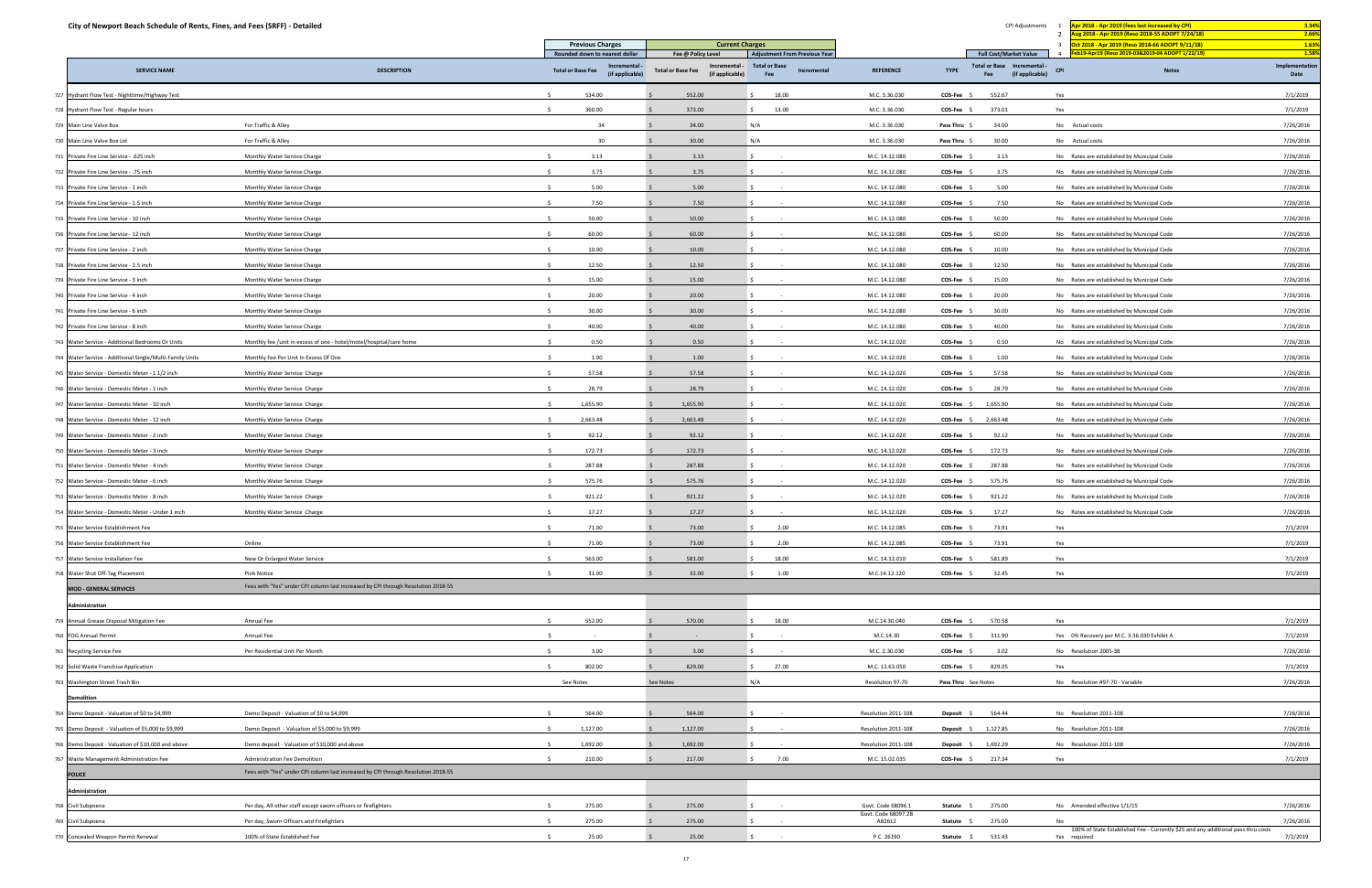|     | City of Newport Beach Schedule of Rents, Fines, and Fees (SRFF) - Detailed |                                          |                                    |                                  |                                    |                                                              |                             |                                      |                                                              |                    | CPI Adjustments                                       | Apr 2018 - Apr 2019 (fees last increased by CPI)<br>ug 2018 - Apr 2019 (Reso 2018-55 ADOPT 7/24/18)                                                                   | 3.34%<br>2.66%          |
|-----|----------------------------------------------------------------------------|------------------------------------------|------------------------------------|----------------------------------|------------------------------------|--------------------------------------------------------------|-----------------------------|--------------------------------------|--------------------------------------------------------------|--------------------|-------------------------------------------------------|-----------------------------------------------------------------------------------------------------------------------------------------------------------------------|-------------------------|
|     |                                                                            |                                          | <b>Previous Charges</b>            |                                  |                                    | <b>Current Charges</b>                                       |                             |                                      |                                                              |                    |                                                       | Oct 2018 - Apr 2019 (Reso 2018-66 ADOPT 9/11/18)<br>$\overline{\mathbf{3}}$                                                                                           | 1.63%                   |
|     |                                                                            |                                          | Rounded down to nearest dollar     |                                  |                                    | Fee @ Policy Level                                           |                             | <b>Adjustment From Previous Year</b> |                                                              |                    | <b>Full Cost/Market Value</b>                         | Feb19-Apr19 (Reso 2019-03&2019-04 ADOPT 1/22/19)                                                                                                                      | 1.58%<br>Implementation |
|     | <b>SERVICE NAME</b>                                                        | <b>DESCRIPTION</b>                       | <b>Total or Base Fee</b>           | Incremental -<br>(if applicable) |                                    | Incremental -<br><b>Total or Base Fee</b><br>(if applicable) | <b>Total or Base</b><br>Fee | Incremental                          | <b>REFERENCE</b>                                             | <b>TYPE</b>        | Total or Base Incremental -<br>(if applicable)<br>Fee | <b>CPI</b><br><b>Notes</b>                                                                                                                                            | Date                    |
|     | Concealed Weapons Permit Initial                                           | 100% of State Established Fee            | 100.00                             |                                  |                                    | 100.00                                                       |                             |                                      | P.C. 26190                                                   | Statute            | 557.11                                                | 100% of State Established Fee - Currently \$100 and any additional pass thru<br>Yes costs required                                                                    | 7/1/2019                |
|     | 772 Disturbance Advisory Card / Response                                   |                                          | 62.00                              |                                  |                                    | 64.00                                                        |                             | 2.00                                 | M.C. 3.36.030                                                | $COS-Fee$ \$       | 64.89                                                 | Yes                                                                                                                                                                   | 7/1/2019                |
|     | <b>Animal Control</b>                                                      |                                          |                                    |                                  |                                    |                                                              |                             |                                      |                                                              |                    |                                                       |                                                                                                                                                                       |                         |
|     | <b>Adoption Fee</b>                                                        | Any Animal                               | see notes                          |                                  | see notes                          |                                                              | N/A                         |                                      | Shelter Agreement                                            | Contract see notes |                                                       | No Fee based on shelter agreements                                                                                                                                    | 7/26/2016               |
|     | 774 Boarding Fee                                                           | Animal                                   | see notes                          |                                  | see notes                          |                                                              | N/A                         |                                      | Shelter Agreement                                            | Contract see notes |                                                       | No Fee based on shelter agreements                                                                                                                                    | 7/26/2016               |
|     | 775 Boarding Fee                                                           | <b>Small Animals</b>                     | see notes                          |                                  | see notes                          |                                                              | N/A                         |                                      | Shelter Agreement                                            | Contract see notes |                                                       | No Fee based on shelter agreements                                                                                                                                    | 7/26/2016               |
|     | 776 Impound Fee                                                            | Dog, Cats And Other Similar Size Animals | 41.00                              |                                  |                                    | 41.00                                                        |                             |                                      | M.C. 7.16.050                                                | $COS-Fee$ \$       | 119.05                                                | Yes Recover Maximum Permitted by Contract per M.C. 3.36.030 Exhibit A                                                                                                 | 7/1/2019                |
| 777 | Impound Fee                                                                | Small Animals                            | 41.00                              |                                  |                                    | 41.00                                                        |                             |                                      | M.C. 7.16.050                                                | COS-Fee \$         | 119.05                                                | Yes Recover Maximum Permitted by Contract per M.C. 3.36.030 Exhibit A                                                                                                 | 7/1/2019                |
|     | 778 Kennel License                                                         | 10-29 animals                            | 172.00<br>S.                       |                                  |                                    | 178.00                                                       |                             | 6.00                                 | M.C. 7.35.030                                                | $COS-Fee$          | 178.56                                                | Yes                                                                                                                                                                   | 7/1/2019                |
|     | 779 Kennel License                                                         | 30-59 animals                            | 207.00                             |                                  |                                    | 214.00                                                       |                             | 7.00                                 | M.C. 7.35.030                                                | $COS-Fee$          | 214.28                                                | Yes                                                                                                                                                                   | 7/1/2019                |
|     | 780 Kennel License                                                         | 4-9 animals                              | 103.00                             |                                  |                                    | 107.00                                                       |                             | 4.00                                 | M.C. 7.35.030                                                | COS-Fee            | 107.14                                                | Yes                                                                                                                                                                   | 7/1/2019                |
|     | 781 Kennel License                                                         | 60+ animals                              | 241.00                             |                                  |                                    | 249.00                                                       |                             | 8.00                                 | M.C. 7.35.030                                                | COS-Fee            | 249.99                                                | Yes                                                                                                                                                                   | 7/1/2019                |
|     | 782 Misc. Animal Inspection Services                                       | Pet Shop                                 | 138.00                             |                                  |                                    | 142.00                                                       |                             | 4.00                                 | M.C. 7.08.040                                                | COS-Fee            | 142.85                                                | Yes                                                                                                                                                                   | 7/1/2019                |
|     | 783 Misc. Animal Inspection Services                                       | Pot Bellied Pig                          | 115.00                             |                                  |                                    | 119.00                                                       |                             | 4.00                                 | M.C. 7.08.040                                                | COS-Fee \$         | 119.05                                                | Yes                                                                                                                                                                   | 7/1/2019                |
|     | 784 Misc. Animal Inspection Services                                       | <b>Wild Animal Permits</b>               | 115.00<br>S.                       |                                  |                                    | 119.00                                                       |                             | 4.00                                 | M.C. 7.08.040                                                | $COS-Fee$ \$       | 119.05                                                | Yes                                                                                                                                                                   | 7/1/2019                |
|     | 785 Rabies Inoculation                                                     | <b>Impounded Dog</b>                     | see notes                          |                                  | see notes                          |                                                              | N/A                         |                                      | Shelter Agreement                                            | Contract see notes |                                                       | No Fee based on shelter agreements                                                                                                                                    | 7/26/2016               |
|     | Spay & Neuter Fees                                                         | Other than Original owner                | see notes                          |                                  | see notes                          |                                                              | N/A                         |                                      | Shelter Agreement                                            | Contract see notes |                                                       | No Fee based on shelter agreements                                                                                                                                    | 7/26/2016               |
|     | <b>Detective</b>                                                           |                                          |                                    |                                  |                                    |                                                              |                             |                                      |                                                              |                    |                                                       |                                                                                                                                                                       |                         |
|     | 787 Massage Permit                                                         | Operator                                 | 536.00<br>$\leq$                   |                                  |                                    | 553.00                                                       |                             | 17.00                                | M.C. 5.50.020                                                | COS-Fee \$         | 553.99                                                | Yes                                                                                                                                                                   | 7/1/2019                |
|     | 788 Second Hand Dealer                                                     | Permit                                   | 97.00                              |                                  |                                    | 100.00                                                       |                             | 3.00                                 | M.C. 5.20.060                                                | $COS-Fee$ \$       | 100.36                                                | Yes Relocated from Finance to PD, studied 2016                                                                                                                        | 7/1/2019                |
|     | 789 Second Hand Dealer                                                     | Renewal + DOJ Fingerprint processing     | 64.00                              |                                  |                                    | 66.00                                                        |                             | 2.00                                 | M.C. 5.20.060                                                | COS-Fee \$         | 66.80                                                 | Yes Relocated from Finance to PD, studied 2016                                                                                                                        | 7/1/2019                |
| 790 | Second Hand/ Pawn Dealer Tag Check                                         |                                          |                                    |                                  |                                    |                                                              |                             |                                      | M.C. 3.36.030<br>California Government Code 21628 COS-Fee \$ |                    | 13.70                                                 | Yes 0% Recovery per M.C. 3.36.030 Exhibit A                                                                                                                           | 7/1/2019                |
|     | Patrol                                                                     |                                          |                                    |                                  |                                    |                                                              |                             |                                      |                                                              |                    |                                                       |                                                                                                                                                                       |                         |
|     | <b>Emergency Response Billing</b>                                          | Govt. Code 53150                         | see notes                          |                                  | see notes                          |                                                              |                             | N/A                                  | Gov. Code 53150                                              | COS-Fee see notes  |                                                       | Yes 100% Fully Loaded Hourly Rate (see appendix)                                                                                                                      | 7/1/2019                |
|     | <b>Support Services</b>                                                    |                                          |                                    |                                  |                                    |                                                              |                             |                                      |                                                              |                    |                                                       |                                                                                                                                                                       |                         |
|     | 792 Alarm Application                                                      | Monitored or Unmonitored                 | 62.00<br>$\leq$                    |                                  |                                    | 65.00                                                        |                             | 3.00                                 | M.C. 5.49.030                                                | COS-Fee \$         | 65.03                                                 | Yes                                                                                                                                                                   | 7/1/2019                |
|     | 793 Alarm-Monitor Fee                                                      | Annual                                   | 269.00                             |                                  |                                    | 278.00                                                       |                             | 9.00                                 | M.C. 5.48.080                                                | $COS-Fee$          | 278.09                                                | Yes                                                                                                                                                                   | 7/1/2019                |
| 794 | Annual Renewal Fee                                                         | <b>Commercial Alarm Permit</b>           | 51.00                              |                                  |                                    | 53.00                                                        |                             | 2.00                                 | M.C.5.49.045                                                 | COS-Fee \$         | 53.53                                                 | Yes                                                                                                                                                                   | 7/1/2019                |
|     | 795 Arrest Reports                                                         |                                          | 11.00<br>$\mathsf{S}$              |                                  |                                    | 11.00                                                        | l S                         |                                      | P.R. Act                                                     | $COS-Fee$ \$       | 11.98                                                 | Yes                                                                                                                                                                   | 7/1/2019                |
|     | 796 Audio Cassette - Dispatch                                              |                                          | 90.00                              |                                  |                                    | 93.00                                                        |                             | 3.00                                 | M.C. 3.36.030                                                | COS-Fee \$         | 93.43                                                 | Yes                                                                                                                                                                   | 7/1/2019                |
|     | 797 Audio Cassette - Evidence                                              |                                          | 49.00                              |                                  |                                    | 50.00                                                        |                             | 1.00                                 | M.C. 3.36.030                                                | COS-Fee \$         | 50.91                                                 | Yes                                                                                                                                                                   | 7/1/2019                |
|     | 798 Bike Licenses                                                          |                                          |                                    | 2.00                             |                                    | 2.00                                                         |                             |                                      | M.C. 12.56.025                                               | COS-Fee \$         | 17.12                                                 | Yes 17% Recovery per M.C. 3.36.030 Exhibit A                                                                                                                          | 7/1/2019                |
|     | 799 Citation Sign Off Fee                                                  | Per Sign Off                             | 16.00                              |                                  |                                    | 17.00                                                        |                             | 1.00                                 | M.C. 3.36.030                                                | COS-Fee \$         | 17.11                                                 | Yes                                                                                                                                                                   | 7/1/2019                |
|     | 800 City Jail Booking Fee                                                  |                                          | 386.00<br>$\sim$                   |                                  |                                    | 399.00                                                       |                             | 13.00                                | California Government Code 29550.3 COS-Fee \$                |                    | 399.02                                                | Yes                                                                                                                                                                   | 7/1/2019                |
|     | 801 Clearance Letters                                                      |                                          | 38.00                              |                                  |                                    | 39.00                                                        | S                           | 1.00                                 | P.R. Act                                                     | COS-Fee \$         | 39.88                                                 | Yes                                                                                                                                                                   | 7/1/2019                |
|     | 802 Crime Reports                                                          |                                          | $\leq$<br>11.00                    |                                  |                                    | 11.00                                                        |                             |                                      | P.R. Act                                                     | COS-Fee \$         | 11.98                                                 | Yes                                                                                                                                                                   | 7/1/2019                |
|     | 803 Domestic Violence Reports                                              |                                          |                                    |                                  |                                    |                                                              |                             |                                      | P.R. Act<br>Family Code 6228                                 | COS-Fee \$         | 11.98                                                 | Yes 0% Recovery Mandated by State                                                                                                                                     | 7/1/2019                |
|     | 804 False Alarm - Billable                                                 |                                          | see notes                          |                                  | see notes                          |                                                              | N/A                         |                                      | M.C. 5.49.070 (A)1                                           | Punitive see notes |                                                       | Within a 12 month period; \$50 for 3rd, \$100 for 4th, \$125 for 5th, prior violation<br>No amount +\$25 increase for each subsequent false alarm                     | 7/26/2016               |
|     | 805 Finger Printing                                                        |                                          | S.<br>33.00                        |                                  |                                    | 34.00                                                        |                             | 1.00                                 | M.C. 3.36.030                                                | COS-Fee \$         | 34.24                                                 | Yes Additional DOJ fee may apply                                                                                                                                      | 7/1/2019                |
|     | 806 Franchise Tow Fee                                                      | per tow                                  | \$45 Customer<br>\$55 Tow Operator |                                  | \$49 Customer<br>\$55 Tow Operator |                                                              |                             | 4.00                                 | M.C. 5.15.095,<br>CA Vehicle Code 12110(b)                   | COS-Fee \$         | 104.29                                                | Yes                                                                                                                                                                   | 7/1/2019                |
|     | 807 Missing Persons Report                                                 |                                          | $\sim$<br>11.00                    |                                  |                                    | 11.00                                                        |                             |                                      | P.R. Act                                                     | COS-Fee \$         | 11.98                                                 | Yes                                                                                                                                                                   | 7/1/2019                |
|     | 808 Monitoring Decal                                                       | Package of Ten Decals                    | 24.00                              |                                  |                                    | 25.00                                                        |                             | 1.00                                 | M.C.5.48.085                                                 | COS-Fee \$         | 25.67                                                 | Yes                                                                                                                                                                   | 7/1/2019                |
|     | 809 Monitoring Sign                                                        | Telephonic Alarm System                  | 33.00                              |                                  |                                    | 34.00                                                        |                             | 1.00                                 | M.C.5.48.085                                                 | $COS-Fee$ \$       | 34.24                                                 | Yes                                                                                                                                                                   | 7/1/2019                |
|     | 810 Photographs - Digital (on CD only)                                     |                                          | 31.00                              |                                  |                                    | 32.00                                                        |                             | 1.00                                 | M.C. 3.36.030                                                | $COS-Fee$ \$       | 32.45                                                 | Yes                                                                                                                                                                   | 7/1/2019                |
|     | 811 Registrant - narcotics                                                 |                                          |                                    |                                  |                                    |                                                              |                             | <b>Contract</b>                      | M.C. 3.36.030<br>Health & Safety Code 11590-11595 COS-Fee \$ |                    | 134.57                                                | Yes 0% Recovery per M.C. 3.36.030 Exhibit A                                                                                                                           | 7/1/2019                |
|     | 812 Registrant - sex                                                       |                                          | $\sim$                             |                                  |                                    |                                                              |                             |                                      | Penal Code Section 290.012(d)                                | Statute            | 77.03                                                 | Yes 0% Recovery-Mandated by State                                                                                                                                     | 7/1/2019                |
|     | 813 Solicitor application - greater than 10 names                          |                                          | 99.00<br>S.                        |                                  |                                    | 102.00                                                       |                             | 3.00                                 | M.C. 5.42.050                                                | $COS-Fee$ \$       | 102.71                                                | Yes                                                                                                                                                                   | 7/1/2019                |
|     | 814 Solicitor application - up to 10 names                                 |                                          | 41.00                              |                                  |                                    | 42.00                                                        |                             | 1.00                                 | M.C. 5.42.050                                                | $COS-Fee$ \$       | 42.80                                                 | Yes                                                                                                                                                                   | 7/1/2019                |
|     | 815 Subpoena Duces Tecum                                                   | Statute                                  | see notes                          | 6.00<br>$\leq$                   |                                    | 6.00<br>see notes<br>$\sim$ 5                                |                             | $\sim$ 5                             | California Evidence Code 1563                                | Statute \$         | 197.93                                                | 100% of State Established Fee - Incremental charge is labor cost per quarter<br>Yes hour (15 min). Total fee is incremental charge plus \$0.10 per pg std, \$0.20 per | 7/1/2019                |
|     |                                                                            |                                          |                                    |                                  |                                    |                                                              |                             |                                      |                                                              |                    |                                                       |                                                                                                                                                                       |                         |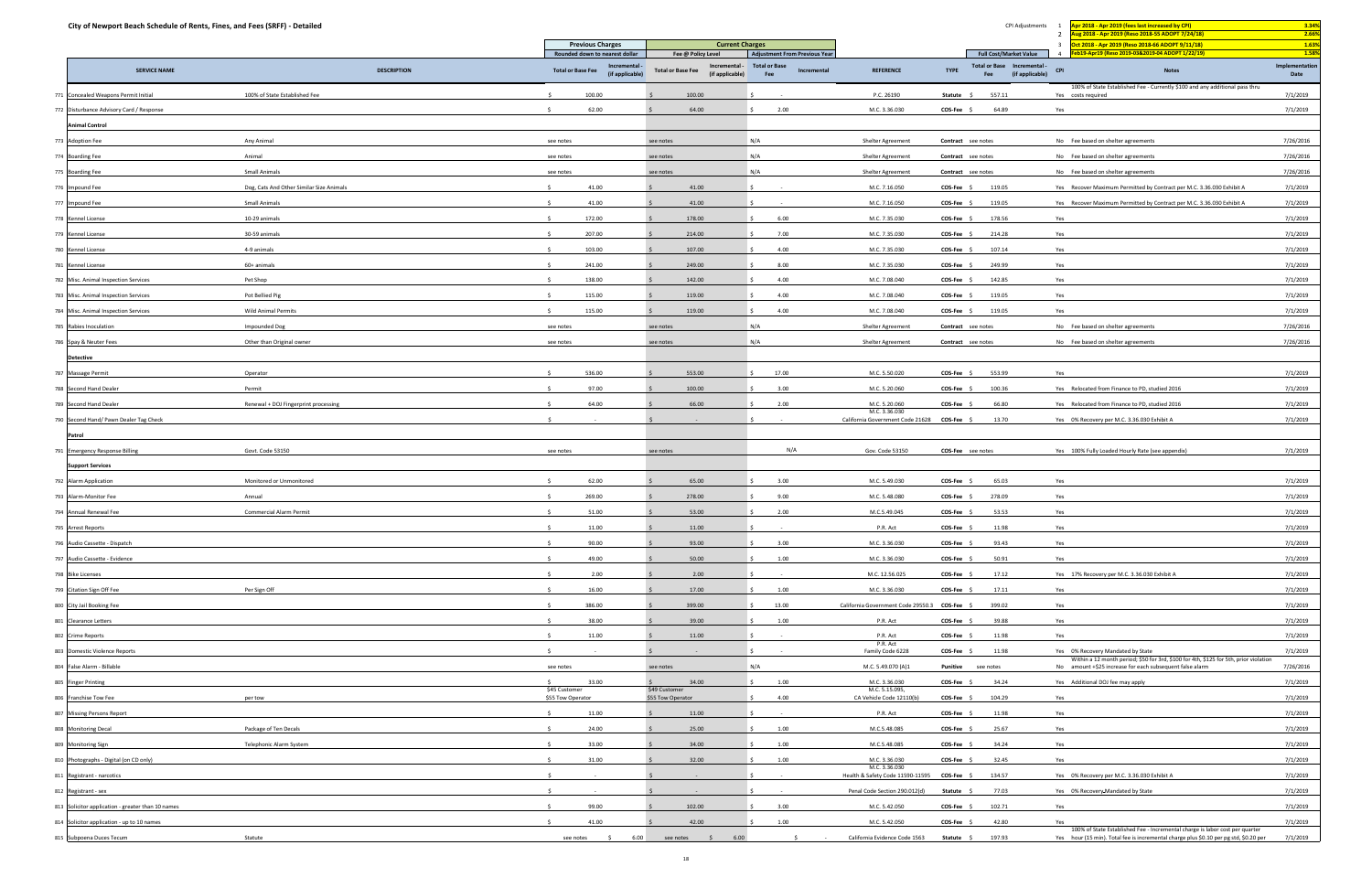|     | City of Newport Beach Schedule of Rents, Fines, and Fees (SRFF) - Detailed |                                                                                   |                                               |                                             |                                                              |                                                          |                       | CPI Adjustments                                              | Apr 2018 - Apr 2019 (fees last increased by CPI)<br>ug 2018 - Apr 2019 (Reso 2018-55 ADOPT 7/24/18) | 3.34%<br>2.66%          |
|-----|----------------------------------------------------------------------------|-----------------------------------------------------------------------------------|-----------------------------------------------|---------------------------------------------|--------------------------------------------------------------|----------------------------------------------------------|-----------------------|--------------------------------------------------------------|-----------------------------------------------------------------------------------------------------|-------------------------|
|     |                                                                            |                                                                                   | <b>Previous Charges</b>                       | <b>Current Charges</b>                      |                                                              |                                                          |                       |                                                              | Oct 2018 - Apr 2019 (Reso 2018-66 ADOPT 9/11/18)                                                    | 1.63%                   |
|     |                                                                            |                                                                                   | Rounded down to nearest dollar<br>Incremental | Fee @ Policy Level<br>Incremental -         | <b>Adjustment From Previous Year</b><br><b>Total or Base</b> |                                                          |                       | <b>Full Cost/Market Value</b><br>Total or Base Incremental - | Feb19-Apr19 (Reso 2019-03&2019-04 ADOPT 1/22/19)                                                    | 1.58%<br>Implementation |
|     | <b>SERVICE NAME</b>                                                        | <b>DESCRIPTION</b>                                                                | <b>Total or Base Fee</b><br>(if applicable)   | <b>Total or Base Fee</b><br>(if applicable) | Incremental<br>Fee                                           | <b>REFERENCE</b>                                         | <b>TYPE</b>           | (if applicable)<br>Fee                                       | <b>CPI</b><br><b>Notes</b>                                                                          | Date                    |
|     | 816 Traffic Collision Reports                                              |                                                                                   | 11.00                                         | 11.00                                       |                                                              | P.R. Act                                                 | COS-Fee \$            | 11.98                                                        | Yes                                                                                                 | 7/1/2019                |
|     | 817 Triennial Renewal Fee                                                  | <b>Residential Alarm Permit</b>                                                   | 51.00                                         | 53.00                                       | 2.00                                                         | M.C.5.49.045                                             | <b>COS-Fee</b>        | 53.53                                                        | Yes                                                                                                 | 7/1/2019                |
|     | 818 Vehicle Release                                                        |                                                                                   | 41.00                                         | 42.00                                       | 1.00                                                         | M.C. 3.36.030                                            | $COS-Fee$ \$          | 42.80                                                        | Yes                                                                                                 | 7/1/2019                |
| 819 | Vehicle Repossession                                                       | 100% State Established Fee                                                        | 15.00                                         | 15.00                                       |                                                              | California Government Code 41612                         | Statute               | 34.24                                                        | Yes 100% of State Established Fee - Currently \$15                                                  | 7/1/2019                |
|     | 820 Video                                                                  |                                                                                   | 97.00                                         | 100.00                                      | 3.00                                                         | M.C. 3.36.030                                            | COS-Fee \$            | 100.72                                                       | Yes                                                                                                 | 7/1/2019                |
|     | <b>PUBLIC WORKS - ENGINEERING</b>                                          | Fees with "Yes" under CPI column last increased by CPI through Resolution 2018-55 |                                               |                                             |                                                              |                                                          |                       |                                                              |                                                                                                     |                         |
| 821 | Covenant Agreement Research & Review Fee                                   | Charged hourly                                                                    | 148.00                                        | 153.00                                      | 5.00                                                         | M.C. 3.36.030<br>Council Policy L-21 M.C. 13.18.030 Reso | COS-Fee \$            | 153.67                                                       | Yes                                                                                                 | 8/26/2019               |
|     | 822 Dining Encroachment Permit                                             | Application                                                                       | 400.00<br>$\leq$                              | 413.00                                      | 13.00<br>S.                                                  | 96-26 & 2000-60<br>Council Policy L-21                   | $COS-Fee$ \$          | 413.84                                                       | Yes                                                                                                 | 8/26/2019               |
|     | 823 Dining Encroachment Permit                                             | Transfer                                                                          | 222.00                                        | 230.00                                      | 8.00                                                         | Reso 96-26 & 2000-60<br>Council Policy L-21              | COS-Fee \$            | 230.25                                                       | Yes                                                                                                 | 8/26/2019               |
| 824 | Dining Encroachment Permit                                                 | Annual Use Fee Outside Dining Area 100 Sq. Ft. Or Less                            | 156.00                                        | 161.00                                      | 5.00                                                         | Reso 96-26 & 2000-60<br>Council Policy L-21              | COS-Fee \$            | 161.30                                                       | Yes                                                                                                 | 8/26/2019               |
|     | 825 Dining Encroachment Permit                                             | Annual Use Fee Outside Dining Area Over 100 Sq. Ft.                               | 293.00                                        | 303.00                                      | 10.00                                                        | Reso 96-26 & 2000-60                                     | COS-Fee \$            | 303.70                                                       | Yes                                                                                                 | 8/26/2019               |
|     | 826 Document Recordation Fee                                               |                                                                                   | 204.00                                        | 211.00                                      | 7.00                                                         | M.C. 3.36.030                                            | <b>COS-Fee</b>        | 211.59                                                       | Yes                                                                                                 | 8/26/2019               |
|     | 827 Easement Deed Research, Reviews/Processing                             |                                                                                   | 222.00                                        | 230.00                                      | 8.00                                                         | M.C. 3.36.030                                            | COS-Fee \$            | 230.25                                                       | Yes                                                                                                 | 8/26/2019               |
|     | 828 Encroachment & Eng. Agreement Prep                                     |                                                                                   | 871.00                                        | 901.00                                      | 30.00                                                        | M.C. 3.36.030                                            | COS-Fee \$            | 901.07                                                       | Yes                                                                                                 | 8/26/2019               |
|     | 829 Encroachment Permit With Other Dept./Div. Review                       |                                                                                   | -Ś.<br>293.00                                 | 303.00                                      | 10.00                                                        | M.C. 13.06.020                                           | COS-Fee \$            | 532.96                                                       | Yes 57% Recovery per M.C. 3.36.030 Exhibit A                                                        | 8/26/2019               |
|     | 830 Encroachment Permit Without Other Dept./Div. Review                    |                                                                                   | 257.00                                        | 266.00                                      | 9.00                                                         | M.C. 13.06.020                                           | COS-Fee \$            | 302.71                                                       | Yes 88% Recovery per M.C. 3.36.030 Exhibit A                                                        | 8/26/2019               |
|     | 831 Engineering Field Inspection                                           | Curb/Gutter/Sidewalk/Driveway/Non-standard Imp.-Each Inspection 1/30'             | 176.00                                        | 182.00                                      | 6.00                                                         | M.C. 3.36.030                                            | COS-Fee               | 182.17                                                       | Yes                                                                                                 | 8/26/2019               |
|     | 832 Engineering Field Inspection                                           | Sewer/Water Meter/Fire Service/Underground Utilities-Each Insp./location          | 176.00                                        | 182.00                                      | 6.00                                                         | M.C. 3.36.030                                            | COS-Fee \$            | 182.17                                                       | Yes                                                                                                 | 8/26/2019               |
|     | 833 Engineering Field Inspection                                           | Parkway Drains-Each Inspection                                                    | 176.00                                        | 182.00                                      | 6.00                                                         | M.C. 3.36.030                                            | COS-Fee               | 182.17                                                       | Yes                                                                                                 | 8/26/2019               |
|     | <b>Escrow Account Administration</b>                                       | <b>Escrow Account Administration</b>                                              | 105.00                                        | 108.00                                      | 3.00                                                         | Section 22300 CA Public Contract Code COS-Fee \$         |                       | 108.90                                                       | Yes                                                                                                 | 8/26/2019               |
|     | 835 Lot Line Adjustment Checking Fee                                       |                                                                                   | 1,151.00<br>-Ś.                               | 1,189.00                                    | 38.00<br>S.                                                  | M.C. 3.36.030                                            | $COS-Fee$ \$          | 1,189.94                                                     | Yes                                                                                                 | 8/26/2019               |
|     | 836 Monitoring Wells                                                       | Permits (EPTEA)                                                                   | 535.00                                        | 553.00                                      | 18.00                                                        | M.C. 3.36.030                                            | COS-Fee               | 553.84                                                       | Yes                                                                                                 | 8/26/2019               |
| 837 | <b>News Rack Permits</b>                                                   | Permit                                                                            | 115.00                                        | 119.00                                      | 4.00                                                         | M.C. 5.70.020(C)                                         | $COS-Fee$ \$          | 119.12                                                       | Yes                                                                                                 | 8/26/2019               |
|     | 838 Oceanfront Encroachment Annual Permit                                  | Depth Of Encroachment 0-5.0 Feet                                                  | 375.00                                        | 388.00                                      | 13.00                                                        | Council Policy L-12<br>Reso 91-80 & 2005-42              | Policy \$             | 388.13                                                       | Yes                                                                                                 | 8/26/2019               |
|     | 839 Oceanfront Encroachment Annual Permit                                  | Depth Of Encroachment 5.0-7.5 Feet                                                | 563.00                                        | 582.00                                      | 19.00                                                        | Council Policy L-12<br>Reso 91-80 & 2005-42              | Policy \$             | 582.20                                                       | Yes                                                                                                 | 8/26/2019               |
|     | 840 Oceanfront Encroachment Annual Permit                                  | Depth Of Encroachment 7.5-10 Feet                                                 | 751.00                                        | 776.00                                      | 25.00                                                        | Council Policy L-12<br>Reso 91-80 & 2005-42              | Policy \$             | 776.26                                                       | Yes                                                                                                 | 8/26/2019               |
|     | 841 Oceanfront Encroachment Annual Permit                                  | Depth Of Encroachment 10-15 Feet                                                  | 1,127.00                                      | 1,165.00                                    | 38.00                                                        | Council Policy L-12<br>Reso 91-80 & 2005-42              | Policy \$             | 1,165.65                                                     | Yes                                                                                                 | 8/26/2019               |
|     | 842 Parcel Map Check                                                       |                                                                                   | 2,653.00<br>S.                                | 2,742.00                                    | 89.00                                                        | M.C. 3.36.030                                            | COS-Fee \$ 2,742.21   |                                                              | Yes                                                                                                 | 8/26/2019               |
|     | 843 Plan Check                                                             | Engineering Plan Check Fee - Charged hourly                                       | 165.00<br>S.                                  | 170.00                                      | 5.00                                                         | M.C. 3.36.030                                            | COS-Fee \$            | 170.97                                                       | Yes                                                                                                 | 8/26/2019               |
|     | Plan Check with Pre-Permit Review                                          | Charged hourly                                                                    | 148.00                                        | 153.00                                      | 5.00<br>$\mathsf{S}$                                         | M.C. 3.36.030                                            | $COS-Fee$ \$          | 153.67                                                       | Yes                                                                                                 | 8/26/2019               |
|     | 845 Street Closure Permit with Engineering Review                          | Temporary Closure Of Public Property                                              | 70.00                                         | 72.00                                       | 2.00<br>S.                                                   | M.C. 12.62.020(E)                                        | COS-Fee \$            | 72.45                                                        | Yes                                                                                                 | 8/26/2019               |
|     | 846 Street Closure Permit without Engineering Review                       | Temporary Closure Of Public Property                                              | 28.00                                         | 29.00                                       | 1.00                                                         | M.C. 12.62.020(E)                                        | COS-Fee \$            | 29.78                                                        | Yes                                                                                                 | 8/26/2019               |
|     | 847 Street Easement and Vacation Processing Fee                            |                                                                                   | 1,089.00                                      | 1,126.00                                    | 37.00<br>S.                                                  | M.C. 3.36.030                                            | COS-Fee \$ 1,126.39   |                                                              | Yes Base+ hourly rate if > 6.75 hours                                                               | 8/26/2019               |
|     | 848 Temporary No Parking Signs                                             | Temporary No Parking Signs                                                        | 0.80                                          | 0.80                                        |                                                              | M.C. 3.36.030                                            | Pass Thru \$          | 0.80                                                         | No                                                                                                  | 7/26/2016               |
|     | <b>Tract Plan Check</b>                                                    | Up To \$100,000 improvement cost                                                  | see notes                                     | see notes                                   | N/A                                                          | M.C.19.56.020(C)                                         | $COS-Fee$ \$          | $\sim$ $-$                                                   | No 6.5% of value up to \$100,000. \$390 minimum                                                     | 10/24/2016              |
|     | 850 Tract Plan Check                                                       | \$100,000 To \$400,000 improvement cost                                           | 8,680.00<br>-Ś.                               | 8,680.00                                    |                                                              | M.C.19.56.020(C)                                         | COS-Fee \$ 8,680.00   |                                                              | No Base fee for first \$100,000 + 5% incremental costs for amount over \$100,000                    | 10/24/2016              |
| 851 | <b>Tract Plan Check</b>                                                    | Over \$400,000 improvement cost                                                   | 28,710.00                                     | 28,710.00                                   |                                                              | M.C.19.56.020(C)                                         |                       | COS-Fee \$ 28,710.00                                         | No Base fee for first \$400,000 + 4% incremental costs for amount over \$400,000                    | 10/24/2016              |
|     | 852 Traffic Control Plan Check                                             | 81/2" x 11"/11" x17"; per sheet                                                   | 70.00<br>S.                                   | 72.00                                       | 2.00<br>IS.                                                  | M.C. 3.36.030                                            | $COS-Fee$ \$          | 72.45                                                        | Yes                                                                                                 | 8/26/2019               |
|     | 853 Traffic Control Plan Check                                             | 24" x 36"; per sheet                                                              | $\zeta$<br>152.00                             | 157.00                                      | 5.00                                                         | M.C. 3.36.030                                            | COS-Fee \$            | 157.80                                                       | Yes                                                                                                 | 8/26/2019               |
|     | 854 Traffic Study                                                          | Utilizes outside consultant                                                       | see notes                                     | see notes                                   | N/A                                                          | M.C. 15.40.050E                                          | Pass Thru \$          | $\sim$ $-$                                                   | No Will be charged based on consultant billings.                                                    | 10/24/2016              |
|     | 855 Traffic Subdivision Plan Check                                         | Charged hourly                                                                    | 148.00<br>S.                                  | 153.00                                      | 5.00<br>S.                                                   | M.C. 3.36.030                                            | COS-Fee \$ 153.67     |                                                              | Yes                                                                                                 | 8/26/2019               |
|     | <b>Deposits</b>                                                            |                                                                                   |                                               |                                             |                                                              |                                                          |                       |                                                              |                                                                                                     |                         |
|     | 856 Crane Deposit                                                          | Refundable                                                                        | 1,000.00<br>$\leq$                            | 1,000.00                                    |                                                              | 12.62.030                                                | Deposit \$ 1,000.00   |                                                              | No                                                                                                  | 10/24/2016              |
| 857 | Improvements Required By City                                              | Refundable                                                                        | Determined by Public Works                    | Determined by Public Works                  | N/A                                                          | 19.36.030                                                |                       | <b>Deposit</b> Determined by Public Works                    | No Determined by Public Works                                                                       | 10/24/2016              |
|     | <b>PUBLIC WORKS - HARBOR RESOURCES</b>                                     | Fees with "Yes" under CPI column last increased by CPI through Resolution 2018-55 |                                               |                                             |                                                              |                                                          |                       |                                                              |                                                                                                     |                         |
|     | Piers                                                                      |                                                                                   |                                               |                                             |                                                              |                                                          |                       |                                                              |                                                                                                     |                         |
|     | Residential                                                                |                                                                                   | \$0.52 per square foot                        | \$0.52 per square foot                      | \$0.01 per square foot                                       | Resolution 2015-10                                       | Rental See Resolution |                                                              | See<br>Note CPI adjustments occur separately                                                        | 3/1/2019                |
|     | <b>Plan Review</b>                                                         |                                                                                   |                                               |                                             |                                                              |                                                          |                       |                                                              |                                                                                                     |                         |
|     | <b>Appeal Hearing</b>                                                      | Filling Fee for Appeals - charged hourly.                                         | see notes                                     | see notes                                   | N/A                                                          | M.C.17.65.030                                            | COS-Fee Hourly        |                                                              | Yes 100% Loaded Hourly Rate (see appendix)                                                          | 8/26/2019               |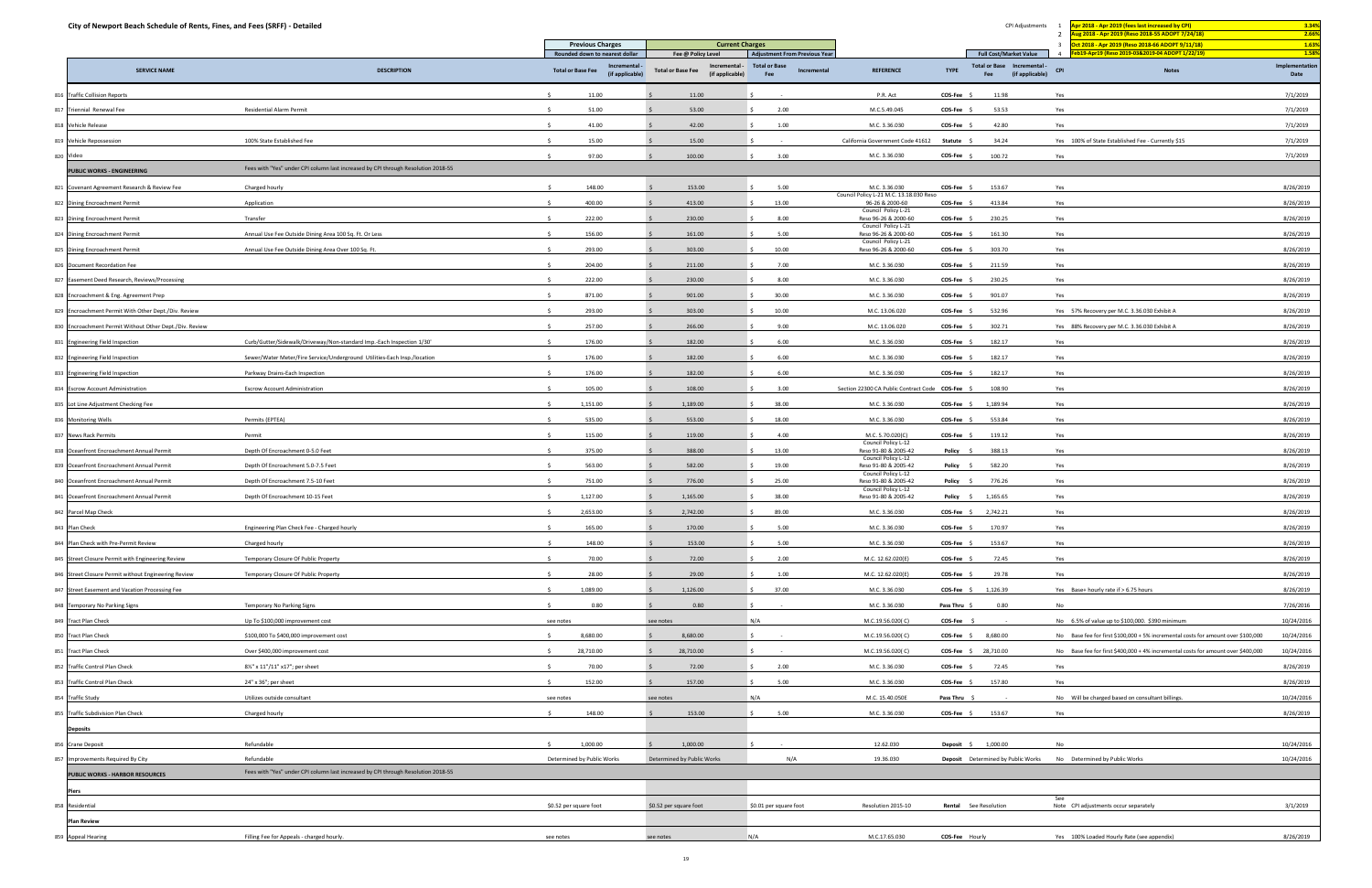| City of Newport Beach Schedule of Rents, Fines, and Fees (SRFF) - Detailed |                                                                                   | <b>Previous Charges</b>        |                                  | <b>Current Charges</b>                                       |                                      |                   | CPI Adjustments                                                          | Apr 2018 - Apr 2019 (fees last increased by CPI)<br>Aug 2018 - Apr 2019 (Reso 2018-55 ADOPT 7/24/18) | 3.34%<br>2.66%<br>1.63% |
|----------------------------------------------------------------------------|-----------------------------------------------------------------------------------|--------------------------------|----------------------------------|--------------------------------------------------------------|--------------------------------------|-------------------|--------------------------------------------------------------------------|------------------------------------------------------------------------------------------------------|-------------------------|
|                                                                            |                                                                                   | Rounded down to nearest dollar |                                  | Fee @ Policy Level                                           | <b>Adjustment From Previous Year</b> |                   | <b>Full Cost/Market Value</b>                                            | Oct 2018 - Apr 2019 (Reso 2018-66 ADOPT 9/11/18)<br>Feb19-Apr19 (Reso 2019-03&2019-04 ADOPT 1/22/19) | 1.58%                   |
| <b>SERVICE NAME</b>                                                        | <b>DESCRIPTION</b>                                                                | <b>Total or Base Fee</b>       | Incremental -<br>(if applicable) | Incremental -<br><b>Total or Base Fee</b><br>(if applicable) | <b>Total or Base</b><br>Incremental  | <b>REFERENCE</b>  | Total or Base Incremental -<br><b>TYPE</b><br>(if applicable) CPI<br>Fee | <b>Notes</b>                                                                                         | Implementation<br>Date  |
| 860 Appeal of Lease/Permit under Section 17.60.080                         |                                                                                   | 100.00                         |                                  | 100.00                                                       |                                      | M.C.17.60.080     | COS-Fee Hourly                                                           | Yes \$100 Recovery per M.C. 3.36.030 Exhibit A                                                       | 8/26/2019               |
| 861 Pier Permit Transfer                                                   | Commercial and non commercial piers                                               | 250.00                         |                                  | 258.00                                                       | 8.00                                 | M.C.17.60.020(D)  | COS-Fee \$<br>258.37                                                     | Yes                                                                                                  | 8/26/2019               |
| 862 Plan Check Fee                                                         | New Construction w/ Agency Approval                                               | 557.00                         |                                  | 576.00                                                       | 19.00                                | M.C. 17.50.020(D) | 576.57<br><b>COS-Fee</b>                                                 | Yes                                                                                                  | 8/26/2019               |
| 863 Plan Check Fee                                                         | Maintenance                                                                       | 131.00                         |                                  | 135.00                                                       | 4.00                                 | M.C. 17.50.020(D) | 135.59<br>COS-Fee \$                                                     | Yes                                                                                                  | 8/26/2019               |
| 864 RGP Dredging Permit                                                    |                                                                                   | 1,821.00                       |                                  | 1,881.00                                                     | 60.00                                | M.C. 17.55.020(D) | COS-Fee \$<br>1,881.96                                                   | Yes                                                                                                  | 8/26/2019               |
| PUBLIC WORKS - WATER QUALITY                                               | Fees with "Yes" under CPI column last increased by CPI through Resolution 2018-55 |                                |                                  |                                                              |                                      |                   |                                                                          |                                                                                                      |                         |
| 865 WQ Construction Site Inspections                                       | Inspection                                                                        | S.<br>115.00                   |                                  | 119.00                                                       | 4.00                                 | M.C.15.10.070     | COS-Fee \$<br>119.45                                                     | Yes                                                                                                  | 8/26/2019               |
| <b>RECREATION AND SENIOR SERVICES</b>                                      | Fees with "Yes" under CPI column last increased by CPI through Resolution 2018-55 |                                |                                  |                                                              |                                      |                   |                                                                          |                                                                                                      |                         |
| Administration                                                             |                                                                                   |                                |                                  |                                                              |                                      |                   |                                                                          |                                                                                                      |                         |
| 866 Admin Processing Fee                                                   | Applies to program and Facility Use charges                                       | 5.00                           |                                  | 5.00                                                         |                                      | M.C. 3.36.030     | 11.61<br><b>COS-Fee</b>                                                  | Yes \$5 Recovery per M.C. 3.36.030 Exhibit A                                                         | 7/1/2019                |
| 867 Badge Replacement                                                      |                                                                                   | 5.00                           |                                  | 5.00                                                         |                                      | M.C. 3.36.030     | 31.44<br><b>COS-Fee</b>                                                  | No Initial badge is provided at no cost. \$5 Recovery per M.C. 3.36.030 Exhibit A                    | 7/26/2016               |
|                                                                            |                                                                                   | 10.00                          |                                  | 10.00                                                        |                                      | M.C. 3.36.030     |                                                                          |                                                                                                      |                         |
| 868 Class Refund                                                           | For classes \$74 or less                                                          | 20.00                          |                                  |                                                              |                                      |                   | <b>COS-Fee</b><br>91.17                                                  | Yes \$10 Recovery per M.C. 3.36.030 Exhibit A                                                        | 7/1/2019                |
| 869 Class Refund                                                           | For classes \$75 and over                                                         |                                |                                  | 20.00                                                        |                                      | M.C. 3.36.030     | 88.12<br>COS-Fee \$                                                      | Yes \$20 Recovery per M.C. 3.36.030 Exhibit A                                                        | 7/1/2019                |
| <b>Adult Sports</b>                                                        |                                                                                   |                                |                                  |                                                              |                                      |                   |                                                                          | 50-95% Recovery per M.C. 3.36.030 Exhibit A                                                          |                         |
| 870 Adult League Nonresident Player Card                                   | Per Player                                                                        | 25.00                          |                                  | 25.00                                                        |                                      | M.C. 3.36.030     | COS-Fee                                                                  | No                                                                                                   | 7/26/2016               |
| 871 Adult League Nonresident Replacement Player Card                       | Per Player                                                                        | 15.00                          |                                  | 15.00                                                        |                                      | M.C. 3.36.030     | COS-Fee                                                                  | No                                                                                                   | 7/26/2016               |
| 872 Adult League Resident Player Card                                      | Per Player                                                                        | 20.00                          |                                  | 20.00                                                        |                                      | M.C. 3.36.030     | COS-Fee                                                                  | No                                                                                                   | 7/26/2016               |
| 873 Adult League Resident Replacement Player Card                          | Per Player                                                                        | 10.00                          |                                  | 10.00                                                        |                                      | M.C. 3.36.030     | COS-Fee                                                                  | No                                                                                                   | 7/26/2016               |
| 874 Adult Soccer Nonresident                                               | League Teams                                                                      | see notes                      |                                  | see notes                                                    |                                      | M.C. 3.36.030     | COS-Fee                                                                  | No R.S.S. Director negotiates contractor fee                                                         | 7/26/2016               |
| 875 Adult Soccer Resident                                                  | League Teams                                                                      | see notes                      |                                  | see notes                                                    |                                      | M.C. 3.36.030     | COS-Fee                                                                  | No R.S.S. Director negotiates contractor fee                                                         | 7/26/2016               |
| 876 Adult Sports Drop In                                                   | Single Drop In                                                                    | 3.00                           |                                  | 3.00                                                         |                                      | M.C. 3.36.030     | COS-Fee                                                                  | No                                                                                                   | 7/26/2016               |
| 877 Adult Sports Drop In                                                   | 5 Punch Pass                                                                      | 15.00                          |                                  | 15.00                                                        |                                      | M.C. 3.36.030     | COS-Fee                                                                  | No                                                                                                   | 7/26/2016               |
| 878 Adult Sports Drop In                                                   | 20 Punch Pass - Resident                                                          | 50.00                          |                                  | 50.00                                                        |                                      | M.C. 3.36.030     | COS-Fee                                                                  | No                                                                                                   | 7/26/2016               |
| 879 Adult Sports Drop In                                                   | 20 Punch Pass - Nonresident                                                       | 60.00                          |                                  | 60.00                                                        |                                      | M.C. 3.36.030     | COS-Fee                                                                  | No                                                                                                   | 7/26/2016               |
| 880 Adult Sports Late Registration Fee                                     | Late Registration Fee                                                             | 30.00                          |                                  | 30.00                                                        |                                      | M.C. 3.36.030     | COS-Fee                                                                  | No                                                                                                   | 7/26/2016               |
| 881 Basketball Nonresident                                                 | League Teams                                                                      | see notes                      |                                  | see notes                                                    |                                      | M.C. 3.36.030     | COS-Fee                                                                  | No R.S.S. Director negotiates contractor fee                                                         | 7/26/2016               |
| 882 Basketball Resident                                                    | League Teams                                                                      | see notes                      |                                  | see notes                                                    |                                      | M.C. 3.36.030     | COS-Fee                                                                  | No R.S.S. Director negotiates contractor fee                                                         | 7/26/2016               |
| 883 Softball Nonresident                                                   | League Teams                                                                      | see notes                      |                                  | see notes                                                    |                                      | M.C. 3.36.030     | COS-Fee                                                                  | No R.S.S. Director negotiates contractor fee                                                         | 7/26/2016               |
| 884 Softball Resident                                                      | League Teams                                                                      | see notes                      |                                  | see notes                                                    |                                      | M.C. 3.36.030     | COS-Fee                                                                  | No R.S.S. Director negotiates contractor fee                                                         | 7/26/2016               |
| 885 Volleyball Nonresident                                                 | League Teams                                                                      | see notes                      |                                  | see notes                                                    |                                      | M.C. 3.36.030     | COS-Fee                                                                  | No R.S.S. Director negotiates contractor fee                                                         | 7/26/2016               |
| 886 Volleyball Nonresident                                                 | <b>Tournament Player</b>                                                          | see notes                      |                                  | see notes                                                    |                                      | M.C. 3.36.030     | <b>COS-Fee</b>                                                           | No R.S.S. Director negotiates contractor fee                                                         | 7/26/2016               |
| 887 Volleyball Resident                                                    | League Teams                                                                      | see notes                      |                                  | see notes                                                    |                                      | M.C. 3.36.030     | COS-Fee                                                                  | No R.S.S. Director negotiates contractor fee                                                         | 7/26/2016               |
| 888 Volleyball Resident                                                    | <b>Tournament Player</b>                                                          | see notes                      |                                  | see notes                                                    |                                      | M.C. 3.36.030     | COS-Fee                                                                  | No R.S.S. Director negotiates contractor fee                                                         | 7/26/2016               |
| <b>Aquatic Activities</b>                                                  |                                                                                   |                                |                                  |                                                              |                                      |                   |                                                                          | 20-50% Recovery per M.C. 3.36.030 Exhibit A                                                          |                         |
| 889 Lap Swim                                                               | 5 Punch Pass                                                                      | 15.00                          |                                  | 15.00                                                        |                                      | M.C. 3.36.030     | COS-Fee                                                                  | No                                                                                                   | 7/26/2016               |
|                                                                            |                                                                                   | 190.00                         |                                  |                                                              |                                      |                   |                                                                          | No                                                                                                   | 7/26/2016               |
| 890 Lap Swim Nonresident                                                   | Annual Pass                                                                       |                                |                                  | 190.00                                                       |                                      | M.C. 3.36.030     | <b>COS-Fee</b>                                                           |                                                                                                      |                         |
| 891 Lap Swim Nonresident                                                   | 20 Punch Pass                                                                     | 60.00                          |                                  | 60.00                                                        |                                      | M.C. 3.36.030     | COS-Fee                                                                  | No                                                                                                   | 7/26/2016               |
| 892 Lap Swim Resident                                                      | Annual Pass                                                                       | 160.00                         |                                  | 160.00                                                       |                                      | M.C. 3.36.030     | COS-Fee                                                                  | No                                                                                                   | 7/26/2016               |
| 893 Lap Swim Resident                                                      | 20 Punch Pass                                                                     | 50.00                          |                                  | 50.00                                                        |                                      | M.C. 3.36.030     | COS-Fee                                                                  | No                                                                                                   | 7/26/2016               |
| 894 Lap Swim Senior                                                        | 5 Punch Pass                                                                      | 10.00                          |                                  | 10.00                                                        |                                      | M.C. 3.36.030     | <b>COS-Fee</b>                                                           | No                                                                                                   | 7/26/2016               |
| 895 Lap Swim Senior Nonresident                                            | Annual Pass                                                                       | 140.00                         |                                  | 140.00                                                       |                                      | M.C. 3.36.030     | COS-Fee                                                                  | No                                                                                                   | 7/26/2016               |
| 896 Lap Swim Senior Nonresident                                            | 20 Punch Pass                                                                     | 45.00                          |                                  | 45.00                                                        |                                      | M.C. 3.36.030     | COS-Fee                                                                  | No                                                                                                   | 7/26/2016               |
| 897 Lap Swim Senior Resident                                               | Annual Pass                                                                       | 110.00                         |                                  | 110.00                                                       |                                      | M.C. 3.36.030     | COS-Fee                                                                  | No                                                                                                   | 7/26/2016               |
| 898 Lap Swim Senior Resident                                               | 20 Punch Pass                                                                     | 35.00                          |                                  | 35.00                                                        |                                      | M.C. 3.36.030     | COS-Fee                                                                  | No                                                                                                   | 7/26/2016               |
| 899 Parent & Me Swim Nonresident                                           |                                                                                   | 35.00                          |                                  | 35.00                                                        |                                      | M.C. 3.36.030     | <b>COS-Fee</b>                                                           | No                                                                                                   | 7/26/2016               |
| 900 Parent & Me Swim Resident                                              |                                                                                   | 30.00                          |                                  | 30.00                                                        |                                      | M.C. 3.36.030     | COS-Fee                                                                  | No                                                                                                   | 7/26/2016               |
| 901 Recreation Swim 17 yrs old & under                                     | Drop In                                                                           | 2.00                           |                                  | 2.00                                                         |                                      | M.C. 3.36.030     | COS-Fee                                                                  | No                                                                                                   | 7/26/2016               |
| 902 Recreation Swim Adult                                                  | Drop In                                                                           | 3.00                           |                                  | 3.00                                                         |                                      | M.C. 3.36.030     | COS-Fee                                                                  | No                                                                                                   | 7/26/2016               |
| 903 Swim Lessons Nonresident                                               | Group                                                                             | 56.00                          |                                  | 56.00                                                        |                                      | M.C. 3.36.030     | <b>COS-Fee</b>                                                           | No                                                                                                   | 7/26/2016               |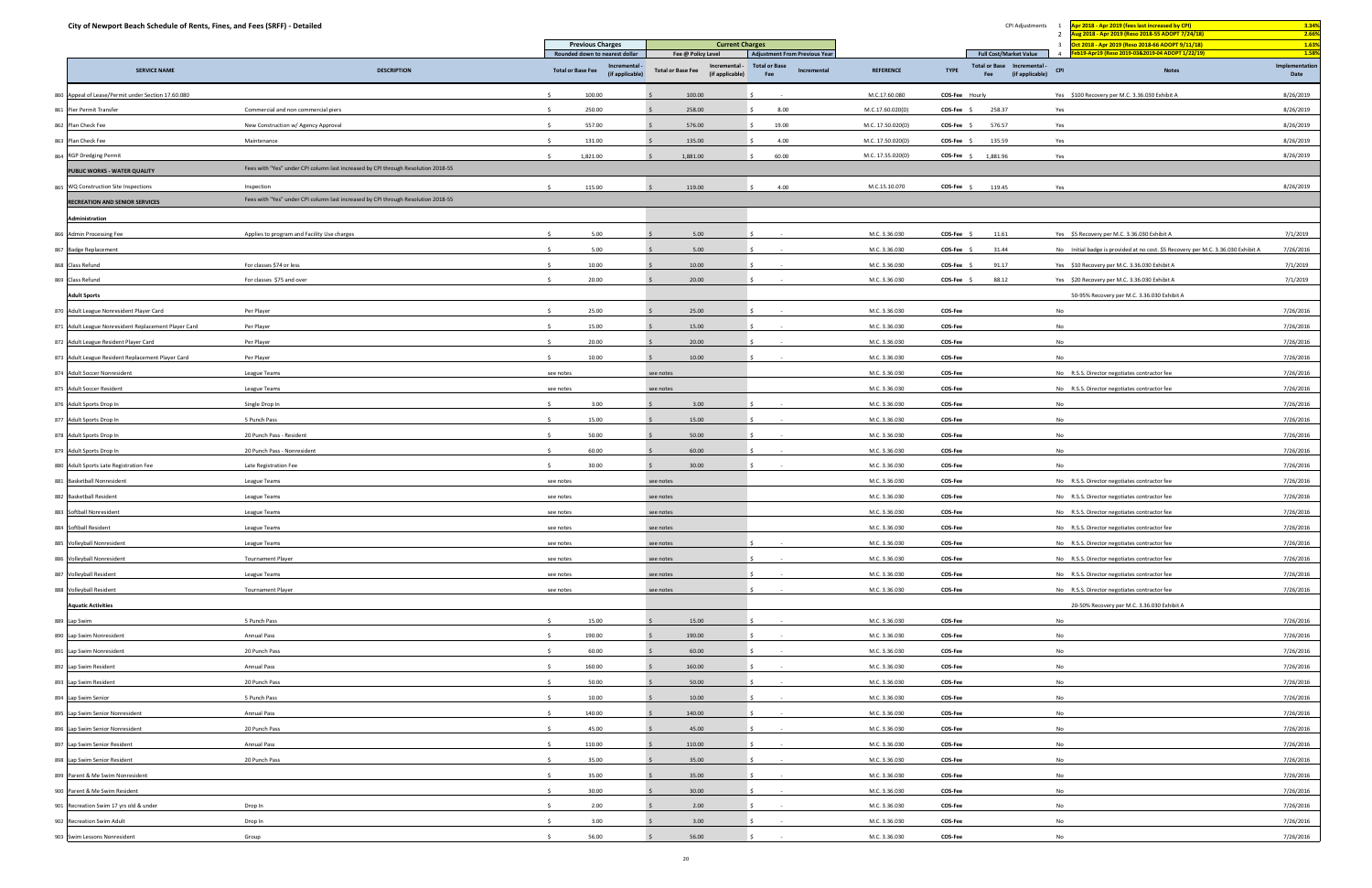| City of Newport Beach Schedule of Rents, Fines, and Fees (SRFF) - Detailed                                                                                 |                                                           |                                                              |                                                              |                                            |                     | CPI Adjustments                                                      | Apr 2018 - Apr 2019 (fees last increased by CPI)<br>ug 2018 - Apr 2019 (Reso 2018-55 ADOPT 7/24/18)<br>$\overline{2}$                            | 3.34%<br>2.66%         |
|------------------------------------------------------------------------------------------------------------------------------------------------------------|-----------------------------------------------------------|--------------------------------------------------------------|--------------------------------------------------------------|--------------------------------------------|---------------------|----------------------------------------------------------------------|--------------------------------------------------------------------------------------------------------------------------------------------------|------------------------|
|                                                                                                                                                            |                                                           | <b>Previous Charges</b><br>Rounded down to nearest dollar    | <b>Current Charges</b><br>Fee @ Policy Level                 | Adjustment From Previous Year              |                     | <b>Full Cost/Market Value</b>                                        | $\overline{\mathbf{3}}$<br>Oct 2018 - Apr 2019 (Reso 2018-66 ADOPT 9/11/18)<br>eb19-Apr19 (Reso 2019-03&2019-04 ADOPT 1/22/19)<br>$\overline{4}$ | 1.63%<br>1.58%         |
| <b>SERVICE NAME</b>                                                                                                                                        | <b>DESCRIPTION</b>                                        | Incremental -<br><b>Total or Base Fee</b><br>(if applicable) | Incremental -<br><b>Total or Base Fee</b><br>(if applicable) | <b>Total or Base</b><br>Incremental<br>Fee | <b>REFERENCE</b>    | Total or Base Incremental -<br><b>TYPE</b><br>(if applicable)<br>Fee | CPI<br><b>Notes</b>                                                                                                                              | Implementation<br>Date |
| Swim Lessons Nonresident<br>904                                                                                                                            | Semi-private                                              | 137.00                                                       | 137.00                                                       |                                            | M.C. 3.36.030       | COS-Fee                                                              | No                                                                                                                                               | 7/26/2016              |
| 905 Swim Lessons Nonresident                                                                                                                               | Private                                                   | 95.00                                                        | 95.00                                                        |                                            | M.C. 3.36.030       | COS-Fee                                                              | No                                                                                                                                               | 7/26/2016              |
| 906 Swim Lessons Resident                                                                                                                                  | Group                                                     | 51.00                                                        | 51.00                                                        |                                            | M.C. 3.36.030       | COS-Fee                                                              | No                                                                                                                                               | 7/26/2016              |
| 907 Swim Lessons Resident                                                                                                                                  | Private                                                   | 85.00                                                        | 85.00                                                        |                                            | M.C. 3.36.030       | COS-Fee                                                              | No                                                                                                                                               | 7/26/2016              |
| 908 Swim Lessons Resident                                                                                                                                  | Semi-private                                              | 127.00                                                       | 127.00                                                       |                                            | M.C. 3.36.030       | COS-Fee                                                              | No                                                                                                                                               | 7/26/2016              |
| <b>Cancellation Fees</b>                                                                                                                                   |                                                           |                                                              |                                                              |                                            |                     |                                                                      |                                                                                                                                                  |                        |
| 909 Refund Charge All Other Programs and Facilities                                                                                                        | Program Or Facility Use (less than \$75.00)               | 10.00                                                        | 10.00                                                        |                                            | Council Policy B-13 | COS-Fee \$<br>82.74                                                  | No \$10 Recovery per M.C. 3.36.030 Exhibit A                                                                                                     | 7/1/2019               |
| 910 Refund Charge All Other Programs and Facilities                                                                                                        | Program Or Facility Use (\$75.00 or more)                 | 20.00                                                        | 20.00                                                        |                                            | Council Policy B-13 | COS-Fee \$<br>79.97                                                  | No \$20 Recovery per M.C. 3.36.030 Exhibit A                                                                                                     | 7/1/2019               |
|                                                                                                                                                            | Insurance, Deposits And Set-up Fees May Be Required,      |                                                              |                                                              |                                            |                     |                                                                      |                                                                                                                                                  |                        |
| <b>Facility Use</b>                                                                                                                                        | Availability May Be Limited, Other Restrictions May Apply |                                                              |                                                              |                                            |                     |                                                                      |                                                                                                                                                  |                        |
| <b>Deposits</b>                                                                                                                                            |                                                           |                                                              |                                                              |                                            |                     |                                                                      |                                                                                                                                                  |                        |
| 911 Cleaning Fee                                                                                                                                           |                                                           | 150.00                                                       | 150.00                                                       |                                            | Council Policy B-13 | <b>Deposit</b>                                                       | No This is a pass through cost                                                                                                                   | 7/26/2016              |
| 912 Gymnasiums                                                                                                                                             |                                                           | 185.00                                                       | 185.00                                                       |                                            | Council Policy B-13 | <b>Deposit</b>                                                       | No                                                                                                                                               | 7/26/2016              |
| 913 Meeting Rooms And Parks                                                                                                                                | Under 75 People                                           | 100.00                                                       | 100.00                                                       |                                            | Council Policy B-13 | Deposit                                                              | No                                                                                                                                               | 7/26/2016              |
| 914 Meeting Rooms And Parks                                                                                                                                | 76 And More People                                        | 150.00                                                       | 150.00                                                       |                                            | Council Policy B-13 | Deposit                                                              | No                                                                                                                                               | 7/26/2016              |
| 915 OASIS Event Center Room                                                                                                                                | No Alcohol                                                | 200.00                                                       | 200.00                                                       |                                            | Council Policy B-13 | <b>Deposit</b>                                                       | No                                                                                                                                               | 7/26/2016              |
| 916 OASIS Event Center Room                                                                                                                                | With Alcohol                                              | 400.00                                                       | 400.00                                                       |                                            | Council Policy B-13 | <b>Deposit</b>                                                       | No                                                                                                                                               | 7/26/2016              |
| 917 OASIS Large Classroom                                                                                                                                  |                                                           | 185.00                                                       | 185.00                                                       |                                            | Council Policy B-13 | Deposit                                                              | No                                                                                                                                               | 7/26/2016              |
| 918 OASIS Small Classroom                                                                                                                                  |                                                           | 100.00                                                       | 100.00                                                       |                                            | Council Policy B-13 | Deposit                                                              | No                                                                                                                                               | 7/26/2016              |
| 919 Security Guards                                                                                                                                        | per hour                                                  | 36.00                                                        | 36.00                                                        |                                            | Council Policy B-13 | Deposit                                                              | No                                                                                                                                               | 7/26/2016              |
| <b>Meeting Rooms</b><br>Balboa Community Center, Bonita Creek, Carroll Beek, Cliff Drive,<br>Mariners/VJC, Balboa Community Center, West Newport Community |                                                           |                                                              |                                                              |                                            |                     |                                                                      |                                                                                                                                                  |                        |
| 920 Center<br>Balboa Community Center, Bonita Creek, Carroll Beek, Cliff Drive,                                                                            | Commercial Resident Rate, Fee Per Hour 2 Hour Minimum     | 153.00                                                       | 158.00                                                       | 5.00                                       | Council Policy B-13 | 158.00<br>Rental \$                                                  | Yes                                                                                                                                              | 7/1/2019               |
| Mariners/VJC, Balboa Community Center, West Newport Community                                                                                              |                                                           |                                                              |                                                              |                                            |                     |                                                                      |                                                                                                                                                  |                        |
| 921 Center<br>Balboa Community Center, Bonita Creek, Carroll Beek, Cliff Drive,                                                                            | Commercial Nonresident Rate, Fee Per Hour 2 Hour Minimum  | 309.00                                                       | 319.00                                                       | 10.00                                      | Council Policy B-13 | 319.00<br>Rental \$                                                  | Yes                                                                                                                                              | 7/1/2019               |
| Mariners/VJC, Balboa Community Center, West Newport Community<br>922 Center                                                                                | Non-Profit Resident Rate, Fee Per Hour 2 Hour Minimum     | 47.00                                                        | 48.00                                                        | 1.00                                       | Council Policy B-13 | 48.00<br>Rental :                                                    | Yes                                                                                                                                              | 7/1/2019               |
| Balboa Community Center, Bonita Creek, Carroll Beek, Cliff Drive,<br>Mariners/VJC, Balboa Community Center, West Newport Community                         |                                                           |                                                              |                                                              |                                            |                     |                                                                      |                                                                                                                                                  |                        |
| 923 Center<br>Balboa Community Center, Bonita Creek, Carroll Beek, Cliff Drive,                                                                            | Non-Profit Nonresident Rate, Fee Per Hour 2 Hour Minimum  | 90.00                                                        | 93.00                                                        | 3.00                                       | Council Policy B-13 | 93.00<br>Rental                                                      | Yes                                                                                                                                              | 7/1/2019               |
| Mariners/VJC, Balboa Community Center, West Newport Community<br>Center                                                                                    | Private Resident Rate, Fee Per Hour 2 Hour Minimum        | 76.00                                                        | 78.00                                                        | 2.00                                       | Council Policy B-13 | Rental<br>78.00                                                      | Yes                                                                                                                                              | 7/1/2019               |
| Balboa Community Center, Bonita Creek, Carroll Beek, Cliff Drive,<br>Mariners/VJC, Balboa Community Center, West Newport Community                         |                                                           |                                                              |                                                              |                                            |                     |                                                                      |                                                                                                                                                  |                        |
| 925 Center                                                                                                                                                 | Private Nonresident Rate, Fee Per Hour 2 Hour Minimum     | 152.00                                                       | 157.00                                                       | 5.00                                       | Council Policy B-13 | Rental \$<br>157.00                                                  | Yes                                                                                                                                              | 7/1/2019               |
| Balboa Community Center, Bonita Creek, Carroll Beek, Cliff Drive,<br>Mariners/VJC, Balboa Community Center, West Newport Community                         |                                                           |                                                              |                                                              |                                            |                     |                                                                      |                                                                                                                                                  |                        |
| 926<br>Center                                                                                                                                              | Resident Non-profit Youth Service Organization Rate       | 21.00                                                        | 21.00                                                        |                                            | Council Policy B-13 | Rental \$<br>21.00                                                   | Yes                                                                                                                                              | 7/1/2019               |
| 927 Civic Center Community Room                                                                                                                            | Commercial Resident Rate, Fee Per Hour 2 Hour Minimum     | 330.00                                                       | 341.00                                                       | 11.00                                      | Council Policy B-13 | Rental \$<br>341.00                                                  | Yes                                                                                                                                              | 7/1/2019               |
| 928 Civic Center Community Room                                                                                                                            | Commercial Nonresident Rate, Fee Per Hour 2 Hour Minimum  | 599.00                                                       | 618.00                                                       | 19.00                                      | Council Policy B-13 | Rental \$<br>618.00                                                  | Yes                                                                                                                                              | 7/1/2019               |
| 929 Civic Center Community Room                                                                                                                            | Non-Profit Resident Rate, Fee Per Hour 2 Hour Minimum     | 127.00                                                       | 131.00                                                       | 4.00                                       | Council Policy B-13 | Rental \$<br>131.00                                                  | Yes                                                                                                                                              | 7/1/2019               |
| 930 Civic Center Community Room                                                                                                                            | Non-Profit Nonresident Rate, Fee Per Hour 2 Hour Minimum  | 191.00                                                       | 197.00                                                       | 6.00                                       | Council Policy B-13 | 197.00<br>Rental \$                                                  | Yes                                                                                                                                              | 7/1/2019               |
| 931 Civic Center Community Room                                                                                                                            | Private Resident Rate, Fee Per Hour 2 Hour Minimum        | 186.00                                                       | 192.00                                                       | 6.00                                       | Council Policy B-13 | 192.00<br>Rental \$                                                  | Yes                                                                                                                                              | 7/1/2019               |
| 932 Civic Center Community Room                                                                                                                            | Private Nonresident Rate, Fee Per Hour 2 Hour Minimum     | 298.00                                                       | 307.00                                                       | 9.00                                       | Council Policy B-13 | Rental<br>307.00                                                     | Yes                                                                                                                                              | 7/1/2019               |
| 933 Civic Center Community Room                                                                                                                            | Resident Non-profit Youth Service Organization Rate       | 79.00                                                        | 81.00                                                        | 2.00                                       | Council Policy B-13 | 81.00<br>Rental \$                                                   | Yes                                                                                                                                              | 7/1/2019               |
| 934 Civic Center Lawn                                                                                                                                      | Commercial Resident Rate, Fee Per Hour 2 Hour Minimum     | 245.00                                                       | 253.00                                                       | 8.00                                       | Council Policy B-13 | 253.00<br>Rental \$                                                  | Yes                                                                                                                                              | 7/1/2019               |
| 935 Civic Center Lawn                                                                                                                                      | Commercial Nonresident Rate, Fee Per Hour 2 Hour Minimum  | 458.00                                                       | 473.00                                                       | 15.00                                      | Council Policy B-13 | 473.00<br>Rental                                                     | Yes                                                                                                                                              | 7/1/2019               |
| 936 Civic Center Lawn                                                                                                                                      | Non-Profit Resident Rate, Fee Per Hour 2 Hour Minimum     | 70.00                                                        | 72.00                                                        | 2.00                                       | Council Policy B-13 | 72.00<br>Rental                                                      | Yes                                                                                                                                              | 7/1/2019               |
| 937 Civic Center Lawn                                                                                                                                      | Non-Profit Nonresident Rate, Fee Per Hour 2 Hour Minimum  | 108.00                                                       | 111.00                                                       | 3.00                                       | Council Policy B-13 | Rental \$<br>111.00                                                  | Yes                                                                                                                                              | 7/1/2019               |
| 938 Civic Center Lawn                                                                                                                                      | Private Resident Rate, Fee Per Hour 2 Hour Minimum        | 79.00                                                        | 81.00                                                        | 2.00                                       | Council Policy B-13 | 81.00<br>Rental \$                                                   | Yes                                                                                                                                              | 7/1/2019               |
| 939 Civic Center Lawn                                                                                                                                      | Private Nonresident Rate, Fee Per Hour 2 Hour Minimum     | 127.00                                                       | 131.00                                                       | 4.00                                       | Council Policy B-13 | Rental \$<br>131.00                                                  | Yes                                                                                                                                              | 7/1/2019               |
|                                                                                                                                                            |                                                           |                                                              |                                                              |                                            |                     |                                                                      |                                                                                                                                                  |                        |
| 940 Civic Center Lawn                                                                                                                                      | Resident Non-profit Youth Service Organization Rate       | 53.00                                                        | 54.00                                                        | 1.00                                       | Council Policy B-13 | 54.00<br>Rental                                                      | Yes                                                                                                                                              | 7/1/2019               |
| 941 Council Chamber                                                                                                                                        | Commercial Resident Rate, Fee Per Hour 2 Hour Minimum     | 249.00                                                       | 257.00                                                       | 8.00                                       | Council Policy B-13 | 257.00<br>Rental \$                                                  | Yes                                                                                                                                              | 7/1/2019               |
| 942 Council Chamber                                                                                                                                        | Commercial Nonresident Rate, Fee Per Hour 2 Hour Minimum  | 492.00                                                       | 508.00                                                       | 16.00                                      | Council Policy B-13 | 508.00<br>Rental                                                     | Yes                                                                                                                                              | 7/1/2019               |
| 943 Council Chamber                                                                                                                                        | Non-Profit Resident Rate, Fee Per Hour 2 Hour Minimum     | 49.00                                                        | 50.00                                                        | 1.00                                       | Council Policy B-13 | 50.00<br>Rental \$                                                   | Yes                                                                                                                                              | 7/1/2019               |
| 944 Council Chamber                                                                                                                                        | Non-Profit Nonresident Rate, Fee Per Hour 2 Hour Minimum  | 90.00                                                        | 93.00                                                        | 3.00                                       | Council Policy B-13 | 93.00<br>Rental \$                                                   | Yes                                                                                                                                              | 7/1/2019               |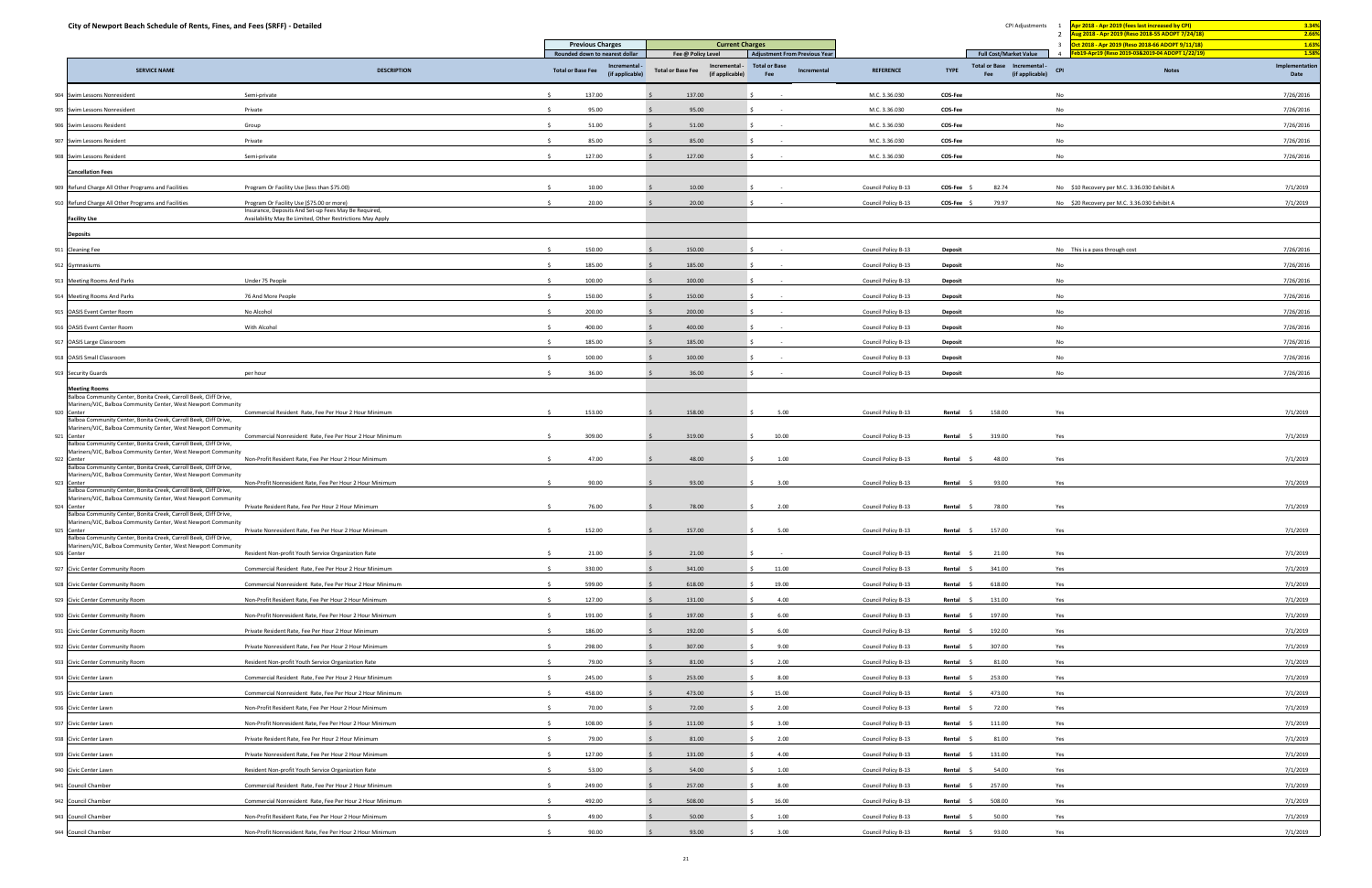| City of Newport Beach Schedule of Rents, Fines, and Fees (SRFF) - Detailed |                                                           |                                                                           |                                                                 |                                                                             |                     | CPI Adjustments                                                             | or 2018 - Apr 2019 (fees last increased by CPI)<br>ug 2018 - Apr 2019 (Reso 2018-55 ADOPT 7/24/18) | 3.34%<br>2.66%          |
|----------------------------------------------------------------------------|-----------------------------------------------------------|---------------------------------------------------------------------------|-----------------------------------------------------------------|-----------------------------------------------------------------------------|---------------------|-----------------------------------------------------------------------------|----------------------------------------------------------------------------------------------------|-------------------------|
|                                                                            |                                                           | <b>Previous Charges</b>                                                   | <b>Current Charges</b>                                          |                                                                             |                     |                                                                             | $\overline{2}$<br>$\overline{3}$<br>Oct 2018 - Apr 2019 (Reso 2018-66 ADOPT 9/11/18)               | 1.63%                   |
| <b>SERVICE NAME</b>                                                        | <b>DESCRIPTION</b>                                        | Rounded down to nearest dollar<br>Incremental<br><b>Total or Base Fee</b> | Fee @ Policy Level<br>Incremental -<br><b>Total or Base Fee</b> | <b>Adjustment From Previous Year</b><br><b>Total or Base</b><br>Incremental | <b>REFERENCE</b>    | <b>Full Cost/Market Value</b><br>Total or Base Incremental -<br><b>TYPE</b> | b19-Apr19 (Reso 2019-03&2019-04 ADOPT 1/22/19)<br><b>Notes</b><br><b>CPI</b>                       | 1.58%<br>Implementation |
| 945 Council Chamber                                                        | Private Resident Rate, Fee Per Hour 2 Hour Minimum        | (if applicable)<br>76.00                                                  | (if applicable)<br>78.00                                        | Fee<br>2.00                                                                 | Council Policy B-13 | (if applicable)<br>Fee<br>Rental \$<br>78.00                                | Yes                                                                                                | Date<br>7/1/2019        |
| 946 Council Chamber                                                        | Private Nonresident Rate, Fee Per Hour 2 Hour Minimum     | 152.00                                                                    | 157.00                                                          | 5.00                                                                        | Council Policy B-13 | 157.00<br>Rental \$                                                         | Yes                                                                                                | 7/1/2019                |
| 947 Council Chamber                                                        | Resident Non-profit Youth Service Organization Rate       | 27.00                                                                     | 27.00                                                           |                                                                             | Council Policy B-13 | 27.00<br>Rental                                                             | Yes                                                                                                | 7/1/2019                |
| 948 Newport Theater Art Center                                             | Daily Rate, Equipment and Operator Fees                   | 415.00                                                                    | 428.00                                                          | 13.00                                                                       | Council Policy B-6  | 428.00<br>Rental \$                                                         | Yes                                                                                                | 7/1/2019                |
| <b>Community Youth Center</b>                                              |                                                           |                                                                           |                                                                 |                                                                             |                     |                                                                             |                                                                                                    |                         |
| Small Classroom<br>949                                                     | Commercial Resident Rate, Fee Per Hour 2 Hour Minimum     | 170.00                                                                    | 175.00                                                          | 5.00                                                                        | Council Policy B-13 | Rental \$<br>175.00                                                         | Yes                                                                                                | 7/1/2019                |
| 950<br>Small Classroom                                                     | Commercial Nonresident Rate, Fee Per Hour 2 Hour Minimum  | 339.00                                                                    | 350.00                                                          | 11.00                                                                       | Council Policy B-13 | 350.00<br>Rental \$                                                         | Yes                                                                                                | 7/1/2019                |
| 951<br>Small Classroom                                                     | Non-Profit Resident Rate, Fee Per Hour 2 Hour Minimum     | 53.00                                                                     | 54.00                                                           | 1.00                                                                        | Council Policy B-13 | 54.00<br>Rental                                                             | Yes                                                                                                | 7/1/2019                |
| 952<br>Small Classroom                                                     | Non-Profit Non-Resident Rate, Fee Per Hour 2 Hour Minimum | 100.00                                                                    | 103.00                                                          | 3.00                                                                        | Council Policy B-13 | 103.00<br>Rental $\frac{2}{3}$                                              | Yes                                                                                                | 7/1/2019                |
| 953<br>Small Classroom                                                     | Private Resident Rate, Fee Per Hour 2 Hour Minimum        | 84.00                                                                     | 86.00                                                           | 2.00                                                                        | Council Policy B-13 | 86.00<br>Rental                                                             | Yes                                                                                                | 7/1/2019                |
| 954<br>Small Classroom                                                     | Private Nonresident Rate, Fee Per Hour 2 Hour Minimum     | 168.00                                                                    | 173.00                                                          | 5.00                                                                        | Council Policy B-13 | 173.00<br>Rental \$                                                         | Yes                                                                                                | 7/1/2019                |
| 955<br>Small Classroom                                                     | Resident Non-profit Youth Service Organization Rate       | 25.00                                                                     | 25.00                                                           |                                                                             | Council Policy B-13 | 25.00<br>Rental \$                                                          | Yes                                                                                                | 7/1/2019                |
| 956 Lincoln Gymnasium                                                      | Commercial Resident Rate, Fee Per Hour 2 Hour Minimum     | 340.00                                                                    | 351.00                                                          | 11.00                                                                       | Council Policy B-13 | 351.00<br>Rental \$                                                         | Yes                                                                                                | 7/1/2019                |
| 957 Lincoln Gymnasium                                                      | Commercial Nonresident Rate, Fee Per Hour 2 Hour Minimum  | 651.00<br>$\sim$                                                          | 672.00                                                          | 21.00                                                                       | Council Policy B-13 | 672.00<br>Rental $\frac{2}{3}$                                              | Yes                                                                                                | 7/1/2019                |
| 958 Lincoln Gymnasium                                                      | Non-Profit Resident Rate, Fee Per Hour 2 Hour Minimum     | 76.00                                                                     | 78.00                                                           | 2.00                                                                        | Council Policy B-13 | Rental<br>78.00                                                             | Yes                                                                                                | 7/1/2019                |
| 959 Lincoln Gymnasium                                                      | Non-Profit Nonresident Rate, Fee Per Hour 2 Hour Minimum  | 132.00                                                                    | 136.00                                                          | 4.00                                                                        | Council Policy B-13 | 136.00<br>Rental \$                                                         | Yes                                                                                                | 7/1/2019                |
| 960 Lincoln Gymnasium                                                      | Private Residential Rate, Fee Per Hour 2 Hour Minimum     | 104.00                                                                    | 107.00                                                          | 3.00                                                                        | Council Policy B-13 | 107.00<br>Rental \$                                                         | Yes                                                                                                | 7/1/2019                |
| 961 Lincoln Gymnasium                                                      | Private Nonresidential Rate, Fee Per Hour 2 Hour Minimum  | 187.00                                                                    | 193.00                                                          | 6.00                                                                        | Council Policy B-13 | 193.00<br>Rental                                                            | Yes                                                                                                | 7/1/2019                |
| 962 Lincoln Gymnasium                                                      | Resident Non-profit Youth Service Organization Rate       | 35.00                                                                     | 36.00                                                           | 1.00                                                                        | Council Policy B-13 | 36.00<br>Rental \$                                                          | Yes                                                                                                | 7/1/2019                |
| <b>Marina Park</b>                                                         |                                                           |                                                                           |                                                                 |                                                                             |                     |                                                                             |                                                                                                    |                         |
| 963<br>Lawn                                                                | Commercial Rate, Fee Per Hour 2 Hour Minimum              | 245.00                                                                    | 253.00                                                          | 8.00                                                                        | Council Policy B-13 | 253.00<br>Rental \$                                                         | Yes                                                                                                | 7/1/2019                |
| 964<br>Lawn                                                                | Non-Profit Rate, Fee Per Hour 2 Hour Minimum              | 70.00                                                                     | 72.00                                                           | 2.00                                                                        | Council Policy B-13 | 72.00<br>Rental \$                                                          | Yes                                                                                                | 7/1/2019                |
| 965<br>Lawn                                                                | Private Rate, Fee Per Hour 2 Hour Minimum                 | 79.00                                                                     | 81.00                                                           | 2.00                                                                        | Council Policy B-13 | 81.00<br>Rental                                                             | Yes                                                                                                | 7/1/2019                |
| 966<br>Lawn                                                                | Resident Non-profit Youth Service Organization Rate       | 53.00<br>- \$                                                             | 54.00                                                           | 1.00                                                                        | Council Policy B-13 | Rental \$<br>54.00                                                          | Yes                                                                                                | 7/1/2019                |
| 967<br>Large Event Center                                                  | Commercial Resident Rate, Fee Per Hour 2 Hour Minimum     | 374.00                                                                    | 386.00                                                          | 12.00                                                                       | Council Policy B-13 | Rental<br>386.00                                                            | Yes                                                                                                | 7/1/2019                |
| 968<br>Large Event Center                                                  | Commercial Nonresident Rate, Fee Per Hour 2 Hour Minimum  | 687.00                                                                    | 709.00                                                          | 22.00                                                                       | Council Policy B-13 | 709.00<br>Rental \$                                                         | Yes                                                                                                | 7/1/2019                |
| 969<br>Large Event Center                                                  | Non-Profit Resident Rate, Fee Per Hour 2 Hour Minimum     | 136.00                                                                    | 140.00                                                          | 4.00                                                                        | Council Policy B-13 | 140.00<br>Rental \$                                                         | Yes                                                                                                | 7/1/2019                |
| 970<br>Large Event Center                                                  | Non-Profit Nonresident Rate, Fee Per Hour 2 Hour Minimum  | 306.00                                                                    | 316.00                                                          | 10.00                                                                       | Council Policy B-13 | 316.00<br>Rental                                                            | Yes                                                                                                | 7/1/2019                |
| 971<br>Large Event Center                                                  | Private Resident Rate, Fee Per Hour 2 Hour Minimum        | 239.00                                                                    | 246.00                                                          | 7.00                                                                        | Council Policy B-13 | 246.00<br>Rental \$                                                         | Yes                                                                                                | 7/1/2019                |
| 972<br>Large Event Center                                                  | Private Nonresident Rate, Fee Per Hour 2 Hour Minimum     | 408.00                                                                    | 421.00                                                          | 13.00                                                                       | Council Policy B-13 | 421.00<br>Rental \$                                                         | Yes                                                                                                | 7/1/2019                |
| 973<br>Large Event Center                                                  | Resident Non-profit Youth Service Organization Rate       | 79.00<br>$\leq$                                                           | 81.00                                                           | 2.00                                                                        | Council Policy B-13 | 81.00<br>Rental \$                                                          | Yes                                                                                                | 7/1/2019                |
| 974<br>Large Room                                                          | Commercial Resident Rate, Fee Per Hour 2 Hour Minimum     | 143.00                                                                    | 147.00                                                          | 4.00                                                                        | Council Policy B-13 | 147.00<br>Rental \$                                                         | Yes                                                                                                | 7/1/2019                |
| 975<br>Large Room                                                          | Commercial Nonresident Rate, Fee Per Hour 2 Hour Minimum  | 253.00                                                                    | 261.00                                                          | 8.00                                                                        | Council Policy B-13 | Rental \$<br>261.00                                                         | Yes                                                                                                | 7/1/2019                |
| 976<br>Large Room                                                          | Non-Profit Resident Rate, Fee Per Hour 2 Hour Minimum     | 51.00<br>$\leq$                                                           | 52.00                                                           | 1.00                                                                        | Council Policy B-13 | 52.00<br>Rental \$                                                          | Yes                                                                                                | 7/1/2019                |
| 977<br>Large Room                                                          | Non-Profit Nonresident Rate, Fee Per Hour 2 Hour Minimum  | $\sim$<br>113.00                                                          | 116.00                                                          | 3.00                                                                        | Council Policy B-13 | Rental \$<br>116.00                                                         | Yes                                                                                                | 7/1/2019                |
| Large Room<br>978                                                          | Private Resident Rate, Fee Per Hour 2 Hour Minimum        | 88.00                                                                     | 90.00                                                           | 2.00                                                                        | Council Policy B-13 | Rental \$<br>90.00                                                          | Yes                                                                                                | 7/1/2019                |
| 979<br>Large Room                                                          | Private Nonresident Rate, Fee Per Hour 2 Hour Minimum     | 152.00                                                                    | 157.00                                                          | 5.00                                                                        | Council Policy B-13 | 157.00<br>Rental \$                                                         | Yes                                                                                                | 7/1/2019                |
| 980<br>Large Room                                                          | Resident Non-profit Youth Service Organization Rate       | 26.00                                                                     | 26.00                                                           | $\sim 10^{-1}$                                                              | Council Policy B-13 | 26.00<br>Rental                                                             | Yes                                                                                                | 7/1/2019                |
| 981<br>Medium Room                                                         | Commercial Resident Rate, Fee Per Hour 2 Hour Minimum     | 108.00<br>$\sim$                                                          | 111.00                                                          | 3.00                                                                        | Council Policy B-13 | 111.00<br>Rental \$                                                         | Yes                                                                                                | 7/1/2019                |
| 982<br>Medium Room                                                         | Commercial Nonresident Rate, Fee Per Hour 2 Hour Minimum  | 205.00<br>- Ś                                                             | 211.00                                                          | 6.00                                                                        | Council Policy B-13 | Rental \$<br>211.00                                                         | Yes                                                                                                | 7/1/2019                |
| 983<br>Medium Room                                                         | Non-Profit Resident Rate, Fee Per Hour 2 Hour Minimum     | 39.00                                                                     | 40.00                                                           | 1.00                                                                        | Council Policy B-13 | 40.00<br>Rental \$                                                          | Yes                                                                                                | 7/1/2019                |
| 984<br>Medium Room                                                         | Non-Profit Nonresident Rate, Fee Per Hour 2 Hour Minimum  | 90.00                                                                     | 93.00                                                           | 3.00                                                                        | Council Policy B-13 | 93.00<br>Rental \$                                                          | Yes                                                                                                | 7/1/2019                |
| 985<br>Medium Room                                                         | Private Resident Rate, Fee Per Hour 2 Hour Minimum        | 69.00                                                                     | 71.00                                                           | 2.00                                                                        | Council Policy B-13 | Rental \$<br>71.00                                                          | Yes                                                                                                | 7/1/2019                |
| 986<br>Medium Room                                                         | Private Nonresident Rate, Fee Per Hour 2 Hour Minimum     | 118.00<br>$\sim$                                                          | 121.00                                                          | 3.00                                                                        | Council Policy B-13 | 121.00<br>Rental \$                                                         | Yes                                                                                                | 7/1/2019                |
| 987<br>Medium Room                                                         | Resident Non-profit Youth Service Organization Rate       | 21.00<br>$\ddot{\phantom{1}}$                                             | 21.00                                                           | $\sim$ $-$                                                                  | Council Policy B-13 | 21.00<br>Rental \$                                                          | Yes                                                                                                | 7/1/2019                |
| Small Room<br>988                                                          | Commercial Resident Rate, Fee Per Hour 2 Hour Minimum     | 85.00                                                                     | 87.00                                                           | 2.00                                                                        | Council Policy B-13 | 87.00<br>Rental \$                                                          | Yes                                                                                                | 7/1/2019                |
| 989<br>Small Room                                                          | Commercial Nonresident Rate, Fee Per Hour 2 Hour Minimum  | 155.00                                                                    | 160.00                                                          | 5.00                                                                        | Council Policy B-13 | 160.00<br>Rental \$                                                         | Yes                                                                                                | 7/1/2019                |
| Small Room<br>990                                                          | Non-Profit Resident Rate, Fee Per Hour 2 Hour Minimum     | 31.00                                                                     | 32.00                                                           | 1.00                                                                        | Council Policy B-13 | 32.00<br>Rental                                                             | Yes                                                                                                | 7/1/2019                |
| Small Room<br>991                                                          | Non-Profit Nonresident Rate, Fee Per Hour 2 Hour Minimum  | 71.00                                                                     | 73.00                                                           | 2.00                                                                        | Council Policy B-13 | 73.00<br>Rental \$                                                          | Yes                                                                                                | 7/1/2019                |
|                                                                            |                                                           |                                                                           |                                                                 |                                                                             |                     |                                                                             |                                                                                                    |                         |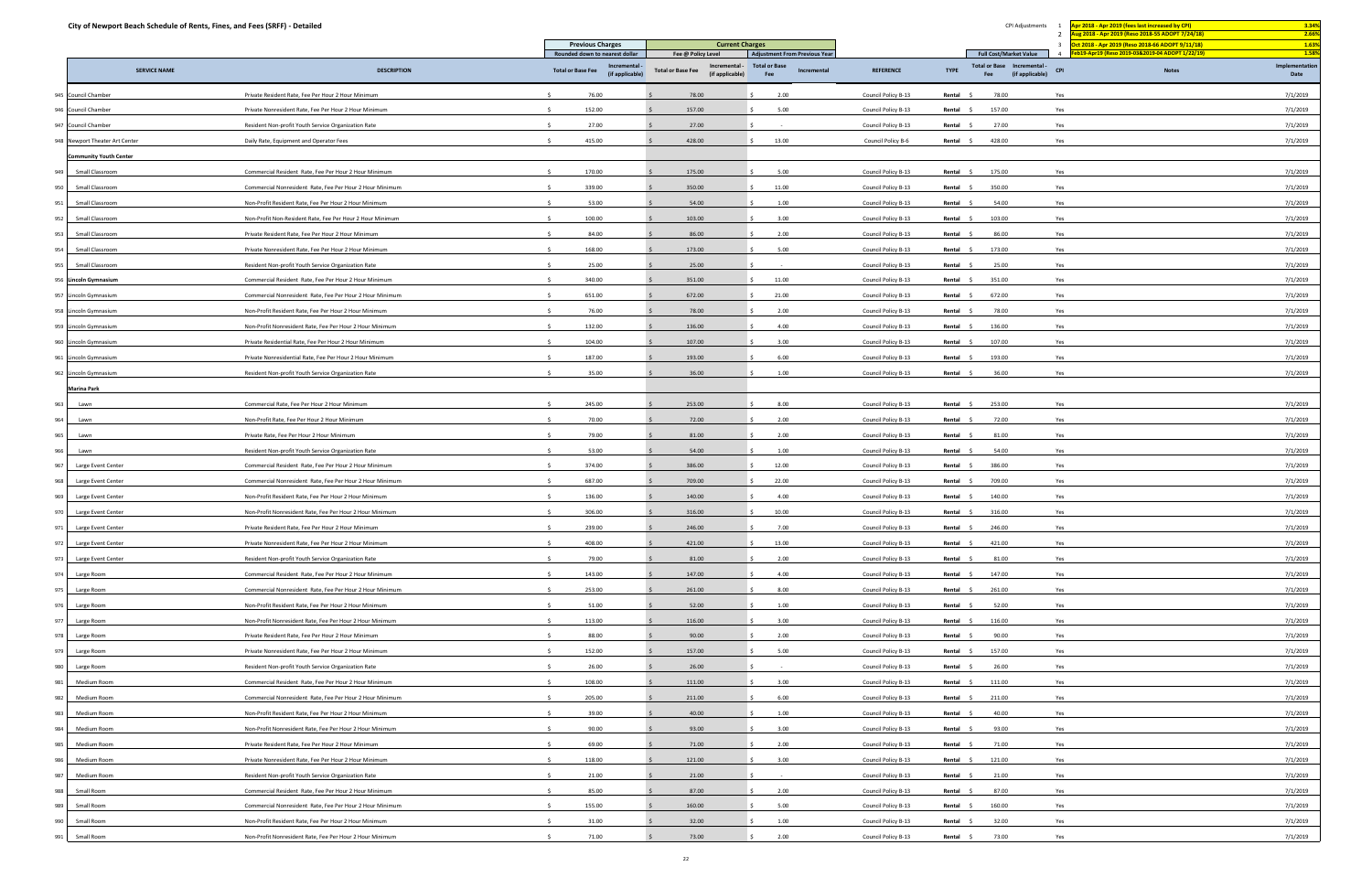|                | City of Newport Beach Schedule of Rents, Fines, and Fees (SRFF) - Detailed |                                                                                  |                                                            |                                                              |                                            |                     | CPI Adjustments                                                      | Apr 2018 - Apr 2019 (fees last increased by CPI)<br>Aug 2018 - Apr 2019 (Reso 2018-55 ADOPT 7/24/18) | 3.34%<br>2.66%         |
|----------------|----------------------------------------------------------------------------|----------------------------------------------------------------------------------|------------------------------------------------------------|--------------------------------------------------------------|--------------------------------------------|---------------------|----------------------------------------------------------------------|------------------------------------------------------------------------------------------------------|------------------------|
|                |                                                                            |                                                                                  | <b>Previous Charges</b>                                    | <b>Current Charges</b>                                       |                                            |                     |                                                                      | Oct 2018 - Apr 2019 (Reso 2018-66 ADOPT 9/11/18)                                                     | 1.63%                  |
|                |                                                                            |                                                                                  | Rounded down to nearest dollar                             | Fee @ Policy Level                                           | <b>Adjustment From Previous Year</b>       |                     | <b>Full Cost/Market Value</b>                                        | eb19-Apr19 (Reso 2019-03&2019-04 ADOPT 1/22/19)                                                      | 1.58%                  |
|                | <b>SERVICE NAME</b>                                                        | <b>DESCRIPTION</b>                                                               | Incremental<br><b>Total or Base Fee</b><br>(if applicable) | Incremental -<br><b>Total or Base Fee</b><br>(if applicable) | <b>Total or Base</b><br>Incremental<br>Fee | <b>REFERENCE</b>    | Total or Base Incremental -<br><b>TYPE</b><br>(if applicable)<br>Fee | <b>CPI</b><br><b>Notes</b>                                                                           | Implementation<br>Date |
|                | Small Room                                                                 | Private Resident Rate, Fee Per Hour 2 Hour Minimum                               | 53.00                                                      | 54.00                                                        | 1.00                                       | Council Policy B-13 | Rental<br>54.00                                                      | Yes                                                                                                  | 7/1/2019               |
|                | Small Room                                                                 | Private Nonresident Rate, Fee Per Hour 2 Hour Minimum                            | 93.00                                                      | 96.00                                                        | 3.00                                       | Council Policy B-13 | 96.00<br>Rental                                                      | Yes                                                                                                  | 7/1/2019               |
|                | Small Room                                                                 | Resident Non-profit Youth Service Organization Rate                              | 14.00                                                      | 14.00                                                        |                                            | Council Policy B-13 | 14.00<br>Rental \$                                                   | Yes                                                                                                  | 7/1/2019               |
|                | <b>Newport Coast Community Center</b>                                      |                                                                                  |                                                            |                                                              |                                            |                     |                                                                      |                                                                                                      |                        |
| 995            | Gymnasium                                                                  | Commercial Resident Rate, Fee Per Hour 2 Hour Minimum                            | 375.00                                                     | 387.00                                                       | 12.00                                      | Council Policy B-13 | Rental<br>387.00                                                     | Yes                                                                                                  | 7/1/2019               |
|                | Gymnasium                                                                  | Commercial Nonresident Rate, Fee Per Hour 2 Hour Minimum                         | 720.00                                                     | 744.00                                                       | 24.00                                      | Council Policy B-13 | 744.00<br>Rental                                                     | Yes                                                                                                  | 7/1/2019               |
| 997            | Gymnasium                                                                  | Non-Profit Resident Rate, Fee Per Hour 2 Hour Minimum                            | 84.00                                                      | 86.00                                                        | 2.00                                       | Council Policy B-13 | 86.00<br>Rental \$                                                   | Yes                                                                                                  | 7/1/2019               |
| 998            | Gymnasium                                                                  | Non-Profit Nonresident Rate, Fee Per Hour 2 Hour Minimum                         | 145.00                                                     | 149.00                                                       | 4.00                                       | Council Policy B-13 | 149.00<br>Rental                                                     | Yes                                                                                                  | 7/1/2019               |
| 99             | Gymnasium                                                                  | Private Resident Rate, Fee Per Hour 2 Hour Minimum                               | 115.00<br>$\leq$                                           | 118.00                                                       | 3.00<br>S.                                 | Council Policy B-13 | 118.00<br>Rental \$                                                  | Yes                                                                                                  | 7/1/2019               |
| 100            | Gymnasium                                                                  | Private Nonresident Rate, Fee Per Hour 2 Hour Minimum                            | $\mathcal{S}$<br>207.00                                    | 213.00                                                       | 6.00                                       | Council Policy B-13 | Rental<br>213.00                                                     | Yes                                                                                                  | 7/1/2019               |
| 1001           | Gymnasium                                                                  | Resident Non-profit Youth Service Organization Rate, Fee Per Hour 2 Hour Minimum | 45.00                                                      | 46.00                                                        | 1.00                                       | Council Policy B-13 | 46.00<br>Rental                                                      | Yes                                                                                                  | 7/1/2019               |
| 1002           | Large Classroom                                                            | Commercial Resident Rate, Fee Per Hour 2 Hour Minimum                            | 287.00                                                     | 296.00                                                       | 9.00                                       | Council Policy B-13 | 296.00<br>Rental \$                                                  | Yes                                                                                                  | 7/1/2019               |
| 100            | Large Classroom                                                            | Commercial Nonresident Rate, Fee Per Hour 2 Hour Minimum                         | 553.00                                                     | 571.00                                                       | 18.00<br>$\zeta$                           | Council Policy B-13 | 571.00<br>Rental                                                     | Yes                                                                                                  | 7/1/2019               |
| 1004           | Large Classroom                                                            | Non-Profit Resident Rate, Fee Per Hour 2 Hour Minimum                            | 70.00<br>$\sim$                                            | 72.00                                                        | 2.00<br>S.                                 | Council Policy B-13 | 72.00<br>Rental \$                                                   | Yes                                                                                                  | 7/1/2019               |
| 1005           | Large Classroom                                                            | Non-Profit Non-Resident Rate, Fee Per Hour 2 Hour Minimum                        | 140.00                                                     | 144.00                                                       | 4.00                                       | Council Policy B-13 | 144.00<br>Rental                                                     | Yes                                                                                                  | 7/1/2019               |
| 100            | Large Classroom                                                            | Private Resident Rate, Fee Per Hour 2 Hour Minimum                               | $\zeta$<br>134.00                                          | 138.00                                                       | 4.00                                       | Council Policy B-13 | 138.00<br>Rental                                                     | Yes                                                                                                  | 7/1/2019               |
| 1007           | Large Classroom                                                            | Private Nonresident Rate, Fee Per Hour 2 Hour Minimum                            | 262.00                                                     | 270.00                                                       | 8.00                                       | Council Policy B-13 | 270.00<br>Rental \$                                                  | Yes                                                                                                  | 7/1/2019               |
| 1008           | Large Classroom                                                            | Resident Non-profit Youth Service Organization Rate                              | 51.00                                                      | 52.00                                                        | 1.00                                       | Council Policy B-13 | 52.00<br>Rental                                                      | Yes                                                                                                  | 7/1/2019               |
| 100            | Small Classroom                                                            | Commercial Resident Rate, Fee Per Hour 2 Hour Minimum                            | 170.00                                                     | 175.00                                                       | 5.00<br>$\zeta$                            | Council Policy B-13 | 175.00<br>Rental                                                     | Yes                                                                                                  | 7/1/2019               |
|                | Small Classroom                                                            | Commercial Nonresident Rate, Fee Per Hour 2 Hour Minimum                         | 339.00<br>$\leq$                                           | 350.00                                                       | 11.00                                      | Council Policy B-13 | Rental \$<br>350.00                                                  | Yes                                                                                                  | 7/1/2019               |
| 101            | Small Classroom                                                            | Non-Profit Resident Rate, Fee Per Hour 2 Hour Minimum                            | 53.00<br>$\leq$                                            | 54.00                                                        | 1.00                                       | Council Policy B-13 | 54.00<br>Rental                                                      | Yes                                                                                                  | 7/1/2019               |
| 101            | Small Classroom                                                            | Non-Profit Non-Resident Rate, Fee Per Hour 2 Hour Minimum                        | 100.00                                                     | 103.00                                                       | 3.00                                       | Council Policy B-13 | 103.00<br>Rental                                                     | Yes                                                                                                  | 7/1/2019               |
|                | Small Classroom                                                            | Private Resident Rate, Fee Per Hour 2 Hour Minimum                               | 84.00                                                      | 86.00                                                        | 2.00                                       | Council Policy B-13 | 86.00<br>Rental                                                      | Yes                                                                                                  | 7/1/2019               |
|                | Small Classroom                                                            | Private Nonresident Rate, Fee Per Hour 2 Hour Minimum                            | 168.00                                                     | 173.00                                                       | 5.00<br>S.                                 | Council Policy B-13 | 173.00<br>Rental                                                     | Yes                                                                                                  | 7/1/2019               |
| 101            | Small Classroom                                                            | Resident Non-profit Youth Service Organization Rate                              | 25.00                                                      | 25.00                                                        |                                            | Council Policy B-13 | Rental \$<br>25.00                                                   | Yes                                                                                                  | 7/1/2019               |
|                |                                                                            |                                                                                  |                                                            |                                                              |                                            |                     |                                                                      |                                                                                                      |                        |
|                | <b>OASIS Senior Center</b><br><b>OASIS Event Center Room</b>               | Commercial Resident Rate, Fee Per Hour 2 Hour Minimum                            | 383.00                                                     | 395.00                                                       | 12.00                                      | Council Policy B-13 | 395.00<br>Rental \$                                                  | Yes                                                                                                  | 7/1/2019               |
| 101            | <b>OASIS Event Center Room</b>                                             | Commercial Nonresident Rate, Fee Per Hour 2 Hour Minimum                         | $\ddot{\phantom{1}}$<br>687.00                             | 709.00                                                       | 22.00                                      | Council Policy B-13 | 709.00<br>Rental                                                     | Yes                                                                                                  | 7/1/2019               |
|                | <b>OASIS Event Center Room</b>                                             | Non-Profit Resident Rate, Fee Per Hour 2 Hour Minimum                            | 143.00                                                     | 147.00                                                       | 4.00                                       | Council Policy B-13 | 147.00<br>Rental                                                     | Yes                                                                                                  | 7/1/2019               |
|                | <b>OASIS Event Center Room</b>                                             | Non-Profit Non-Resident Rate, Fee Per Hour 2 Hour Minimum                        | 218.00<br>-Ś.                                              | 225.00                                                       | 7.00<br>Š.                                 | Council Policy B-13 | 225.00<br>Rental \$                                                  | Yes                                                                                                  | 7/1/2019               |
| 02             | <b>OASIS Event Center Room</b>                                             | Private Resident Rate, Fee Per Hour 2 Hour Minimum                               | $\sim$<br>213.00                                           | 220.00                                                       | 7.00<br>S.                                 |                     | 220.00<br>Rental \$                                                  | Yes                                                                                                  | 7/1/2019               |
|                |                                                                            |                                                                                  |                                                            |                                                              |                                            | Council Policy B-13 |                                                                      |                                                                                                      |                        |
| 02             | <b>OASIS Event Center Room</b>                                             | Private Nonresident Rate, Fee Per Hour 2 Hour Minimum                            | 351.00<br>$\zeta$                                          | 362.00                                                       | 11.00<br>S.                                | Council Policy B-13 | 362.00<br>Rental \$                                                  | Yes                                                                                                  | 7/1/2019               |
|                | <b>OASIS Event Center Room</b>                                             | Resident Non-profit Youth Service Organization Rate                              | 79.00<br>$\sim$                                            | 81.00                                                        | 2.00                                       | Council Policy B-13 | 81.00<br>Rental \$                                                   | Yes                                                                                                  | 7/1/2019               |
|                | <b>OASIS Large Classroom</b>                                               | Commercial Resident Rate, Fee Per Hour 2 Hour Minimum                            | 287.00<br>$\ddot{\phantom{1}}$                             | 296.00                                                       | 9.00<br>S.                                 | Council Policy B-13 | 296.00<br>Rental \$                                                  | Yes                                                                                                  | 7/1/2019               |
| 1024           | <b>OASIS Large Classroom</b>                                               | Commercial Nonresident Rate, Fee Per Hour 2 Hour Minimum                         | 553.00                                                     | 571.00                                                       | $\mathsf{S}$<br>18.00                      | Council Policy B-13 | Rental<br>571.00                                                     | Yes                                                                                                  | 7/1/2019               |
|                | <b>OASIS Large Classroom</b>                                               | Non-Profit Resident Rate, Fee Per Hour 2 Hour Minimum                            | 70.00                                                      | 72.00                                                        | 2.00<br>S.                                 | Council Policy B-13 | 72.00<br>Rental \$                                                   | Yes                                                                                                  | 7/1/2019               |
| 02             | <b>OASIS Large Classroom</b>                                               | Non-Profit Non-Resident Rate, Fee Per Hour 2 Hour Minimum                        | 140.00<br>$\leq$                                           | 144.00                                                       | 4.00<br>S.<br>$\zeta$                      | Council Policy B-13 | 144.00<br>Rental \$                                                  | Yes                                                                                                  | 7/1/2019               |
| 102            | <b>OASIS Large Classroom</b>                                               | Private Resident Rate, Fee Per Hour 2 Hour Minimum                               | 134.00<br>$\mathsf{S}$                                     | 138.00                                                       | 4.00                                       | Council Policy B-13 | 138.00<br>Rental                                                     | Yes                                                                                                  | 7/1/2019               |
|                | <b>OASIS Large Classroom</b>                                               | Private Nonresident Rate, Fee Per Hour 2 Hour Minimum                            | 262.00                                                     | 270.00                                                       | 8.00<br>S.                                 | Council Policy B-13 | 270.00<br>Rental \$                                                  | Yes                                                                                                  | 7/1/2019               |
|                | <b>OASIS Small Classroom</b>                                               | Commercial Resident Rate, Fee Per Hour 2 Hour Minimum                            | 170.00<br>- Ś                                              | 175.00                                                       | 5.00<br>S.                                 | Council Policy B-13 | Rental \$<br>175.00                                                  | Yes                                                                                                  | 7/1/2019               |
|                | <b>OASIS Small Classroom</b>                                               | Commercial Nonresident Rate, Fee Per Hour 2 Hour Minimum                         | 339.00<br>$\leq$                                           | 350.00                                                       | 11.00<br>$\zeta$                           | Council Policy B-13 | 350.00<br>Rental \$                                                  | Yes                                                                                                  | 7/1/2019               |
|                | <b>OASIS Small Classroom</b>                                               | Non-Profit Resident Rate, Fee Per Hour 2 Hour Minimum                            | 53.00                                                      | 54.00                                                        | 1.00                                       | Council Policy B-13 | 54.00<br>Rental \$                                                   | Yes                                                                                                  | 7/1/2019               |
|                | <b>OASIS Small Classroom</b>                                               | Non-Profit Non-Resident Rate, Fee Per Hour 2 Hour Minimum                        | 100.00                                                     | 103.00                                                       | 3.00<br>Š.                                 | Council Policy B-13 | 103.00<br>Rental \$                                                  | Yes                                                                                                  | 7/1/2019               |
|                | <b>OASIS Small Classroom</b>                                               | Private Resident Rate, Fee Per Hour 2 Hour Minimum                               | 84.00<br>- Ś                                               | 86.00                                                        | 2.00<br>S.                                 | Council Policy B-13 | 86.00<br>Rental \$                                                   | Yes                                                                                                  | 7/1/2019               |
| O <sub>3</sub> | <b>OASIS Small Classroom</b>                                               | Private Nonresident Rate, Fee Per Hour 2 Hour Minimum                            | 168.00                                                     | 173.00                                                       | 5.00                                       | Council Policy B-13 | Rental \$<br>173.00                                                  | Yes                                                                                                  | 7/1/2019               |
|                | <b>Setup And Cleanup Fees</b>                                              |                                                                                  |                                                            |                                                              |                                            |                     |                                                                      |                                                                                                      |                        |
|                | Energy Surcharge                                                           | Additional Charge Necessary To Recover Energy Costs                              | see notes                                                  | see notes                                                    |                                            | M.C. 3.36.030       | <b>Pass Thru</b>                                                     | No                                                                                                   | 7/26/2016              |
|                | <b>MBAC Pool Use Fees</b>                                                  |                                                                                  |                                                            |                                                              |                                            |                     |                                                                      |                                                                                                      |                        |
|                | 036 Additional Lifeguard Staff                                             | Per staff person per hour                                                        | 30.00<br>S.                                                | 30.00                                                        | Ŝ.<br>$\sim$ $-$                           | M.C. 3.36.030       | <b>COS-Fee</b>                                                       | No                                                                                                   | 7/26/2016              |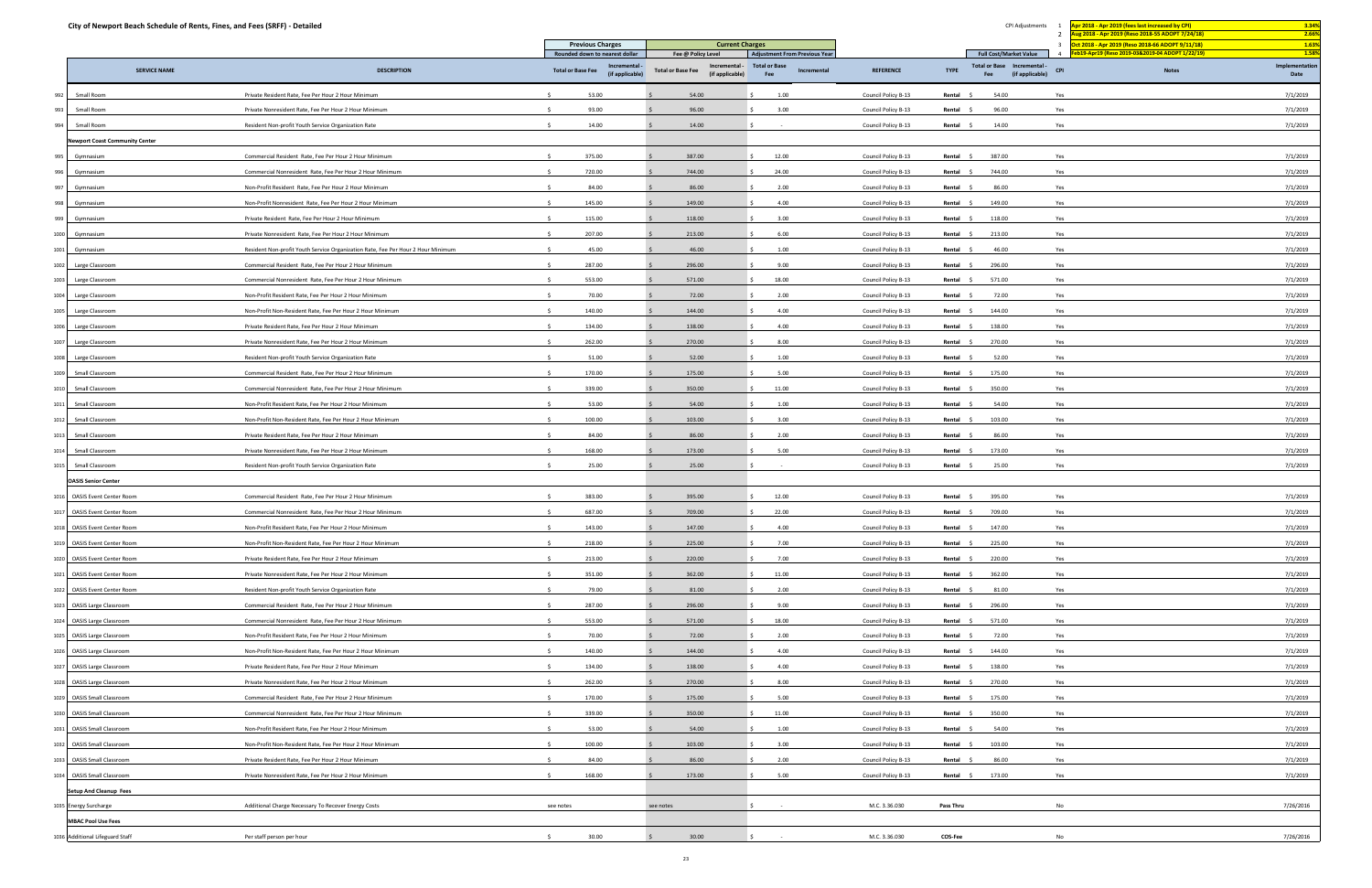| City of Newport Beach Schedule of Rents, Fines, and Fees (SRFF) - Detailed |                                                                                                                |                          |                                                                  |                                                                                    |                             |                                                     |                     |                  | CPI Adjustments                                                                                      | Apr 2018 - Apr 2019 (fees last increased by CPI)<br>Aug 2018 - Apr 2019 (Reso 2018-55 ADOPT 7/24/18)  | 3.34%<br>2.66%                  |
|----------------------------------------------------------------------------|----------------------------------------------------------------------------------------------------------------|--------------------------|------------------------------------------------------------------|------------------------------------------------------------------------------------|-----------------------------|-----------------------------------------------------|---------------------|------------------|------------------------------------------------------------------------------------------------------|-------------------------------------------------------------------------------------------------------|---------------------------------|
|                                                                            |                                                                                                                |                          | <b>Previous Charges</b>                                          | <b>Current Charges</b>                                                             |                             |                                                     |                     |                  |                                                                                                      | Oct 2018 - Apr 2019 (Reso 2018-66 ADOPT 9/11/18)                                                      | 1.63%                           |
| <b>SERVICE NAME</b>                                                        | <b>DESCRIPTION</b>                                                                                             | <b>Total or Base Fee</b> | Rounded down to nearest dollar<br>Incremental<br>(if applicable) | Fee @ Policy Level<br>Incremental -<br><b>Total or Base Fee</b><br>(if applicable) | <b>Total or Base</b><br>Fee | <b>Adjustment From Previous Year</b><br>Incremental | <b>REFERENCE</b>    | <b>TYPE</b>      | <b>Full Cost/Market Value</b><br>Total or Base Incremental -<br><b>CPI</b><br>(if applicable)<br>Fee | eb19-Apr19 (Reso 2019-03&2019-04 ADOPT 1/22/19)<br><b>Notes</b>                                       | 1.58%<br>Implementation<br>Date |
| 1037 Energy Surcharge                                                      | All groups                                                                                                     | see notes                |                                                                  | see notes                                                                          |                             |                                                     | M.C. 3.36.030       | <b>Pass Thru</b> |                                                                                                      | No This is a pass through cost                                                                        | 7/26/2016                       |
| 1038 Exclusive Use Rate                                                    | Non-Profit - Resident / per hour                                                                               |                          | 75.00                                                            | 75.00                                                                              |                             |                                                     | M.C. 3.36.030       | Rental           |                                                                                                      | No                                                                                                    | 7/26/2016                       |
| 1039 Exclusive Use Rate                                                    | Non-profit, Non-resident/per hour                                                                              |                          | 95.00                                                            | 95.00                                                                              |                             |                                                     | M.C. 3.36.030       | Rental           |                                                                                                      | No                                                                                                    | 7/26/2016                       |
| 1040 Exclusive Use Rate                                                    | Private, Resident per/hour                                                                                     |                          | 165.00                                                           | 165.00                                                                             |                             |                                                     | M.C. 3.36.030       | Rental           |                                                                                                      | No                                                                                                    | 7/26/2016                       |
| 1041 Exclusive Use Rate                                                    | Private, Non-resident per hour                                                                                 |                          | 190.00                                                           | 190.00                                                                             |                             |                                                     | M.C. 3.36.030       | Rental           |                                                                                                      | No                                                                                                    | 7/26/2016                       |
| 1042 Exclusive Use Rate                                                    | Commercial, resident per hour                                                                                  |                          | 305.00                                                           | 305.00                                                                             |                             |                                                     | M.C. 3.36.030       | Rental           |                                                                                                      | No                                                                                                    | 7/26/2016                       |
| 1043 Exclusive Use Rate                                                    | Commercial, non-resident per hour                                                                              |                          | 330.00                                                           | 330.00                                                                             |                             |                                                     | M.C. 3.36.030       | Rental           |                                                                                                      | No                                                                                                    | 7/26/2016                       |
| 1044 School Dist Maintenance Fee                                           | Pass through cost                                                                                              | see notes                |                                                                  | see notes                                                                          |                             |                                                     | M.C. 3.36.030       | <b>Pass Thru</b> |                                                                                                      | No This is a pass through cost                                                                        | 7/26/2016                       |
| 1045 Security Deposit on MBAC Rentals                                      |                                                                                                                |                          | 250.00                                                           | 250.00                                                                             |                             |                                                     | M.C. 3.36.030       | Deposit          |                                                                                                      | No                                                                                                    | 7/26/2016                       |
| 1046 Shared Use Rate                                                       | Non-Profit - Resident / per hour                                                                               |                          | 46.00                                                            | 46.00                                                                              |                             |                                                     | M.C. 3.36.030       | Rental           |                                                                                                      | No                                                                                                    | 7/26/2016                       |
| 1047 Shared Use Rate                                                       | Non-profit, Non-resident/per hour                                                                              |                          | 85.00                                                            | 85.00                                                                              |                             |                                                     | M.C. 3.36.030       | Rental           |                                                                                                      | No                                                                                                    | 7/26/2016                       |
| 1048 Shared Use Rate                                                       | Private, Resident per/hour                                                                                     |                          | 90.00                                                            | 90.00                                                                              |                             |                                                     | M.C. 3.36.030       | Rental           |                                                                                                      | No                                                                                                    | 7/26/2016                       |
| 1049 Shared Use Rate                                                       | Private, Non-resident per hour                                                                                 |                          | 110.00                                                           | 110.00                                                                             |                             |                                                     | M.C. 3.36.030       | Rental           |                                                                                                      | No                                                                                                    | 7/26/2016                       |
| 1050 Shared Use Rate                                                       | Commercial, resident per hour                                                                                  |                          | 215.00                                                           | 215.00                                                                             |                             |                                                     | M.C. 3.36.030       | Rental           |                                                                                                      | No                                                                                                    | 7/26/2016                       |
| 1051 Shared Use Rate                                                       | Commercial, non-resident per hour                                                                              |                          | 250.00                                                           | 250.00                                                                             |                             |                                                     | M.C. 3.36.030       | Rental           |                                                                                                      | No                                                                                                    | 7/26/2016                       |
| 1052 Splash Bash                                                           | Per Person                                                                                                     |                          | 5.00                                                             | 5.00                                                                               |                             |                                                     | M.C. 3.36.030       | COS-Fee          |                                                                                                      | No                                                                                                    | 7/26/2016                       |
| <b>Natural Resources</b>                                                   |                                                                                                                |                          |                                                                  |                                                                                    |                             |                                                     |                     |                  |                                                                                                      | 0-20% Recovery per M.C. 3.36.030 Exhibit A                                                            |                                 |
| 1053 Beach Cleanup Program and Education                                   | Up to 2 hours                                                                                                  |                          | 35.00                                                            | 35.00                                                                              |                             |                                                     | M.C. 3.36.030       | COS-Fee          |                                                                                                      | No                                                                                                    | 7/26/2016                       |
| 1054 ISOpod School Program                                                 | 2 Hours; 1-70 Students                                                                                         |                          | 350.00                                                           | 350.00                                                                             |                             |                                                     | M.C. 3.36.030       | COS-Fee          |                                                                                                      | No                                                                                                    | 7/26/2016                       |
| 1055 ISOpod School Program                                                 | 4 Hours; 71-140 Students                                                                                       |                          | 600.00                                                           | 600.00                                                                             |                             |                                                     | M.C. 3.36.030       | COS-Fee          |                                                                                                      | No                                                                                                    | 7/26/2016                       |
| 1056 ISOpod Special Events & Outreach Program                              | 2 Hours                                                                                                        | $\zeta$                  | 250.00                                                           | 250.00                                                                             |                             |                                                     | M.C. 3.36.030       | COS-Fee          |                                                                                                      | No                                                                                                    | 7/26/2016                       |
| 1057 ISOpod Special Events & Outreach Program                              | 3 Hours                                                                                                        |                          | 350.00                                                           | 350.00                                                                             |                             |                                                     | M.C. 3.36.030       | COS-Fee          |                                                                                                      | No                                                                                                    | 7/26/2016                       |
| 1058 ISOpod Special Events & Outreach Program                              | 4 hours                                                                                                        |                          | 425.00                                                           | 425.00                                                                             |                             |                                                     | M.C. 3.36.030       | COS-Fee          |                                                                                                      | No                                                                                                    | 7/26/2016                       |
| 1059 ISOpod Use at Natural Resource/Tidepool Exploration Program           | Add On To Existing Offering                                                                                    |                          | 100.00                                                           | 100.00                                                                             |                             |                                                     | M.C. 3.36.030       | COS-Fee          |                                                                                                      | No                                                                                                    | 7/26/2016                       |
| 1060 Natural Resource/Tidepool Exploration Program                         | Less than 15 people                                                                                            |                          | 35.00                                                            | 35.00                                                                              |                             |                                                     | M.C. 3.36.030       | COS-Fee          |                                                                                                      | No                                                                                                    | 7/26/2016                       |
| 1061 Natural Resource/Tidepool Exploration Program                         | More than 15 people                                                                                            | $\sim$                   | 69.00                                                            | 69.00                                                                              |                             |                                                     | M.C. 3.36.030       | COS-Fee          |                                                                                                      | No                                                                                                    | 7/26/2016                       |
| <b>Public Areas</b>                                                        | Insurance, Deposits And Set-up Fees May Be Required, Availability May Be Limited, Other Restrictions May Apply |                          |                                                                  |                                                                                    |                             |                                                     |                     |                  |                                                                                                      |                                                                                                       |                                 |
| Peninsula Park Gazebo<br>062                                               | Commercial Resident Rate (Electricity \$13 Extra) Fee Per Hour 2 Hour Minimum                                  | $\leq$                   | 213.00                                                           | 220.00                                                                             | 7.00                        |                                                     | Council Policy B-13 | Rental           | 220.00                                                                                               | Yes                                                                                                   | 7/1/2019                        |
| Peninsula Park Gazebo<br>063                                               | Commercial Nonresident Rate (Electricity \$13 Extra) Fee Per Hour 2 Hour Minimum                               |                          | 426.00                                                           | 440.00                                                                             | 14.00                       |                                                     | Council Policy B-13 | Rental \$        | 440.00                                                                                               | Yes                                                                                                   | 7/1/2019                        |
| 1064 Peninsula Park Gazebo                                                 | Non-Profit Resident Rate (Electricity \$13 Extra) Fee Per Hour 2 Hour Minimum                                  |                          | 38.00                                                            | 39.00                                                                              | 1.00                        |                                                     | Council Policy B-13 | Rental           | 39.00                                                                                                | Yes                                                                                                   | 7/1/2019                        |
| Peninsula Park Gazebo<br>06                                                | Non-Profit Nonresident Rate (Electricity \$13 Extra) Fee Per Hour 2 Hour Min.                                  | $\sim$                   | 76.00                                                            | 78.00                                                                              | 2.00<br>S.                  |                                                     | Council Policy B-13 | Rental \$        | 78.00                                                                                                | Yes                                                                                                   | 7/1/2019                        |
| 1066 Peninsula Park Gazebo                                                 | Private Resident Rate (Electricity \$13 Extra), Fee Per Hour 2 Hour Minimum                                    |                          | 47.00                                                            | 48.00                                                                              | 1.00                        |                                                     | Council Policy B-13 | Rental           | 48.00                                                                                                | Yes                                                                                                   | 7/1/2019                        |
| Peninsula Park Gazebo<br>06                                                | Private Nonresident Rate (Electricity \$13 Extra), Fee Per Hour 2 Hour Minimum                                 |                          | 95.00                                                            | 98.00                                                                              | 3.00                        |                                                     | Council Policy B-13 | Rental \$        | 98.00                                                                                                | Yes                                                                                                   | 7/1/2019                        |
| 068 Peninsula Park Gazebo                                                  | Resident Non-profit Youth Service Organization Rate                                                            | S.                       | 15.00                                                            | 15.00                                                                              |                             |                                                     | Council Policy B-13 | Rental \$        | 15.00                                                                                                | Yes                                                                                                   | 7/1/2019                        |
| 1069 Picnic/Park Areas                                                     | Commercial Resident Rate (Max. Table Reservation 50%) Fee Per Hr. 2 Hr. Min.                                   | $\leq$                   | 213.00                                                           | 220.00                                                                             | 7.00                        |                                                     | Council Policy B-13 | Rental           | 220.00                                                                                               | Yes                                                                                                   | 7/1/2019                        |
| Picnic/Park Areas                                                          | Resident Non-profit Youth Service Organization Rate                                                            |                          | 15.00                                                            | 15.00                                                                              |                             |                                                     | Council Policy B-13 | Rental \$        | 15.00                                                                                                | Yes                                                                                                   | 7/1/2019                        |
| Picnic/Park Areas                                                          | Commercial Nonres. Rate (Max. Table Reservation 50%) Fee Per Hr. 2 Hr. Min.                                    |                          | 427.00                                                           | 441.00                                                                             | 14.00                       |                                                     | Council Policy B-13 | Rental \$        | 441.00                                                                                               | Yes                                                                                                   | 7/1/2019                        |
| Picnic/Park Areas                                                          | Non-Profit Resident Rate (Max. Table Reservation 50%) Fee Per Hr. 2 Hr. Min.                                   | $\zeta$                  | 38.00                                                            | 39.00                                                                              | 1.00                        |                                                     | Council Policy B-13 | Rental           | 39.00                                                                                                | Yes                                                                                                   | 7/1/2019                        |
| Picnic/Park Areas                                                          | Non-Profit Nonresident Rate (Max. Table Reservation 50%) Fee Per Hr. 2 Hr. Min.                                |                          | 76.00                                                            | 78.00                                                                              | 2.00<br>S.                  |                                                     | Council Policy B-13 | Rental \$        | 78.00                                                                                                | Yes                                                                                                   | 7/1/2019                        |
| Picnic/Park Areas                                                          | Private Resident Rate (Max. Table Reservation 50%) Fee Per Hr. 2 Hr. Min.                                      |                          | 44.00                                                            | 45.00                                                                              | 1.00                        |                                                     | Council Policy B-13 | Rental           | 45.00                                                                                                | Yes                                                                                                   | 7/1/2019                        |
| Picnic/Park Areas                                                          | Private Nonresident Rate (Max. Table Reservation 50%) Fee Per Hr. 2 Hr. Min.                                   | $\zeta$                  | 88.00                                                            | 90.00                                                                              | 2.00                        |                                                     | Council Policy B-13 | Rental \$        | 90.00                                                                                                | Yes                                                                                                   | 7/1/2019                        |
| <b>Registration and Contract Classes</b>                                   |                                                                                                                |                          |                                                                  |                                                                                    |                             |                                                     |                     |                  |                                                                                                      |                                                                                                       |                                 |
| 1076 Classes                                                               | Per Person                                                                                                     | see notes                |                                                                  | see notes                                                                          |                             |                                                     | M.C. 3.36.030       | COS-Fee          |                                                                                                      | R.S.S. Director negotiates contractor fee. 50-95% Recovery per M.C. 3.36.030<br>No Exhibit A          | 7/26/2016                       |
| 1077 Contract Camp Refund Fee                                              | After camp has started                                                                                         | see notes                |                                                                  | see notes                                                                          |                             |                                                     | M.C. 3.36.030       | COS-Fee          |                                                                                                      | Fee is calculated based on number of days attended. 20-50% Recovery per M.C.<br>No 3.36.030 Exhibit A | 7/26/2016                       |
| 1078 Nonresident Additional Charge - Camps                                 | Per Person, for fees \$124 and below                                                                           | $\sim$                   | 10.00                                                            | 10.00                                                                              |                             |                                                     | M.C. 3.36.030       | COS-Fee          |                                                                                                      | Applies to contract summer camps only. 20-50% Recovery per M.C. 3.36.030<br>No Exhibit A              | 7/26/2016                       |
| 1079 Nonresident Additional Charge - Camps                                 | Per Person, for fees \$125 and above                                                                           | S.                       | 20.00                                                            | 20.00                                                                              |                             |                                                     | M.C. 3.36.030       | COS-Fee          |                                                                                                      | Applies to contract summer camps only. 20-50% Recovery per M.C. 3.36.030<br>No Exhibit A              | 7/26/2016                       |
| 1080 Nonresident Additional Charge - Classes                               | Per Person Fee Less Than \$75.00                                                                               |                          | 5.00                                                             | 5.00                                                                               |                             |                                                     | M.C. 3.36.030       | COS-Fee          |                                                                                                      | No 50-95% Recovery per M.C. 3.36.030 Exhibit A                                                        | 7/26/2016                       |
| 1081 Nonresident Additional Charge - Classes                               | Per Person Fee \$75.00 Or More                                                                                 |                          | 10.00                                                            | 10.00                                                                              |                             |                                                     | M.C. 3.36.030       | COS-Fee          |                                                                                                      | No 50-95% Recovery per M.C. 3.36.030 Exhibit A                                                        | 7/26/2016                       |
| <b>Senior Services</b>                                                     |                                                                                                                |                          |                                                                  |                                                                                    |                             |                                                     |                     |                  |                                                                                                      |                                                                                                       |                                 |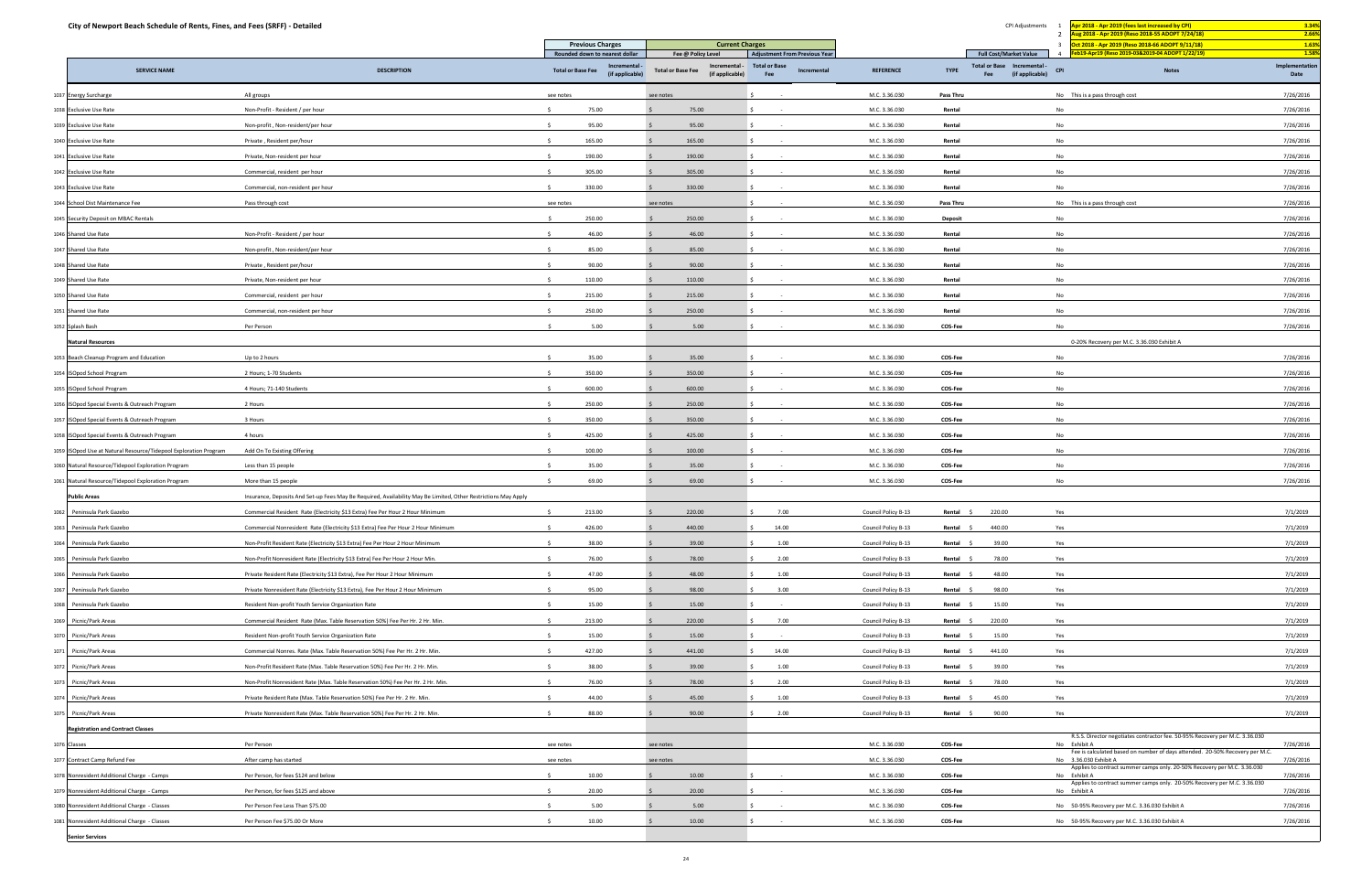| City of Newport Beach Schedule of Rents, Fines, and Fees (SRFF) - Detailed           |                                                                                                                                                                                          |                          |                                                                  |                          |                                                        |                                                                                    |                     | CPI Adjustments | Apr 2018 - Apr 2019 (fees last increased by CPI)<br>ug 2018 - Apr 2019 (Reso 2018-55 ADOPT 7/24/18) | 3.34%                                                                                             |                                 |
|--------------------------------------------------------------------------------------|------------------------------------------------------------------------------------------------------------------------------------------------------------------------------------------|--------------------------|------------------------------------------------------------------|--------------------------|--------------------------------------------------------|------------------------------------------------------------------------------------|---------------------|-----------------|-----------------------------------------------------------------------------------------------------|---------------------------------------------------------------------------------------------------|---------------------------------|
|                                                                                      |                                                                                                                                                                                          |                          | <b>Previous Charges</b>                                          |                          | <b>Current Charges</b>                                 |                                                                                    |                     |                 |                                                                                                     | Oct 2018 - Apr 2019 (Reso 2018-66 ADOPT 9/11/18)                                                  | 2.66%<br>1.63%                  |
| <b>SERVICE NAME</b>                                                                  | <b>DESCRIPTION</b>                                                                                                                                                                       | <b>Total or Base Fee</b> | Rounded down to nearest dollar<br>Incremental<br>(if applicable) | <b>Total or Base Fee</b> | Fee @ Policy Level<br>Incremental -<br>(if applicable) | <b>Adjustment From Previous Year</b><br><b>Total or Base</b><br>Incremental<br>Fee | <b>REFERENCE</b>    | <b>TYPE</b>     | <b>Full Cost/Market Value</b><br>Total or Base Incremental -<br>(if applicable)<br>Fee              | eb19-Apr19 (Reso 2019-03&2019-04 ADOPT 1/22/19)<br><b>CPI</b><br><b>Notes</b>                     | 1.58%<br>Implementation<br>Date |
| 1082 OASIS-WELLNESS Fitness Center                                                   | Annual-Resident                                                                                                                                                                          | $\leq$                   | 125.00                                                           |                          | 125.00                                                 |                                                                                    | M.C. 3.36.030       | COS-Fee         |                                                                                                     | No 50-95% Recovery per M.C. 3.36.030 Exhibit A                                                    | 7/26/2016                       |
| 1083 OASIS-WELLNESS Fitness Center                                                   | Annual-Non-Resident                                                                                                                                                                      |                          | 175.00                                                           |                          | 175.00                                                 |                                                                                    | M.C. 3.36.030       | COS-Fee         |                                                                                                     | No 50-95% Recovery per M.C. 3.36.030 Exhibit A                                                    | 7/26/2016                       |
| 1084 Senior Recreation Classes                                                       |                                                                                                                                                                                          | see notes                |                                                                  | see notes                |                                                        |                                                                                    | M.C. 3.36.030       | Contract        |                                                                                                     | R.S.S. Director negotiates contractor fee, 20-50% Recovery per M.C. 3.36.030<br>No Exhibit A      | 7/26/2016                       |
| 1085 Transportation                                                                  | Van Service                                                                                                                                                                              | $$1 - $3$                |                                                                  | $$1 - $3$                |                                                        |                                                                                    | M.C. 3.36.030       | COS-Fee         |                                                                                                     | Total charge is based on destination. \$1-\$3 each way Recovery per M.C.<br>No 3.36.030 Exhibit A | 7/26/2016                       |
| <b>Special Ball Field Services</b>                                                   |                                                                                                                                                                                          |                          |                                                                  |                          |                                                        |                                                                                    |                     |                 |                                                                                                     |                                                                                                   |                                 |
|                                                                                      |                                                                                                                                                                                          |                          |                                                                  |                          |                                                        |                                                                                    |                     |                 |                                                                                                     |                                                                                                   |                                 |
| 1086 Field Maintenance Fee                                                           | Per Player Per Season                                                                                                                                                                    |                          | 10.00                                                            |                          | 10.00                                                  |                                                                                    | Council Policy B-13 | Rental \$       | 10.00                                                                                               | Yes                                                                                               | 7/1/2019                        |
| 1087 Field Preparation                                                               | Additional Charge When Provided, Fee Per Field                                                                                                                                           |                          | 47.00                                                            |                          | 48.00                                                  | 1.00                                                                               | Council Policy B-13 | Rental          | 48.00                                                                                               | Yes                                                                                               | 7/1/2019                        |
| 1088 Lights                                                                          | Additional Charge When Provided, Fee Per Hour Per Field                                                                                                                                  | -S                       | 31.00                                                            |                          | 32.00                                                  | 1.00                                                                               | Council Policy B-13 | Rental \$       | 32.00                                                                                               | Yes                                                                                               | 7/1/2019                        |
| <b>Ball Fields</b>                                                                   | Insurance, Deposits And Set-up Fees May Be Required, Availability May Be Limited, Other Restrictions May Apply                                                                           |                          |                                                                  |                          |                                                        |                                                                                    |                     |                 |                                                                                                     |                                                                                                   |                                 |
| Arroyo Park, Bob Henry Park, Coastal Peak Park, Irvine Terrace and Sunset Ridge Park | Bonita Creek Sports Complex, Buffalo Hills Park, East bluff Park, Grant Howald Park, Lincoln Athletic field, Mariners Parks, Peninsula Park, San Miguel Park, Bonita Canyon Sports Park, |                          |                                                                  |                          |                                                        |                                                                                    |                     |                 |                                                                                                     |                                                                                                   |                                 |
| <b>Ball Fields</b><br>1089                                                           | Commercial Resident Rate (Lights & Field Prep. Extra) Fee Per Hour 2 Hour Min.                                                                                                           |                          | 154.00                                                           |                          | 159.00                                                 | 5.00                                                                               | Council Policy B-13 | Rental \$       | 159.00                                                                                              | Yes                                                                                               | 7/1/2019                        |
| <b>Ball Fields</b><br>1090                                                           | Commercial Nonresident Rate (Lights & Field Prep. Extra) Fee Per Hr. 2 Hr. Min.                                                                                                          |                          | 306.00                                                           |                          | 316.00                                                 | 10.00                                                                              | Council Policy B-13 | Rental \$       | 316.00                                                                                              | Yes                                                                                               | 7/1/2019                        |
| <b>Ball Fields</b><br>1091                                                           | Non-Profit Resident Rate (Lights & Field Prep. Extra) Fee Per Hour 2 Hour Min.                                                                                                           | -Ś.                      | 69.00                                                            |                          | 71.00                                                  | 2.00                                                                               | Council Policy B-13 | Rental \$       | 71.00                                                                                               | Yes                                                                                               | 7/1/2019                        |
| <b>Ball Fields</b><br>1092                                                           | Non-Profit Nonresident Rate (Lights & Field Prep. Extra) Fee Per Hour 2 Hour Min.                                                                                                        |                          | 110.00                                                           |                          | 113.00                                                 | 3.00                                                                               | Council Policy B-13 | Rental          | 113.00                                                                                              | Yes                                                                                               | 7/1/2019                        |
| <b>Ball Fields</b><br>1093                                                           | Private Resident Rate (Lights & Field Prep. Extra) Fee Per Hour 2 Hour Minimum                                                                                                           |                          | 90.00                                                            |                          | 93.00                                                  | 3.00                                                                               | Council Policy B-13 | Rental \$       | 93.00                                                                                               | Yes                                                                                               | 7/1/2019                        |
| <b>Ball Fields</b><br>1094                                                           | Private Nonresident Rate (Lights & Field Prep. Extra) Fee Per Hour 2 Hour Min.                                                                                                           |                          | 152.00                                                           |                          | 157.00                                                 | 5.00                                                                               | Council Policy B-13 | Rental \$       | 157.00                                                                                              | Yes                                                                                               | 7/1/2019                        |
| <b>Ball Fields</b><br>1095                                                           | Youth Sports Commission                                                                                                                                                                  | $\zeta$                  | 1.00                                                             |                          | 1.00                                                   |                                                                                    | Council Policy B-13 | Rental          | 1.00                                                                                                | No                                                                                                | 7/26/2016                       |
| <b>Ball Fields</b><br>1096                                                           | Youth Sports Commission Club Rate, Fee Per Hour                                                                                                                                          |                          | 15.00                                                            |                          | 15.00                                                  |                                                                                    | Council Policy B-13 | Rental \$       | 15.00                                                                                               | No                                                                                                | 7/26/2016                       |
| <b>Special Events</b>                                                                |                                                                                                                                                                                          |                          |                                                                  |                          |                                                        |                                                                                    |                     |                 |                                                                                                     |                                                                                                   |                                 |
| 1097 Surf Contest-Amateur                                                            | Per Person Prior To Registration Deadline                                                                                                                                                | $\leq$                   | 30.00                                                            |                          | 30.00                                                  |                                                                                    | M.C. 3.36.030       | COS-Fee         |                                                                                                     | No                                                                                                | 7/26/2016                       |
| <b>Special Event Permits</b>                                                         |                                                                                                                                                                                          |                          |                                                                  |                          |                                                        |                                                                                    |                     |                 |                                                                                                     |                                                                                                   |                                 |
| 1098 Bundled Event Permit Fee                                                        | For every 20 events                                                                                                                                                                      | $\sim$                   | 3,125.00                                                         |                          | 3,229.00                                               | 104.00                                                                             | M.C. 3.36.030       | $COS-Fee$ \$    | 3,229.75                                                                                            | Yes                                                                                               | 7/1/2019                        |
| 1099 Deposit - Level 2                                                               | Level 2                                                                                                                                                                                  | S.                       | 815.00                                                           |                          | 815.00                                                 |                                                                                    | M.C. 3.36.030       | <b>Deposit</b>  |                                                                                                     | No                                                                                                | 7/26/2016                       |
| 1100 Deposit - Level 3                                                               | Level 3                                                                                                                                                                                  | S.                       | 1,746.00                                                         |                          | 1,746.00                                               |                                                                                    | M.C. 3.36.030       | Deposit         |                                                                                                     | No                                                                                                | 7/26/2016                       |
| 1101 Level 1 Permit Nonresident                                                      | Routed To Other Departments No Road Closures,<br>Attachments Or Permits Required By Other Departments                                                                                    |                          | 950.00                                                           |                          | 965.00                                                 | 15.00                                                                              | M.C. 3.36.030       | $COS-Fee$ \$    | 3,333.52                                                                                            | Yes 20-50% Recovery per M.C. 3.36.030 Exhibit A                                                   | 7/1/2019                        |
| 1102 Level 1 Permit Nonresident Fee                                                  | Submitted Less Than 20 Calendar Days from Event Date                                                                                                                                     | $\leq$                   | 1,216.00                                                         |                          | 1,235.00                                               | 19.00                                                                              | M.C. 3.36.030       |                 | 3,333.52                                                                                            | Yes 20-50% Recovery per M.C. 3.36.030 Exhibit A                                                   | 7/1/2019                        |
|                                                                                      |                                                                                                                                                                                          |                          |                                                                  |                          |                                                        |                                                                                    |                     | $COS-Fee$ \$    |                                                                                                     |                                                                                                   |                                 |
| 1103 Level 1 Permit Resident                                                         |                                                                                                                                                                                          |                          | 481.00                                                           |                          | 488.00                                                 | 7.00                                                                               | M.C. 3.36.030       |                 | $COS-Fee$ \$ 3,244.98                                                                               | Yes 0-20% Recovery per M.C. 3.36.030 Exhibit A                                                    | 7/1/2019                        |
| 1104 Level 1 Permit Resident Late Fee                                                | Submitted Less Than 20 Calendar Days from Event Date                                                                                                                                     |                          | 607.00                                                           |                          | 616.00                                                 | 9.00                                                                               | M.C. 3.36.030       |                 | COS-Fee \$ 3,244.98                                                                                 | Yes 0-20% Recovery per M.C. 3.36.030 Exhibit A                                                    | 7/1/2019                        |
| 1105 Level 2 Permit Nonresident                                                      | Complex Events Requiring Road Closures, Attachments Or Permits By Other Departments Submitted Less Than 60                                                                               |                          | 2,145.00                                                         |                          | 2,179.00                                               | 34.00                                                                              | M.C. 3.36.030       |                 | COS-Fee \$ 4,712.48                                                                                 | Yes 20-50% Recovery per M.C. 3.36.030 Exhibit A                                                   | 7/1/2019                        |
| 1106 Level 2 Permit Nonresident Late Fee                                             | Calendar Days From Event Date                                                                                                                                                            |                          | 3,076.00                                                         |                          | 3,126.00                                               | 50.00<br>S.                                                                        | M.C. 3.36.030       |                 | COS-Fee \$ 4,712.48                                                                                 | Yes 50-95% Recovery per M.C. 3.36.030 Exhibit A                                                   | 7/1/2019                        |
| 1107 Level 2 Permit Resident                                                         | Complex Events Requiring Road Closures, Attachments Or Permits By Other Departments Submitted Less Than 60                                                                               |                          | 1,001.00                                                         |                          | 1,017.00                                               | 16.00                                                                              | M.C. 3.36.030       |                 | $COS-Fee$ \$ 4,712.48                                                                               | Yes 20-50% Recovery per M.C. 3.36.030 Exhibit A                                                   | 7/1/2019                        |
| 1108 Level 2 Permit Resident Late Fee                                                | Calendar Days From Event Date                                                                                                                                                            |                          | 1,542.00                                                         |                          | 1,567.00                                               | 25.00                                                                              | M.C. 3.36.030       |                 | COS-Fee \$ 4,712.48                                                                                 | Yes 20-50% Recovery per M.C. 3.36.030 Exhibit A                                                   | 7/1/2019                        |
| 1109 Level 3 Permit Nonresident                                                      | Major Events Requiring Road Closures, Attachments Or Permits By Other Departments & 1 Pre-event Meeting                                                                                  | S.                       | 5,432.00                                                         |                          | 5,520.00                                               | 88.00<br>S.                                                                        | M.C. 3.36.030       |                 | COS-Fee \$ 10,469.30                                                                                | Yes 50-95% Recovery per M.C. 3.36.030 Exhibit A                                                   | 7/1/2019                        |
| 1110 Level 3 Permit Nonresident Late Fee                                             | Submitted Less Than 120 Calendar Days From Event Date                                                                                                                                    |                          | 9,583.00                                                         |                          | 9,739.00                                               | 156.00                                                                             | M.C. 3.36.030       |                 | COS-Fee \$ 10,469.30                                                                                | Yes 50-95% Recovery per M.C. 3.36.030 Exhibit A                                                   | 7/1/2019                        |
| 1111 Level 3 Permit Resident                                                         |                                                                                                                                                                                          |                          | 2,842.00                                                         |                          | 2,888.00                                               | 46.00                                                                              | M.C. 3.36.030       |                 | COS-Fee \$ 10,469.30                                                                                | Yes 20-50% Recovery per M.C. 3.36.030 Exhibit A                                                   | 7/1/2019                        |
| 1112 Level 3 Permit Resident Late Fee                                                | Submitted Less Than 120 Calendar Days From Event Date                                                                                                                                    | S.                       | 4,791.00                                                         |                          | 4,869.00                                               | 78.00                                                                              | M.C. 3.36.030       |                 | COS-Fee \$ 10,469.30                                                                                | Yes 20-50% Recovery per M.C. 3.36.030 Exhibit A                                                   | 7/1/2019                        |
| 1113 Special Events Appeal - to City Council                                         | For levels 1, 2 and 3                                                                                                                                                                    |                          | 1,747.00                                                         |                          | 1,806.00                                               | 59.00                                                                              | M.C. 3.36.030       |                 | COS-Fee \$ 3,541.71                                                                                 | Yes 50-95% Recovery per Municipal Code 3.36.030 Exhibit A                                         | 7/1/2019                        |
| <b>Special Services</b>                                                              |                                                                                                                                                                                          |                          |                                                                  |                          |                                                        |                                                                                    |                     |                 |                                                                                                     |                                                                                                   |                                 |
| 1114 Relocation Of Sand Volleyball Court                                             |                                                                                                                                                                                          |                          | 800.00                                                           |                          | 800.00                                                 |                                                                                    | M.C. 3.36.030       | COS-Fee         |                                                                                                     | No Requires contractor                                                                            | 7/26/2016                       |
| Youth Sports, After School/Camp Programs                                             |                                                                                                                                                                                          |                          |                                                                  |                          |                                                        |                                                                                    |                     |                 |                                                                                                     | 20-50% Recovery per M.C. 3.36.030 Exhibit A                                                       |                                 |
| 1115 After School Program                                                            | Late pickup charge - per minute                                                                                                                                                          |                          | 1.00                                                             |                          | 1.00                                                   |                                                                                    | M.C. 3.36.030       | COS-Fee         |                                                                                                     | No                                                                                                | 7/26/2016                       |
| 1116 After School Programs Nonresident                                               | Per Child Trimester                                                                                                                                                                      |                          | 365.00                                                           |                          | 365.00                                                 |                                                                                    | M.C. 3.36.030       | COS-Fee         |                                                                                                     | No                                                                                                | 7/26/2016                       |
| 1117 After School Programs Resident                                                  | Per Child Trimester                                                                                                                                                                      | -S                       | 355.00                                                           |                          | 355.00                                                 |                                                                                    | M.C. 3.36.030       | COS-Fee         |                                                                                                     | No                                                                                                | 7/26/2016                       |
| 1118 Day Camp                                                                        | Additional rash guard                                                                                                                                                                    | $\ddot{\phantom{1}}$     | 15.00                                                            |                          | 15.00                                                  |                                                                                    | M.C. 3.36.030       | COS-Fee         |                                                                                                     | No                                                                                                | 7/26/2016                       |
| 1119 Day Camp                                                                        | <b>Additional T-shirt</b>                                                                                                                                                                | $\zeta$                  | 10.00                                                            |                          | 10.00                                                  |                                                                                    | M.C. 3.36.030       | COS-Fee         |                                                                                                     | No                                                                                                | 7/26/2016                       |
| 1120 Day Camp Fee                                                                    | Per child per week                                                                                                                                                                       | S.                       | 145.00                                                           |                          | 145.00                                                 |                                                                                    | M.C. 3.36.030       | COS-Fee         |                                                                                                     | No                                                                                                | 7/26/2016                       |
| 1121 Day Camp Fee- Hardship Fee                                                      | Per child per week                                                                                                                                                                       |                          | 108.00                                                           |                          | 108.00                                                 |                                                                                    | M.C. 3.36.030       | COS-Fee         |                                                                                                     | No                                                                                                | 7/26/2016                       |
| 1122 Day Camp/Pint Sized Campers Cancellation                                        | 6 days or less notice                                                                                                                                                                    |                          | 50.00                                                            |                          | 50.00                                                  |                                                                                    | M.C. 3.36.030       | COS-Fee         |                                                                                                     | No                                                                                                | 7/26/2016                       |
|                                                                                      |                                                                                                                                                                                          |                          |                                                                  |                          |                                                        |                                                                                    |                     |                 |                                                                                                     |                                                                                                   |                                 |